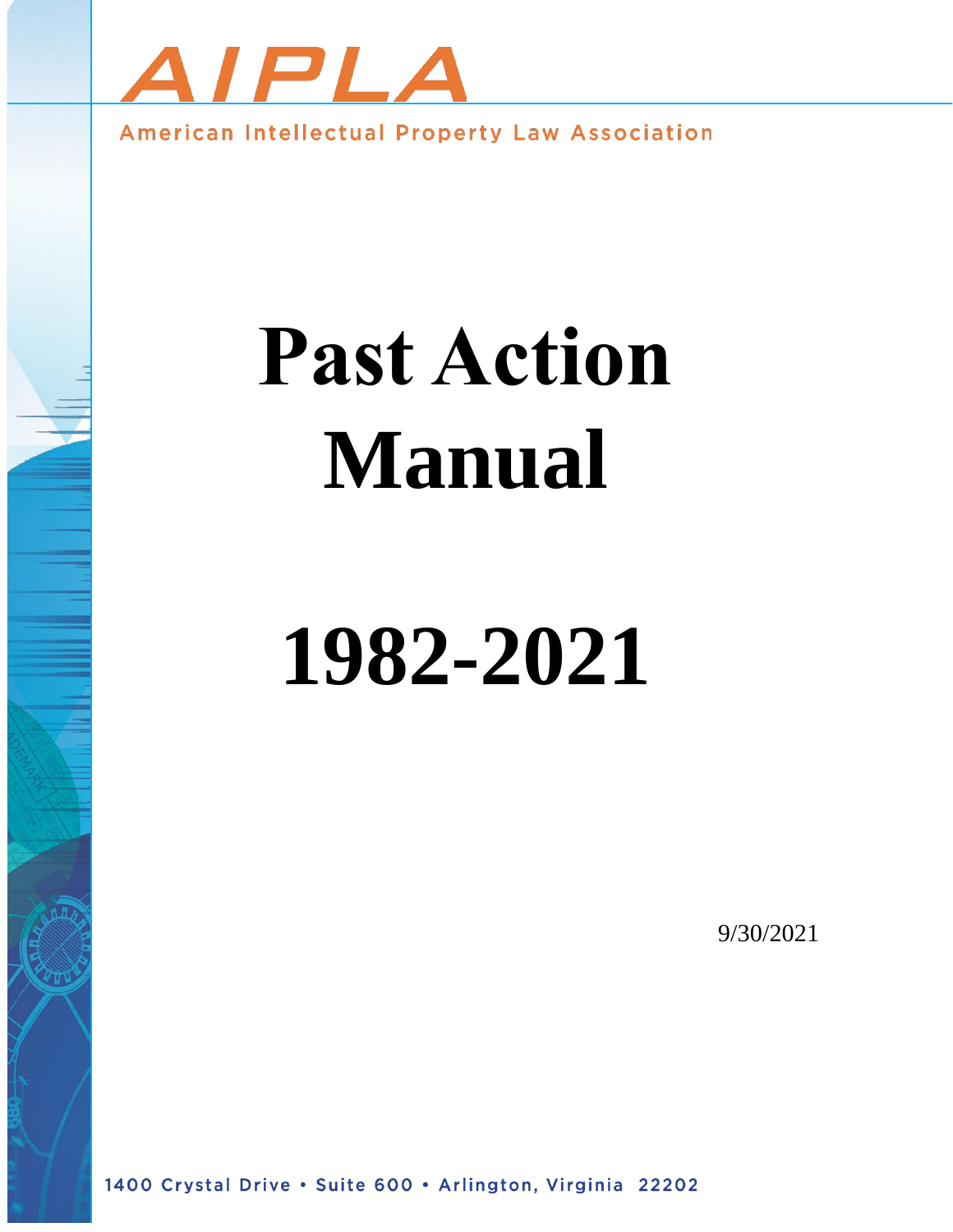# **Past Action Manual**

# **1982–2021**

This Manual contains actions taken by the Board of Directors or by the membership during the past 39 years of the Association. The individual resolutions are viewed as the official position of the Association on the issue at hand.

Over the past several years, the Board of Directors has thoroughly reviewed the Past Actions and has taken numerous steps to bring this Manual up to date. First, the Board instituted a policy whereby all Past Actions more than ten years old will be reviewed on an annual basis by the AIPLA committee of interest. The committee then is to recommend to the Board whether the given resolution should be retained or retired. Second, unless decided otherwise, the Board will retire all resolutions contained in the previous Past Action Manual which are more than ten years old. Third, the Board retired several Past Actions less than ten years old, all of which were viewed as no longer applicable or relevant. Therefore, where you see apparent gaps in the numbering of resolutions, this indicates previous Past Actions have been retired. Last, several changes were made to the organization and numbering system of the Manual to correlate it, where possible, with the American Bar Association, Section of Intellectual Property Law Past Action Book.

The actions taken by the Board and reported herein are almost all positive actions on issues or questions which establish an Association policy or position. This Manual is intended to provide information and guidance to the members of the Board of Directors and the Committee Leadership as they carry out their responsibilities to the Association.

**[This document includes AIPLA Board actions through September 30, 2021.]**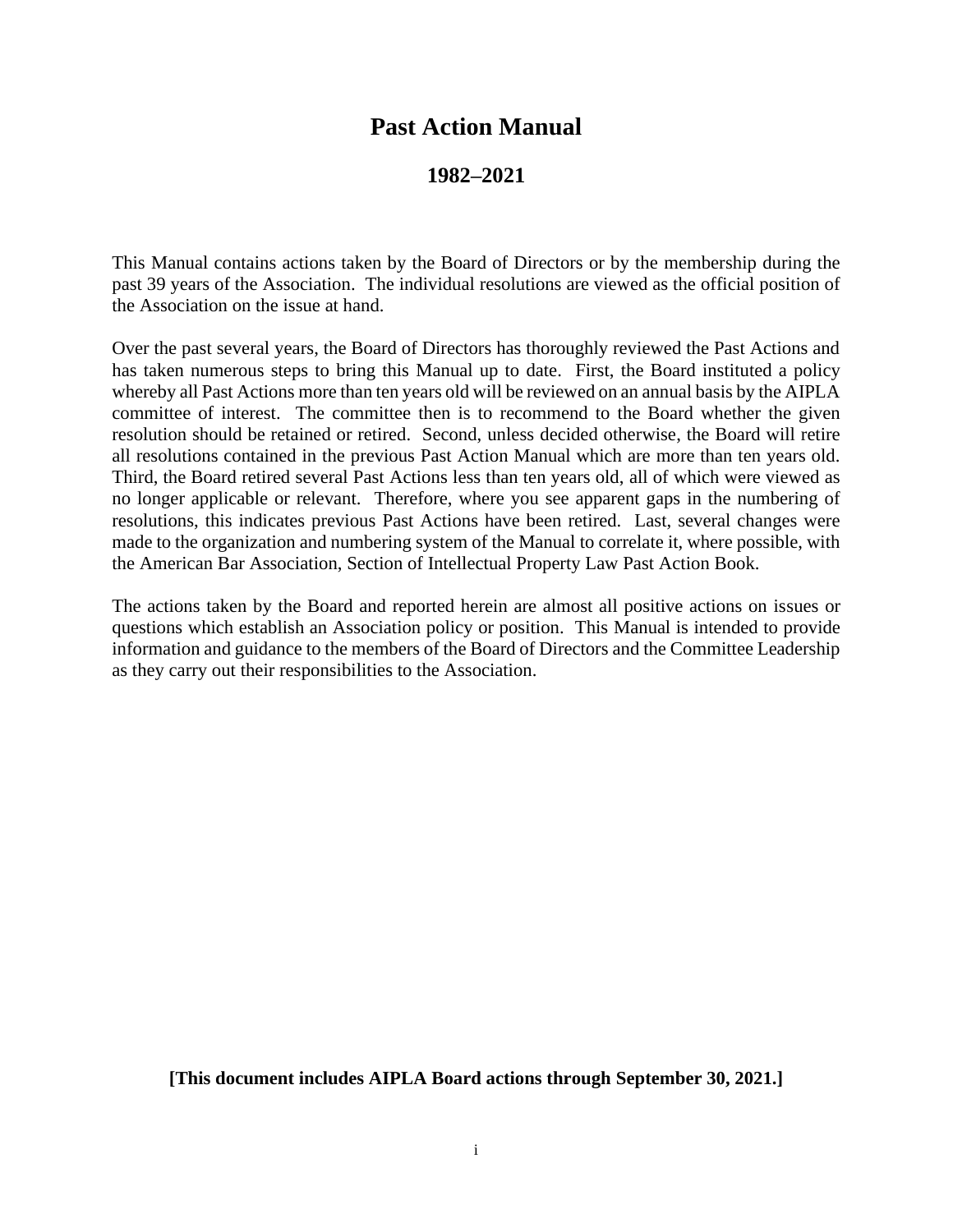# **TABLE OF CONTENTS**

# **(Through September 30, 2021)**

# **PATENTS**

# **TRADEMARKS AND UNFAIR COMPETITION**

# **COPYRIGHTS**

| 510 |                                                                |  |
|-----|----------------------------------------------------------------|--|
| 520 |                                                                |  |
| 530 | Scope of Rights, Including Specific Uses, Fair Use, Exemptions |  |
|     |                                                                |  |
| 540 |                                                                |  |
| 545 |                                                                |  |

# **TRADE SECRETS**

| 600 |  |  |
|-----|--|--|
|-----|--|--|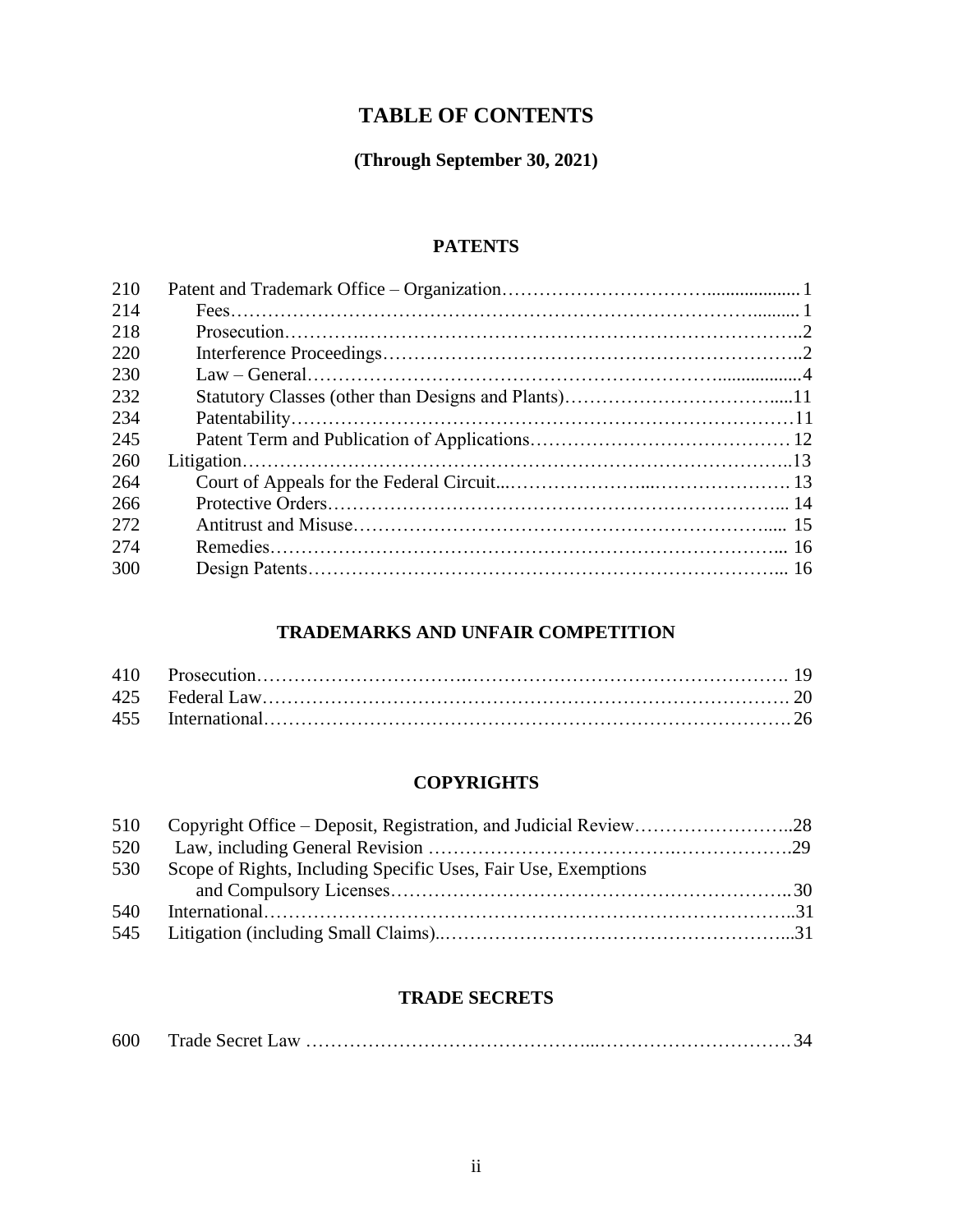# **INTERNATIONAL**

| 700 | International Law – General – Except Those Directed Solely |  |
|-----|------------------------------------------------------------|--|
|     |                                                            |  |
| 702 |                                                            |  |
|     |                                                            |  |

# **ASSOCIATION MATTERS**

# **MISCELLANEOUS**

| 900 |  |  |  |
|-----|--|--|--|
|-----|--|--|--|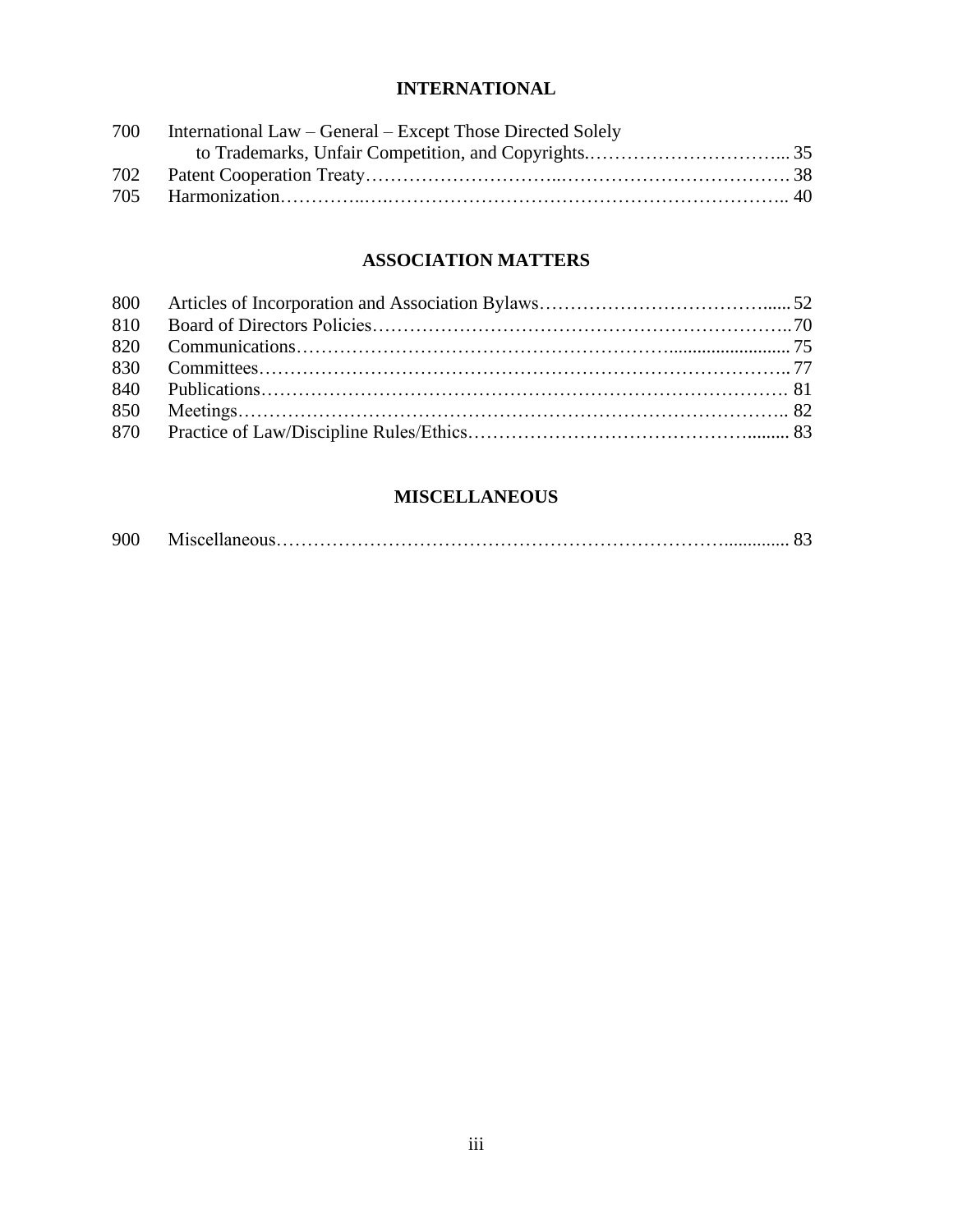#### **PATENTS**

#### **210-01 PTO as a Government Corporation**

RESOLVED, that the American Intellectual Property Law Association (AIPLA) favors establishing the United States Patent and Trademark Office as a government corporation, independent from the Department of Commerce.

(Board of Directors Meeting – October 19, 1991. Retained by Board of Directors – January 25, 2003, and February 1, 2014.)

#### **210-03 PTO Public Advisory Committees**

RESOLVED, that the American Intellectual Property Law Association (AIPLA) favors the appointment to the Public Advisory Committees, as provided in 35 U.S.C. Sec. 5, of individuals who are highly knowledgeable concerning the affairs of the U.S. Patent and Trademark Office (PTO), and specifically, favors the appointment of at least some individuals who practice before the PTO or who are affiliated or employed by entities that practice before the PTO.

(Board of Directors Meeting – January 29, 2000. Retained by Board of Directors – January 30, 2010; and Retained by Board of Directors – September 11, 2020.)

#### **214-01 Fee Diversion**

RESOLVED, that the American Intellectual Property Law Association (AIPLA) favors in principle that all revenue generated by fees paid by users of the services of the United States Patent and Trademark Office for application processing be made promptly available to the USPTO without limitation to provide such services, and

Specifically, the Association opposes the withholding or diversion of any such revenue to fund any non-USPTO programs.

(Board of Directors Meeting – July 10, 2000: Retained by Board of Directors – February 5, 201; and Retained by Board of Directors – September 10, 2021.)

#### **214-03 USPTO Fee-Setting Authority**

RESOLVED, that the American Intellectual Property Law Association (AIPLA) supports extending the authority of the U.S. Patent and Trademark Office to set the rates and fees that it charges the public, consistent with the manner provided for in the America Invents Act.

(Board of Directors Meeting – May 17, 2018.)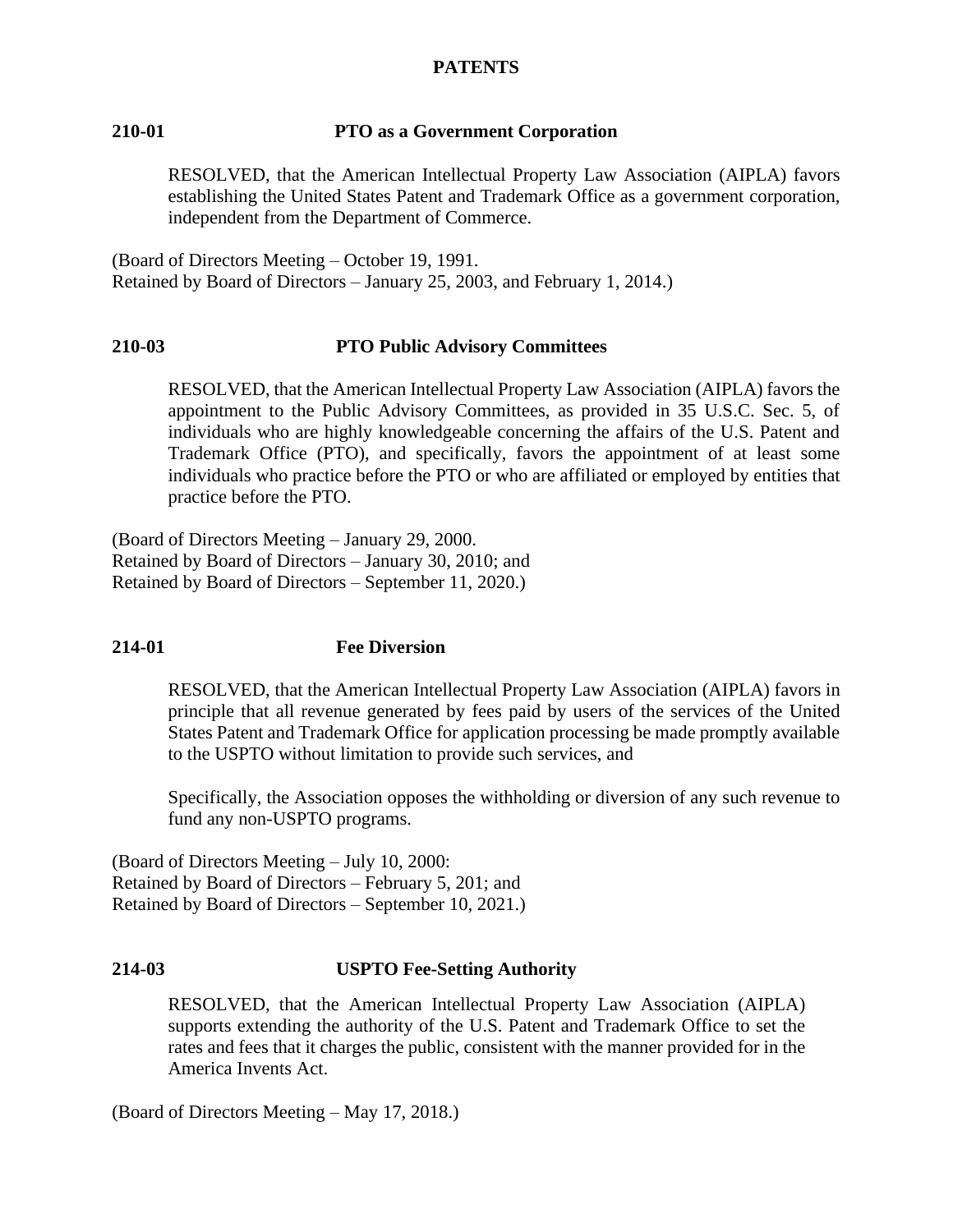# **218-01 Markush Practice**

On September 2, 1986, the PTO circulated an informal proposal entitled, "Proposed Approaches to Markush Practice." The proposal was considered by the Chemical Practice Committee. The Board adopted the following resolution recommended by the Committee:

RESOLVED, that the American Intellectual Property Law Association opposes any effort to change the current law or practice as it relates to the option of an application to present and prosecute claims of the Markush type.

(Board of Directors Meeting – October 10, 1986. Retained by Board of Directors – January 25, 2003, and February 1, 2014.)

# **218-02 PTO Rules Changes**

#### **Requirement to Identify Support for Amendments to Claims**

RESOLVED, that the American Intellectual Property Law Association (AIPLA) would oppose, in principle, a requirement that an explanation of support in the disclosure of a patent application for any amendment to a claim shall be applicable to all patent applications.

#### **Make Administrative Procedures and Policies Similar in Reexamination and Reissue Proceedings to the Extent Practicable**

RESOLVED, that AIPLA favors, in principle, adoption of similar administrative policies, practices, and procedures for reissue applications and reexamination proceedings to the extent practicable.

(Board of Directors Meeting – October 24, 1996. Revised and retained by Board of Directors – January 24, 2007. Retained by Board of Directors – July 19, 2017)

#### **220-03 Interference**

RESOLVED, that when a paper is filed in an application seeking an interference, the PTO should automatically mark that application file "Special" and act on it promptly until an interference is either declared or finally refused, including cases returned to the Examiner by the Board.

(Board of Directors Meeting – January 27, 1996. Edited and retained by Board of Directors – January 24, 2007. Retained by Board of Directors – July 19, 2017.)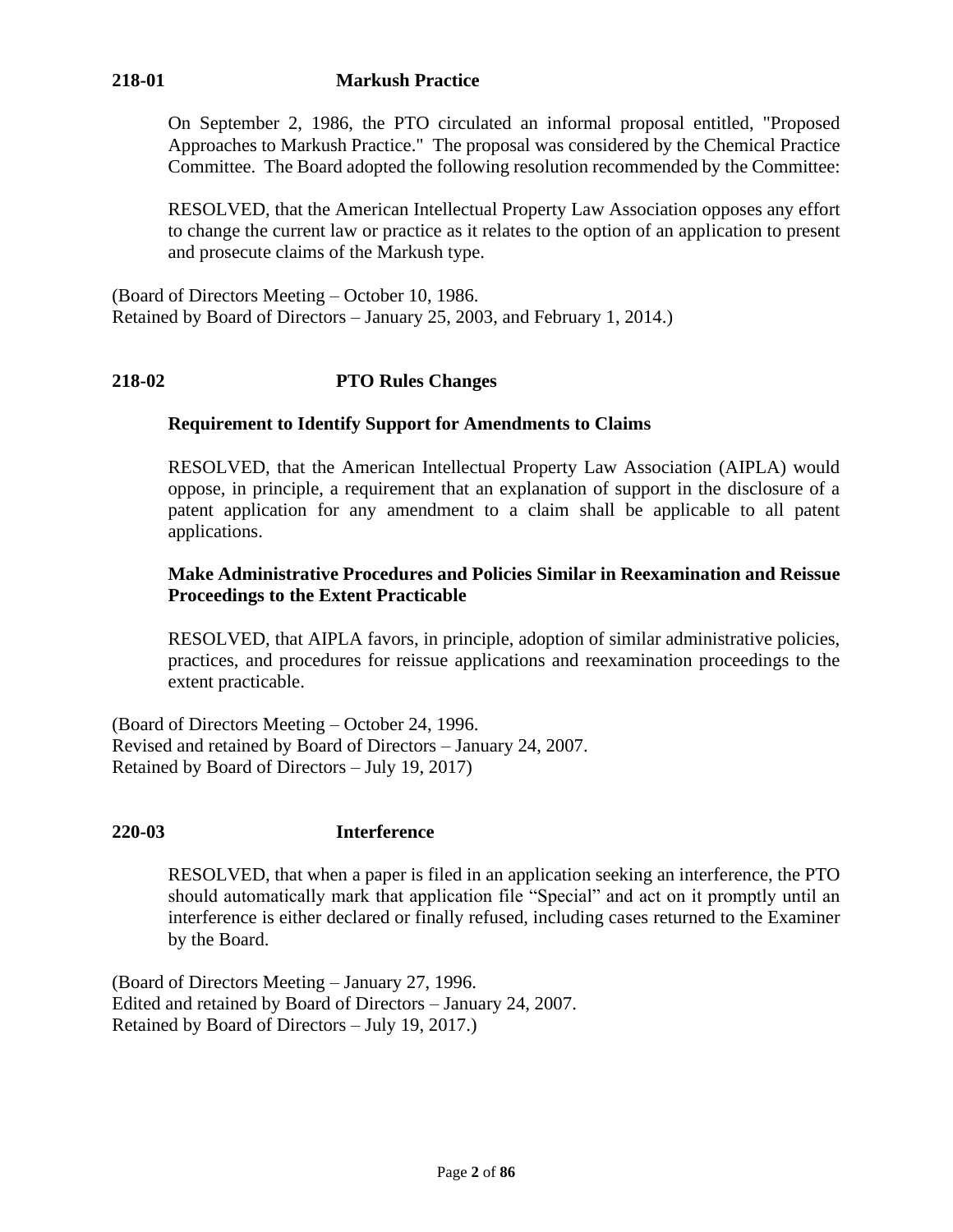## **220-14 Interference Proceedings**

RESOLVED, that the American Intellectual Property Law Association (hereinafter referred to as "AIPLA") favors, in principle, the participation of the Solicitor's Office as an *amicus curiae* in the court review of any decision by the Patent Trial and Appeal Board ("PTAB") (hereinafter referred to as "the Board") in an interference where the decision of the court is likely to affect the institutional interests of the Patent and Trademark Office ("the PTO"); and

Specifically, AIPLA favors the amendment of the Board's Standing Order to provide that each party to court review under either 35 USC § 141 or 35 USC § 146 of a decision by the Board in a patent interference must serve on the Solicitor copies of all substantive papers, subject to any protective orders, that it files in the court on the same date that it files those papers, and AIPLA favors participation of the Solicitor's Office as an *amicus curiae* in that court review whenever the decision of the court is likely to affect the institutional interests of the PTO.

(Board of Directors Meeting – February 2, 2011; and Retained as amended by Board of Directors – September 10, 2021.)

# **220-15 Interference Proceedings**

RESOLVED, that the American Intellectual Property Law Association ("AIPLA") favors, in principle, a change in the metric that the Patent and Trademark Office (hereinafter referred to as "the PTO") uses to judge the timeliness of dispositions of interferences by the Patent Trial and Appeal Board (hereinafter referred to as "the PTAB"); and

Specifically, that AIPLA favors an additional metric to the metric that the PTO currently uses to judge the timeliness of the dispositions of all interferences (namely, that judgment be entered within two years of declaration) whereby credit would be given the PTAB for minimizing the period between the panel hearing on the motions and the decision on the motions.

(Board of Directors Meeting – May 12, 2011; and Retained as amended by Board of Directors – September 10, 2021.)

# **220-16 CBM Program Extension**

RESOLVED, that the American Intellectual Property Law Association (AIPLA) opposes any extension of the transitional Covered Business Methods (CBM) program as enacted in the American Invents Act, and also supports maintaining the current sunset period and discontinuing the program as of September 16, 2020.

(Board of Directors Meeting – May 17, 2018.)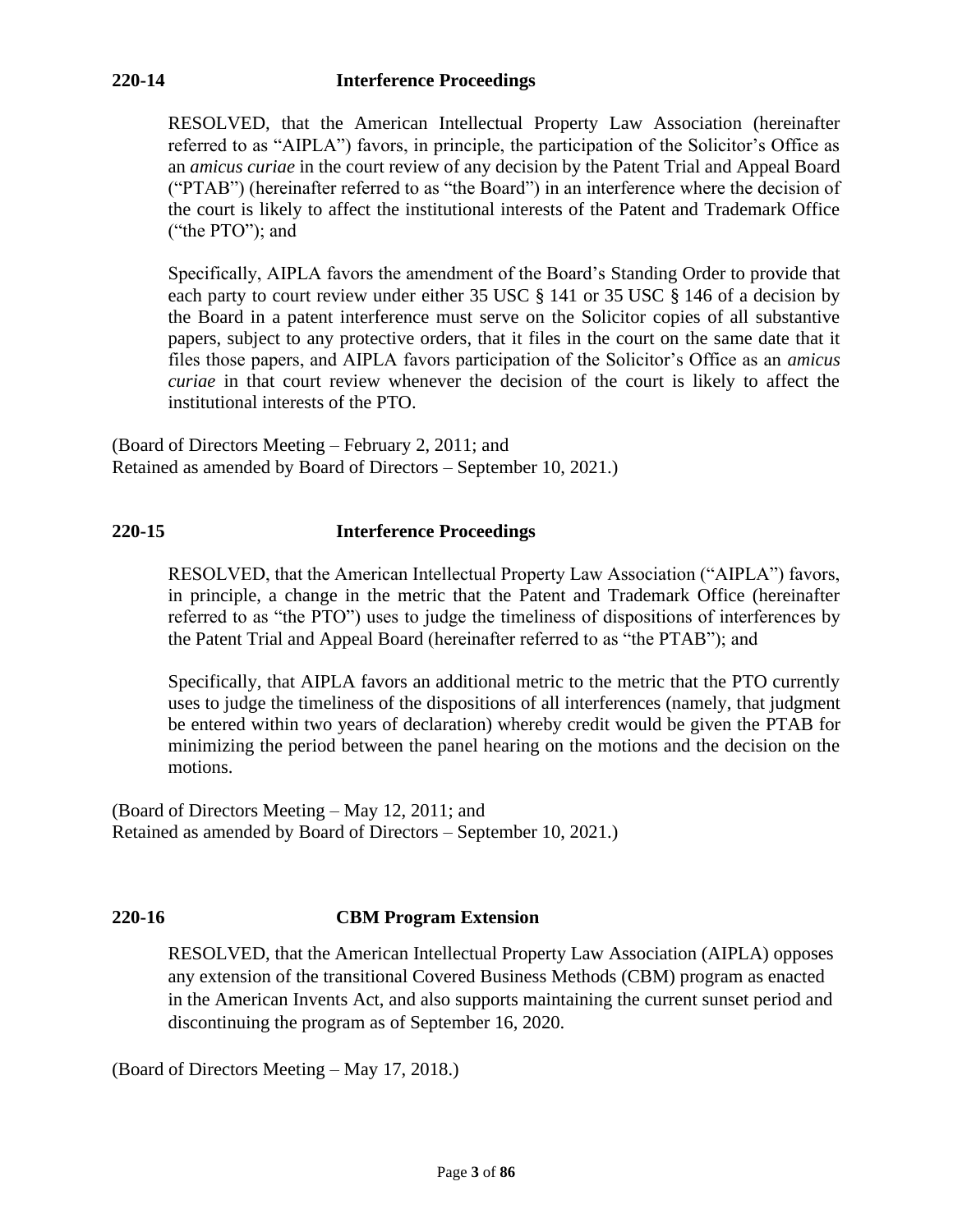# **220-17 Patent Trial And Appeals Board**

RESOLVED, that the American Intellectual Property Law Association (AIPLA) favors in principle, to cure any Constitutional infirmity under the Appointments Clause to the extent one exists, legislative action to create within the U.S. Patent & Trademark Office (USPTO) administrative patent judges (APJs) who are principal officers of the United States ("Principal APJs") appointed by the President with the advice and consent of the Senate, to review decisions by APJs of the Patent Trial and Appeals Board (PTAB); and

SPECIFICALLY, to cure any such infirmity AIPLA supports Congressional action that includes:

- 1. THAT Principal APJs are located administratively within the USPTO.
	- 2. THAT Principal APJs are appointed for terms extending for a sufficient period of time to attract well-qualified candidates (*e.g.*, 15 years) and on a staggered basis to ensure that experienced and otherwise well-qualified Principal APJs hold office at all times as vacancies arise and are filled consistent with constitutionally established Commissions.
	- 3. THAT Principal APJs have tenure security and sufficient protections from removal and other provisions to attract well-qualified candidates (*e.g.*, during each appointed term, a Principal APJ's compensation and benefits may increase, but cannot be decreased, and will continue to the end of the term even if the Principal APJ is removed, unless that removal is done consistent with the applicable standards for removal found in Title 5, U.S.C.).
	- 4. THAT the number of active Principal APJs and funding thereof are sufficient for the USPTO to meet deadlines and other requirements in executing its mission.
	- 5. THAT one or more Principal APJs will review each final decision by APJs and be able to adopt, modify or set aside each decision within a limited time frame.
	- 6. THAT Principal APJs are appointed pursuant to the Appointments Clause, U.S. Constitution, Article II, Section 2, Clause 2.
	- 7. THAT the Principal APJs meet a minimum standard of qualification similar to those currently in place under 35 U.S.C. § 3 for the Director and Commissioners of the USPTO.

(Board of Directors Meeting – September 11, 2020).

# **230-01 Patent Law – General**

Upon the recommendation of the Committee on Relations with the Patent and Trademark Office, the Board adopted the following resolution:

BE IT RESOLVED that the American Intellectual Property Law Association disapproves in principle replacing the present initial pre-issuance examination system with a patent registration system or any other form of incomplete initial examination, either per se or coupled with some other form of post-issuance examination.

This resolution had been suggested after it was learned that the Office of Management and Budget was conducting a thorough study of the Patent Office procedures and management and it is hoped that a special committee of AIPLA members will find an opportunity to discuss with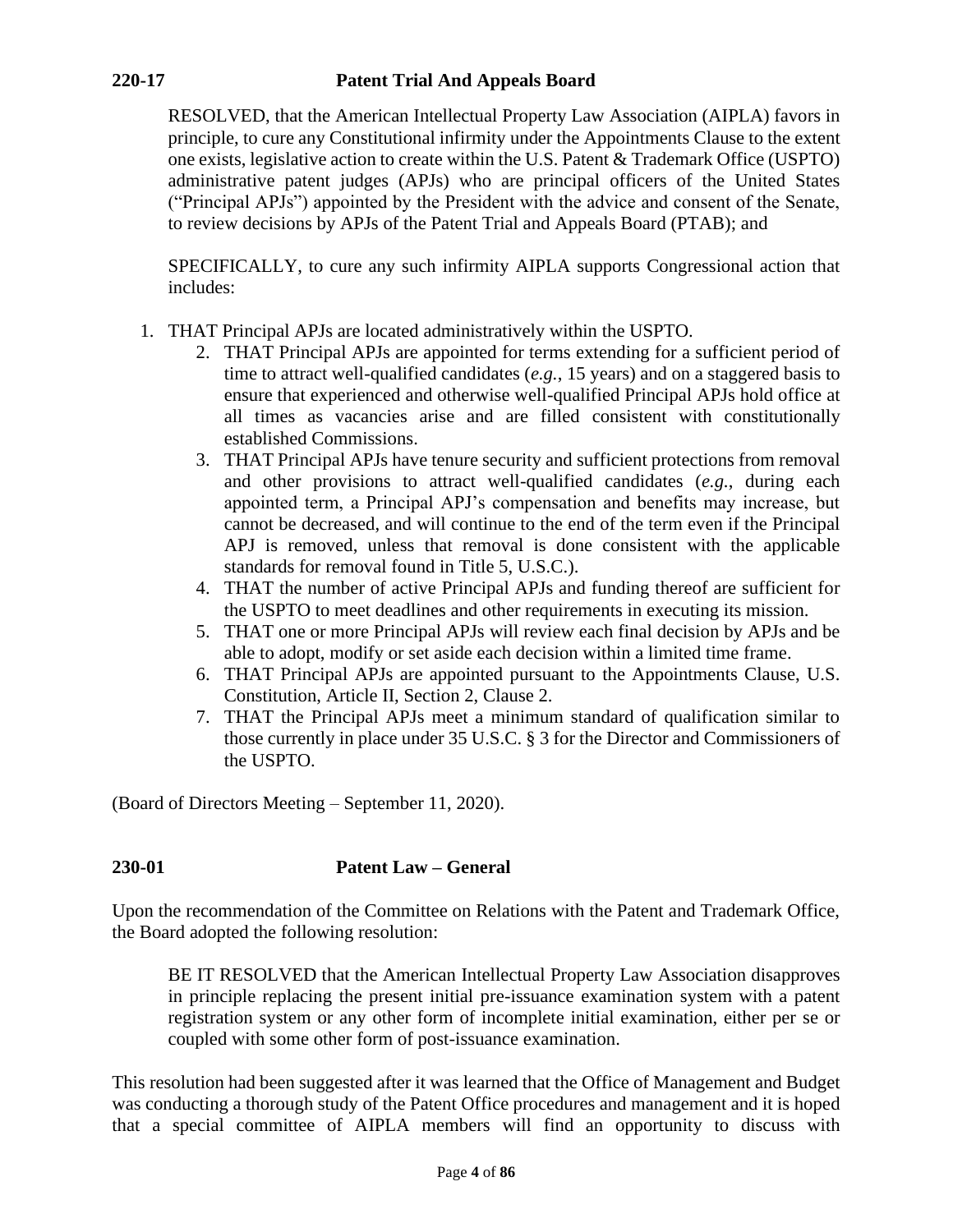representatives of OMB the need for the retention of the present initial examination system in patent prosecution.

(Board of Directors Meeting – June 11, 1979. Retained by Board of Directors – January 25, 2003. Amended and retained by Board of Directors – February 1, 2014.)

#### **230-03 Patent Law – General Legislative Agenda**

RESOLVED, that AIPLA supports the principle that the first inventor to file an application for patent containing an adequate disclosure (35 U.S.C. §112) of an invention should have the right to patent the invention and

SPECIFICALLY, AIPLA supports such principle as the "best practice" for improving the domestic patent system.

RESOLVED, that AIPLA supports, in principle, the adoption of a grace period in which a disclosure of information anywhere in the world which would otherwise affect the patentability of an invention shall not affect the patentability of an invention claimed in an application where the information was disclosed directly or indirectly by the inventor, or by a third party which obtained the information directly or indirectly from the inventor, during the 12 months preceding the filing date, or where priority is claimed, the priority date of the application.

FURTHER RESOLVED, that until a similar grace period is effective in the patent laws of the member states of the European Patent Convention and in the patent law of Japan, the period of grace shall only apply to disclosures made 12 months preceding the effective filing date in the United States.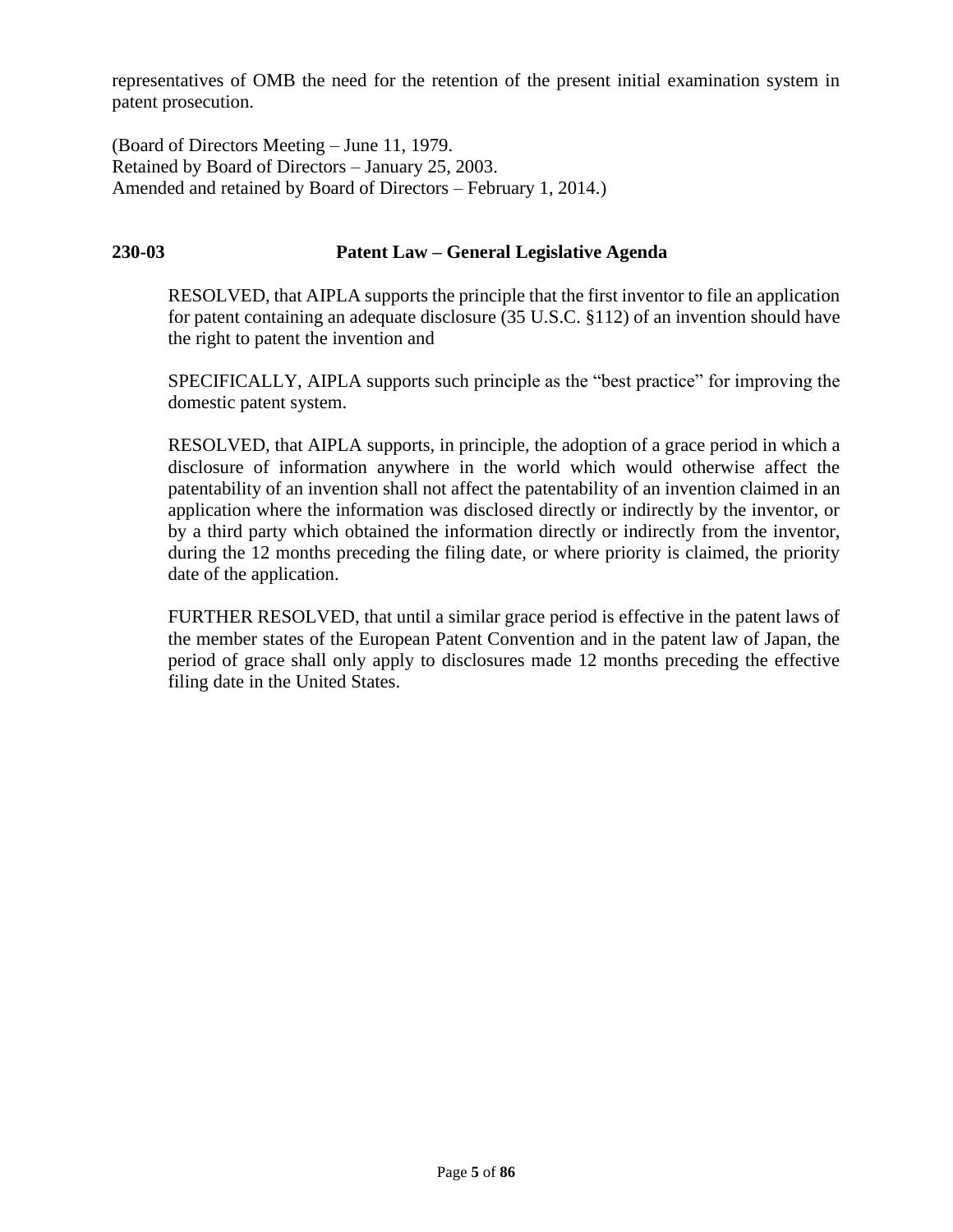RESOLVED, that AIPLA supports, in the context of the adoption of a first-inventor-tofile-system:

(1) eliminating abandonment as set forth in 35 U.S.C. § 102(c),

(2) eliminating premature foreign patenting as set forth in 35 U.S.C. § 102(d), and

(3) substituting for the "in public use or on sale" standard as set forth in 35 U.S.C.§ 102(b) the "known or used" standard, i.e., that subject matter that is reasonably and effectively accessible to persons of ordinary skill in the art anywhere in the world qualifies as prior art.

RESOLVED, that AIPLA reaffirms its support, in principle, for permitting an application for patent to be filed by the assignee of the inventor.

RESOLVED, that AIPLA reaffirms its support, in principle, for eliminating the requirement that an application for patent include a disclosure of the "best mode" contemplated by the inventor carrying out the invention.

RESOLVED, that AIPLA reaffirms its support, in principle, for a definition of prior art based prior knowledge, use, or sale that has no geographical restrictions.

RESOLVED, that AIPLA favors, in principle, having a definition of prior art which has no geographical restrictions, i.e., disclosure anywhere in the world which is reasonably and effectively accessible to persons of ordinary skill in the art should be considered as prior art.

RESOLVED, that AIPLA favors, in principle, defining "prior art" to require that, for patents and published patent applications that have a prior art effect from their effective filing date, the prior art effect shall be for the purposes of both novelty and obviousness.

RESOLVED, that AIPLA favors, in principle, defining "prior art" to require that, for patents and published patent applications that have a prior art effect from their filing date, a published international application for patent shall be treated the same as a national application filed in the United States.

RESOLVED, that AIPLA favors, in principle, defining "prior art" to require that no earlierfiled application or patent shall have a prior art effect from its filing or priority date with respect to a later-filed application (or any patent issuing thereon) if the later-filed application or patent names the same inventor or, at the time the later application is filed, is owned by the same person or subject to an obligation of assignment to the same person as the earlier-filed application or patent.

RESOLVED, that AIPLA favors, in principle, expressly codifying that the right to patent is solely the right of the individual(s) who made the invention sought to be patented or the assignee of such individual(s).

RESOLVED, that AIPLA favors, in principle, that if the inventor's right to patent is expressly codified, section 102(f) of title 35, United States Code, be repealed.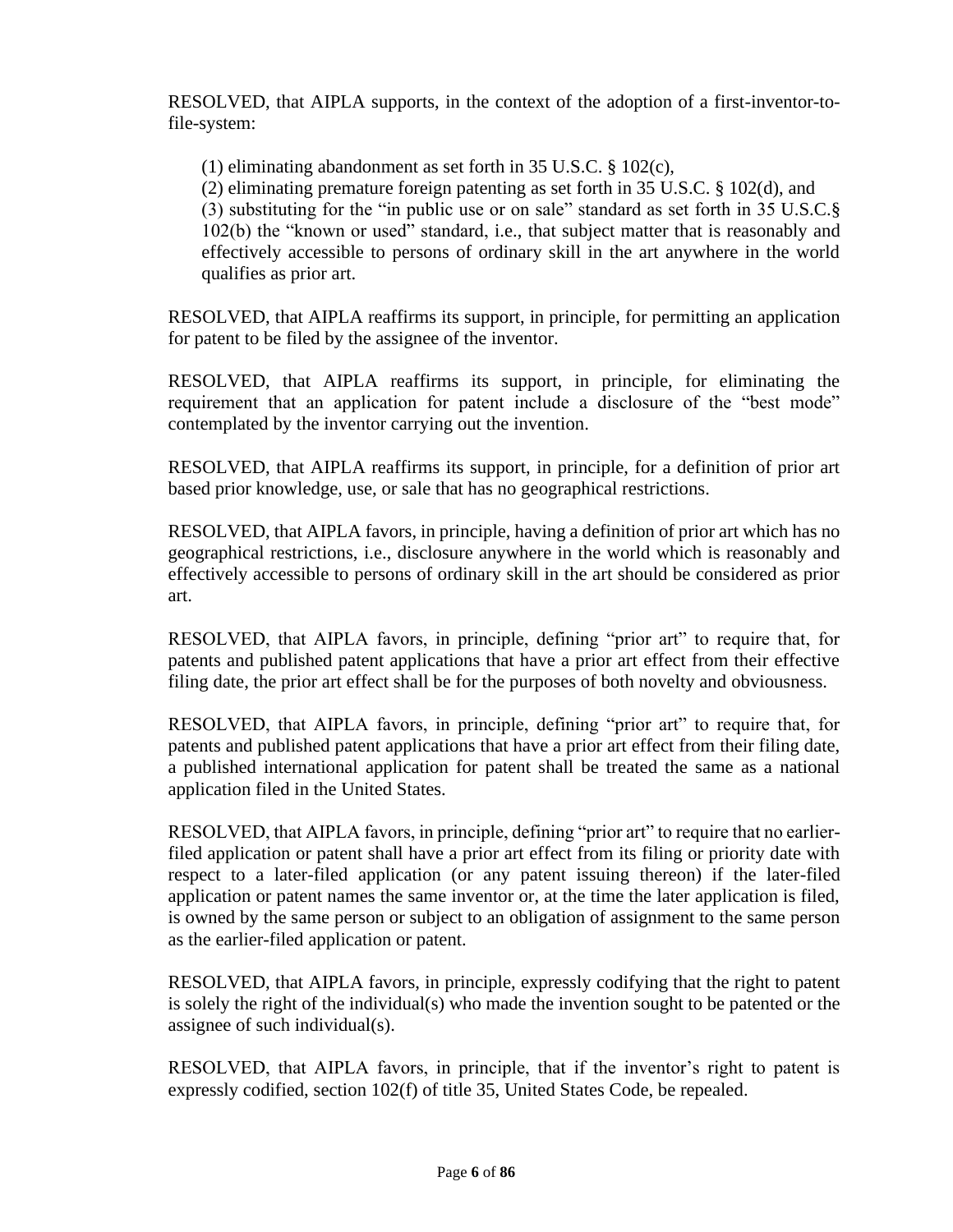RESOLVED that AIPLA supports in principle, legislation to codify an exemption from infringement under which uses of a claimed invention related to scientific or philosophical inquiry are exempted as acts of infringement, and

SPECIFICALLY, the Association supports legislation providing, *inter alia*, that acts of infringement shall not extend to making or using patented subject matter to discern or discover:

(1) the validity of the patent and the scope of protection afforded under the patent;

(2) features, properties, inherent characteristics or advantages of the patented subject matter;

(3) novel methods of making or using the patented subject matter; and

(4) novel alternatives to the patented subject matter, improvements thereto or noninfringing substituted therefore.

(*But see* Past Action 230-05, Board of Directors Meeting, March 17, 2005.)

RESOLVED, that AIPLA supports in principle elimination of special exceptions to full publication of pending US patent applications as permitted under the American Inventors Protection Act of 1999, and

SPECIFICALLY, AIPLA supports repeal of 35 U.S.C. §122(b)(2)(i)-(v).

RESOLVED, that AIPLA supports in principle that commercial use (including substantial preparations for commercial use) should be recognized as a personal defense to patent infringement, if undertaken in good faith by a person who has reduced the patented invention to practice prior to the effective filing date of a patent, and

SPECIFICALLY, AIPLA supports amendment to the provisions of the AIPA of 1999 providing for such rights to remove restrictions on the enjoyment of such rights inconsistent with this principle.

(Board of Directors – March 18, 2004. Revised in part by Board of Directors – May 15, 2004, and July 14, 2004. Retained by Board of Directors – July 15, 2015.)

# **230-06 Patent Law – Experimental Use**

RESOLVED, that AIPLA supports, in principle, legislation to codify an exemption from infringement under which uses of a claimed invention related to scientific, research, or experimental inquiries are exempted as acts of infringement, and

SPECIFICALLY, the Association supports legislation providing that acts of infringement shall not extend to making or using patented subject matter solely to discern or discover: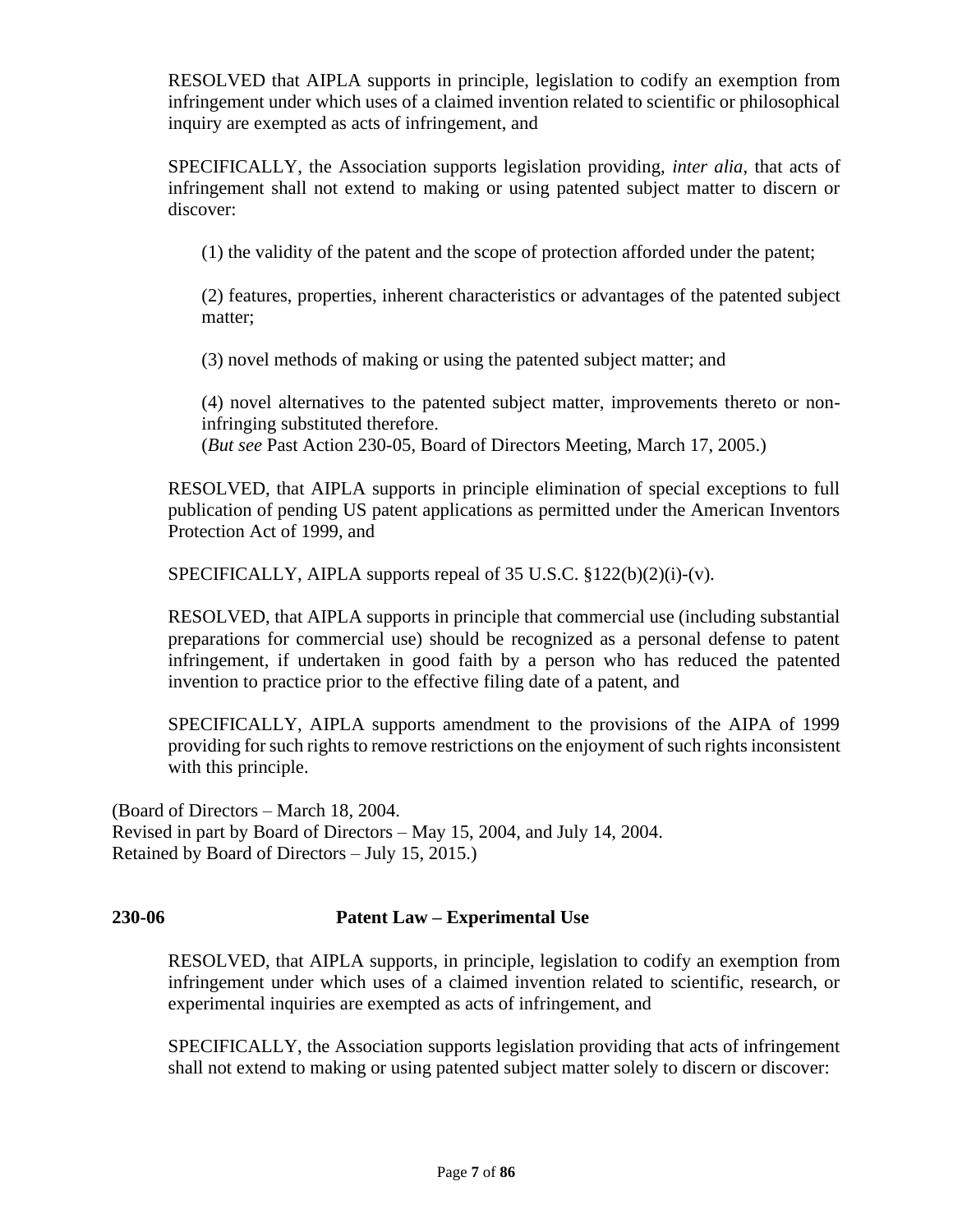(1) the validity of the patent and the scope of protection afforded under the patent;

(2) features, properties, inherent characteristics or advantages of the patented subject matter;

(3) methods of making or using the patented subject matter; or

(4) alternatives to the patented subject matter, improvements thereto or substitutes therefore.

(Board of Directors Meeting – March 17, 2005. Retained by Board of Directors – July 15, 2015.)

# **230-13 Patent Law – Compulsory License**

RESOLVED, that the American Intellectual Property Law Association opposes, in principle, state or territory legislation that would give it the right to grant a compulsory license to a patent to a third party to make, have made, use, sell or import a pharmaceutical patented product within the state or territory.

(Board of Directors Meeting – July 17, 2005. Retained by Board of Directors – July 15, 2015.)

#### **230-18 International Trade Commission**

RESOLVED, that the American Intellectual Property Law Association ("AIPLA") supports, in principle, amending 19 U.S.C. 1337 ("Section 337") to grant authority to the U.S. International Trade Commission to issue Limited Exclusion Orders against downstream products of non-parties in Section 337 investigations, provided such nonparties are given notice; and

FURTHER RESOLVED, that if such relief is warranted, any implementing legislation or rules must require parties seeking such downstream relief to provide prompt and timely specific notice to affected manufacturers and importers of such downstream products.

(Board of Directors Meeting – May 6, 2010;and Retained by Board of Directors – September 11, 2020.)

#### **230-19 International Trade Commission**

The Board of Directors adopted the following:

That AIPLA take the position that the *eBay* factors should not apply in Section 337 actions and that the ITC Committee's white paper be finalized as a position paper, subject to final approval by the Executive Committee;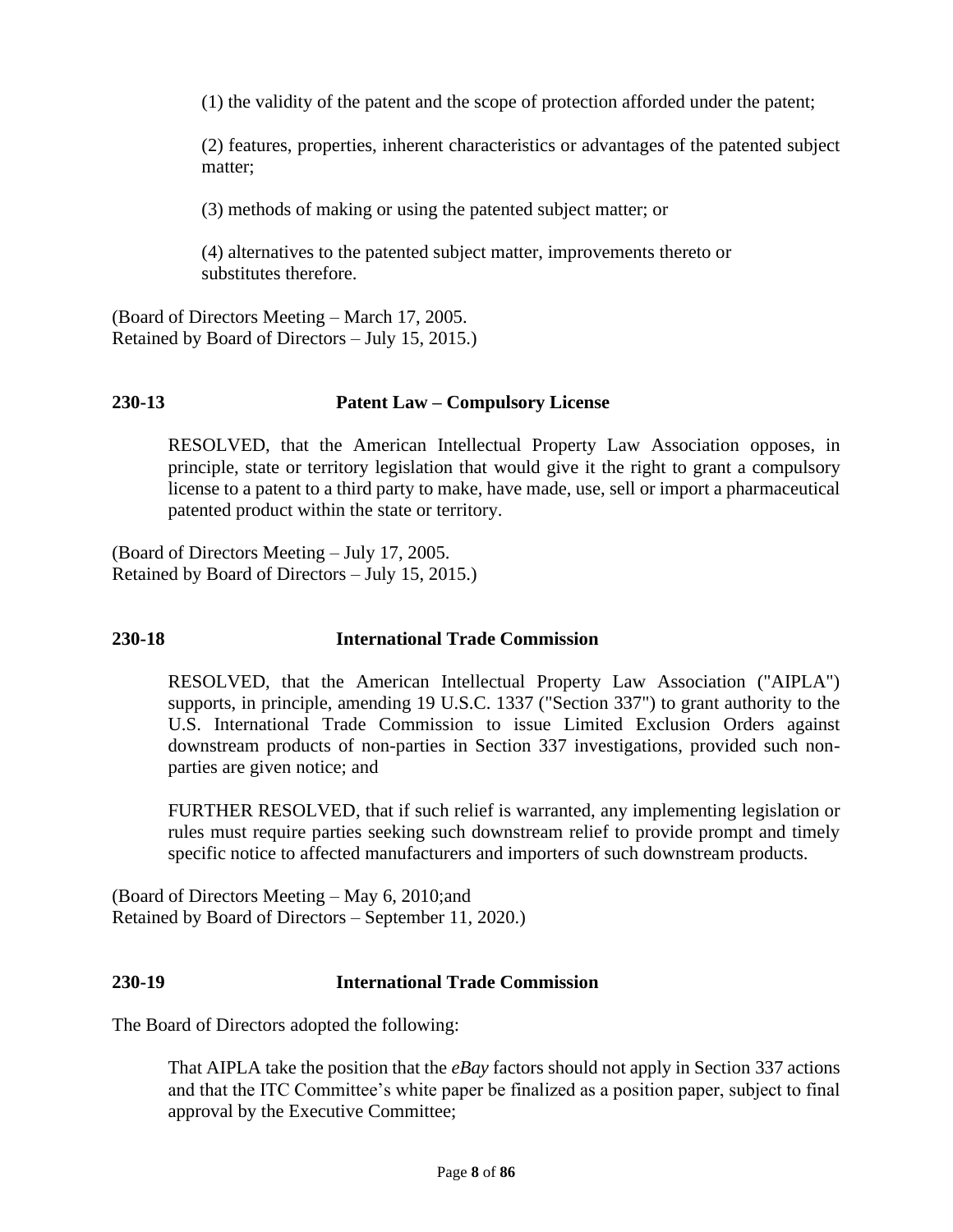Further, that AIPLA state there is no need to change the current domestic industry standard at the ITC; and

Further, that AIPLA take the position that SEPs should not be categorically excluded from ITC proceedings.

(Board of Directors Meeting – July 11, 2012.)

## **230-20 Patent Law – Legislation**

Resolved that AIPLA supports the passage of H.R. 6621, except for the two provisions as noted above, regarding the GATT-related provisions and the (d)(2) dead zones related to reissues, as currently drafted. The motion was approved unanimously.

Further resolved, AIPLA supports an amendment to correct Section 371 regarding oaths to make specific reference to plant and design patents.

(Board of Directors Meeting – December 12, 2012.)

## **230-21 Patent Law – Legislation**

RESOLVED**,** that AIPLA opposes enactment of H.R. 845, the "SHIELD Act" (as introduced), as the provisions of the bill (e.g., posting a bond) address perceived abuses in patent litigation by targeting a category of plaintiff rather than by addressing the abusive activity itself, an approach which will prevent some parties from enforcing their valid patent rights.

(Board of Directors Meeting – May 3, 2013.)

# **230-22 Patent Law – Legislation**

RESOLVED, that AIPLA opposes in principle amending 35 U.S.C. § 285 to provide that a court must award attorneys' fees to the prevailing party in every case.

FURTHER RESOLVED, that AIPLA supports in principle amending 35 U.S.C. § 285 to provide that a court may award to the prevailing party reasonable attorneys' fees, unless the position and conduct of the non-prevailing party was objectively reasonable and substantially justified, or exceptional circumstances make such an award unjust.

FURTHER RESOLVED, that AIPLA also supports retaining the provisions of Title 28 governing awards of costs and expenses in their present form.

(Board of Directors Meeting – June 20, 2013.)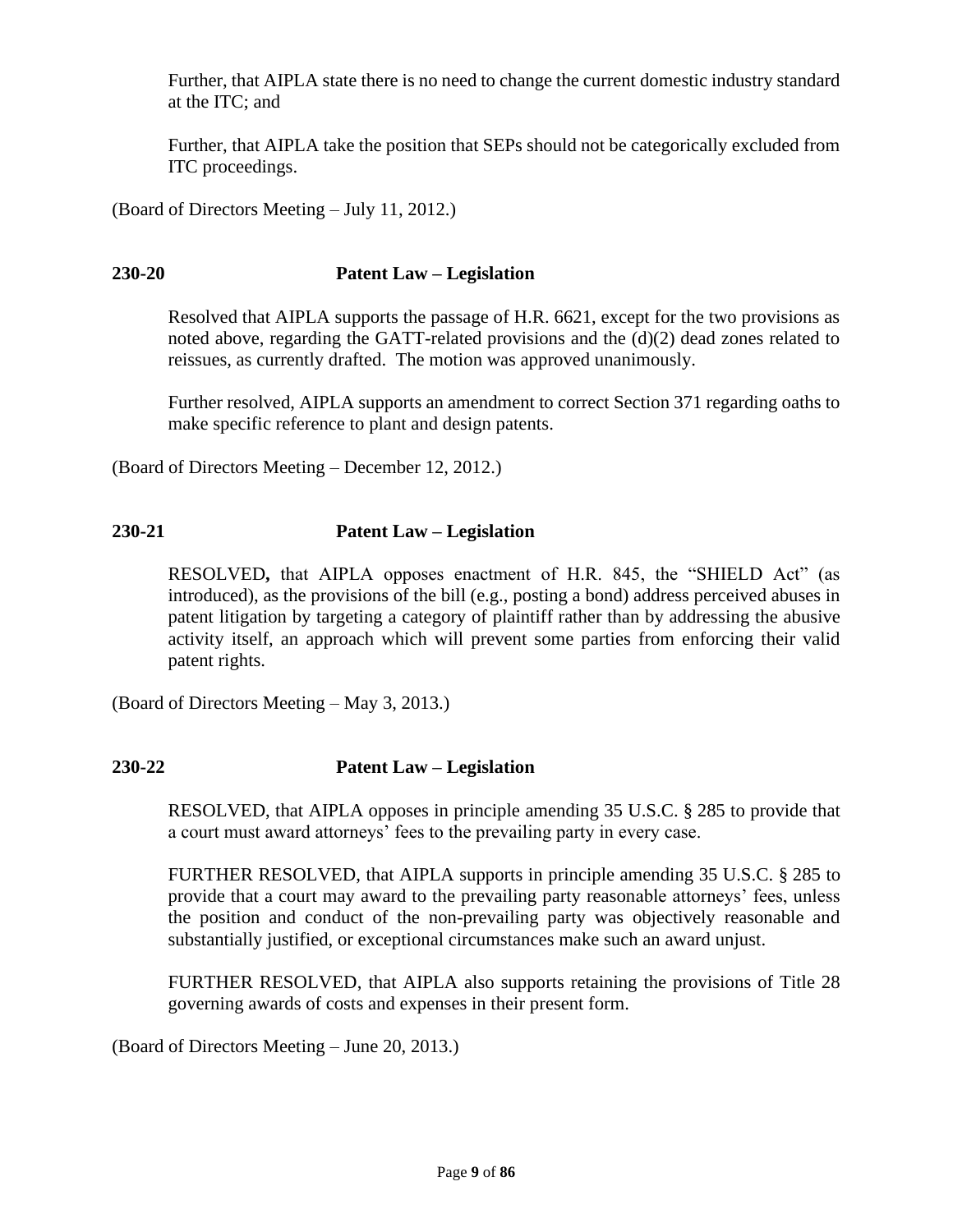RESOLVED, that the American Intellectual Property Law Association (AIPLA) is opposed, in principle, to patent demand letter legislation at the state level which creates non-uniform requirements for demand letters across various jurisdictions and increases compliance costs for legitimate businesses engaged in good-faith licensing and dispute resolution efforts.

FURTHER RESOLVED*,* AIPLA believes that federal legislation regulating bad faith demand letters should preempt specific state legislation on patent demand letters, except that such legislation should not impact a state's authority to police fraudulent activity under consumer protection laws when warranted.

(Board of Directors Meeting – December 11, 2014.)

## **230-23 Patent Law – PTAB Legislation**

RESOLVED, that the American Intellectual Property Law Association (AIPLA) favors in principle, to cure any Constitutional infirmity under the Appointments Clause to the extent one exists, legislative action to create within the U.S. Patent & Trademark Office (USPTO) administrative patent judges (APJs) who are principal officers of the United States ("Principal APJs") appointed by the President with the advice and consent of the Senate, to review decisions by APJs of the Patent Trial and Appeals Board (PTAB); and

SPECIFICALLY, to cure any such infirmity AIPLA supports Congressional action that includes:

- 8. THAT Principal APJs are located administratively within the USPTO.
- 9. THAT Principal APJs are appointed for terms extending for a sufficient period of time to attract well-qualified candidates (*e.g.*, 15 years) and on a staggered basis to ensure that experienced and otherwise well-qualified Principal APJs hold office at all times as vacancies arise and are filled consistent with constitutionally established Commissions.
- 10. THAT Principal APJs have tenure security and sufficient protections from removal and other provisions to attract well-qualified candidates (*e.g.*, during each appointed term, a Principal APJ's compensation and benefits may increase, but cannot be decreased, and will continue to the end of the term even if the Principal APJ is removed, unless that removal is done consistent with the applicable standards for removal found in Title 5, U.S.C.).
- 11. THAT the number of active Principal APJs and funding thereof are sufficient for the USPTO to meet deadlines and other requirements in executing its mission.
- 12. THAT one or more Principal APJs will review each final decision by APJs and be able to adopt, modify or set aside each decision within a limited time frame.
- 13. THAT Principal APJs are appointed pursuant to the Appointments Clause, U.S. Constitution, Article II, Section 2, Clause 2.
- 14. THAT the Principal APJs meet a minimum standard of qualification similar to those currently in place under 35 U.S.C. § 3 for the Director and Commissioners of the USPTO.

(Board of Directors – September 11, 2020)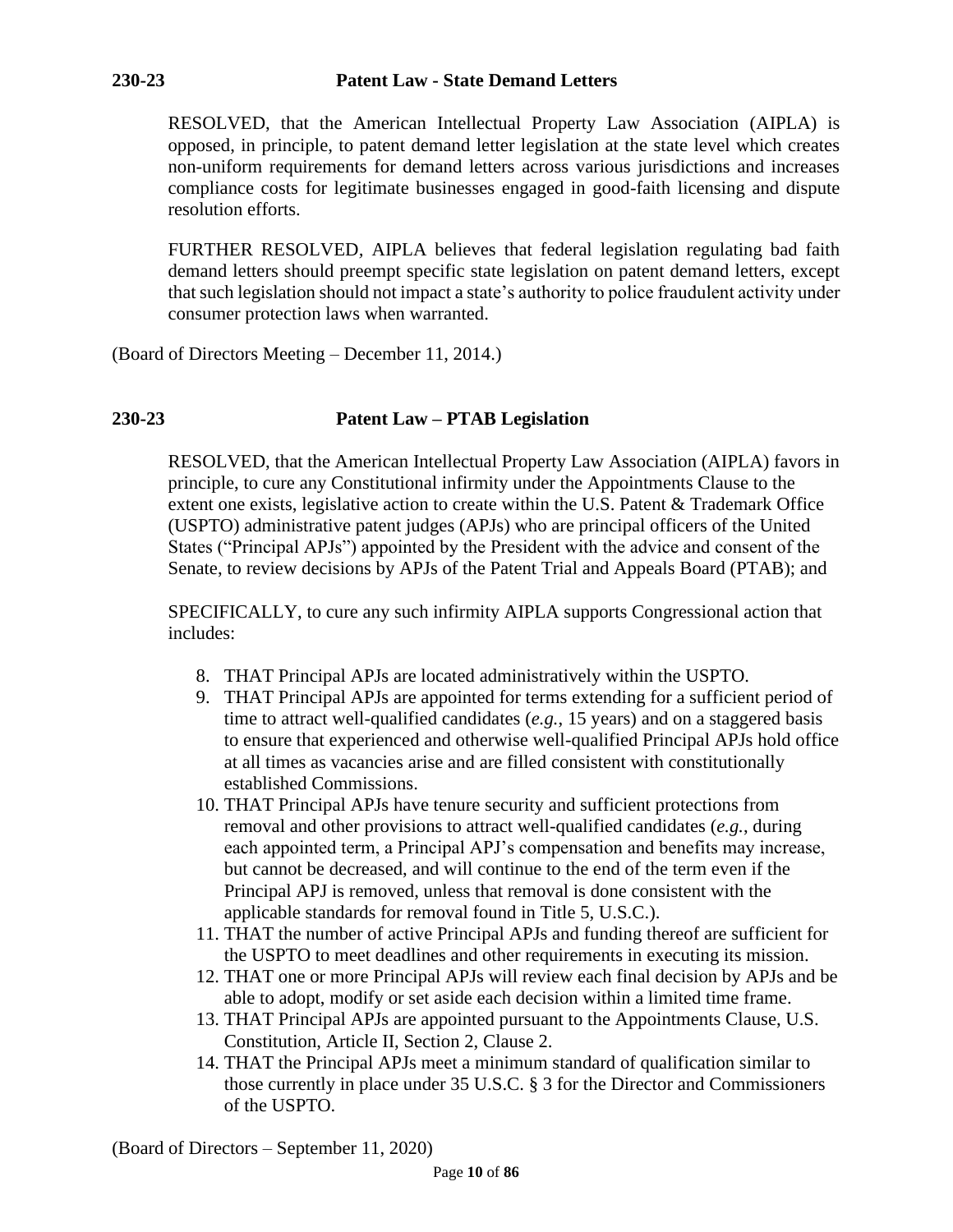RESOLVED, that the AIPLA opposes in principle any attempt to restrict patentable subject matter under 35 U.S.C 101, and, specifically, opposes passage of any legislation which would prevent the issuance of any patent on a process for performing a surgical or medical procedure, administering a surgical or medical therapy, or making a medical diagnosis.

(Board of Directors Meeting – July 22, 1995. Retained as amended by Board of Directors – May 5, 2006. Retained by Board of Directors – July 13, 2016.)

# **232-02 Patents/Business Methods**

RESOLVED, that the American Intellectual Property Law Association supports in principle that

(A) Business method inventions should be protected under the same framework of laws under which other inventions are protected,

(B) No special test or interpretation of the law should be applied to business method inventions, and

(C) U.S. inventors of business method innovations should not be substantively or procedurally disadvantaged compared to their foreign competitors by changes in the U.S. patent laws.

(Board of Directors Meeting – May 19, 2000; Retained by Board of Directors – February 5, 2011; and Retained by Board of Directors – September 10, 2021.)

# **234-01 Patent Law – Patentability**

RESOLVED that the American Intellectual Property Law Association (AIPLA) favors, in principle, amending 35 U.S.C. § 101 to recite the following:

# **Eligible Subject Matter**

a) Whoever invents or discovers, and claims as an invention, any useful process, machine, manufacture, composition of matter, or any useful improvement thereof, shall be entitled to a patent therefor, subject only to the conditions and requirements set forth in this title.

# **Sole Exceptions to Subject Matter Eligibility**

b) A claimed invention is ineligible under subsection (a) if and only if the claimed invention as a whole (i) exists in nature independently of and prior to any human activity or (ii) is performed solely in the human mind.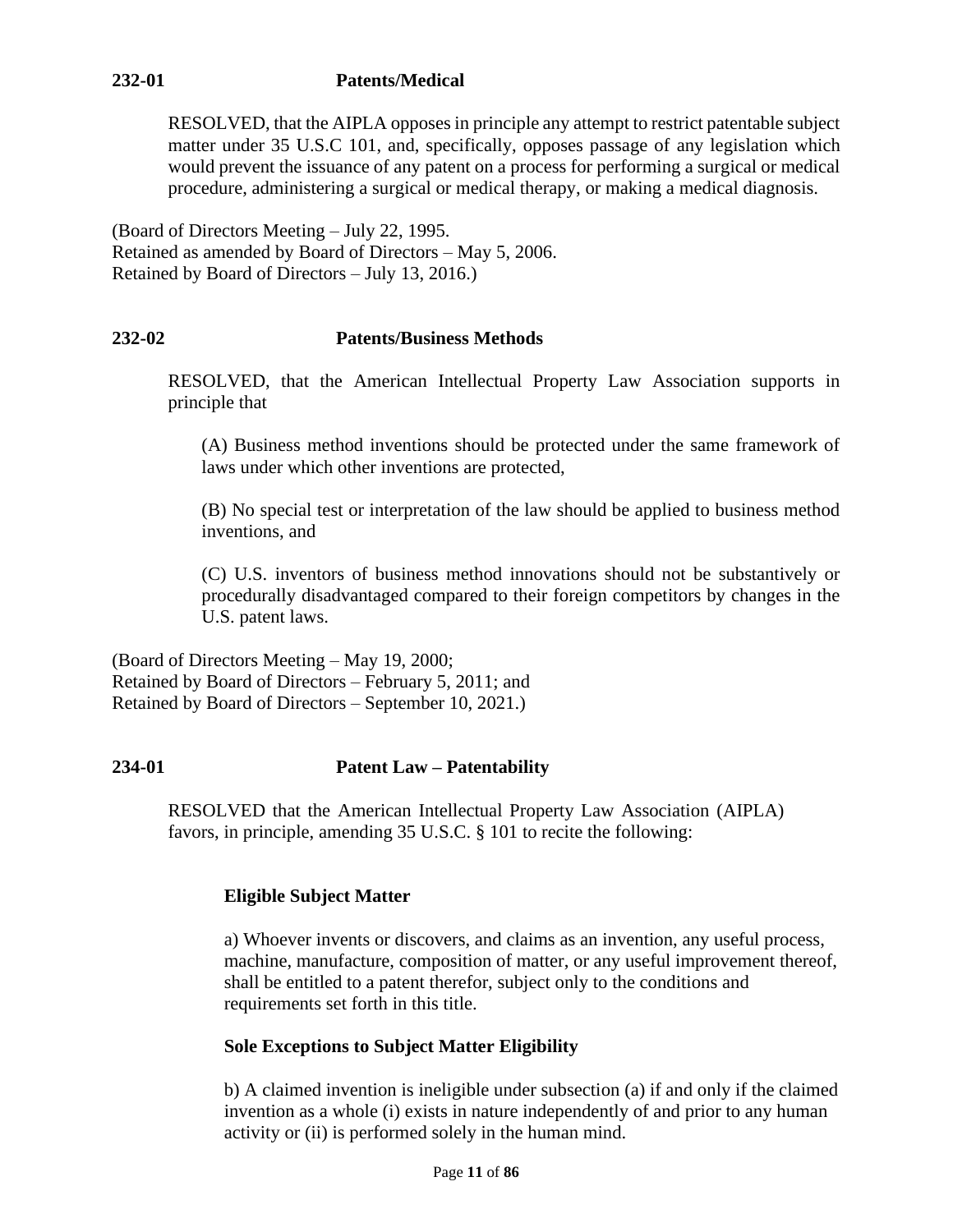# **Sole Eligibility Standard**

c) The eligibility of a claimed invention under subsections (a) and (b) shall be determined without regard to:

(i) the requirements or conditions of sections 102, 103, and 112 of this title;

> (ii) the manner in which the claimed invention was made or discovered; or

(iii) whether the claimed invention includes an inventive concept.

(Board of Directors Meeting – March 23, 2017. Amended and retained by Board of Directors – January 27, 2018.)

#### **245-02 Patent Term Restoration Act**

RESOLVED, the American Intellectual Property Law Association supports in principle that the provisions of the U.S. patent laws providing for restorations of patent term in the case of products requiring federal pre-marketing regulatory approval should be amended to afford an extension of term of up to 10 years from the pre-restoration expiration date of the patent.

RESOLVED, the American Intellectual Property Law Association supports in principle that the provisions of the U.S. patent laws providing for restorations of patent term in the case of products requiring federal pre-marketing regulatory approval should be amended to afford a maximum post-marketing patent term of 15 years.

RESOLVED, the American Intellectual Property Law Association supports in principle that the provisions of the U.S. patent laws providing for restorations of patent term in the case of products requiring federal pre-marketing regulatory approval should be amended to provide that a single patent can be made the subject of multiple extensions in the case where the patent claims two or more products subject to regulatory approval that are otherwise independently eligible for regulatory approval, provided that:

(1) each such extension shall afford enforceable rights only with respect to the particular product on which the extension was based and

(2) each such extension applies from the expiration date of the patent determined without reference to any prior extension based on a regulatory approval.

RESOLVED, the American Intellectual Property Law Association supports in principle that the provisions of the U.S. patent laws providing for restorations of patent term in the case of products requiring federal pre-marketing regulatory approval should be amended to remove the deductions from the regulatory review period attributable to the period before an application for regulatory approval is filed.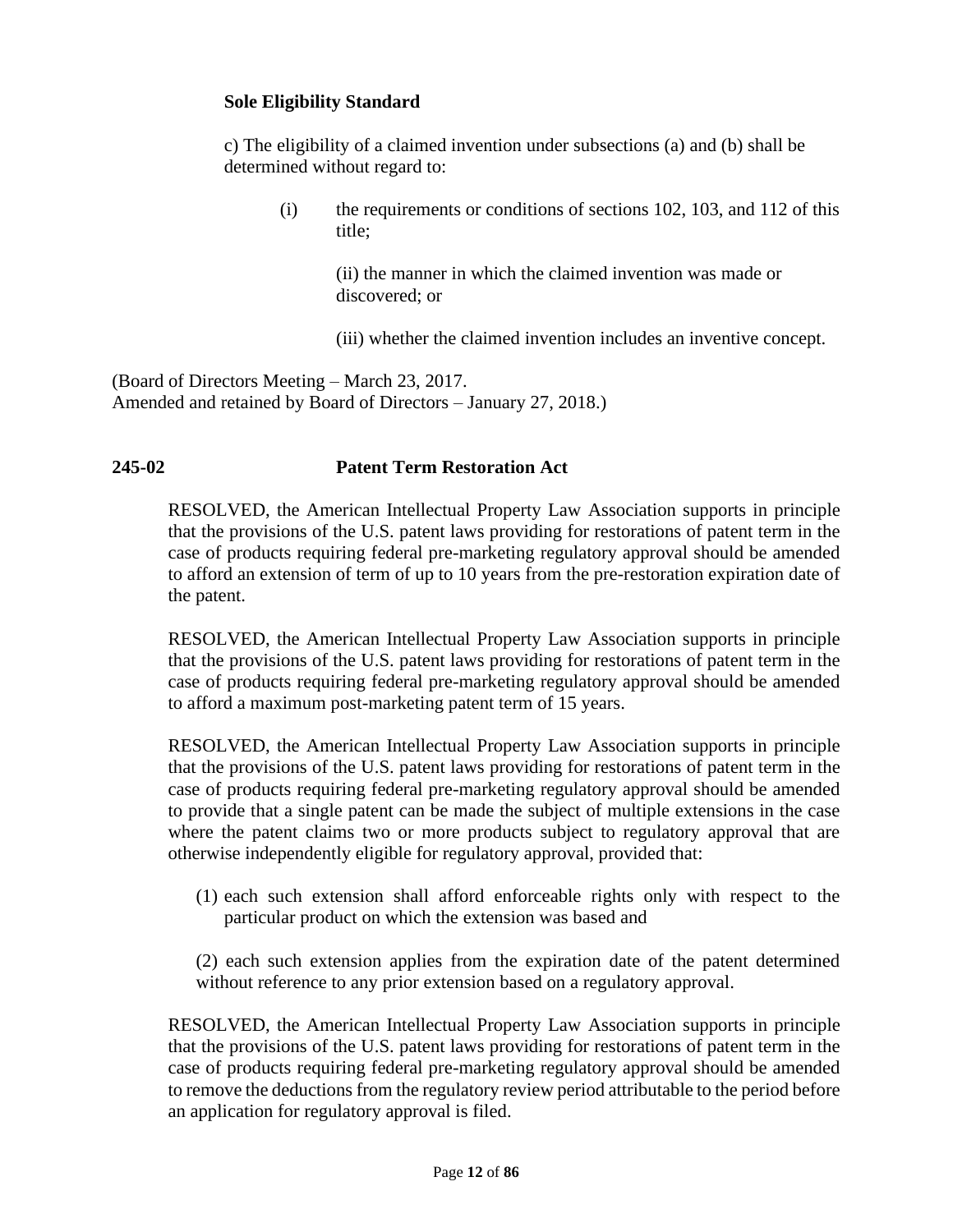RESOLVED, the American Intellectual Property Law Association supports in principle that the provisions of the U.S. patent laws providing for restorations of patent term in the case of products requiring federal pre-marketing regulatory approval should be amended to afford restorations of patent term for agricultural chemicals, including pesticides, herbicides, rodenticides, and the like, on substantially the same basis that other regulated products are afforded restorations of patent term.

(Board of Directors Meeting – February 4, 1995. Retained in part by Board of Directors – May 13, 2005. Retained by Board of Directors – July 15, 2015.)

#### **260-02 Venue**

RESOLVED that the American Intellectual Property Law Association (AIPLA) favors, in principle, amending 28 U.S.C. § 1400 by substituting the following for subsection (b):

(b) A civil action for patent infringement or an action for a declaratory judgment that a patent is invalid, unenforceable, or not infringed may be brought only in a judicial district

(1) where the defendant resides, or where the defendant has committed acts of infringement and has a regular and established place of business;

(2) where the defendant has agreed or consented to be sued in the instant action;

(3) where (i) the defendant has committed acts of infringement, (ii) a plaintiff owns, controls or operates a regular and established place of business, and (iii) either research or development relating to a patent-in-suit occurred prior to the patent's priority date, or the patent rights holder is manufacturing a product claimed in the patent-in-suit at the time the complaint is filed; or

(4) where, in the case of a defendant not resident in the United States, in any judicial district, in accordance with section  $1391(c)(3)$ .

(Board of Directors Meeting – January 24, 2018.)

# **264-01 Court of Appeals for the Federal Circuit**

RESOLVED that the American Intellectual Property Law Association opposes, in principle, the requirement that judges of the Federal judicial circuit reside with fifty miles of the District of Columbia, and specifically, that the American Intellectual Property Law Association recommends that Section 102(b) of Public Law 97-164 be repealed.

(Board of Directors Meeting – September 17, 1999. Retained by Board of Directors – January 30, 2010; and Retained by Board of Directors – September 11, 2020.)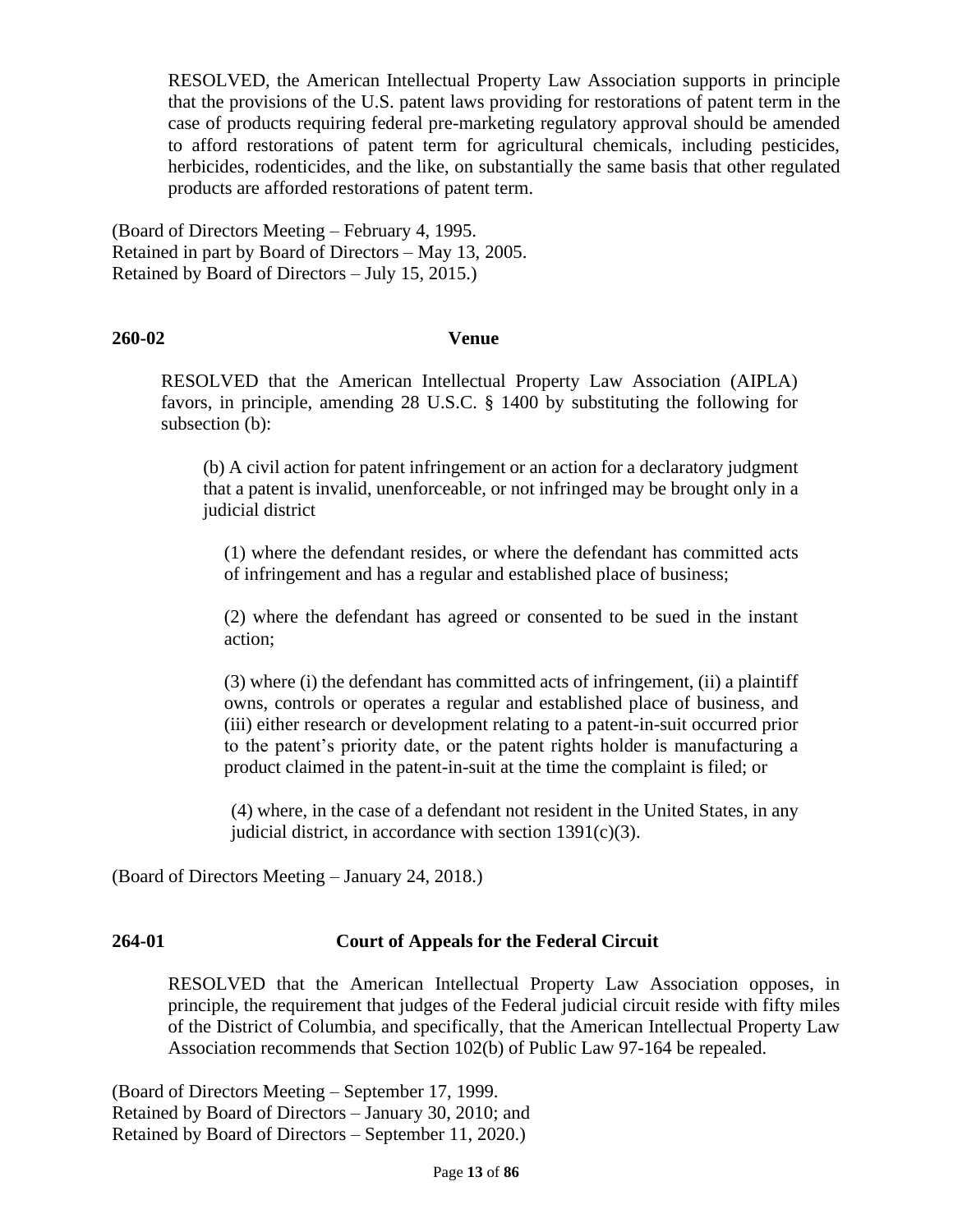# **264-02 Judicial Salaries**

RESOLVED, that the American Intellectual Property Law Association favors, in principle, legislation that would increase the salaries of United States federal judges to ensure the recruitment and retention of well-qualified candidates.

(Board of Directors Meeting – January 26, 2008. Amended and retained by Board of Directors – July 18, 2018.)

# **264-03 Judicial Security**

RESOLVED, that the American Intellectual Property Law Association favors, in principle, legislation that would increase the security of United States judges.

(Board of Directors Meeting – March 25, 2021.)

.

## **266-01 Courts – Protective Orders**

RESOLVED, that the America Intellectual Property Law Association is opposed to legislative efforts that would limit a judge's discretion in entering a protective order governing the disclosure of information obtained through discovery, the terms of a settlement agreement, or access to court records in a civil case.

(Board of Directors Meeting – July 16, 2009. Retained as amended by Board of Directors – October 26, 2019.)

# **266-03 Courts – Privilege**

RESOLVED, that the American Intellectual Property Law Association (AIPLA) favors, in principle, recognizing that confidential communications between a client and a Patent Agent within the scope of the Agent's legal authority are privileged and therefore protected from forcible disclosure, unless and until the client waives such privilege. For purposes of this resolution, Patent Agents includes both domestic patent agents and those in other countries—who may have titles such as "patent attorney"—with ethical or legal responsibilities to maintain client confidences but who are not an attorney at law.

(Board of Directors Meeting – December 15, 2016.)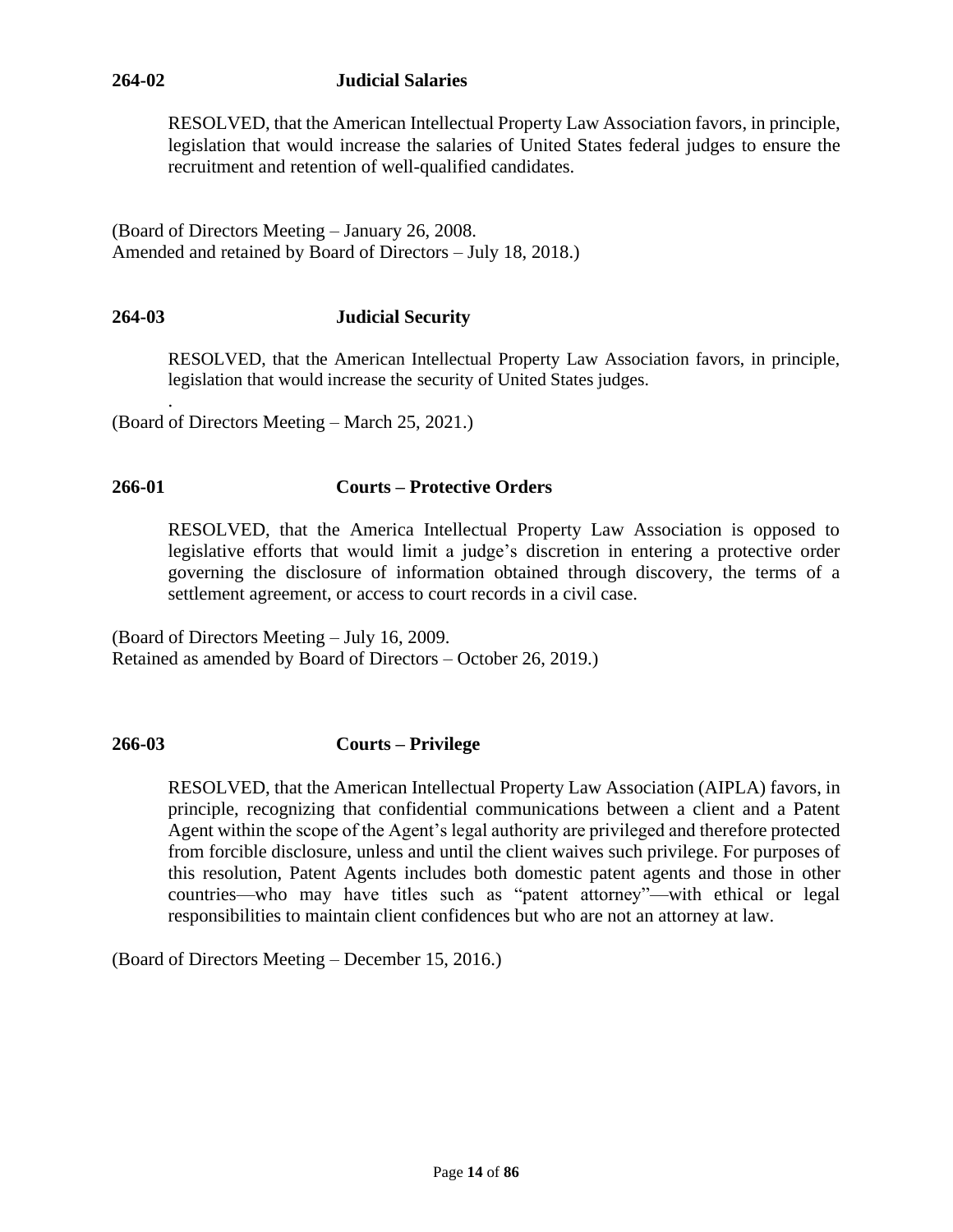# **272-01 Antitrust**

RESOLVED, that the American Intellectual Property Law Association (AIPLA) opposes, in principle, any legislative, judicial or regulatory action that would prevent settlement of litigation or that would characterize such settlements as a *per se* violation of the antitrust laws, including litigation brought pursuant to the Drug Price Competition and Patent Term Restoration Act of 1984 (the Hatch-Waxman Act) under 35 U.S.C. § 271(e)(2).

RESOLVED, that the American Intellectual Property Law Association (AIPLA) believes that, depending on the facts of a particular case, the settlement of litigation brought pursuant to the Hatch-Waxman Act under 35 U.S.C. § 271(e)(2) may be in the public interest.

RESOLVED, that the American Intellectual Property Law Association (AIPLA) favors, in principle, allowing parties involved in litigation brought pursuant to the Hatch-Waxman Act under 35 U.S.C. § 271(e)(2) to settle such litigation in a manner that satisfies antitrust concerns under the "rule of reason" analysis.

RESOLVED, that the American Intellectual Property Law Association (AIPLA) favors, in principle, the enactment of a legislative framework to facilitate settlement of litigation brought pursuant to the Hatch-Waxman Act under 35 U.S.C. § 271(e)(2) that immunizes the parties from antitrust liability if the settlement is judicially determined to be reasonable.

(Board of Directors Meeting – March 15, 2007. Retained by Board of Directors – July 19, 2017)

# **272-02 Antitrust**

RESOLVED, that the American Intellectual Property Law Association (AIPLA) is opposed, in principle, to any exception to the Noerr-Pennington antitrust exemption for litigation to enforce intellectual property rights that would not require proof that the infringement litigation was objectively baseless; and

SPECIFICALLY, AIPLA opposes denying Noerr-Pennington protection to owners of intellectual property rights accused of a pattern or practice of successive filings by applying a standard based solely on subjective factors in the case of multiple similar or related lawsuits, as articulated in cases like *USS-POSCO Indus. v. Contra Costa Cty. Bldg. and Constr. Trades Council*, 31 F.3d 800 (9th Cir. 1994) and *Prime Time 24 Jt. Venture v. NBC*, 219 F.3d 92 (2d Cir. 2000).

(Board of Directors Meeting – March 15, 2007. Retained by Board of Directors – July 19, 2017)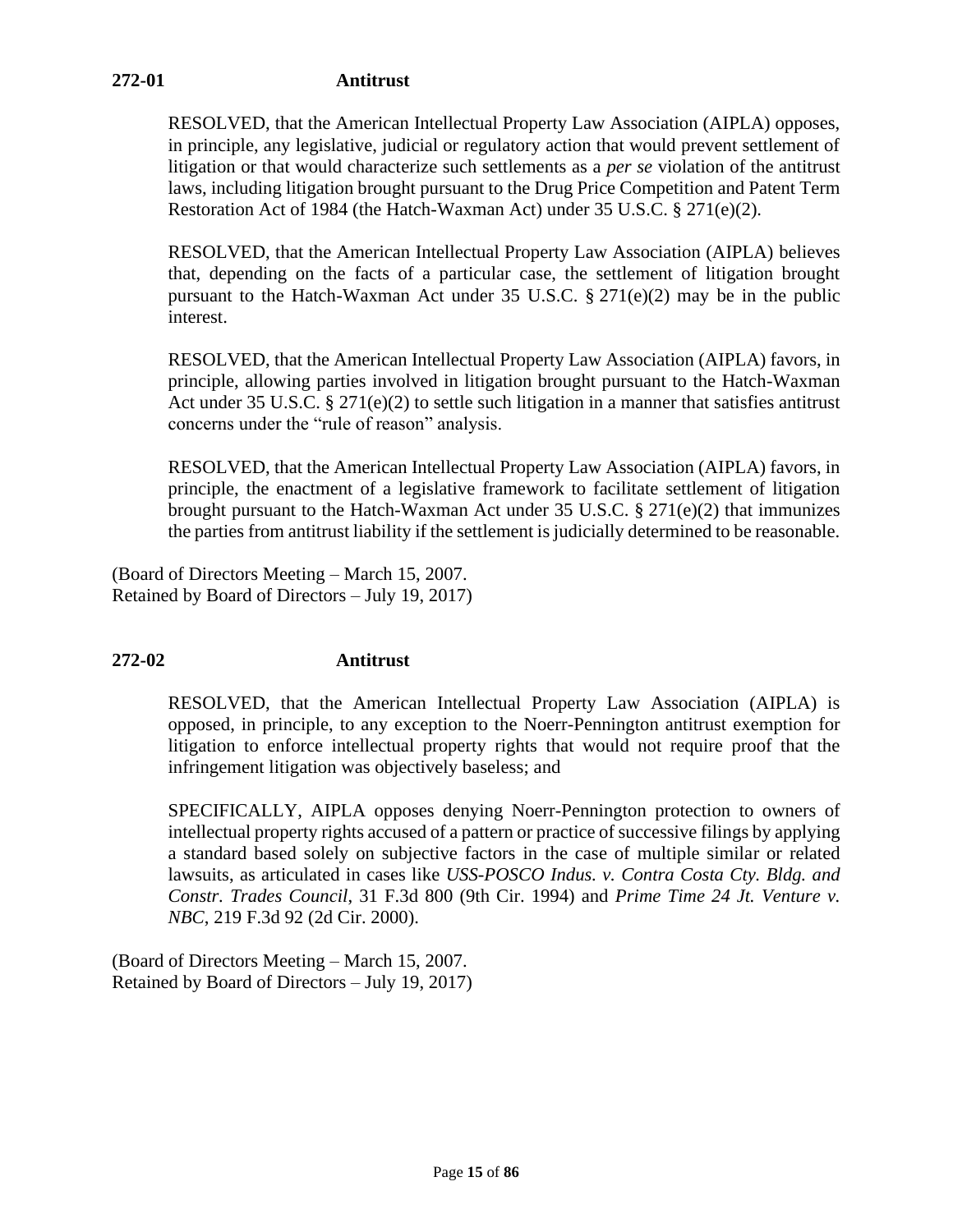RESOLVED**,** that the American Intellectual Property Law Association favors the practice by standards development organizations (SDOs) of making information relating to the SDOs' standards development as well as their intellectual property rights/licensing and disclosure policies clear and publicly available, and reasonable accessible to the public.

RESOLVED**,** that AIPLA favors SDOs having the flexibility to formulate their own policies and procedures, and AIPLA does not support legislative, regulatory, judicial, or administrative action that requires all SDOs to adopt a single prescribed intellectual property rights/licensing and disclosure policy.

(Board of Directors Meeting – October 21, 2010; and Retained as amended by Board of Directors Meeting – September 10, 2021)

## **274-03 Patent Damages**

RESOLVED, that the American Intellectual Property Law Association (AIPLA) supports, in principle, the codification of provisions relating to patent damages that provide in substance the following:

(1) if an apportionment of economic value is necessary to assure that damages based upon a reasonable royalty do not exceed the economic value properly attributable to the use made of the invention, such apportionment shall exclude from the reasonable royalty calculation the economic value shown by the infringer to be attributable to the infringer's incorporation into the infringing product or process of features or improvements, whether or not themselves patented, that contribute economic value to the infringing product or process separately from the economic value properly attributable to the use made of the invention;

(2) where the claimant shows that the use made of the invention is the basis for market demand for an infringing product or process, the royalty may be based upon the entire market value of the products or processes provided to satisfy that demand; and

(3) the court shall identify all factors relevant to the determination of a reasonable royalty, and the court or the jury, as the case may be, shall consider such factors in making the determination.

(Board of Directors Meeting – March 15, 2007. Retained by Board of Directors – July 19, 2017.)

#### **300-03 Industrial Designs**

RESOLVED, that the American Intellectual Property Law Association (AIPLA) favors, in principle, legislation to amend the provisions of 35 U.S.C. § 289, 19 U.S.C. § 1595a, and 19 C.F.R. 133 to provide statutory and regulatory authority for the U.S. Customs and Border Protection (CBP) to extend full border enforcement protection to design patents by creating a registry similar to that which currently exists for goods protected by trademarks or copyrights.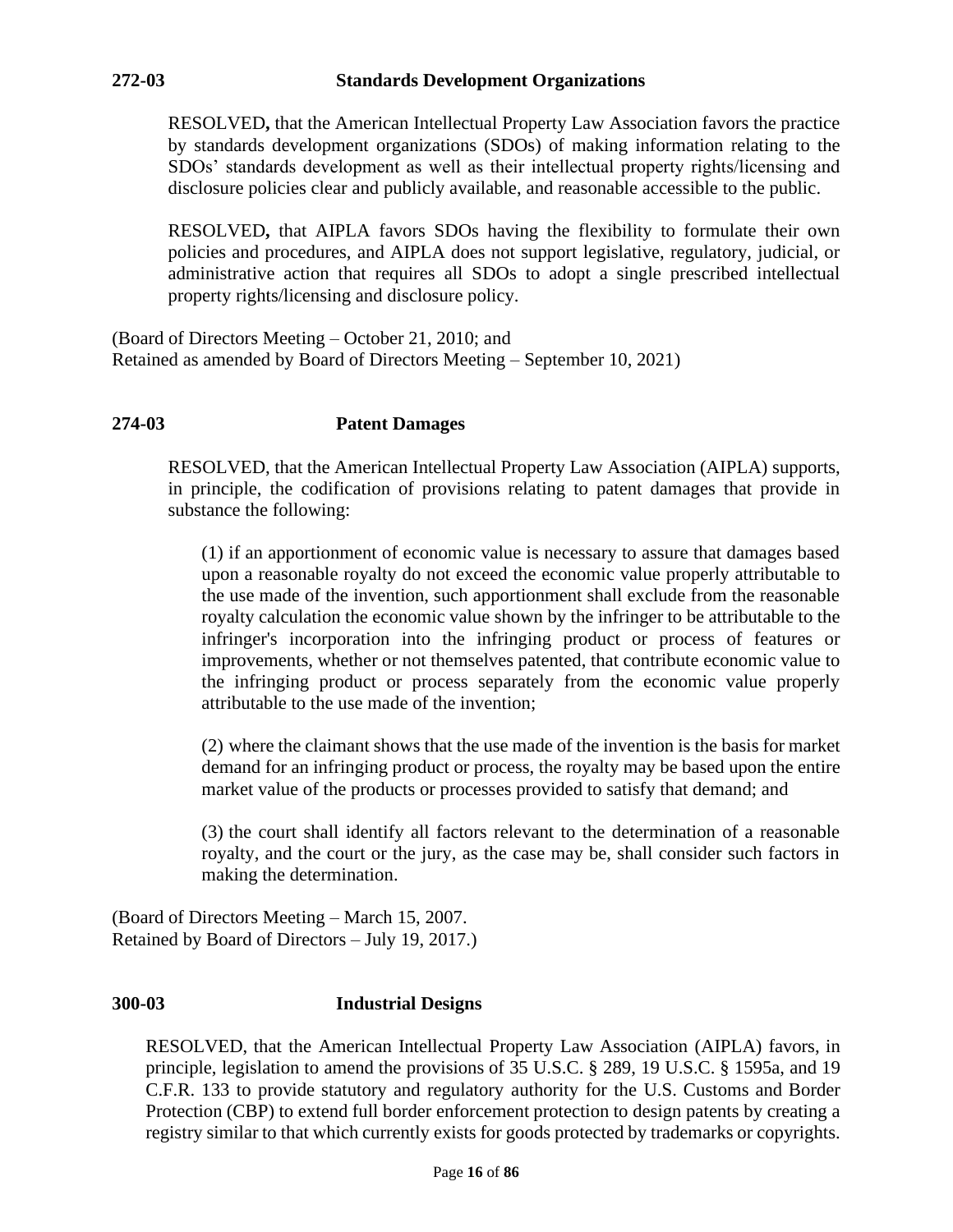RESOLVED, that AIPLA specifically favors amending the provisions of 35 U.S.C. § 289 as follows:

35 U.S.C. § 289. Additional remedies for infringement of design patent

- (a) Whoever during the term of a patent for a design, without license of the owner, (1) applies the patented design, or any colorable imitation thereof, to any article of manufacture for the purpose of sale, or (2) sells or exposes for sale any article of manufacture to which such design or colorable imitation has been applied shall be liable to the owner to the extent of his total profit, but not less than \$250, recoverable in any United States district court having jurisdiction of the parties.
- (b) No articles of manufacture bearing the patented design, or any colorable imitation thereof, shall be imported, transshipped or exported without license of the patent owner, and infringing copies shall be subject to seizure, forfeiture and destruction for violation of the customs laws contained in Title 19.
- (c) Nothing in this section shall prevent, lessen, or impeach any other remedy which an owner of an infringed patent has under the provisions of this title, but he shall not twice recover the profit made from the infringement.

RESOLVED, that AIPLA specifically favors amending the provisions of 19 U.S.C. § 1595a (c) as follows:

- 19 U.S.C. § 1595a. Forfeitures and other penalties
- **(c) Merchandise introduced contrary to law**

Merchandise which is introduced or attempted to be introduced into the United States contrary to law shall be treated as follows:

- (1) The merchandise shall be seized and forfeited if it—
	- (A)is stolen, smuggled, or clandestinely imported or introduced;
	- (B) is a controlled substance, as defined in the Controlled Substances Act (21 U.S.C. 801 et seq.), and is not imported in accordance with applicable law;
	- (C) is a contraband article, as defined in section 80302 of title 49; or
	- (D)is a plastic explosive, as defined in section 841 (q) of title 18, which does not contain a detection agent, as defined in section 841(p) of such title.
- (2) The merchandise may be seized and forfeited if—
	- (A)its importation or entry is subject to any restriction or prohibition which is imposed by law relating to health, safety, or conservation and the merchandise is not in compliance with the applicable rule, regulation, or statute;
	- (B) its importation or entry requires a license, permit or other authorization of an agency of the United States Government and the merchandise is not accompanied by such license, permit, or authorization;
	- (C) it is merchandise or packaging in which copyright, design patent, trademark, or trade name protection violations are involved (including, but not limited to, violations of section 1124, 1125, or 1127 of title 15, section 506 or 509 of title 17, [[or]] section 2318 or 2320 of title 18, or section 289 of title 35);
	- (D)it is trade dress merchandise involved in the violation of a court order citing section 1125 of title 15;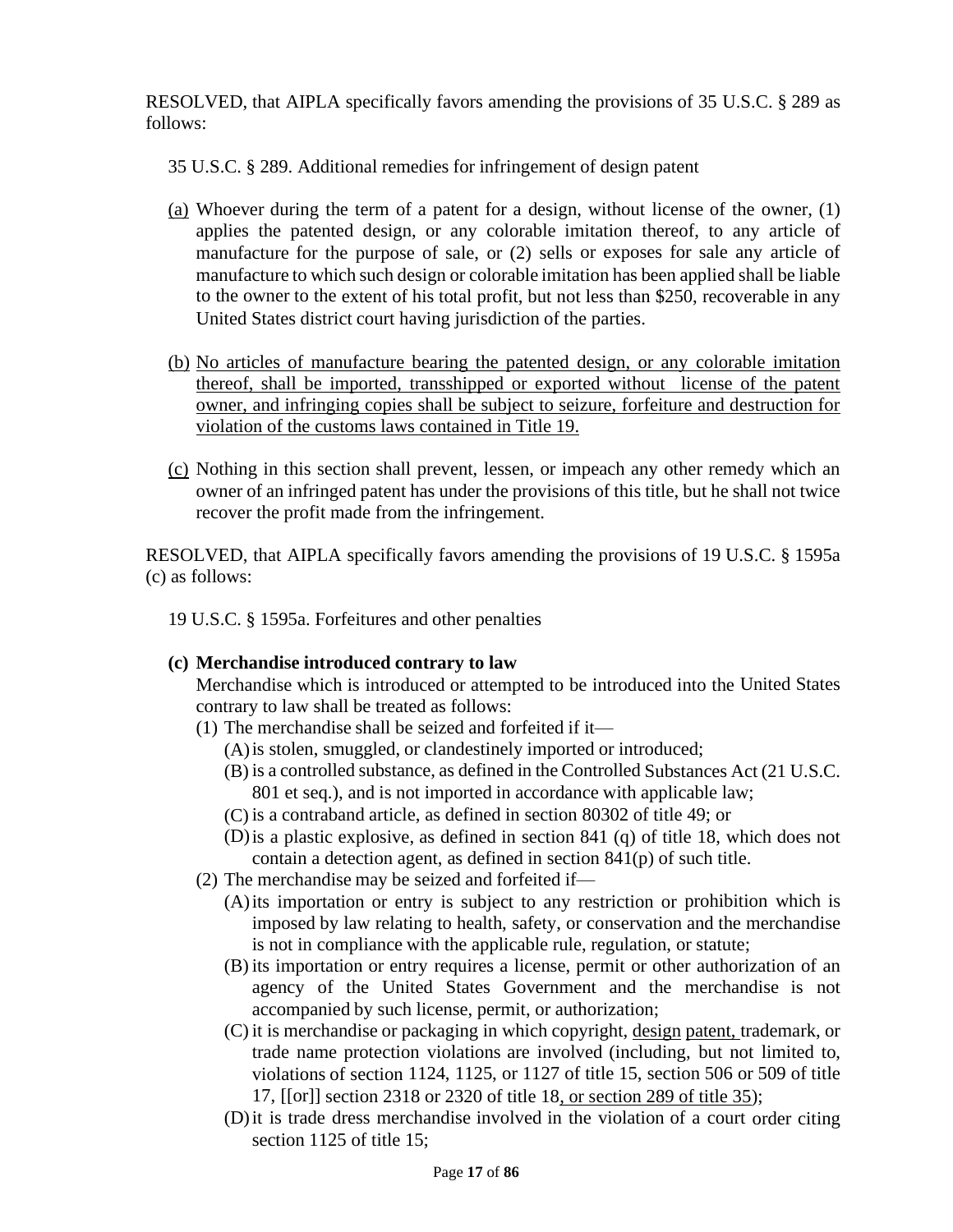- (E) it is merchandise which is marked intentionally in violation of section 1304 of this title; or
- (F) it is merchandise for which the importer has received written notices that previous importations of identical merchandise from the same supplier were found to have been marked in violation of section 1304 of this title.
- (3) If the importation or entry of the merchandise is subject to quantitative restrictions requiring a visa, permit, license, or other similar document, or stamp from the United States Government or from a foreign government or issuing authority pursuant to a bilateral or multilateral agreement, the merchandise shall be subject to detention in accordance with section 1499 of this title unless the appropriate visa, license, permit, or similar document or stamp is presented to the Customs Service; but if the visa, permit, license, or similar document or stamp which is presented in connection with the importation or entry of the merchandise is counterfeit, the merchandise may be seized and forfeited.
- (4) If the merchandise is imported or introduced contrary to a provision of law which governs the classification or value of merchandise and there are no issues as to the admissibility of the merchandise into the United States, it shall not be seized except in accordance with section 1592 of this title.

(5) In any case where the seizure and forfeiture of merchandise are required or authorized by this section, the Secretary may—

(A)remit the forfeiture under section 1618 of this title, or

(B) permit the exportation of the merchandise, unless its release would adversely affect health, safety, or conservation or be in contravention of a bilateral or multilateral agreement or treaty.

RESOLVED, that AIPLA specifically favors amending the provisions of 19 C.F.R. 133 to generally mirror the existing trademark and copyright regulations with respect to design patents.

(Board of Directors Meeting – December 12, 2012.)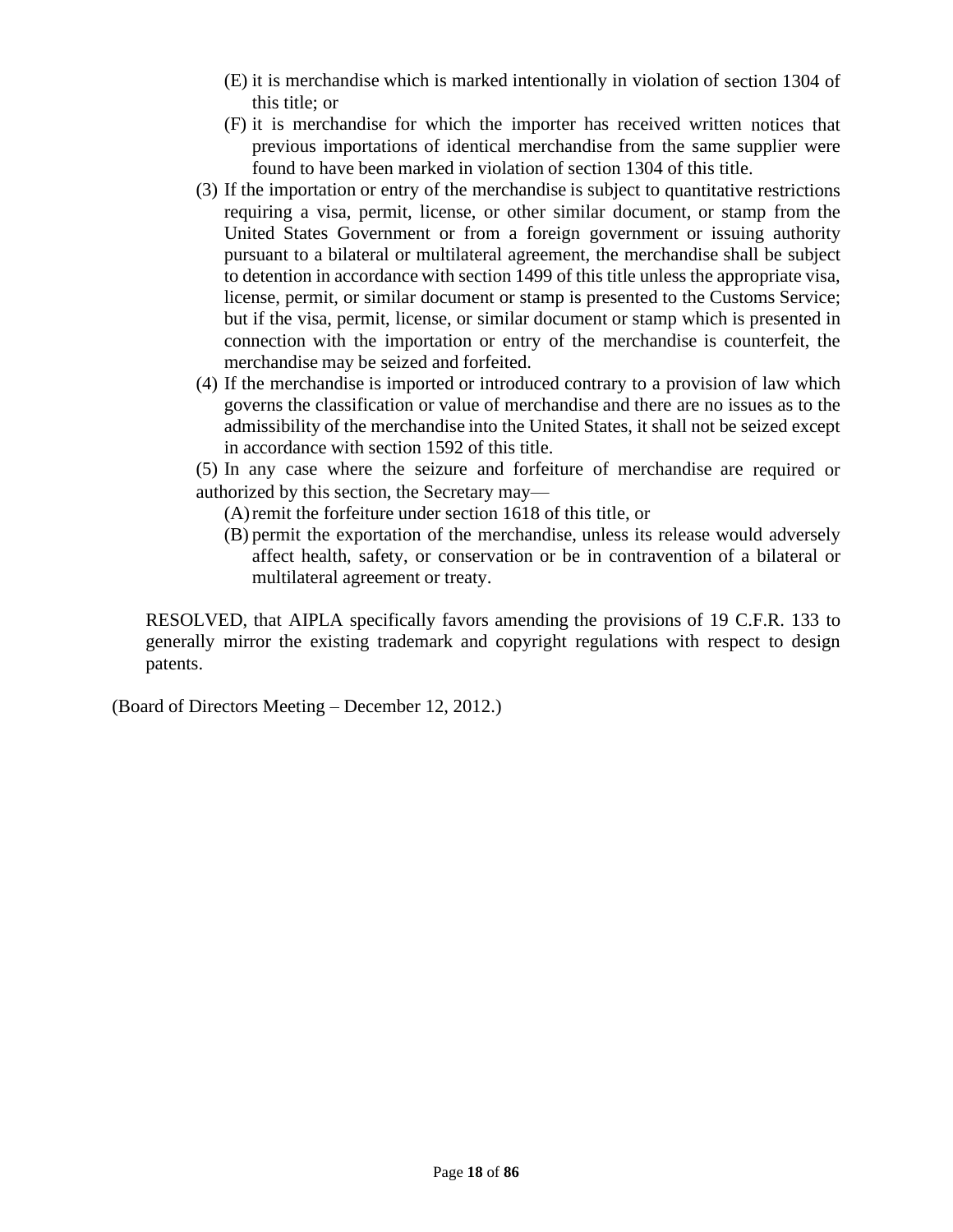#### **TRADEMARKS AND UNFAIR COMPETITION**

## **410-01 Trademark – Prosecution**

RESOLVED, that the American Intellectual Property Law Association (AIPLA) believes, in principle, that misstatements in the identification of goods and/or services in filings before the U.S. Patent and Trademark Office occasioned by an honest mistake, carelessness, inadvertence, oversight, language difficulties, misunderstanding of the law, or the like, and not made with an intent to deceive, should not constitute fraud.

(Board of Directors Meeting – May 9, 2007. Retained by Board of Directors – July 19, 2017.)

#### **410-02 Trademark – Prosecution**

RESOLVED, that the American Intellectual property Law Association (AIPLA) favors, in principle, that a trademark application or registration that contains a misstatement in the identification of goods and/or services occasioned by an honest mistake, carelessness, inadvertence, oversight, language difficulties, misunderstanding of the law, or the like, and not made with an intent to deceive, should be permitted to be amended or restricted under Section 18 of the Lanham Act, 15 U.S.C. § 1068 to amend or delete the excess goods and/or services, and should not result in the entire application being voided or the registration cancelled.

(Board of Directors Meeting – May 9, 2007. Retained by Board of Directors – July 19, 2017.)

#### **410-03 Trademark – Prosecution**

RESOLVED, that the American Intellectual Property Law Association (AIPLA) believes, in principle, that where a trademark applicant or registrant erroneously states in filings before the U.S. Patent and Trademark Office that it is using the mark in commerce on or in connection with particular goods and/or services, such misstatement alone should not be deemed "material" for purposes of analyzing whether the applicant/registrant committed fraud on the Office if (1) the party was in fact using the mark in commerce on or in connection with other similar or related goods or services identified in the application or registration as of the filing dates for an application under Lanham Act Section 1(a), an affidavit under Lanham Act Section 8, a renewal under Lanham Act Section 9, a Statement of Use, or an Amendment to Allege Use; and (2) the applicant/registrant would have been entitled to a registration covering those other goods or services.

(Board of Directors Meeting – May 9, 2007. Retained by Board of Directors – July 19, 2017.)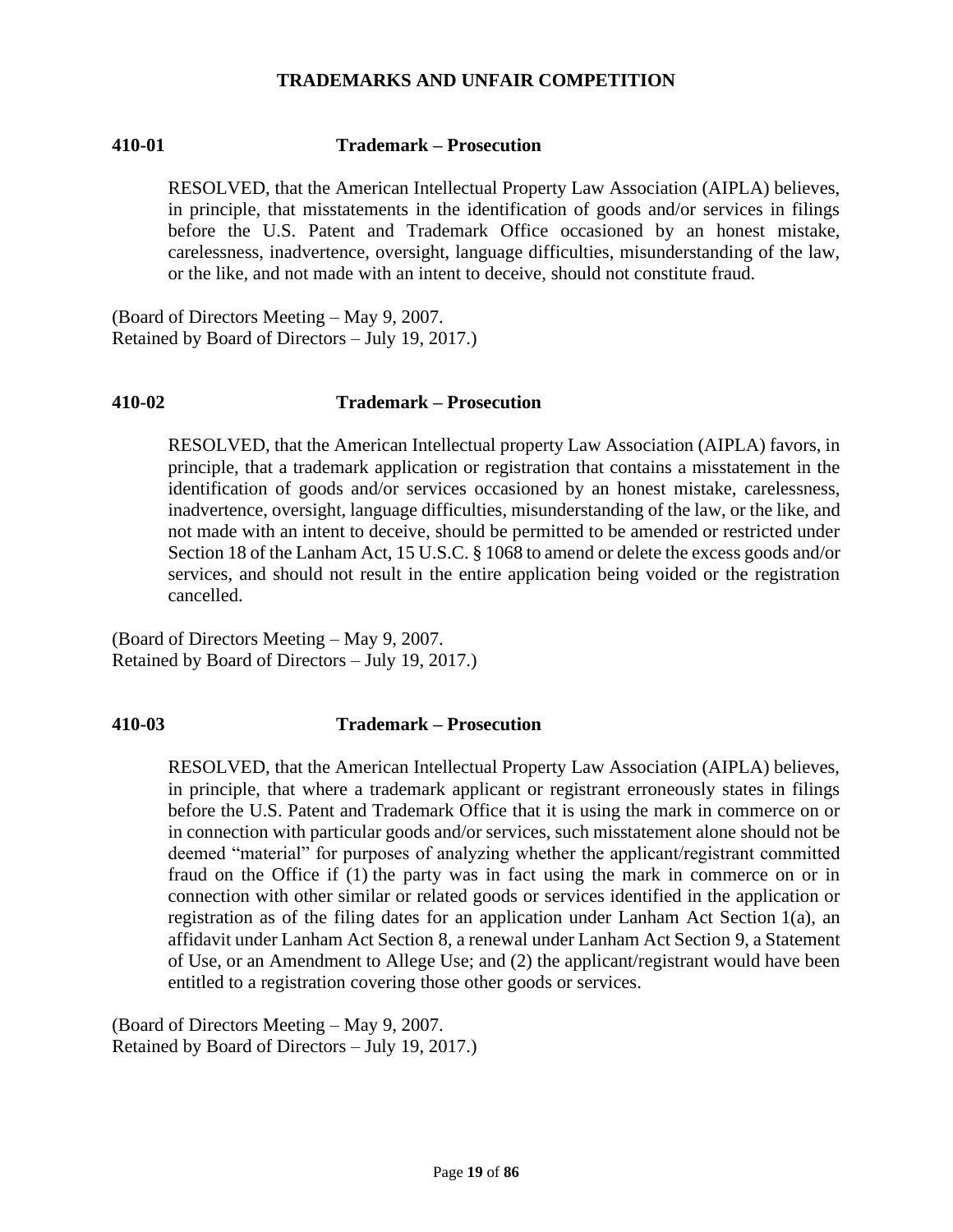RESOLVED, that the American Intellectual Property Law Association ("AIPLA") favors, in principle, revision of the Lanham Act, 15 U.S.C. § 1051, *et seq.*, to provide that a nonfunctional product configuration or design can be deemed inherently distinctive when the requirements for inherent distinctiveness applied to trade dress are met.

RESOLVED, that the American Intellectual Property Law Association ("AIPLA") favors amending the Lanham Act by adding the following to Section 45, 15 U.S.C. § 1127:

Non-functional trade dress (including a product configuration or design) which is "inherently distinctive" is registrable under section 2 and protectable under section 43 of this Act. In determining whether a product configuration or design is "inherently distinctive" under this Act, the following factors shall be considered:

(1) whether the configuration or design is a common basic shape or design;

(2) whether the configuration or design is unique or unusual in the particular field involved;

(3) whether the configuration or design is a mere refinement of a commonlyadopted and well-known form of ornamentation for the particular class of goods involved;

(4) whether the configuration or design is capable of creating a commercial impression distinct from any accompanying words; and

(5) any other factor which may tend to show that the configuration or design would be inherently recognized by members of the relevant public as an indication of the source of the goods.

RESOLVED, that the American Intellectual Property Law Association ("AIPLA") favors, in principle, revision of the Lanham Act § 1051, et seq., to provide that the degree to which granting protection would hinder competition shall be considered in determining the functionality of a product feature for which trade dress protection is sought.

RESOLVED, that the American Intellectual Property Law Association ("AIPLA") favors amending the Lanham Act to add the following to Section 45, 15 U.S.C. § 1127:

The term "functional" means that the matter sought to be protected under this Act is so important for its utilitarian purpose that to afford it protection under this Act would significantly hinder effective competition. In determining whether matter is functional under this Act, the factors to be considered shall include, but not be limited to:

(1) whether effective alternative designs are available to competitors;

(2) whether the matter yields a significant utilitarian advantage over alternative designs;

(3) whether the matter achieves economies in the manufacture or use of the goods or services, reduces their cost, or enhances their quality;

(4) whether the party seeking to protect the matter has touted its utilitarian advantages; and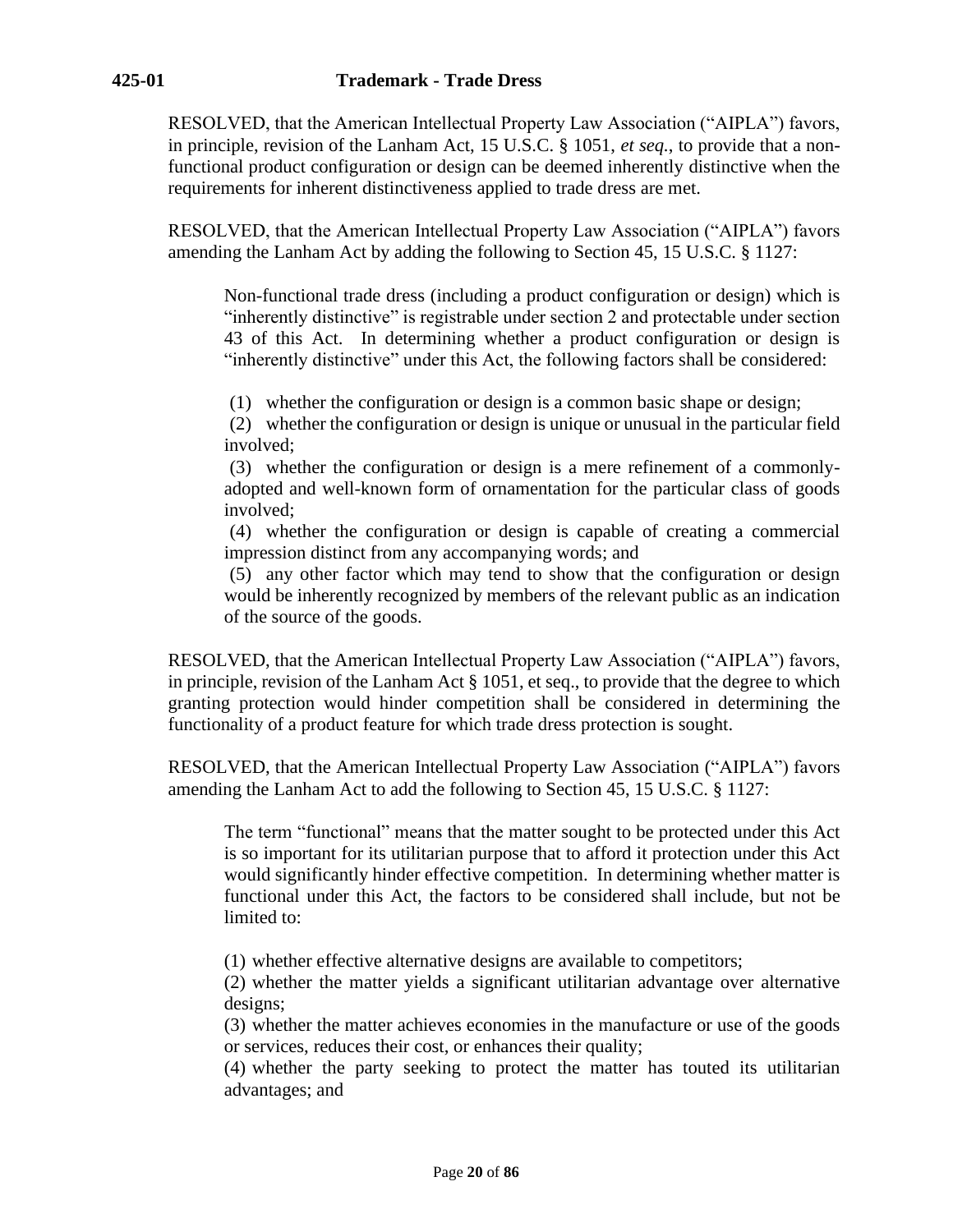(5) whether the matter is or has been claimed in a utility patent or patent application.

(Board of Directors Meeting – October 18, 2001; Retained by Board of Directors – January 26, 2012.)

#### **425-02 Trademark – Domain Names**

RESOLVED, that the American Intellectual Property Law Association (AIPLA) favors, in principle, that domain name registrant information should be complete and accurate and publicly available through "WHOIS" searches.

(Board of Directors Meeting – March 18, 2004. Retained by Board of Directors – July 15, 2015.)

## **425-10 Trademark – Counterfeit Goods**

1) RESOLVED, that the American Intellectual Property Law Association favors in principle, providing protection against trafficking in counterfeit labels, patches, and medallions that are unattached to any goods.

(2) RESOLVED, that the American Intellectual Property Law Association favors in principle, providing mandatory destruction, forfeiture and restitution provisions, for trafficking in counterfeit labels, patches and medallions that are unattached to any goods, as well as civil equitable and monetary remedies, to trademark owners that are similar to those already granted to copyright owners.

(Board of Directors Meeting – January 26, 2005. Retained by Board of Directors – July 15, 2015.)

#### **425-11 Trademark – Licensee Estoppel**

RESOLVED, that the American Intellectual Property Law Association supports in principle the continuing recognition of the doctrine of licensee estoppel in trademark cases and that the decision to apply or not to apply that doctrine in cases involving certification marks should be made on a case-by-case basis; and

Specifically, does not support amending 15 U.S.C. § 1054 of the Lanham Act to overturn the decision of the Second Circuit Court of Appeals in Idaho Potato Commission v. M&M Produce Farm & Sales, 335 F.3d 130 (2d Cir. 2003).

(Board of Directors Meeting – March 17, 2005. Retained by Board of Directors – July 15, 2015.)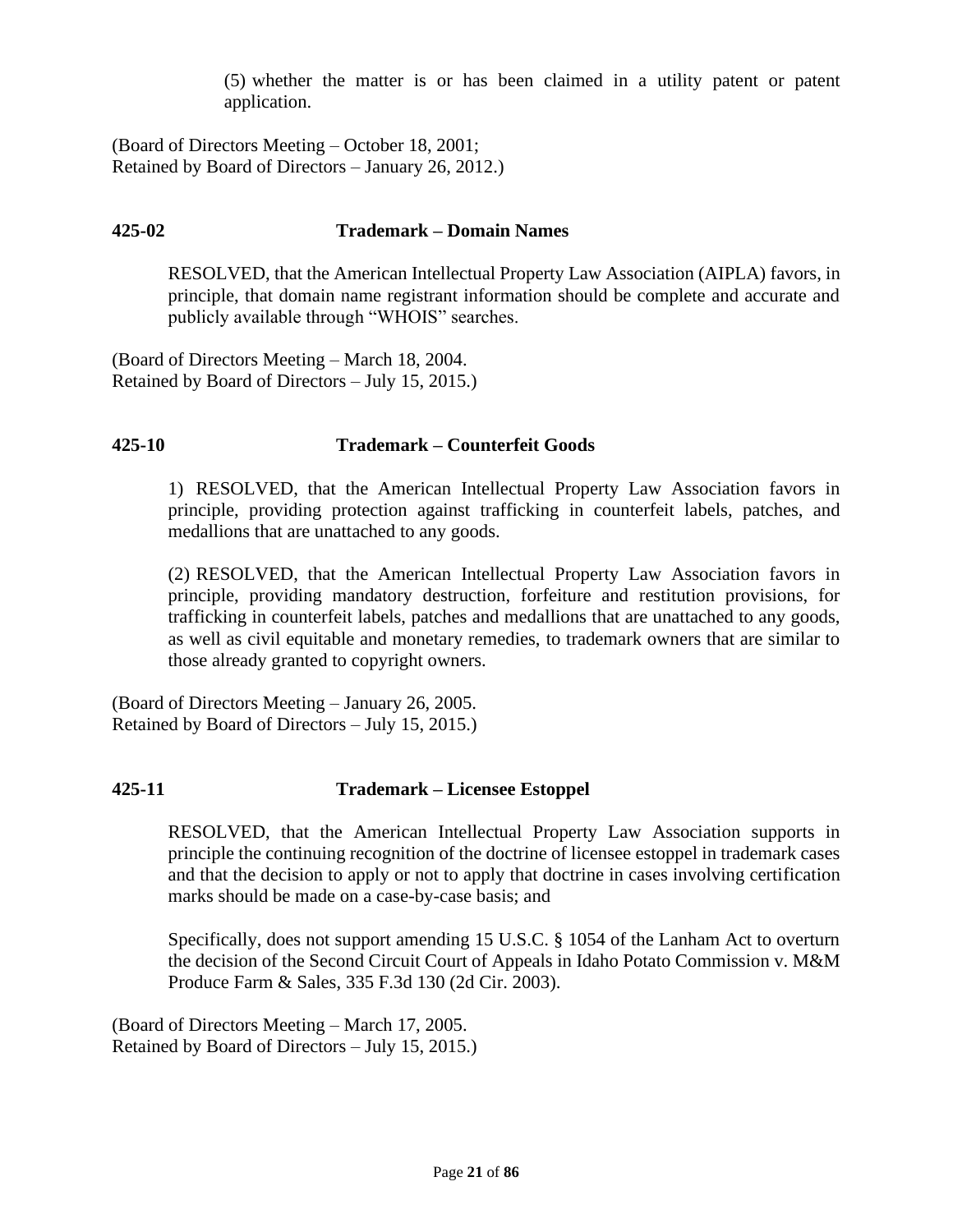RESOLVED, that the American Intellectual Property Law Association ("AIPLA") favors, in principle, revision of the Lanham Act, 15 U.S.C. § 1051, *et seq*., to incorporate provisions that explicitly provide protection for marks that are not used or registered in the United States.

RESOLVED, that AIPLA favors amending the Lanham Act by amending Sections 2, 43 and 45 to explicitly protect well-known marks, including any reproduction, imitation, translation, or transliteration of a well-known mark that is likely to cause confusion, mistake, or to deceive, or that would be likely to cause dilution by blurring or dilution by tarnishment of a well-known mark, whether or not registered with the Patent and Trademark Office.

(Board of Directors Meeting – May 15, 2009. Retained as amended by Board of Directors – October 26, 2019.)

# **425-13 Trademark – Counterfeit Goods**

WHEREAS, each day thousands of counterfeit products come through the borders and ports of entry of the United States; and

WHEREAS, given the sheer volume of fraudulent products and the alarming sophistication of counterfeiters and pirates, it is often difficult to tell the real from the fake; and

WHEREAS, for many years, the Customs and Border Protection Bureau ("CBP") of the United States Department of Homeland Security routinely has sought the assistance of trademark and copyright owners to authenticate suspected counterfeit or pirated products detained at the border; and

WHEREAS, after rendering an interpretation of the Trade Secrets Act, the CBP directed field staff in 2008 to redact all identifying markings and codes before sending digital images to rights holders to authenticate products;

RESOLVED, that AIPLA favors, in principle, legislation to clarify the provisions of Section 1905 of Title 18, United States Code, providing that the CBP has the authority to share identifying information in cases involving potential acts of trademark infringement or counterfeiting, copyright piracy or the illegal importation of "circumvention devices" as defined in Section 1201 of Title 17, United States Code, otherwise known as the Digital Millennium Copyright Act; and it is further

RESOLVED, that AIPLA specifically favors passage of the Foreign Counterfeit Prevention Act, H.R. 4216, or similar legislation, providing that it is not a violation of the Trade Secrets Act for CBP officers to provide information and samples of alleged infringing, counterfeit or otherwise pirated goods and circumvention devices to right holders for inspection and evaluation.

(Board of Directors Meeting – May 10, 2012.)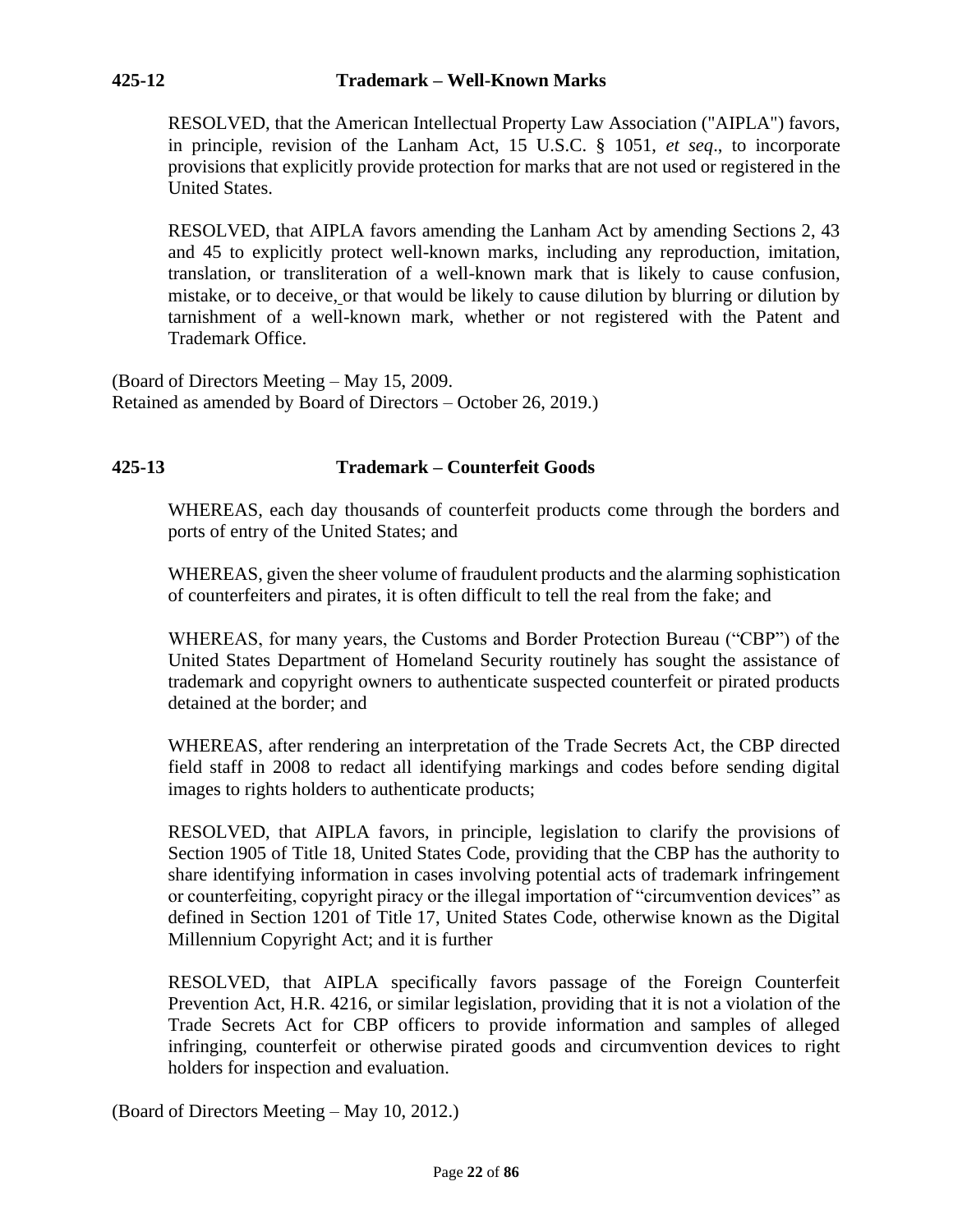RESOLVED, that the American Intellectual Property Law Association ("AIPLA") favors, in principle, legislation to amend the provisions of the Lanham Act relating to awards of actual damages and accountings for unjust enrichment profits for the purposes of clarifying the availability of and prerequisites for such awards in cases arising under that Act; promoting uniformity and predictability in the courts' application of those provisions; and furthering the policies of that Act of protecting the public against likelihood of confusion, protecting businesses' investments in trademarks and other commercial indicia from injury, and making trademark infringement and other acts of unfair competition unprofitable to the infringer; and it is further

RESOLVED, that AIPLA specifically favors amendment of the remedial provisions of the Lanham Act for the purpose of effectuating these reforms, as follows:

- To provide that, upon a finding of trademark or service mark infringement a court should award monetary relief measured by:
	- [i] the infringer's unjust enrichment profits attributable to the infringement and/or;
	- [ii] the mark owner's actual damages including lost profits on but-for sales, and effect on goodwill and reputation,

taking into account factors including, but not limited to, the position of the parties in the marketplace, actual confusion, and the conduct of the infringer, but in no event shall the mark owner be entitled to less than a reasonable royalty for the infringement; and

• To provide that these amendments are not intended to change restrictions on an award of double recovery or otherwise affect the availability of other remedies under existing case law, to the extent not in conflict with the above.

RESOLVED, that the American Intellectual Property Law Association ("AIPLA") favors, in principle, legislation to amend the provisions of the Lanham Act relating to monetary relief for the purposes of clarifying the availability of and prerequisites for awards of such relief in cases arising under that Act; promoting uniformity and predictability in the courts' application of those provisions; and furthering the policies of that Act of protecting the public against likelihood of confusion, protecting businesses' investments in trademarks and other commercial indicia from injury, and making trademark infringement and other acts of unfair competition unprofitable to the infringer; and it is further

RESOLVED, that AIPLA specifically favors amendment of the remedial provisions of the Lanham Act for the purpose of effectuating these reforms, as follows:

• To provide that, upon a finding of willful trademark or service mark infringement and subject to the principles of equity, a court may enhance the amount of any monetary award based on an infringer's unjust enrichment profits attributable to its use of the infringing mark, the mark owner's actual damages measured by lost profits on sales it would have made but for the infringement, and/or a reasonable royalty, up to three times the amount of such award;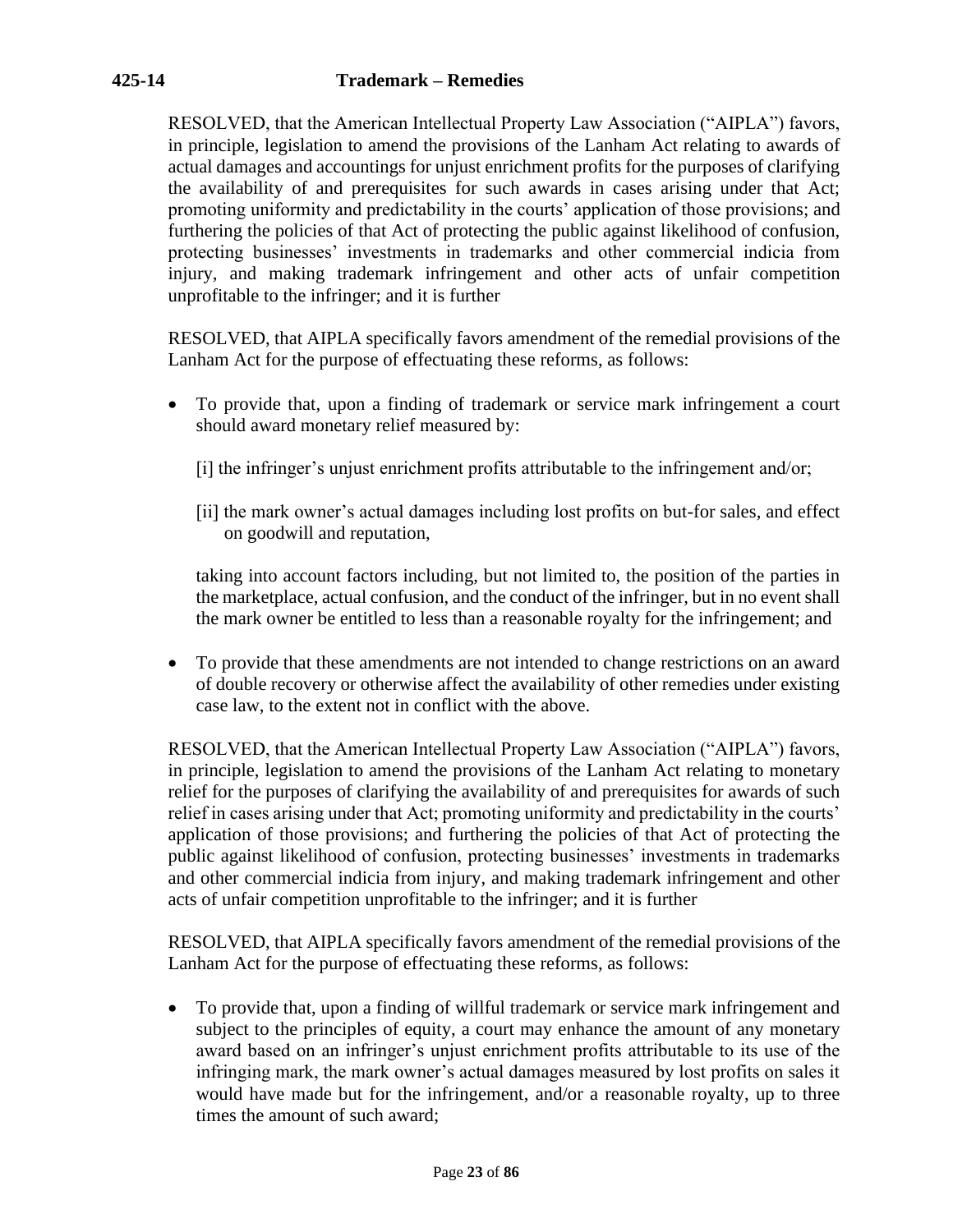• To provide that these amendments are not intended to change restrictions on an award of double recovery or otherwise affect the availability of other remedies under existing case law, to the extent not in conflict with the above.

RESOLVED, that AIPLA favors, in principle, legislation to amend the provisions of the Lanham Act providing for injunctive relief for the purpose of providing that, in trademark or service mark infringement cases where all other prerequisites for a preliminary and/or permanent injunction are met, a finding of probable success on the merits of the mark owner's likelihood of confusion claim (with respect to a preliminary injunction) or a finding of a likelihood of confusion (with respect to a permanent injunction) shall give rise to a rebuttable presumption of irreparable injury sufficient to support entry of an injunction; and it is further

RESOLVED, that AIPLA specifically favors amendment of the remedial provisions of the Lanham Act for the purpose of effectuating these reforms, as follows:

• To provide that, in cases where all other prerequisites for the entry of preliminary and/or permanent injunctive relief for trademark or service mark infringement are met, a finding of probable success on the merits of the mark owner's likelihood of confusion claim (with respect to a preliminary injunction) or a finding of a likelihood of confusion (with respect to a permanent injunction) shall give rise to a rebuttable presumption of irreparable injury sufficient to support entry of an injunction.

(Board of Directors – September 14, 2012.)

# **425-15 Trademark – Legislation**

RESOLVED, that the American Intellectual Property Law Association favors amending the federal Lanham Act, including through Section 3 of H.R. 6196, to codify the long-standing acceptance by the U.S. Patent and Office of ex parte letters of protest. AIPLA supports that the proposed amendment:

(1) requires the screening of letters of protest by the Commissioner for Trademarks before the evidence accompanying those letters is forwarded to examining attorneys; and

(2) sets a deadline of two months for the office of the Commissioner for Trademarks to determine whether the evidence accompanying those letters should be forwarded to examining attorneys.

RESOLVED, that the American Intellectual Property Law Association favors in principle amending the federal Lanham Act, including through Section 4 of H.R. 6196, to authorize the Director of the Patent and Trademark Office to recognize exceptions to the standard six-month deadline for responding to communications from trademark examining attorneys. AIPLA urges that:

(1) shortened sixty-day response deadlines be reserved for purely procedural issues; and

(2) applicants receive the opportunity to request an extension of any reduced deadline to the standard six months with a single filing.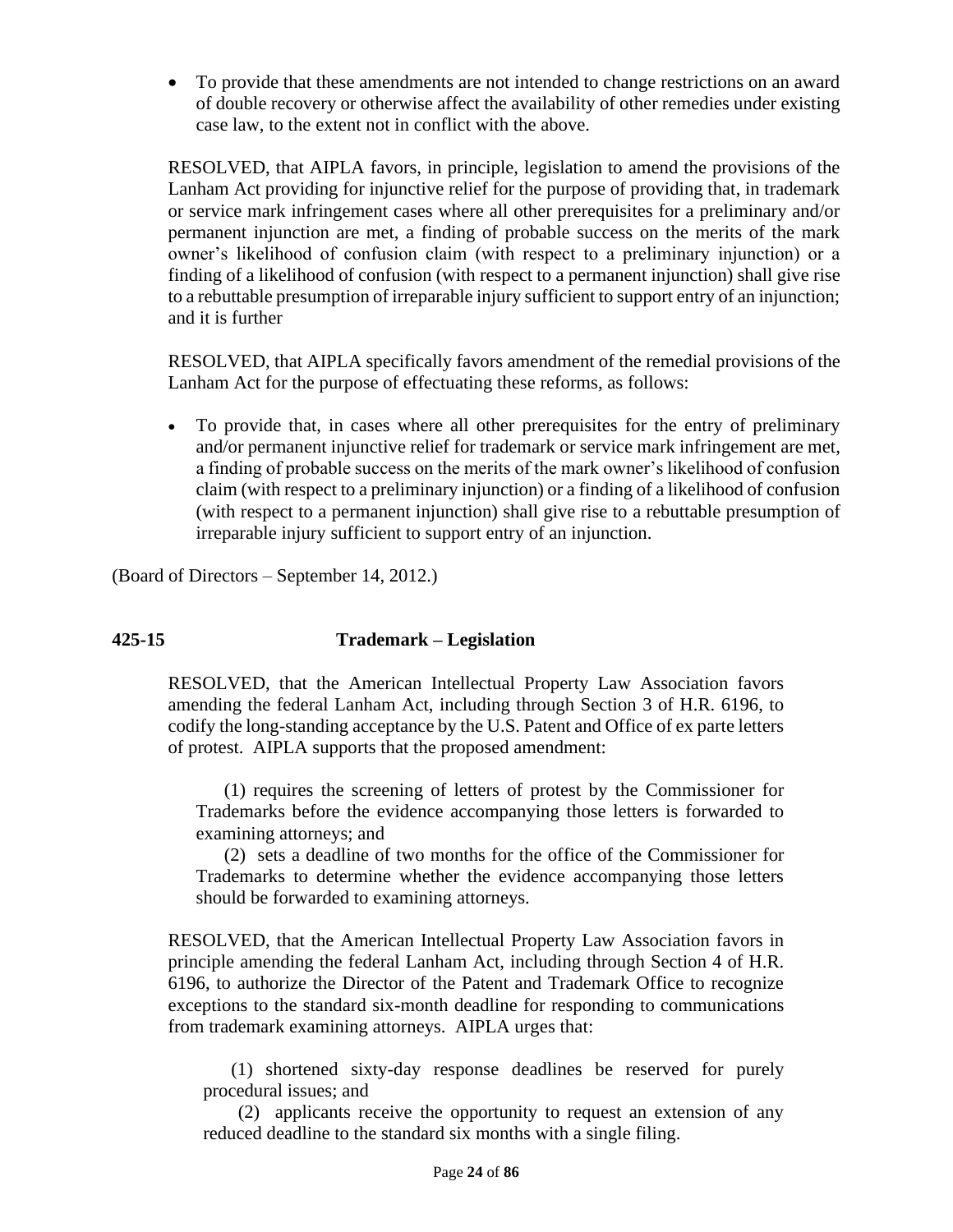RESOLVED, that the American Intellectual Property Law Association favors in principle legislation amending the federal Lanham Act to authorize the administrative invalidation by the Director of the U.S. Patent and Trademark Office of registrations covering marks that either have never been used in commerce, or are not used in commerce by the relevant date under the statute for obtaining a registration.

RESOLVED, the American Intellectual Property Law Association favors the incorporation of the following into H.R. 6196 or any legislation to amend the federal Lanham Act to authorize administrative proceedings by the Director of the U.S. Patent and Trademark Office to invalidate registrations covering marks that either have never been used in commerce or are not used in commerce by the relevant date required under the statute:

- (1) a standing requirement for the initiation of such a proceeding;
- (2) authorization of a single type of proceeding to address both registrations of marks that have never been used in commerce and registrations of marks that were not used in commerce by the relevant date (as opposed to separate expungement and reexamination proceedings);
- (3) a clear definition of the responsive showing required of the owners of registrations of marks for which prima facie showings of nonuse have been made;
- (4) a minimum response date for the owners of registrations of marks for which prima facie showings of nonuse have been made; and
- (5) a mandate that the Director of the Patent and Trademark Office set limits on the number of administrative proceedings targeting individual registrations.

(Board of Directors – May 21, 2020)

# **425-16 Counterfeit Goods – Legislation**

RESOLVED, that the American Intellectual Property Law Association ("AIPLA") favors in principle amending the federal Lanham Act to add a cause of action for contributory trademark liability for online platforms for a third-party seller's sales through such online platforms of goods and services under counterfeit marks. AIPLA supports the key points of the SHOP Safe Act of 2021, or any similar legislation, that:

- (1) incentivize online platforms to follow best practices in addressing the increasing problem of goods and services sold online under counterfeit marks; and
- (2) provide a safe harbor from contributory trademark infringement for those platforms that follow the best practices.

RESOLVED, the AIPLA favors the following amendments to the SHOP Safe Act of 2021, or any other similar legislation to amend the federal Lanham Act to incentivize online platforms to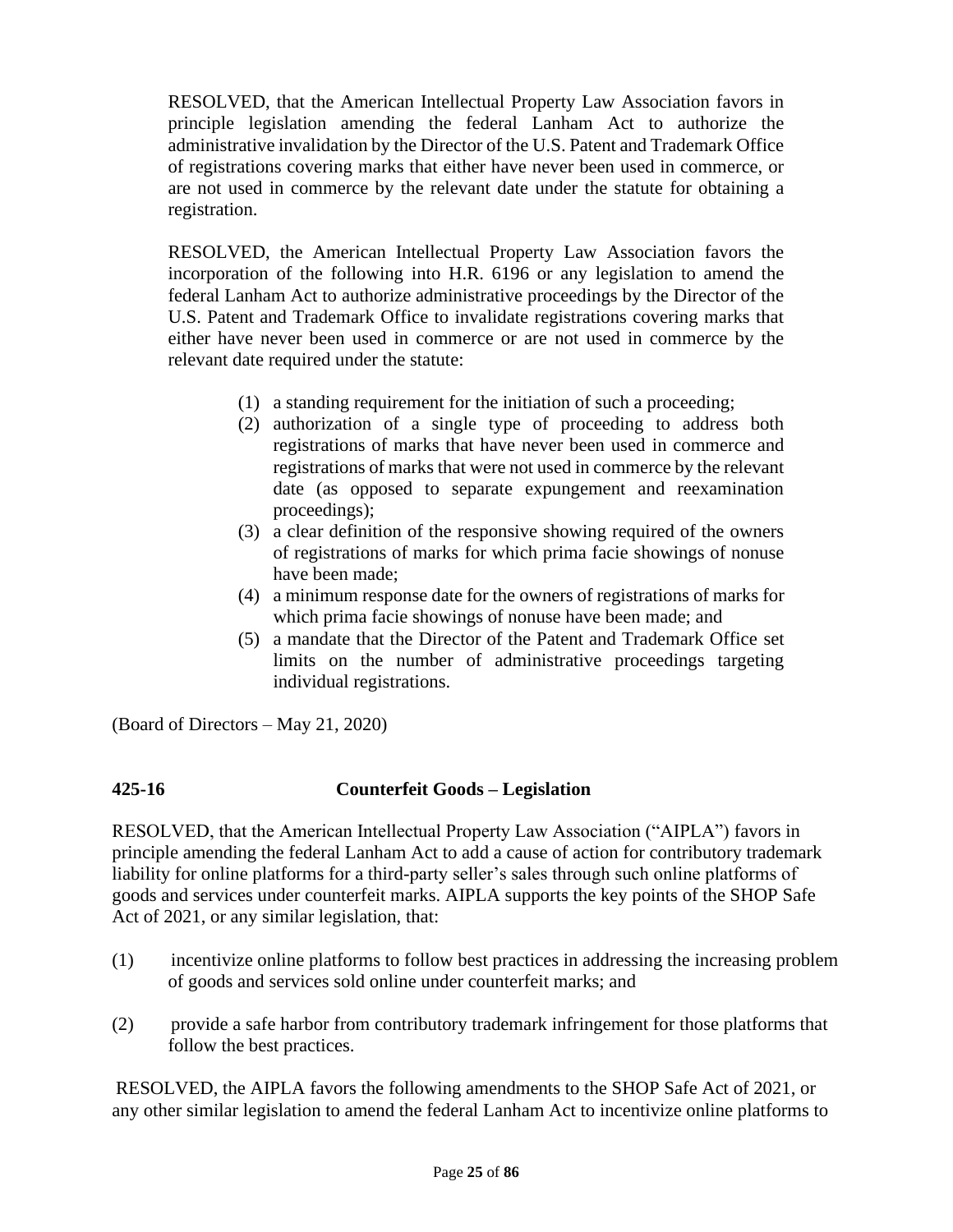take action to prevent sales under counterfeit marks of goods and services sold through the platforms:

- (1) remove any limitation that the provisions apply only to the sale of goods that implicate health and safety, so that the law applies to all goods and services sold under counterfeit marks; and
- (2) clarify or amend any best practice regarding (a) a requirement that the platforms must adopt "reasonable proactive technological measures for screening goods before displaying the goods to the public to prevent any third-party seller's use of a counterfeit mark in connection with the sale, offering for sale, distribution, or advertising of goods on the platform," or (b) a requirement that platforms must adopt "reasonable technological measures for screening third-party sellers to ensure that sellers who have been terminated do not rejoin or remain on the platform under a different seller identity or alias."

(Board of Directors – June 14, 2021)

#### **455-01 Madrid Protocol**

RESOLVED, that the American Intellectual Property Law Association supports the promulgation of sensible, efficient and coherent rules for implementing the Madrid Protocol and the Madrid Protocol Implementation Act.

(Board of Directors Meeting – May 16, 2003; Amended and retained by Board of Directors – February 1, 2014.)

#### **455-04 Trademark Law – ICANN**

RESOLVED, that the American Intellectual Property Law Association (AIPLA) supports, in principle, a notification process by which (i) Registry Operators will be notified if domains they seek to reserve have been registered with the Trademark Clearinghouse, and (ii) rights holders who have registered their trademarks with the Trademark Clearinghouse will be notified if a Registry Operator seeks to reserve their marks;

FURTHER RESOLVED, that AIPLA supports, in principle, the establishment of a dispute resolution procedure to resolve conflicts in which a brand owner objects to a Registry Operator's reservation of a domain name identical or confusingly similar to a brand owner's mark.

(Board of Directors Meeting – March 20, 2014.)

#### **455-05 Trademark Law – ICANN**

WHEREAS, the National Telecommunications and Information Authority ("NTIA") has contractual control over key internet domain name functions (the Internet Assigned Number Authority "IANA" functions), and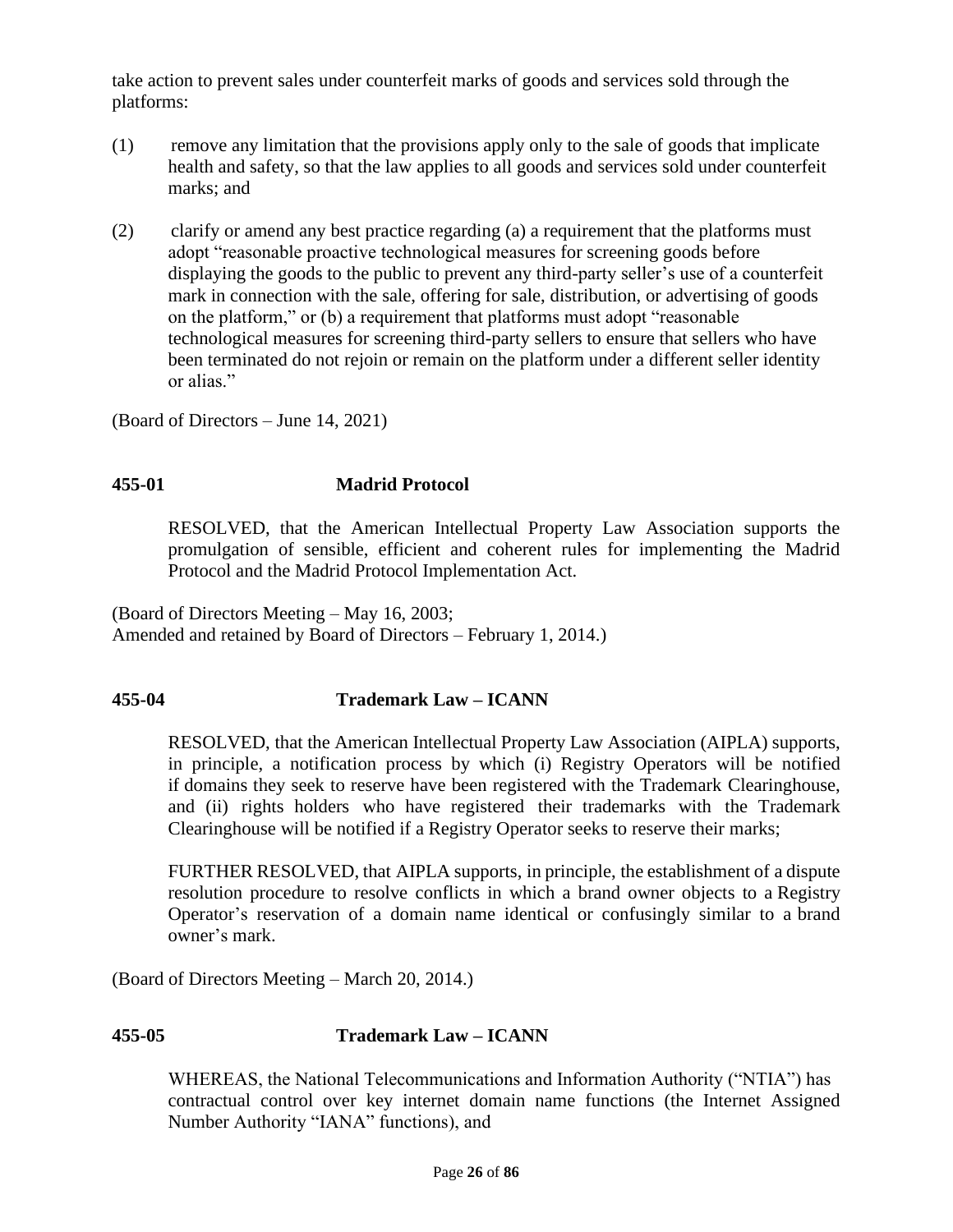WHEREAS, the United States Department of Commerce has recently announced its intention to transfer the IANA functions to a "global multi-stockholder community," and

WHEREAS, brand owners and trademark owners have a strong interest in the continuance of the free flow of information regarding their products and services over the Internet;

It is therefore RESOLVED, that the AIPLA opposes the transfer of the IANA contracts unless the following criteria are satisfactorily achieved:

- (a) a new, multi-stakeholder system can meet the high standards of security and openness set by the NTIA,
- (b) there is assurance that no government, coalition or international body will be empowered to negatively impact these standards, and
- (c) any proposed transfer plan is publicized well in advance of a proposed transition date, and stakeholders have evaluated and confirmed the viability of the plan.

(Board of Directors Meeting – September 19, 2015.)

## **455-06 Trademark Law – Plain Packaging**

WHEREAS, the American Intellectual Property Law Association ("AIPLA") promotes strong trademark rights domestically and globally and recognizes and acknowledges the important public interest in improving health and safety;

RESOLVED, that AIPLA opposes, in principle, any plain packaging legislation/regulation that prohibits outright the use of a trademark owner's otherwise lawful trademarks (including brand names, house marks, product marks and/or logos) on particular types of lawful products; and

RESOLVED, that AIPLA opposes, in principle, any plain packaging legislation/regulation that violates International law (treaties) directed to trademarks.

(Board of Directors Meeting – January 30, 2016.)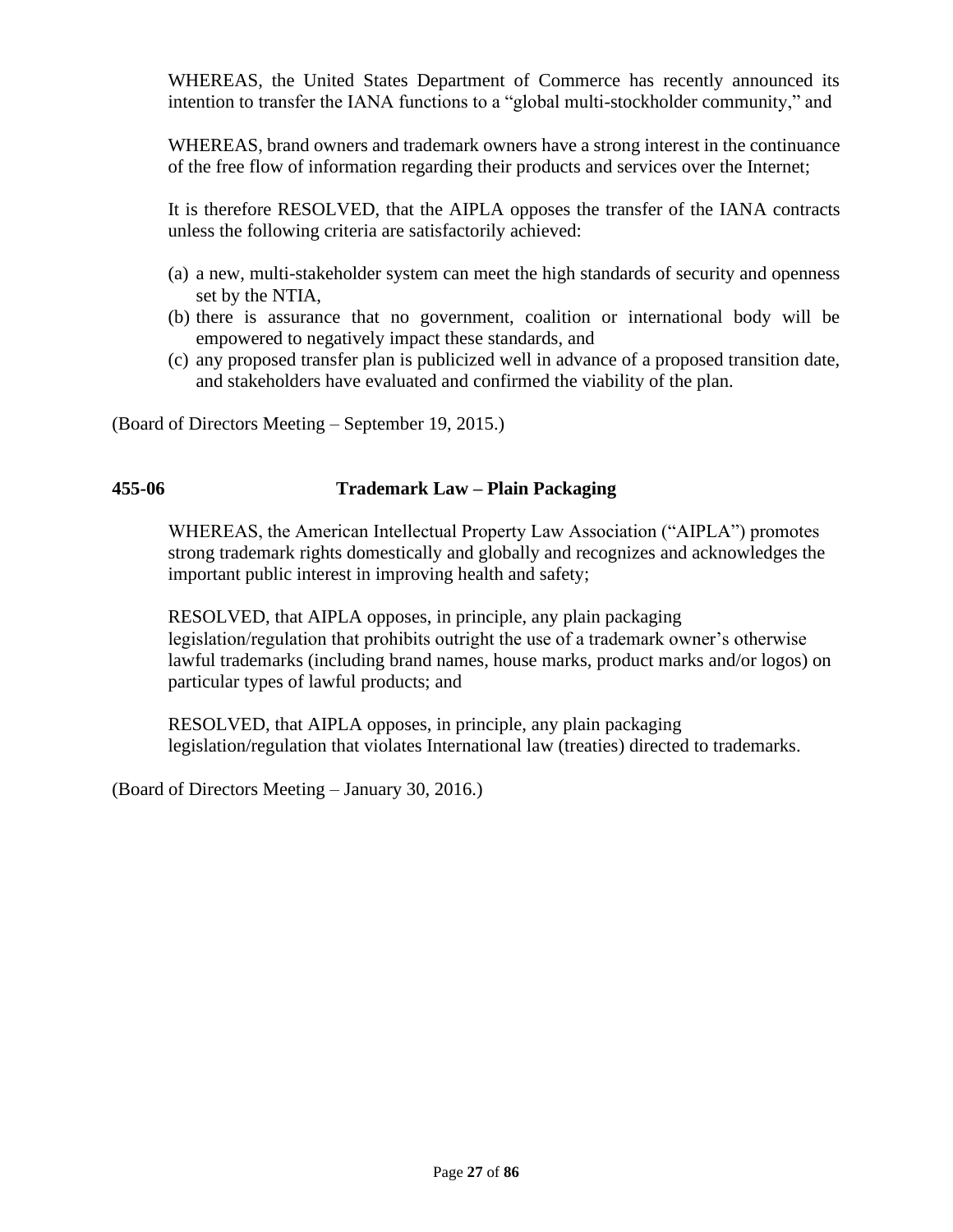## **COPYRIGHTS**

# **510-01 Copyright – Copyright Office**

RESOLVED, that the American Intellectual Property Law Association (AIPLA) favors, in principle, legislative action to appropriately modernize the U.S. Copyright Office (the "Office"), in order for the Office to be able to meet the ever-expanding needs and expectations of Congress, its stakeholders, and the public; and

SPECIFICALLY, AIPLA supports Congressional action to appropriately modernize the U.S. Copyright Office, including the following elements:

- 1. That the U.S. Copyright Office be led by an individual, appointed by the President and confirmed by the Senate;
- 2. That the U.S. Copyright Office have control over its own budget, staffing, IT, and copyright policy;
- 3. That the U.S. Copyright Office be adequately funded through appropriations, which should be comprised of both user fees and taxpayer dollars;
- 4. That the U.S. Copyright Office be given the authority to set appropriate fees as necessary to carry out its responsibilities and modernize, with a proper level of Congressional oversight of the fee structure;
- 5. That the U.S. Copyright Office be given sufficient control over the use of its fees, subject to appropriate Congressional oversight, and the Office should be provided access to such funds over multiple years and through a multi-year budget cycles (*i.e*., a revolving fund); and
- 6. That the U.S. Copyright Office be authorized and adequately funded to improve the registration and recordation processes, and re-design and re-structure its IT system to provide accurate, up-to-date, searchable, and comprehensive public records.

(Board of Directors Meeting – September 11, 2016)

# **515-04 Copyright – Fair Use**

RESOLVED, that AIPLA adopts the position that it is fair use under the Copyright Act for a patent applicant or an applicant's representative, in the course of preparing and prosecuting patent applications, to reproduce and distribute, to the extent reasonably necessary, journal articles and other copyrighted non-patent literature relevant to such applications.

(Board of Directors Meeting – October 27, 2012.)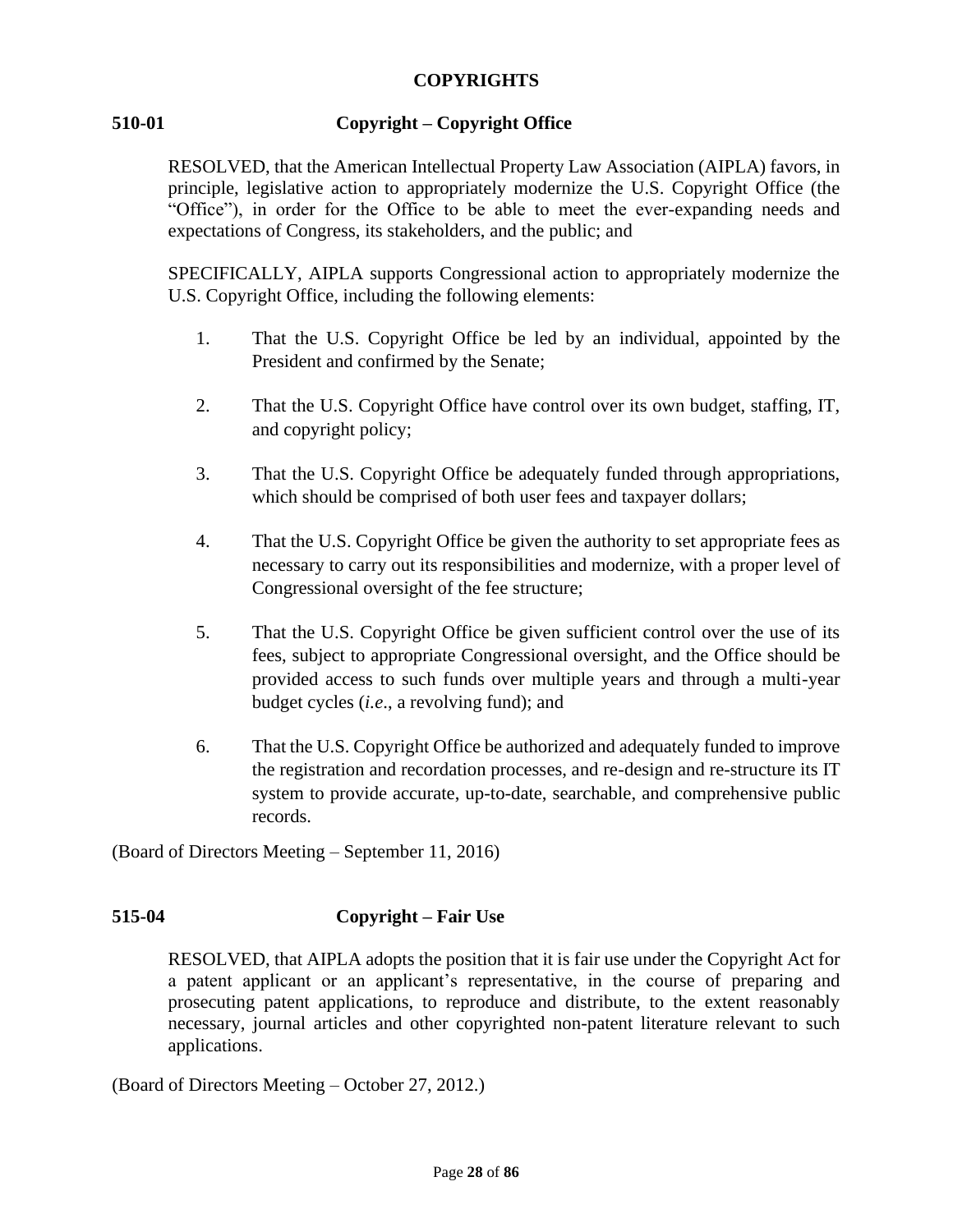RESOLVED, that AIPLA supports efforts to address the issue of orphan works under U.S. Copyright law.

FURTHER RESOLVED, that AIPLA supports additional legislative, regulatory, and voluntary solutions to address the use of orphan works on an occasional or case-by-case basis, using a flexible approach which analyzes various factors to determine whether the user has conducted a reasonably diligent search for the copyright owner and is using the orphan work in good faith, including, for example, by searching according to Copyright Office published and industry "best practices" and providing as much attribution to the author or copyright owner as possible and appropriate under the circumstances, which would in turn limit the remedies available to an aggrieved copyright owner, but in any event provide for reasonable compensation for the past and continued use of the work; and

SPECIFICALLY, that application of the legislative, regulatory, and voluntary solutions with regard to occasional or case-by-case basis should also be applied equally to mass digitizers, and mass digitizers should not be granted a safe-harbor;

(i) A definition for "mass digitization" should account for the unique policy concerns surrounding the issue which are, according to the U.S. Copyright Office's Notice of Inquiry, that "[orphan] works may in fact have copyright owners, but it may be too labor-intensive and too expensive to search for them, or it may be factually impossible to draw definitive conclusions about who the copyright owners are or what rights they actually own;

(ii) AIPLA recognizes that recent scholarship and court decisions indicate that fair use is a possible solution for certain mass digitization projects; and

(iii) AIPLA does not support a compulsory licensing scheme for orphan works in favor of development of a legal landscape relative to use of orphan works in various contexts, including mass digitization.

(Board of Directors Meeting – February 2, 2013, and Executive Committee Meeting – March 19, 2013.)

# **520-03 Design Protection**

RESOLVED, that the American Intellectual Property Law Association (AIPLA) favors, in principle, legislation to provide prompt, inexpensive, and effective protection against copying the appearance of articles of apparel.

(Board of Directors Meeting – July 19, 2007. Retained by Board of Directors – July 19, 2017.)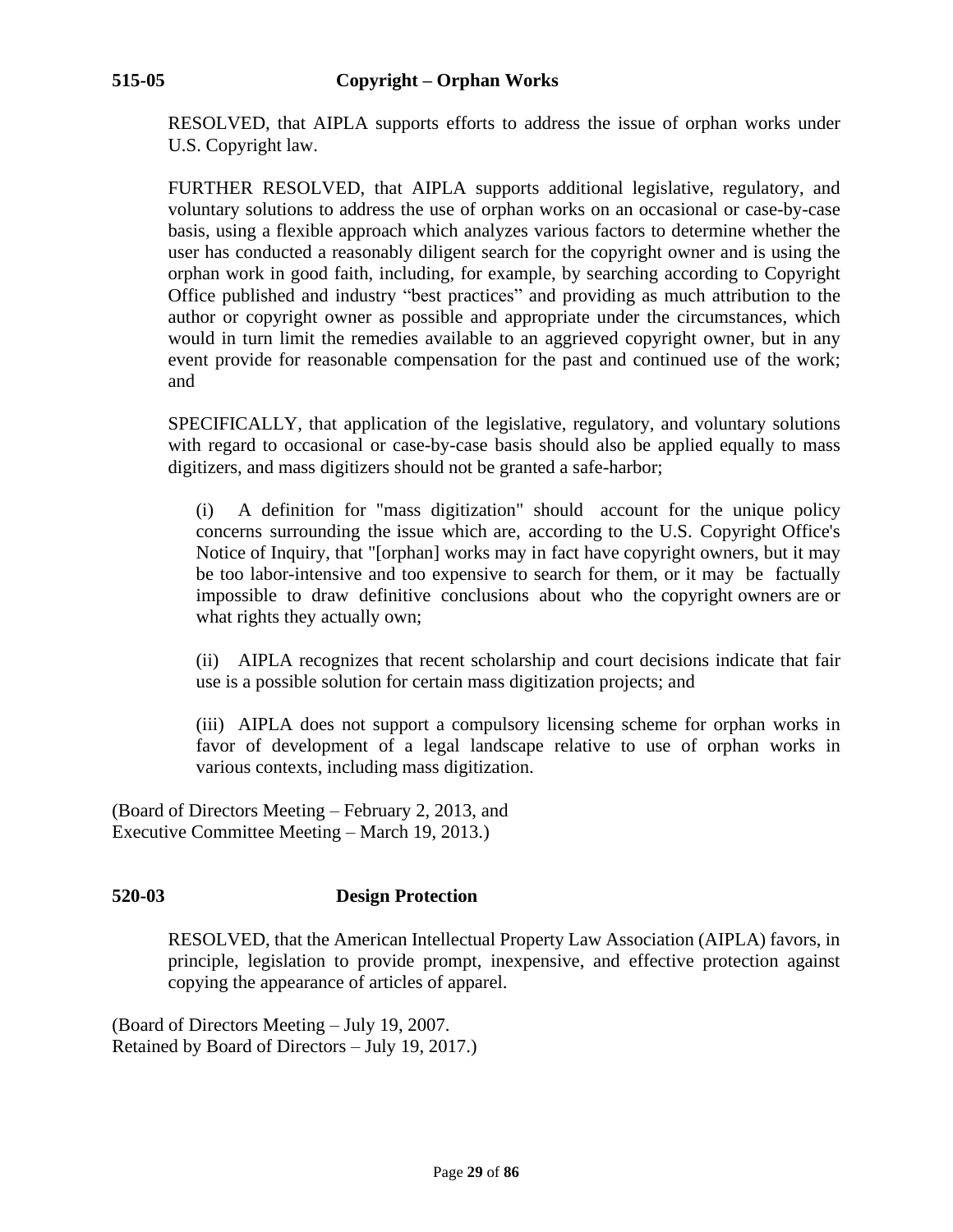RESOLVED, that the American Intellectual Property Law Association (AIPLA) continues to favor, in principle, enactment of fashion design protection.

FURTHER RESOLVED, that AIPLA supports enactment of H.R. 2511, Innovative Design Protection and Piracy Prevention Act, (Goodlatte), 112th Cong., 1st Sess. (2011), or similar legislation.

SPECIFICALLY, while AIPLA supports H.R. 2511, AIPLA recommends that:

- 1. The definition of "apparel" be non-limiting;
- 2. A "closely and substantially similar" infringement standard be adopted;
- Any infringement test that approximates a "point of novelty" test be eliminated;
- Color be permitted as a consideration in determining the scope of protection of a fashion design;
- 5. Notice not be required for recovery of damages;
- Sellers and distributors of infringing designs be liable for their infringement;
- Registration be required for fashion designs, with the power to enforce said registrations vested to the Secretary of the Treasury and Postal Service;
- Fashion designs be immune from false marking liability, or in the alternative that standing to bring false marking suits be limited to the U.S. Government; and
- Design patents be permitted to co-exist with protection for fashion designs under the Act.

(Board of Directors Meeting – October 22, 2011.)

# **530-02 Copyright Law/Enforcement**

WHEREAS, the American Intellectual Property Law Association ("AIPLA") believes that online sale of counterfeit and piratical goods harms the investments made by companies in developing their brands and creating works of authorship, and

WHEREAS, AIPLA also believes intellectual property laws should protect consumers to ensure their confidence in the type and quality of goods they purchase online;

THEREFORE, BE IT RESOLVED, that AIPLA favors, in principle, that intellectual property legislation should be enacted which imposes penalties against websites dedicated to the sale of infringing, piratical or counterfeit goods *in rem*, and also imposes penalties against registrants, owners and operators of such websites, in personam; and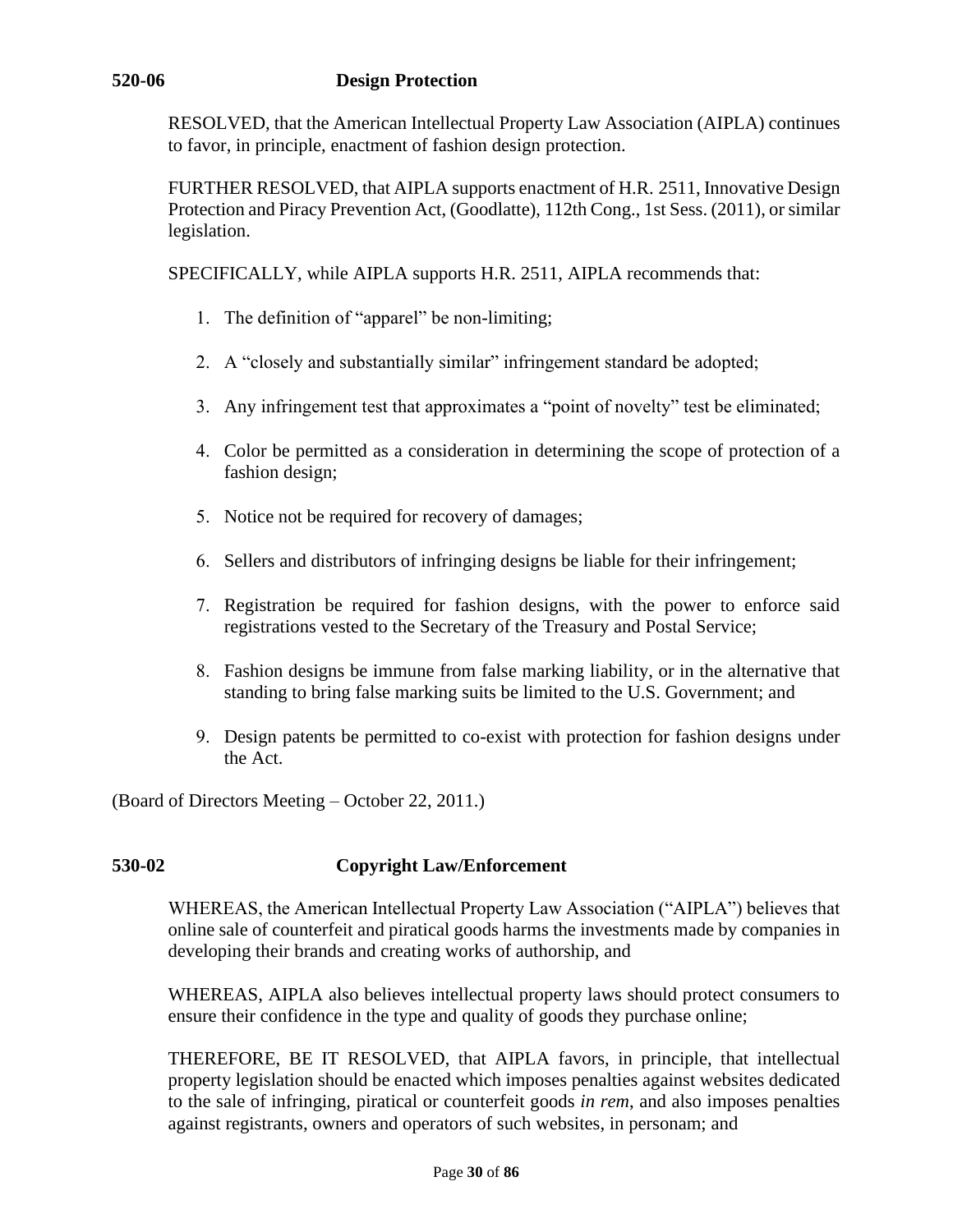SPECIFICALLY, AIPLA favors passage of S. 968, the Preventing Real Online Threats to Economic Creativity and Theft of Intellectual Property Act, or PROTECT IP Act (Leahy) 112th Cong. 2d Sess. (2011), or similar legislation, which targets the most egregious actors of online infringement, copyright piracy and trademark counterfeiting.

(Board of Directors Meeting – September 16, 2011.)

#### **540-01 Copyright Law – Marrakesh Treaty**

RESOLVED the American Intellectual Property Law Association (AIPLA) supports, in principle, the objectives of the Marrakesh Treaty to Facilitate Access to Published Works for Persons Who Are Blind, Visually Impaired, or Otherwise Printed Disabled: and

SPECIFICALLY RESOLVED, that AIPLA favors, in principle, that implementation of the Treaty by the way of the "Marrakesh Treaty Implementation Act of 2016," or similar legislation.

(Board of Directors Meeting – March 17, 2016.)

# **545-01 Copyright Law – Small Claims**

WHEREAS, the U.S. Copyright Office is undertaking a study at the request of Congress to assess whether and, if so, how the current legal system hinders or prevents copyright owners from pursuing copyright infringement claims that have a relatively small economic value ("small copyright claims"), and to recommend potential changes in administrative, regulatory, and statutory authority to improve the adjudication of these small copyright claims; and

WHEREAS, the Copyright Office has issued a notice of inquiry seeking public comments by January 16, 2012 on how copyright owners have handled small copyright claims and the obstacles they have encountered, as well as potential alternatives to the current legal system that could better accommodate such claims;

THEREFORE, IT IS RESOLVED, that the AIPLA Board of Directors submit a statement to the Copyright Office regarding small copyright claims that includes the following:

• AIPLA applauds efforts by Congress and the Copyright Office to provide that copyright owners of all kinds–large and small–have the ability to effectively protect their rights in their works and recommends that any legislative changes regarding small copyright claims do no harm to either copyright owners or legitimate users of copyrighted works by, for example, opening them up to unnecessary and unduly burdensome litigation.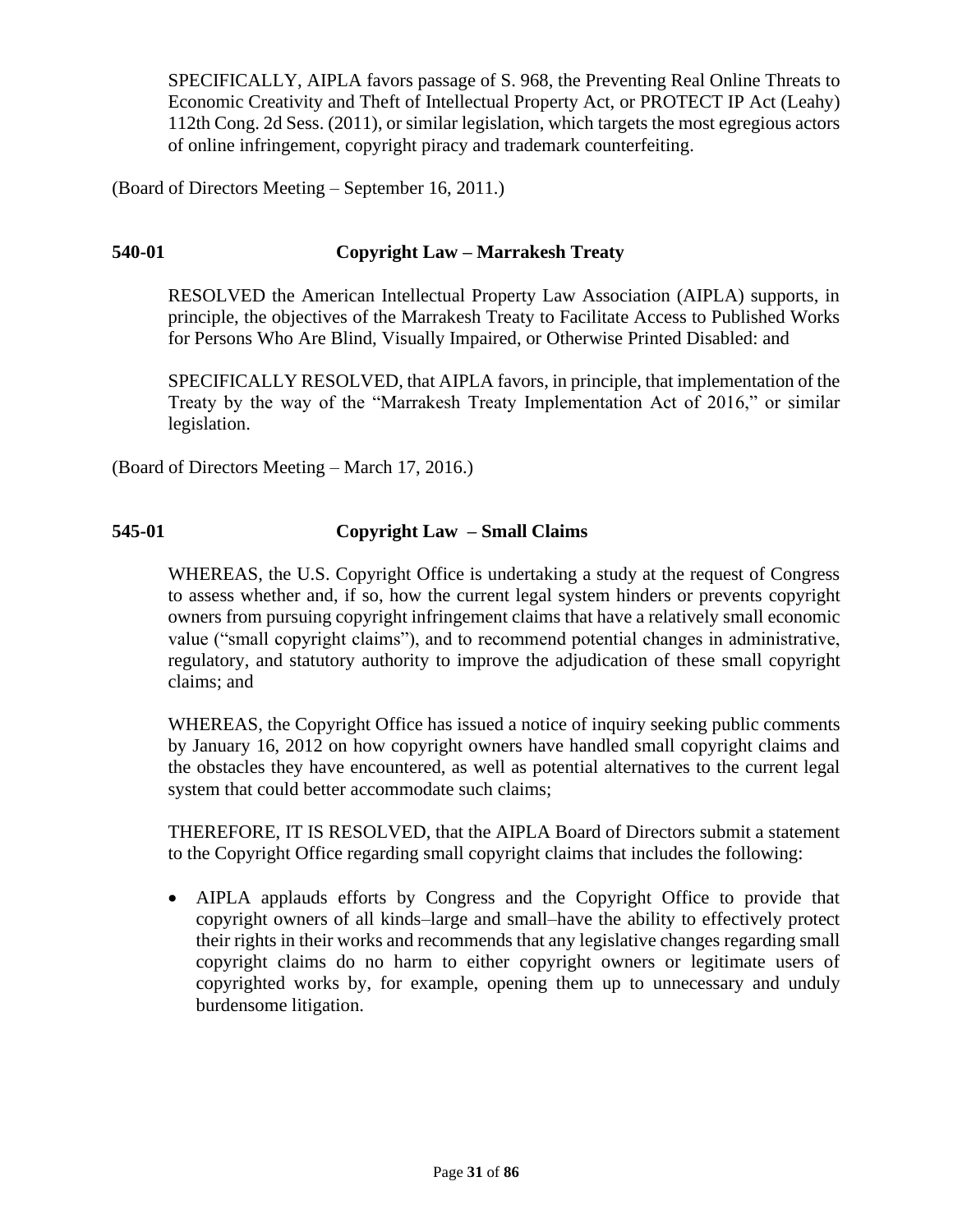• AIPLA opposes one proposal in particular: involving state courts in the adjudication of small copyright claims. Among other reasons, state courts lack expertise in copyright law, and requiring them to hear small copyright claims has the potential to unduly burden state court systems as well as litigants who would have to educate state judges on the relevant law. In addition, authorizing state courts to hear copyright matters risks creating inconsistency in the law and undermines the principles of federal preemption codified in Section 301 of the Copyright Act.

(Board of Directors Meeting – January 4, 2012.)

# **545-02 Copyright Law – Small Claims**

RESOLVED, that the American Intellectual Property Law Association (AIPLA) favors, in principle, legislative action to create an alternative dispute resolution program for copyright small claims; and

SPECIFICALLY, AIPLA supports Congressional action to create a copyright small claims program (the "Program") that includes the following elements:

- 1. THAT, any tribunal created to adjudicate small claims matters should have jurisdiction over
	- a. Claims for violation of an exclusive right under 17 USC 106, declarations of non-infringement of such rights where an actual controversy exists, and claims for misrepresentation in connection with a DMCA notice or counter notice pursuant to 17 USC 512(f);
	- b. Counterclaims that arise out of the same transaction or occurrence as an asserted claim of infringement, non-infringement, or misrepresentation or that arise out of an agreement that is the subject of an asserted claim of infringement;
	- c. Defenses (whether legal or equitable) in response to asserted claims and counterclaims including, by way of example and not limitation, the fair use defense.
- 2. That such claims, counterclaims and defenses may involve any categories of copyrighted works.
- 3. THAT, the Program be authorized to provide the following remedies:
	- a. Actual damages and profits, subject to the limits described in section 4 of this resolution;
	- b. Limited statutory damages, subject to the limits described in sections 4 and 5 of this resolution; provided that an agreement to cease the accused activity may be considered by the tribunal in determining how much limited statutory damages to award;
	- c. If a party agrees to cease or mitigate the accused activity, the tribunal shall include such agreement as a requirement in its determination;
	- d. In cases of bad faith only, attorneys' fees and costs, subject to an appropriate monetary cap.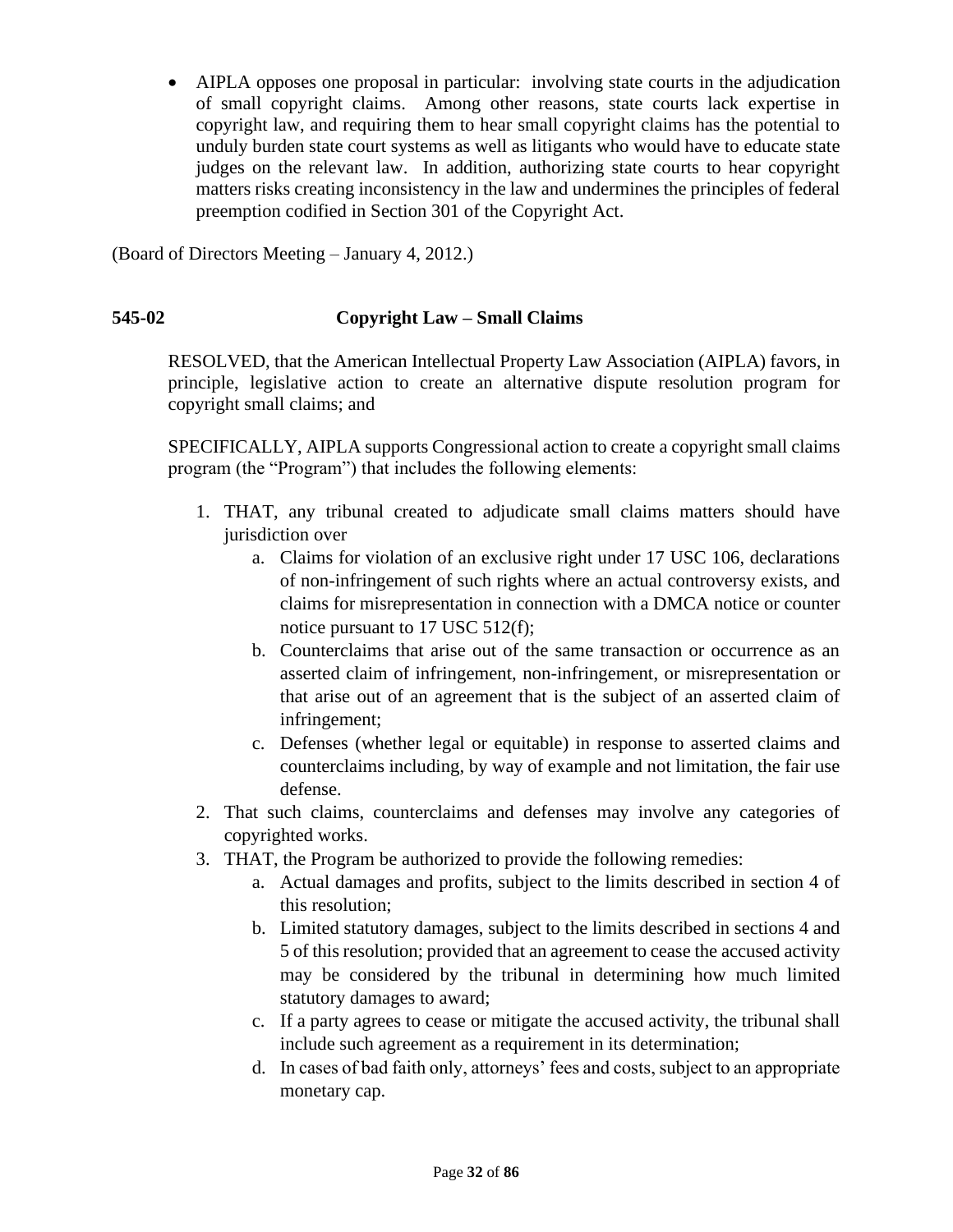- 4. THAT, the total damages available in any one proceeding brought pursuant to the Program be capped at a dollar value high enough to make the Program useful to would-be plaintiffs and low enough to create an incentive for would-be defendants to participate in the program.
- 5. THAT, the maximum amount of limited statutory damages available per work infringed be set at a dollar value high enough to create a deterrent to infringement and low enough to create an incentive for would-be defendants to participate in the program. Provided further, that limited statutory damages of a lesser amount be available even for works that were not registered in accordance with Section 412 of the Copyright Act.
- 6. THAT, participation in the Program shall be voluntary on the part of both plaintiffs and defendants.
- 7. THAT, a registration or delivery to the Copyright Office of a completed application to register the work(s) at issue, deposit and required fee shall be a prerequisite to filing a claim before any small claims tribunal.
- 8. THAT, all proceedings shall be conducted in a streamlined manner, including:
	- a. Proceedings will presumptively be conducted in writing and, if any hearings or conferences are deemed necessary, those will be conducted via teleconference, video conference or other similar technology.
	- b. Parties may be represented by counsel or by a law student qualified to practice under applicable law or may participate *pro se*.
	- c. The tribunal will not be required to apply formal rules of evidence and expert witness testimony will be permitted only in exceptional circumstances.
	- d. Limited discovery shall be available.
- 9. THAT, if requested by a party and for good cause shown, the small claims tribunal shall be permitted to issue a protective order to limit disclosure of confidential information.
- 10. THAT, the tribunal shall hold all hearings on the record, set forth all factual and legal findings in writing and that all determinations and other appropriate records, redacted as necessary, shall be made publicly available (e.g., via a website).
- 11. THAT, determinations by the tribunal may not cited or relied upon as legal precedent in any other action or proceeding before any court or tribunal, including the small claims tribunal but that such determinations shall preclude relitigation by the parties to any action of all claims and counterclaims asserted and determined by the tribunal.
- 12. THAT, the Copyright Office be empowered to create rules and regulations to administer such a tribunal.

(Board of Directors – February 4, 2017)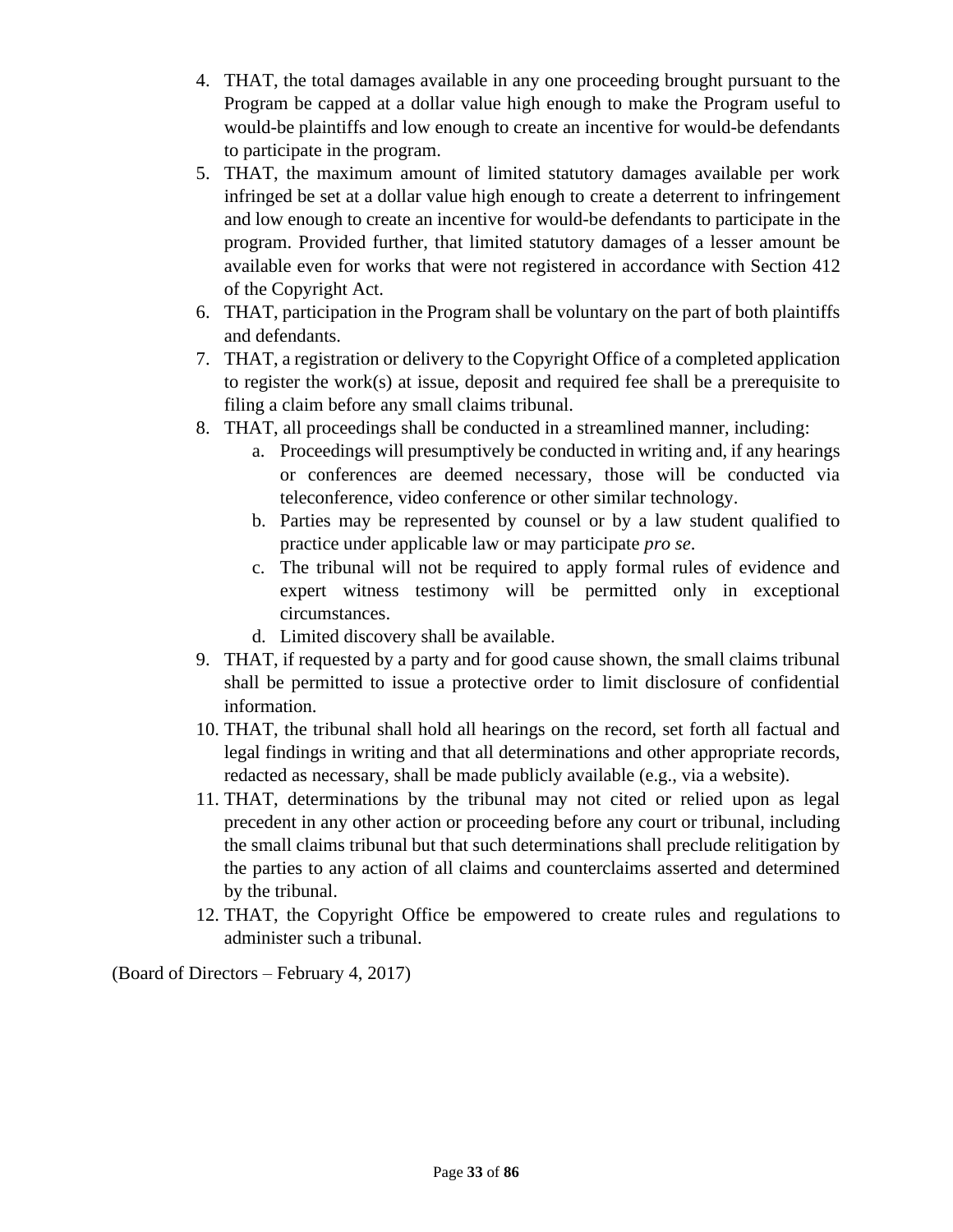## **TRADE SECRETS**

## **600-01 Trade Secrets**

WHEREAS, The National Security Agency has described recent trade secret theft as the greatest transfer of wealth in history, estimating the losses of theft of trade secrets and cyber breaches to be in excess of \$334 billion per year; and

WHEREAS, the Federal Bureau of Investigation has estimated that \$13 billion in trade secrets have been stolen from American businesses; and

WHEREAS, in February 2013, security company Mandiant issued a report finding that the Chinese government was sponsoring cyber-espionage to attack top U.S. companies; and

WHEREAS, PricewaterhouseCoopers recently issued a report in which it estimated trade secret theft ranges from one to three percent of the GDP of the United States; and

WHEREAS, in recognition of that emerging threat, President Obama's Administration released a 150-page report last year that presented a government-wide strategy designed to reduce trade secret theft by hackers, employees, and companies. In that plan, the Administration has recognized the accelerating pace of economic espionage and trade secret theft against U.S. corporations; and

WHEREAS, in response to a request for public comments for "Trade Secret Theft Strategy Legislative Review" by the U.S. Intellectual Property Enforcement Coordinator last year, AIPLA supported a federal civil remedy for international trade secret misappropriation; and

WHEREAS, the Trade Secret Law Committee and its members have observed an increase in trade secret theft and cybersecurity intrusion, particularly involving foreign actors or conduct that appears to be for the benefit of foreign powers or companies; and

WHEREAS, the Trade Secret Law Committee and its members strongly support efforts to strengthen domestic and foreign trade secret protection; and it is therefore

RESOLVED, that AIPLA favors, in principle, federal legislation creating a civil cause of action to a trade secret owner that does not preempt or undermine existing trade secret remedies provided under state law; and it is further

RESOLVED, that AIPLA specifically favors passage of the Defend Trade Secrets Act of 2014, S-2267, or similar legislation, amending the provisions of Section 1836 of title 18, United States Code, to create a civil cause of action to a trade secret owner; and it is further

RESOLVED, that, as an alternative, AIPLA also favors passage of the Future of American Innovation and Research Act of 2013, S. 1770, or similar legislation, providing for a civil cause of action to a trade secret owner.

(Board of Directors Meeting – May 15, 2014.)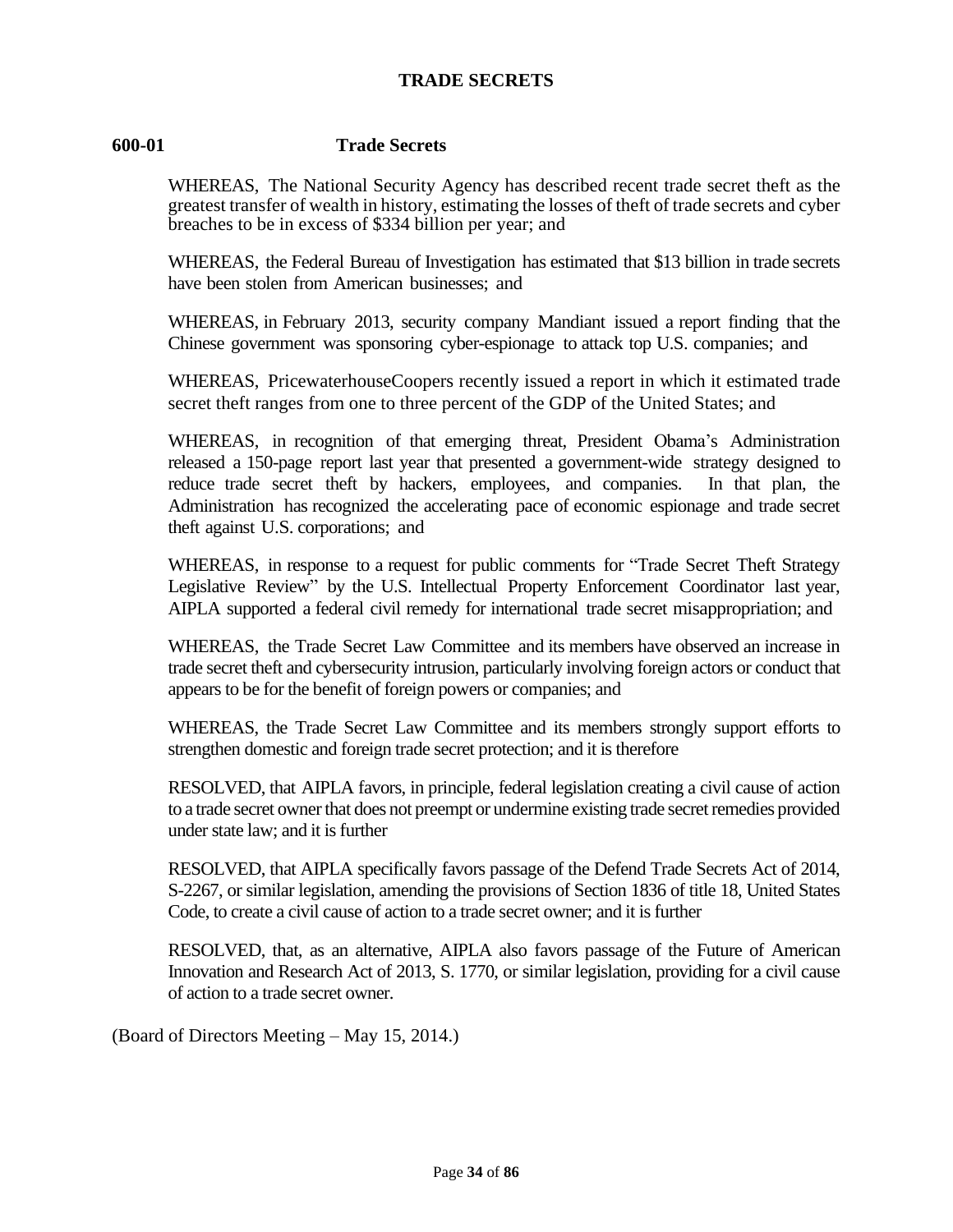## **INTERNATIONAL**

## **700-03 Japan Patent Act**

RESOLVED, that AIPLA favors, in principle, that employers and employed inventors have the flexibility to reach agreements concerning the compensation paid to employees for inventions made by such employees in the course of their employment and that such agreements be respected by the courts except where such agreements are entered as a result of fraud or improper coercion; and,

Specifically, AIPLA supports amending Article 35 of the Japan Patent Act to provide that remuneration to an employee, who has assigned to his/her employer ownership of and the right to obtain a patent on an invention made in the course of his/her employment, shall be governed by an enforceable employment or other applicable contract entered by the employee and employer, and any service regulations or other stipulations furnished by the employer to the employee expect in cases of fraud or improper coercion.

(Board of Directors Meeting – July 17, 2003; Retained by Board of Directors – February 1, 2014.)

## **700-04 Electronic Filing Standards**

RESOLVED, that AIPLA favors, in principle, the accommodation of electronic filing of international applications for patent, and specifically favors an electronic filing regime that embraces at least the following Guiding Principles:

- a) Promotes uniformity between the international filing system and national filing systems;
- b) Considers existing regimes of non-patent electronic commerce;
- c) Utilizes commercially available technology where feasible;
- d) Accommodates varying member state laws;
- e) Minimizes complexity consistent with security requirements;
- f) Establishes appropriate legal presumptions and burdens of proof consistent with those presently extant in the paper filing regime;
- g) Facilitates the acquisition and confirmation of a valid filing date; and
- h) Reduces the cost to users of filing an international application.

RESOLVED, AIPLA favors, in principle, the accommodation of electronic filing of international applications for patent, and specifically favors a system that insures maintenance of and accessibility to electronic file histories sufficient to support future requirements of users for a period not less than the 30 years required by the present rules for paper file histories.

(Board of Directors Meeting – April 24, 1998. Revised and retained by Board of Directors – February 3, 2001, and January 26, 2012.)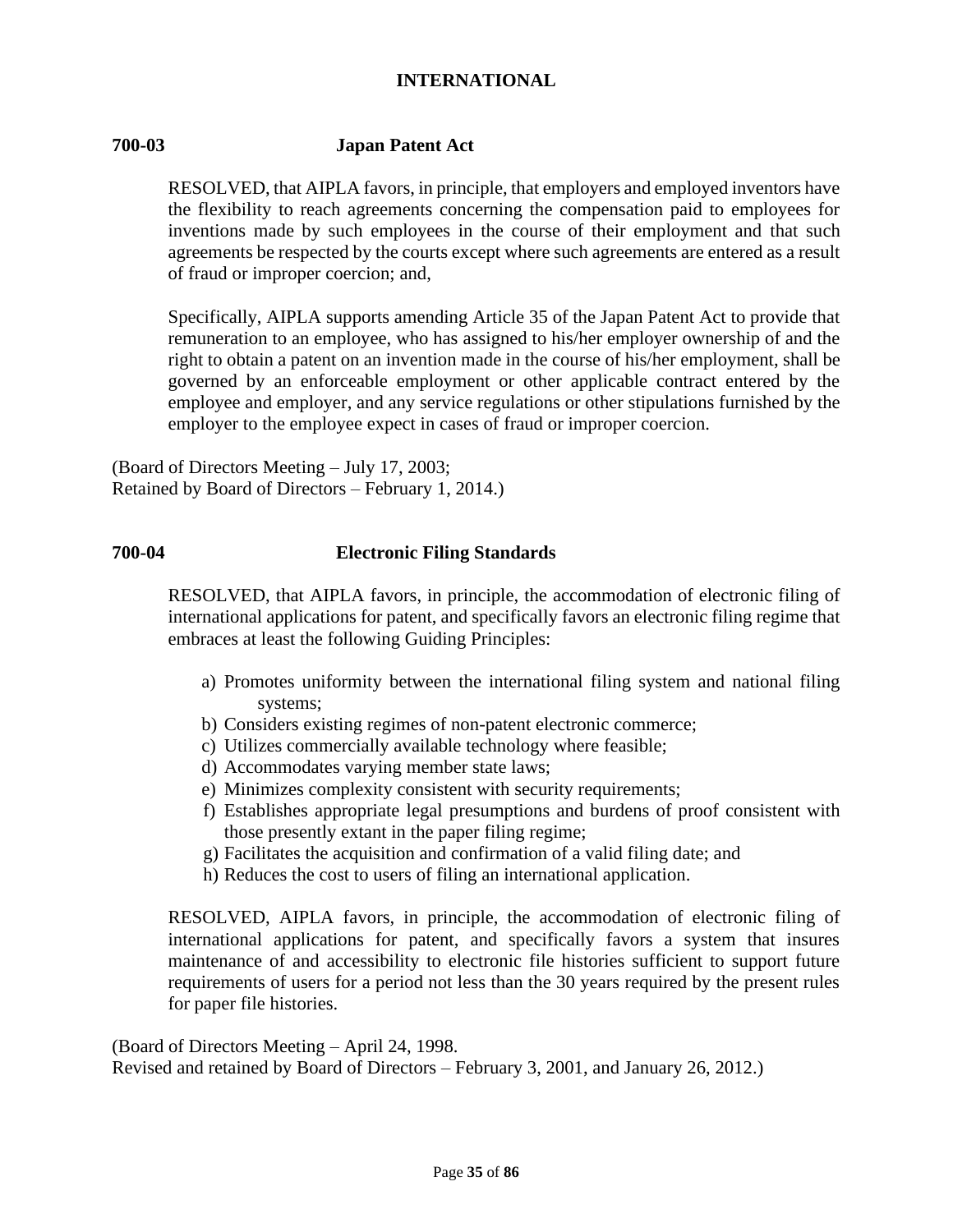#### **700-05 Convention on Biological Diversity**

RESOLVED that the American Intellectual Property Law Association supports, in principle, the objectives of the Convention on Biological Diversity to preserve biodiversity, to provide for the sustainable use of biodiversity, and to provide for the fair and equitable sharing of benefits through the use of material transfer agreements between a user of a genetic resource and the member state from which it is obtained to provide certainty to both parties.

RESOLVED that the American Intellectual Property Law Association opposes, in principle, the mandatory retroactive application of any access and benefit sharing mechanism which might be enacted in furtherance of the CBD.

(Board of Directors Meeting – February 2, 2006. Retained by Board of Directors – July 13, 2016.)

#### **700-07 European Patent Office Practice**

RESOLVED, that AIPLA favors having the USPTO include in the ADS Form, as part of the Authorization section permitting pre-publication transmittal of priority documents, an Authorization for providing the EPO as well as any other foreign patent office wherein priority is being claimed and also requesting it pre-publication access to the bibliographic data and search results, and that such entire Authorization section be re-cast in the form of an "opt-out" provision.

(Board of Directors Meeting – May 1, 2013.)

## **700-08 Convention on Biological Diversity**

WHEREAS the World Intellectual Property Organization Intergovernmental Committee on Intellectual Property and Genetic Resources, Traditional Knowledge and Folklore (IGC) has scheduled two meetings in 2016 to focus on the topic of genetic resources and benefit sharing, and

WHEREAS the American Intellectual Property Law Association supports, in principle, the objectives of preserving sustainable biodiversity, and to provide for the fair and equitable sharing of benefits through the use of material transfer agreements between a user of newly identified genetic resource and the member state from which it is obtained to provide certainty to both parties,

NOW THEREFORE, BE IT RESOLVED that the American Intellectual Property Law Association opposes a mandatory disclosure of origin or source requirement for genetic resources and/or traditional knowledge in patent applications

(Board of Directors Meeting – March 17, 2016.)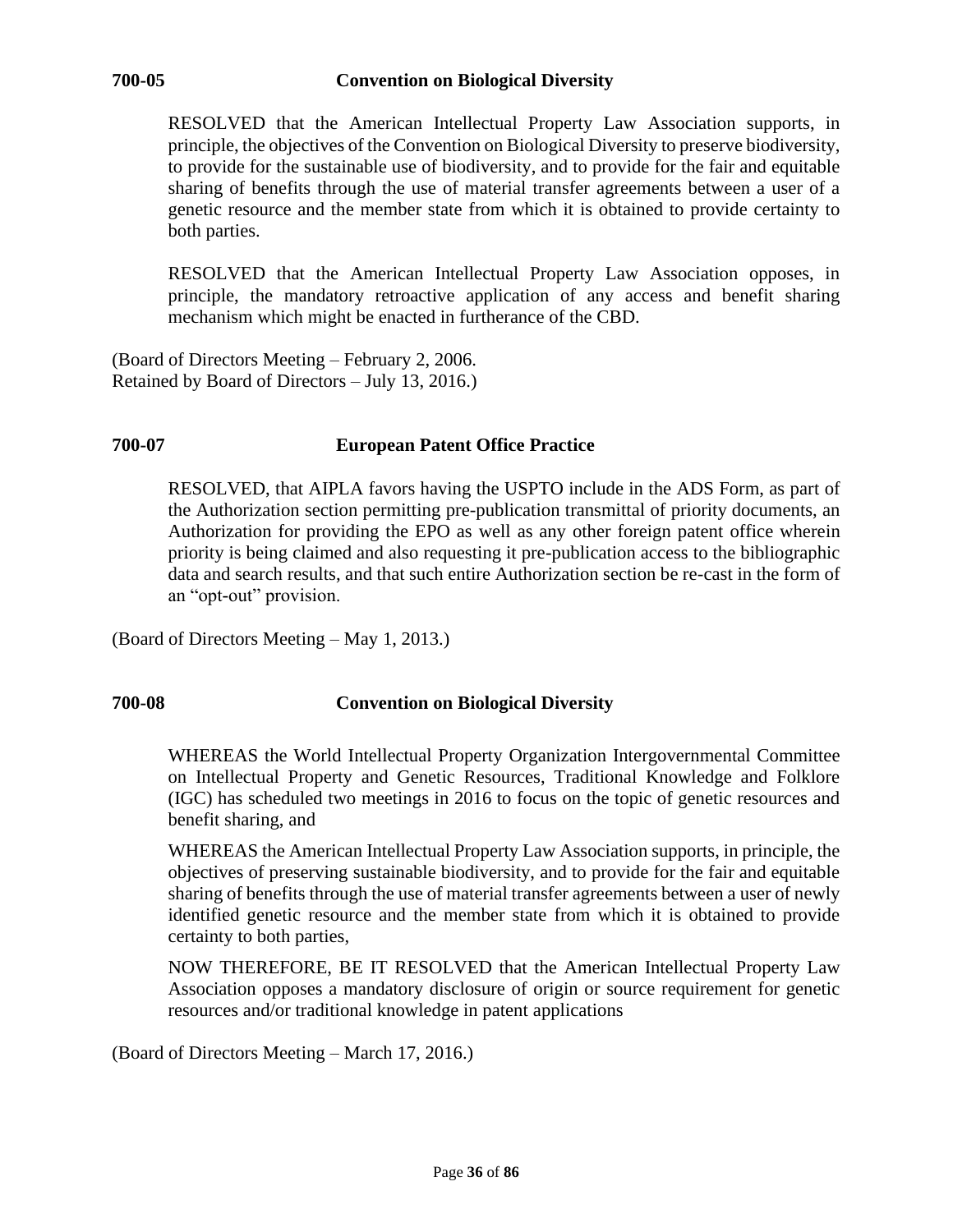WHEREAS, the Trans-Pacific Partnership Agreement (TPP) seeks to promote trade and strengthen relationships among its signatory countries (namely, Australia, Brunei, Canada, Chile, Japan, Malaysia, Mexico, New Zealand, Peru, Singapore, United States and Vietnam), including by strengthening intellectual property rights among signatory countries;

WHEREAS, the TPP includes an Intellectual Property Chapter, Chapter 18, which requires signatory countries to affirm and/or ratify international IP agreements to which the United States is already a party;

WHEREAS, the IP Chapter of the TPP further requires signatory countries to meet IP standards which, for the most part in principle, are already in effect in the United States and/or are required by the Agreement on Trade-Related Aspects of Intellectual Property Rights (TRIPS), but are not in effect in all signatory countries;

WHEREAS, the IP Chapter of the TPP generally requires signatory countries to meet standards that are higher than those currently in effect in at least some non-US signatory countries including with respect to laws to combat counterfeiting, piracy and other infringement, including trade secret theft;

WHEREAS, the IP Chapter of the TPP generally provides enforcement provisions with respect to intellectual property rights, including civil and administrative procedures and remedies and criminal procedures and remedies, which, for the most part in principle, are in effect in the United States but not in all signatory countries;

WHEREAS, the IP Chapter includes certain minimum threshold IP-related requirements that either are or may be construed to be less than those currently imposed under US IP laws, including with respect to Articles 18.28 (Domain Names), 18.38 (Grace Period), 18.47 (Protection of Undisclosed Test or Other Data for Agricultural Chemical Products), 18.50 (Protection of Undisclosed Test or Other Data), and 18.51 (Biologics);

RESOLVED, if the United States ratifies the TPP or a similar multi-lateral free trade agreement with the TPP signatory countries, the American Intellectual Property Law Association (AIPLA) supports in principle, as part of that ratification, the adoption of the Intellectual Property Chapter of the TPP and any necessary implementing legislation, provided that such implementing legislation would not lessen or negatively impact the standards currently provided for by US IP laws, including with respect to use of identical or similar signs/trademarks, domain names, grace period, data protection for certain pharmaceutical products and biologics.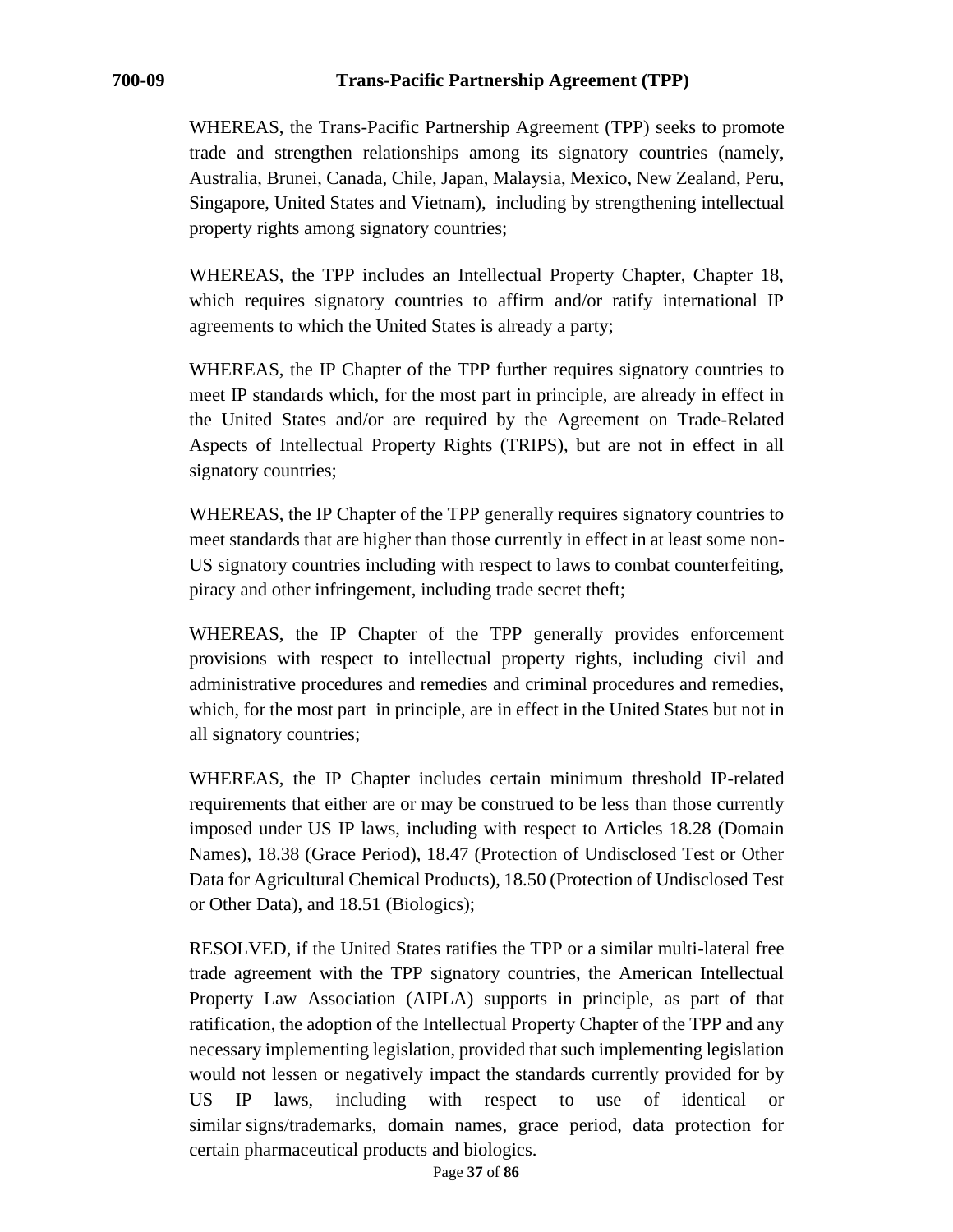SPECIFICALLY, AIPLA supports in principle the adoption of the IP Chapter, and as part of that ratification legislation that would accomplish this adoption.

(Board of Directors Meeting – October 29, 2016)

## **702-09 Patent Cooperation Treaty**

RESOLVED, that the American Intellectual Property Law Association supports an appropriate reduction in the total fees (other than excess claim fees) for a national stage application having a Positive Report.

(Board of Directors Meeting – March 17, 2005. Retained by Board of Directors – July 15, 2015.)

## **702-12 Patent Cooperation Treaty**

RESOLVED, that AIPLA favors, in principle, expanding the publicly available and easily accessible information regarding entry into the national/regional stage from international (PCT) patent applications to include information for all treaty members; and

Specifically, supports (1) requiring all elected and designated Offices to timely report such information to the WIPO International Bureau in a complete and uniform manner, and (2) requesting that the International Bureau, in addition to regularly tabulating and publishing the reported information, strongly encourage non-compliant Offices to fully comply with the established reporting requirements.

(Board of Directors Meeting – July 12, 2006. Retained by Board of Directors – July 13, 2016.)

## **702-13 Patent Cooperation Treaty**

RESOLVED, that American Intellectual Property Association (AIPLA) favors, in principle, the harmonization and streamlining of formal procedures in respect of national and regional patent applications and patents to make such procedures more cost effective, consistent and simple, and

FURTHER RESOLVED, that AIPLA supports the withdrawal of the proposed reservation that Article 6.1 of the Patent Law Treaty adopted at Geneva on June 1, 2000, as submitted by the President to the Senate for advice and consent on September 5, 2006 shall not apply to any requirement relating to unity of invention applicable under the Patent Cooperation Treaty to an international application at the earliest possible time.

(Board of Directors Meeting – October 21, 2006. Revised and Retained by Board of Directors – July 19, 2017.)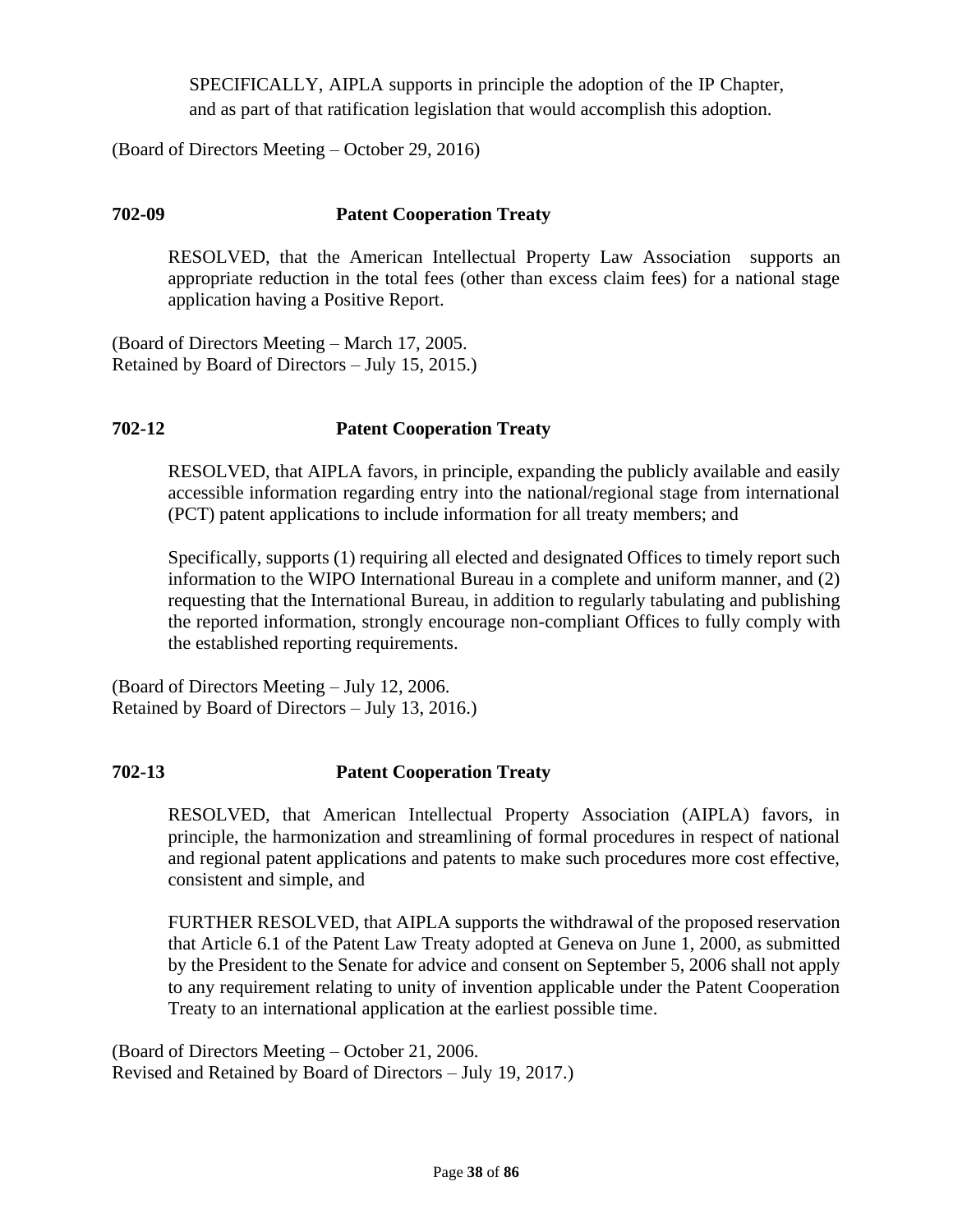## **702-14 Patent Cooperation Treaty**

RESOLVED, that AIPLA favors, in principle, improving the quality of international searches and international preliminary examinations, conducted by each International Authority appointed by the Assembly of the Patent Cooperation Treaty, to equal the quality of searches and examinations by such Authority for national or regional patent applications filed with it; and,

FURTHER RESOLVED, that AIPLA favors, in principle, maximizing the exploitation of such equal quality international searches and international preliminary examinations, conducted by International Authorities appointed by the Assembly of the Patent Cooperation Treaty, to avoid duplication of work by national and regional patent offices.

(Board of Directors – May 14, 2008. Retained by Board of Directors – July 18, 2018.)

## **702-18 Patent Cooperation Treaty**

RESOLVED, that the American Intellectual Property Law Association (AIPLA) favors the United States Patent and Trademark Office (USPTO) in its examination of a U.S. national phase from a Patent Cooperation Treaty application, giving presumptive and substantial deference to findings of the International Searching Authority of the USPTO, and to findings of the International Preliminary Examining Authority of the USPTO, subject to any required top-up search.

(Board of Directors Meeting – October 25, 2014.)

## **702-19 Patent Cooperation Treaty**

RESOLVED, that AIPLA favors the USPTO in its role as PCT Receiving Office considering requests for restoration of priority based upon the "due care" standard in addition to the "unintentional" standard.

(Board of Directors Meeting – January 28, 2015.)

## **702-20 Patent Cooperation Treaty**

RESOLVED, that the American Intellectual Property Law Association (hereinafter referred to as "AIPLA") favors, in principle, facilitation of electronic filing and management of international patent applications using the most modern validation approaches; and

Specifically, AIPLA favors updating of the foreign filing license rules of the United States Patent and Trademark Office ("USPTO") so as to facilitate the use of the ePCT system of the World Intellectual Property Organization so that a PCT Request may be prepared for downloading to a user's computer and uploaded to USPTO's e-filing systems.

(Board of Directors Meeting – February 1, 2019.)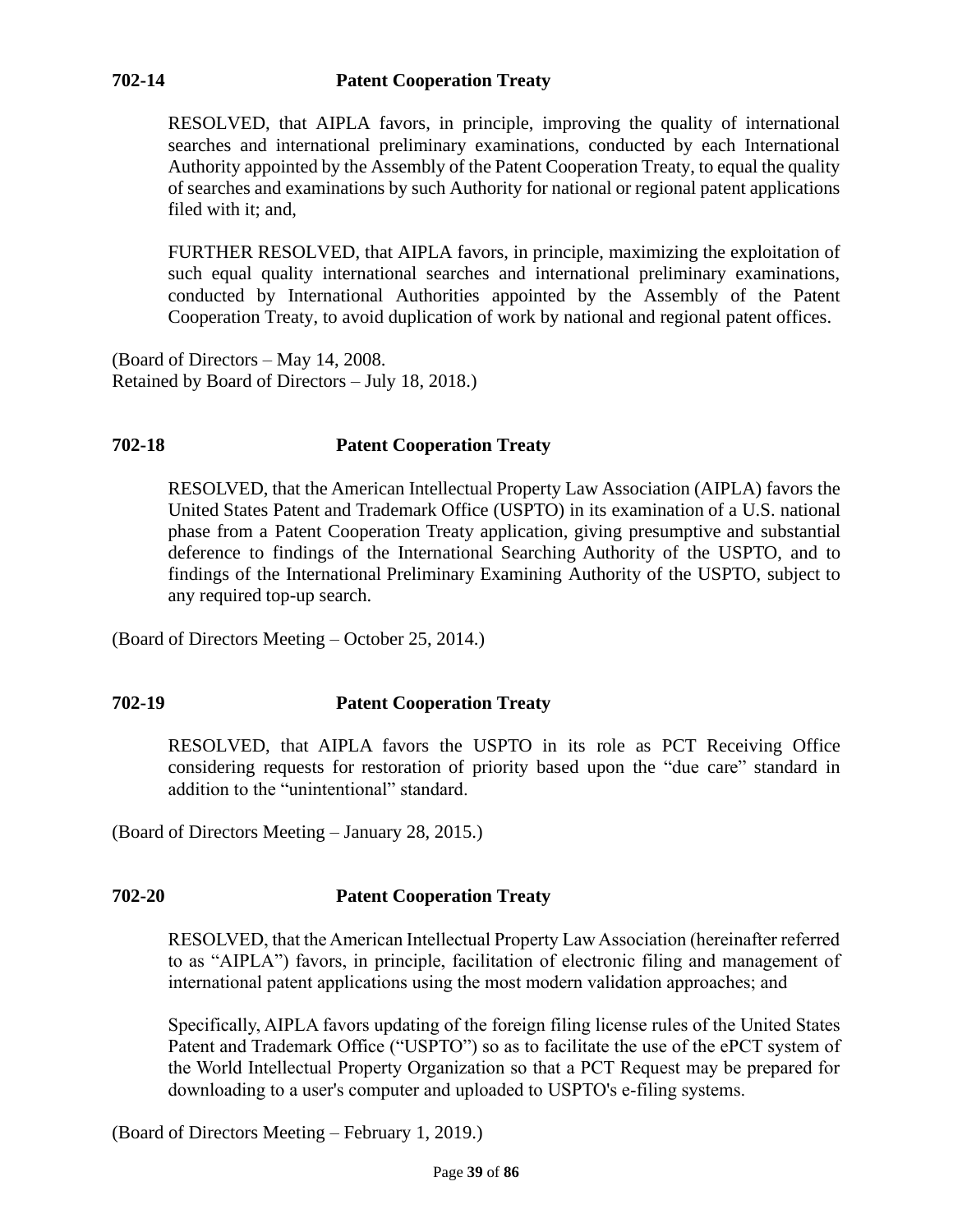## **702-21 Patent Cooperation Treaty**

RESOLVED, the American Intellectual Property Law Association (AIPLA) favors, in principle, that WIPO, in coordination with the PCT International Searching Authorities, and as a matter of high priority, identify and implement a system that will allow copies of non-patent literature cited in PCT international search reports to be made available on a free of charge or minimal charge basis to applicants of PCT international applications.

(Board of Directors Meeting – September 11, 2019.)

## **705-06 Harmonization**

#### **1. First to File vs. First to Invent**:

## **AIPLA POSITION: AIPLA believes that the first to file standard is the best practice for a harmonized patent system.**

Rationale: AIPLA has previously supported first to file in the context of a balanced overall harmonized patent system, and continues to be supportive of first to file in that context. Indeed, the significant changes in the global patent systems, via the URAA, AIPA, and PLT have significantly increased the desirability of a first to file system in the US.

Changes in the US, including the ability to file a provisional application quickly and inexpensively with a minimum of formalities, and the complex, global nature of inventorship proofs, make first to file an imperative for a truly harmonized and balanced patent system.

#### **2. Patentable Subject Matter:**

**AIPLA POSITION: AIPLA supports a patent harmonization treaty that would provide patent eligibility for all subject matter that can be shown to provide a "useful, concrete and tangible result," but does not support any requirement for patenteligible subject matter to have a "technical effect" or reside in a field of "technology." This would, in fact, be essentially retaining the standard set forth in 35 USC 101.** 

Rationale: As technology has progressed into previously uncharted areas, the US patent system has been the incubator for groundbreaking means to provide incentives for innovation, ahead of other highly developed patent systems in, e.g., Europe or Japan. Many of the advances in biotechnology, computer software, and business methods do not fall into a particular technical fields, nor can they always be categorized by traditional notions relating to "technical effect" or "industrial applicability" (see also questions 4 and 6). The flexible US standard was the first to provide protection in these important areas.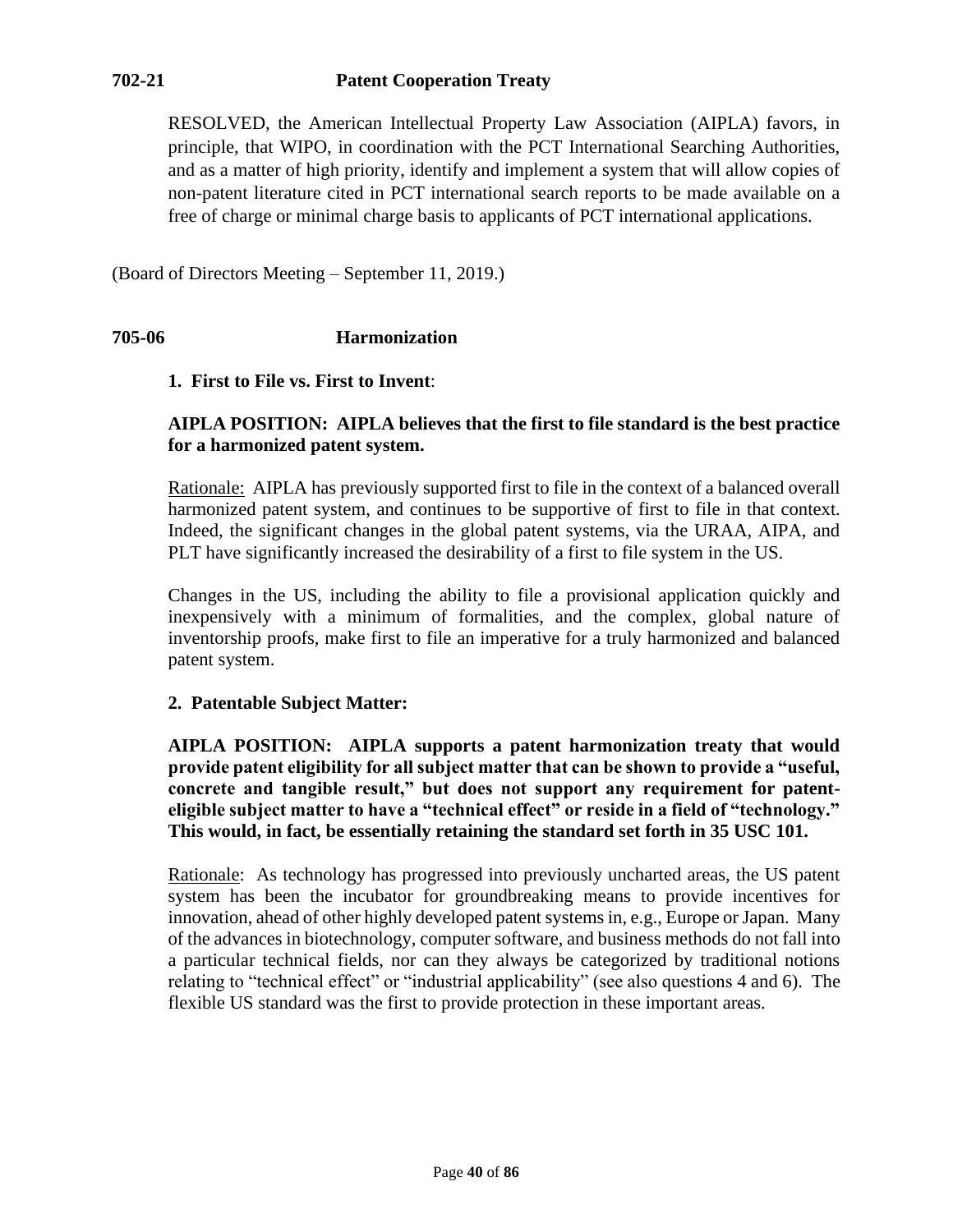## **3. Best Mode Requirement:**

**AIPLA POSITION: AIPLA supports a treaty provision which would cause the US to remove the best mode requirement. No justification exists to retain this provision, which has evolved into a requirement to disclose the personal contemplations of the inventor, rather than a means to insure that the invention is effectively disclosed to the public. It creates an unnecessary target in litigation and would disadvantage inventors in the U.S. and other countries that provide for extensive discovery.**

Rationale: See *Glaxo Inc. v. Novopharm Ltd.,* 34 U.S.P.Q.2d 1565, 52 F.3d 1043 (Fed. Cir. 1995), in which the court noted that the best mode "belongs" to the inventor. Little justification would seem to exist to retain this provision, which in the end only becomes fodder for litigation, and does little to enhance the objective assessment of the completeness of the description of the invention.

# **4. Identification of Technical Fields:**

# **AIPLA POSITION: AIPLA supports a harmonization treaty where the identification of technical fields is not required.**

Rationale: As technology has progressed into previously uncharted areas, the US patent system has been the incubator for groundbreaking means to provide incentives for innovation, ahead of other highly developed patent systems in, e.g., Europe or Japan. Many of the advances in biotechnology, computer software, and business methods do not fall into a particular technical field, nor can they always be categorized by traditional notions relating to "technical effect" or "industrial applicability," yet they are clearly worthy of patent protection. (See also questions 2 and 6).

## **5. PCT Unity of Invention Standard:**

## **AIPLA POSITION: AIPLA supports a "unity of invention" standard, similar to the PCT, for examination of patents under a patent harmonization treaty. At the same time, no patent should be invalidated on the basis of a later determination of a lack of unity.**

Rationale: The US is alone in its restrictive practices regarding unity of invention. The unity of invention standard as applied in the PCT has proven to be an effective global standard for patent examination. Indeed, as a result of the *Caterpillar* decision, the US was required to use the broader PCT standard for the national phase of PCT cases designating the US. Applicants have chosen to the enter the US via the PCT. Thus, the US is already using this standard for some applications. Of course, the protective features of 35 USC 121, which prohibit the invalidation of patents which may later be determined to include more than one invention, should remain in place in order not to work an unfairness to applicants in the event of inconsistent application of the standard.

## **6. Utility vs. Industrial Applicability:**

# **AIPLA POSITION: AIPLA supports a harmonization treaty containing a utility, rather than industrial applicability, provision.**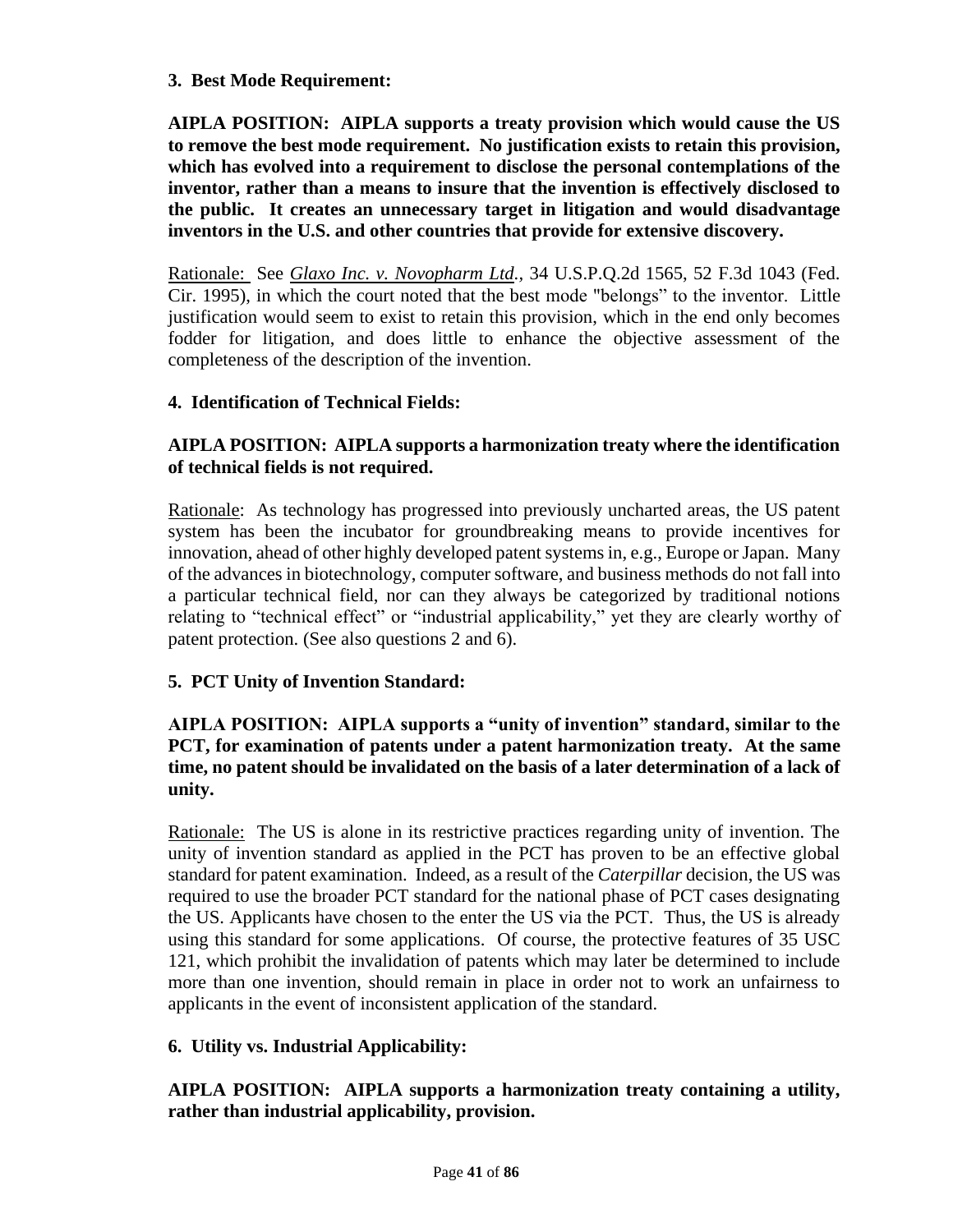Rationale: The utility requirement in the United States holding that the invention must be specific, substantial and credible should be followed to allow the patenting of any invention which is currently and practically useful, unless such use is for an insubstantial purpose or effect. Certain restrictions found in some patent systems denying patentability to specific medical treatments and therapies are too narrow. Further, as noted above in relation to items 2 and 6, as technology has progressed into previously uncharted areas, the US patent system has been the incubator for groundbreaking means to provide incentives for innovation, ahead of other highly developed patent systems in, e.g., Europe or Japan. Many of the advances in biotechnology, computer software, and business methods do not fall into a particular technical field, nor can they always be categorized by traditional notions relating to "technical effect" or "industrial applicability."

## **7. Effective Date of Prior Art- 35 USC 102(e) and** *In re Hilmer***:**

## **AIPLA POSITION: AIPLA supports a harmonized patent treaty which would provide that all patents or published applications have a prior art effect from their global priority date.**

Rationale: The unique US provision providing disparate treatment, in terms of the prior art effect, of applications filed under the Paris convention outside the US compared to applications filed in the US, even including PCT applications designating the US, has been a source of friction with our trading partners for years. No justification for retaining this provision exists, particularly under a first to file system.

## **8. Use of Prior Filed, Later Published Applications as Prior Art:**

## **AIPLA POSITION: AIPLA supports a treaty providing that the effective global priority date may be used for purposes of both novelty and obviousness.**

Rationale: The needs for certainty and uniformity in a truly harmonized patent system dictate unified treatment of prior art. No justification exists to allow minor overlapping variations on patented inventions filed by the same or different applicants. In addition, while it is appropriate to take into account the possibility of applicant's own prior unpublished disclosure being used against an applicant, a consensus has not been established on how to best address this possibility.

#### **9. Grace Period:**

**AIPLA POSITION: AIPLA supports a grace period that is personal, i.e., which covers pre-filing disclosures made by or on behalf of the applicant, thereby providing appropriate safeguards to applicants, while retaining an appropriate level of certainty and fairness to the public.**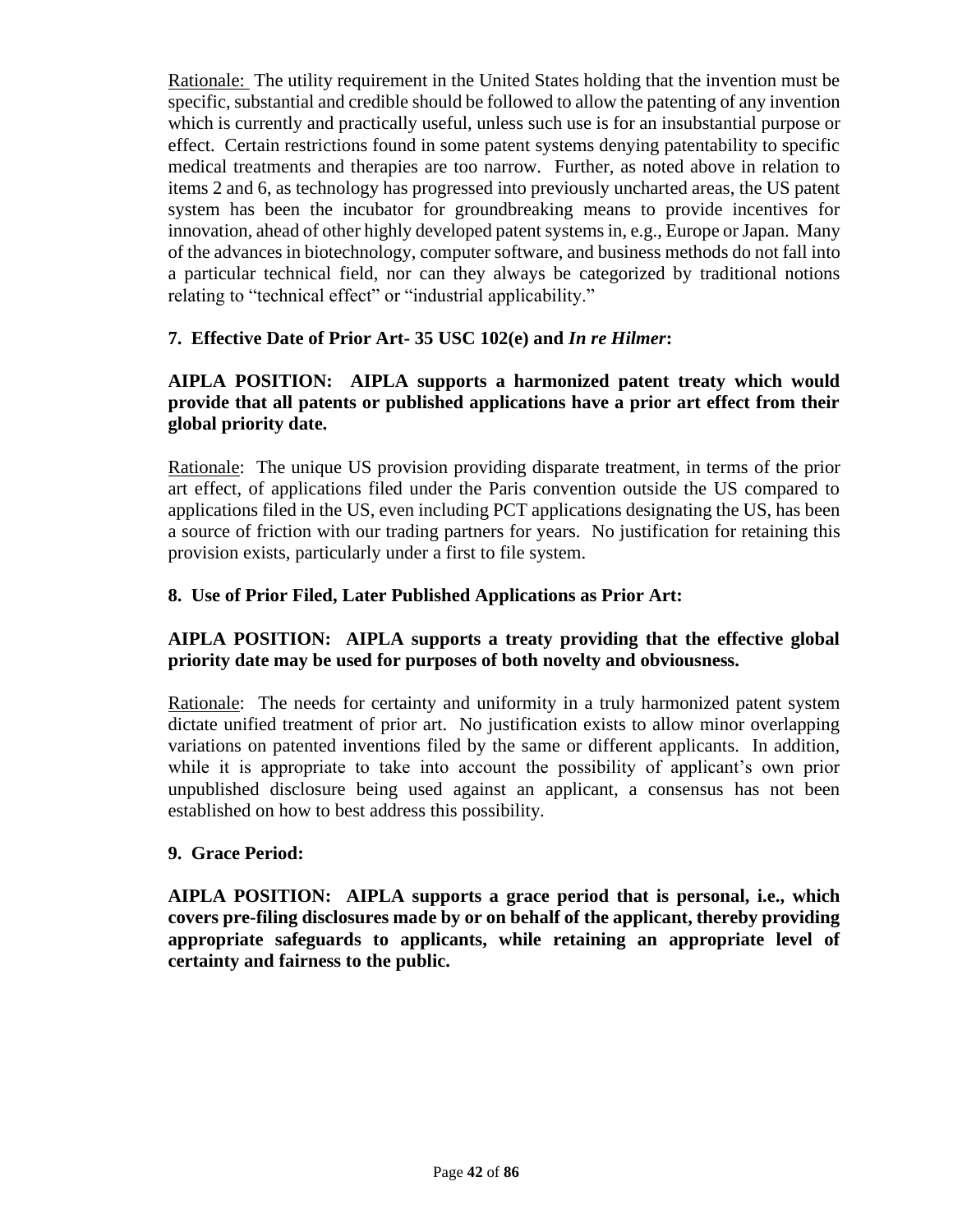Rationale: While the certainty of an absolute novelty system is urged by some of our trading partners, most systems have at least some saving provisions in place to prevent rank unfairness to applicants engendered by inadvertent or even unauthorized disclosures emanating from the inventors. At the same time, retention of the US one year grace period for all disclosures in a first to file world would add unacceptable levels of uncertainty and complexity, even preventing someone from having the ability to publish their development and dedicate their invention to the public.

## **10. Geographic Restrictions on Prior Art:**

**AIPLA POSITION: AIPLA supports a treaty having a definition of prior art which has no geographical restrictions, i.e., disclosure anywhere in the world which is reasonably accessible to the public should be considered as prior art**.

Rationale: In the age of the internet, information that is reasonably accessible to the public anywhere is available to the public globally. Thus, no justification exists to geographically limit prior art.

**11. Loss of Rights Provisions- 35 USC 102(c); 102(d) and Public Use and On Sale Bar:**

**AIPLA POSITION: AIPLA supports a treaty which would eliminate the loss of rights dictated under section 35 USC 102(b), abandonment under section 102(c) and premature foreign patenting under section 102(d).**

Rationale: As a corollary to the rationale in 10, to the extent something is *not reasonably publicly accessible to one of ordinary skill in the art*, no justification exists to deny a patent.

## **12. Use of Multiple References for Novelty Rejections:**

## **AIPLA POSITION: AIPLA favors a treaty where a novelty rejection must be based on a single reference. Additional references or extrinsic evidence should only be used to interpret the disclosure of the primary reference.**

Rationale: Most patent systems employ a novelty standard which requires the use of only one reference. The harmonization treaty should retain this standard, and should narrowly prescribe conditions in which anything beyond the primary reference can be consulted.

#### **13. Obviousness a la** *Graham v. John Deere* **vs. Problem Solution:**

**AIPLA POSITION: AIPLA believes that the** *Graham v. John Deere* **type obviousness determination is the preferable approach in a global harmonization treaty, and believes that the European Patent Office "problem-solution" approach is unacceptable as in inflexible, unworkable solution.**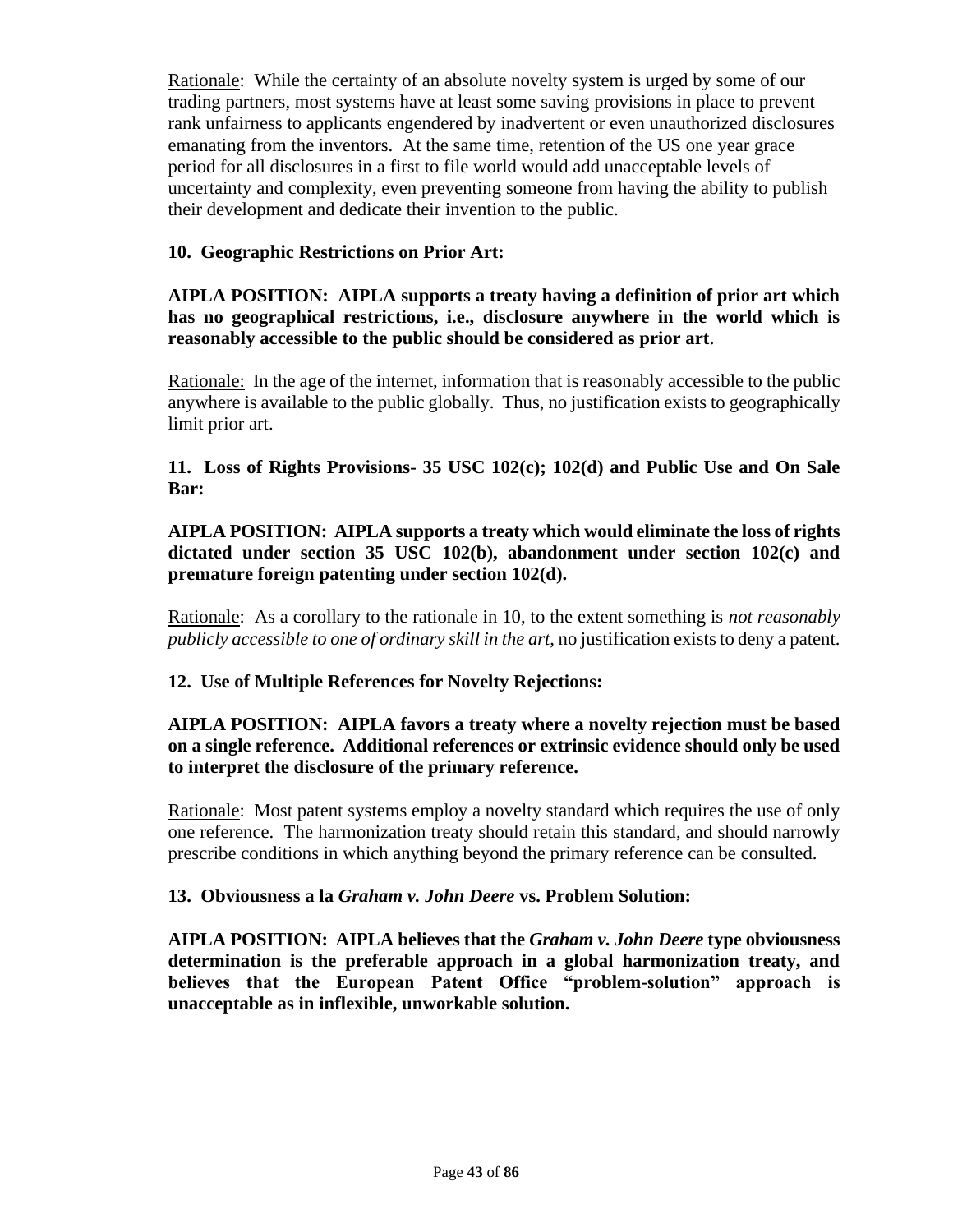Rationale: The US provision regarding obviousness is the fairest to applicants, providing an analysis of the invention in the context of the art. The problem solution approach is highly inflexible, lead to extremely artificial definitions of "problems" solved, rather than focusing on the motivation of a person of skill in the field, the latter being more consistent with the purposes of the patent system.

The problem-solution approach requires that each claim solves the problem described, such that a claim drafted in a way that does not solve the described problem would not be patentable. This approach in essence limits the inventive step analysis to a showing of unexpected results, which is only one of the Graham v. John Deere factors. Further, an applicant faced with an obviousness/inventive step rejection where problem-solution approach is the standard, would be often required to produce experimental data showing that the described problem is solved by the invention, which data would otherwise be unnecessary to illustrate the invention. Moreover, the obviousness/lack of inventive step rejection may arise long after the inventor has moved onto other projects. Thus, to require development of new experimental data at the later date could place an unfair burden on the inventor in terms of additional expense to run experiments.

Additionally, under U.S. law, the recognition of a nonobvious problem (even with an obvious solution) can be the basis of patentability, while the EPO does not appear to recognize this as inventive contribution. Finally the EPO appears to want an improvement over the prior art (the old German influence) on which to predicate patentability. Again, under U.S. laws, any nonobvious solution, even if inferior to prior solutions, can be patentable.

## **14. Multiple Dependent Claim Practice:**

**AIPLA POSITION: AIPLA supports any procedure that would allow for the simple and inexpensive drafting and prosecution of claims and thus would support a treaty that would allow multiple dependent claims that depend from other multiple dependent claims, so long as it is clear that any multiple dependent claim should be construed to include all limitations of the claims from which it depends.**

Rationale: AIPLA believes that this matter should be addressed in the regulations, not the treaty. Applicants should have substantial flexibility in pointing out what they regard as their invention, but examination offices need reasonable safeguards to address abuses that effectively diminish the quality of examination.

## **15. Claim Interpretation: Peripheral vs. Central Claiming:**

**AIPLA POSITION: AIPLA supports the approach that the language of the claim should be the exclusive measure of the legal rights under the patent for literal infringement.**

**16. Doctrine of Equivalents:**

**AIPLA POSITION: AIPLA supports an approach that allows for a Doctrine of Equivalents that provides a fair balance between the rights of patent owners and third parties.**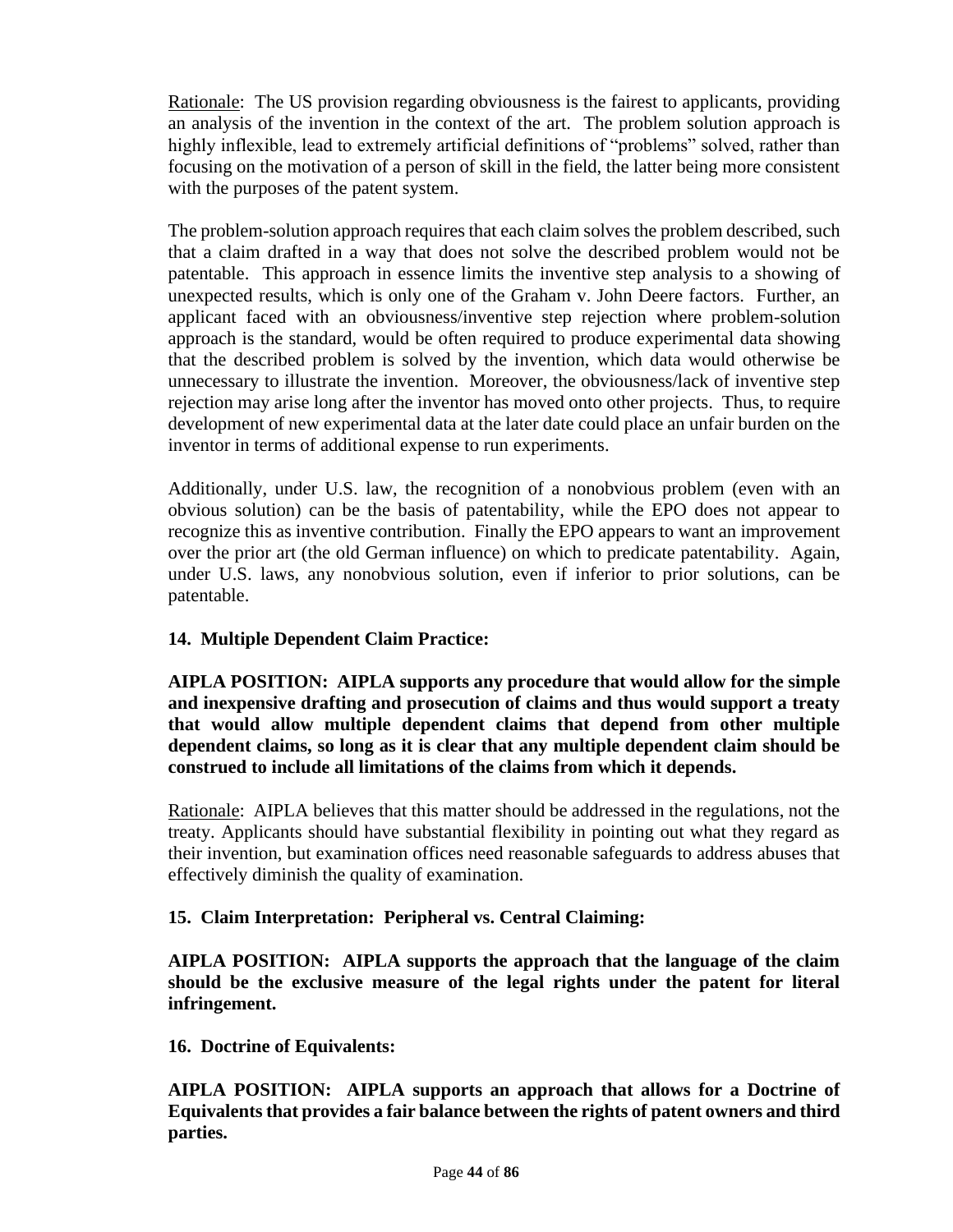Rationale: Although the Doctrine of Equivalents is interpreted under national laws, it is important that any harmonization treaty specifically allow for the use of a standard that does not unduly restrict the claims to a narrow literal construction. On the other hand, the treaty should also require that the claims are not to be viewed as mere suggestions or guidelines on defining the invention.

## **17. Assignee Filing:**

## **AIPLA POSITION: AIPLA favors a system in which the patent application is filed by the real party in interest, whether that party is the individual inventor, a group of joint inventors or the assignee of the patent.**

(Board of Directors Meeting – May 11, 2001. Amended and retained by Board of Directors – January 26, 2012.)

#### **705-07 Harmonization**

RESOLVED, That the American Intellectual Property Law Association supports the principle of a balanced and harmonized worldwide patent system, and in order to clarify and update its positions on the topic, past actions of the Board of Directors numbers 218-1 (Board of Directors Meeting January 25, 1992), 218-2 (Board of Directors Meeting May 15, 1992), 705-1 (Board of Directors Meeting October 24, 1984), 705-2 (Board of Directors Meeting May 6, 1988), 705-4(Board of Directors Meeting October 19, 1990), 705-5 (Board of Directors Meeting May 3, 1991), 705-6 (Board of Directors Meeting October 19, 1991), 705-7 (Board of Directors Meeting January 25, 1992), 705-8 (Board of Directors Meeting May 15, 1992), 705-10 (Board of Directors Meeting December 10, 1992), 705-11 (Board of Directors Meeting January 30, 1993), 705-12 (Board of Directors Meeting February 22, 1994), 705-14 (Board of Directors Meeting February 22, 1994), 705-15 (Board of Directors Meeting July 22, 1995) and 705-18 (Board of Directors Meeting October 26, 1996) are retired and the following actions are substituted therefor:

#### **Harmonization/First-to-File**

RESOLVED, that, in the event the United States changes its patent laws to award patents based upon the "first-to-file" system, that the American Intellectual Property Law Association supports in principle the enactment, as a unitary package, the following collection of essential principles–

(1) **Proofs of pre-filing invention dates should be barred**. In addition to a "first-tofile" rule to be mandated in priority contests, that part of the "grace period" involving prior-filed, post-invention date subject matter should be eliminated.

(2) **"Prior art" as used to establish anticipation and obviousness should be expressly defined and limited to non-secret subject matter.** Prior art should consist to pre-filing patents and publications (appearing anywhere in the world) and pre-filing public knowledge or public use (occurring in the United States.)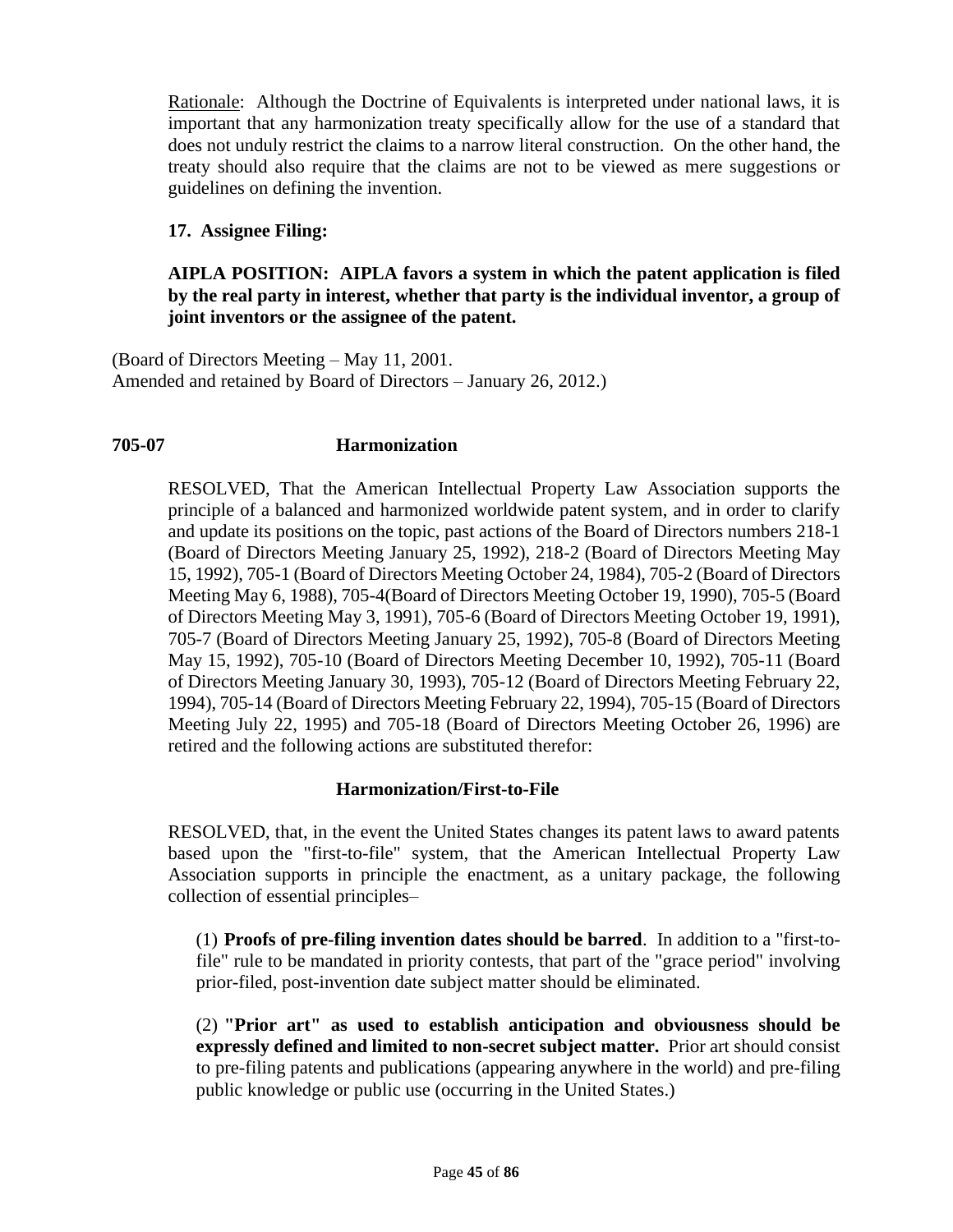(3) **"Foreign patenting," "abandonment," and "prior invention" bars to patenting should be removed**. Bars to patent set forth in §§102(c), 102(d) and 102(g) should be removed.

(4) **Non-obviousness criterion for patentability should be unchanged.**

(5) **Derivation bar (originality requirement) should be maintained.** First inventor to file, not merely first-to-file should be entitled to a patent.

(6) **Nature of the novelty bar should remain unchanged, i.e., be limited to subject matter identically disclosed or described in a single reference.** "Anticipation" should be interpreted as under existing case law.

(7) **Derivation bar and secret non-experimental use or on sale bars should continue to include "obviousness" considerations**. These "right to patent" bars should extend to subject matter that is the same as or an obvious variant of the subject matter that is derived, or used or sold.

(8) **"Grace period" with respect to "self-created" prior art should be maintained.** The inventor's own activities should not constitute prior art during a one-year grace period against the inventor.

(9) **Prior user rights should operate as a complete defense to infringement, being available to persons making good faith, pre-filing commercial use or sale of patented invention in the United States**. Such rights should be (1) personal, assignable with entire business, (2) available whenever effective and serious preparations for use or sale have taken place in the United States before filing, (3) based solely on activity in the United States, and (4) limited in scope to the subject matter of the pre-filing activity. Any requirement for "good faith" on the part of the prior user should be satisfied where the user comes into possession of the subject matter by legitimate means and does not make a prohibited use of the subject matter. The rights should not otherwise be restricted, i.e., by quantitative means or by the imposition of any obligation to the patentee.

(Board of Directors Meeting – January 25, 1992. Revised by Board of Directors – September 12, 2003. Retained by Board of Directors – February 1, 2014.)

## **705-09 Harmonization**

A proposed Resolution on Harmonization of Patent Law issues was sent to the membership for vote. Approximately 700 members voted on the Resolution; 75% in favor and 25% opposed. The Resolution was approved by the Board and follows: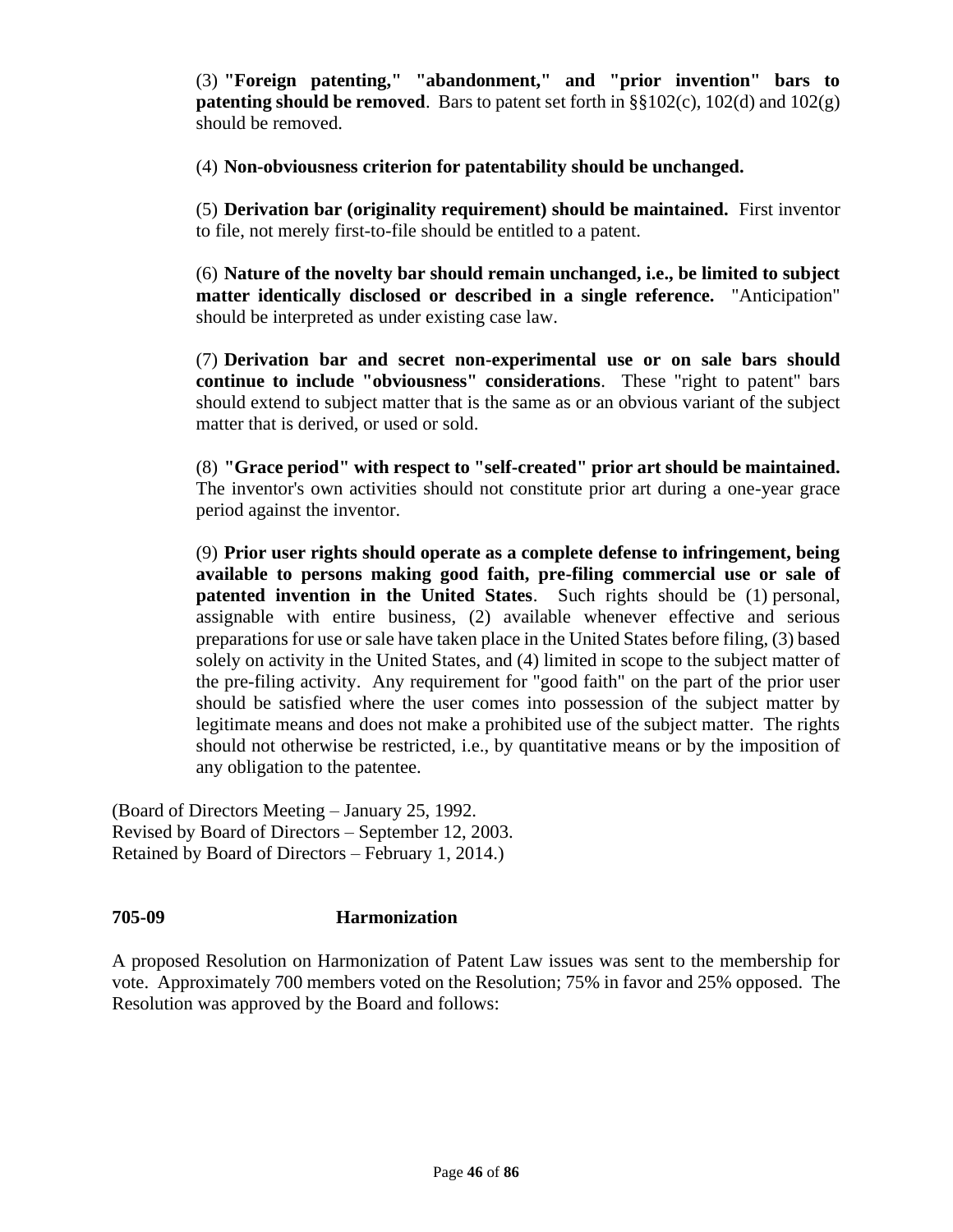RESOLVED that the American Intellectual Property Law Association favors, in principle, international harmonization of patent laws to achieve more uniform treatment and results for patent applicants throughout the global marketplace and recognizes that to achieve harmonization, the U.S. would need to change its laws to (i) a first-to-file system for determining priority between more than one application to the same but independently created invention and (ii) give prior art effect to an application subsequently published as an application or granted as a patent as of its earliest filing or priority date provided that the following provisions which benefit U.S. applicants are accepted by other countries:

- 1. An effective grace period of one year applicable to public disclosures by the inventor, third parties who obtained information directly or indirectly from the inventor, or successors in title to the inventor, which grace period is not subject to dilution by prior user rights;
- 2. Applications may be filed in any language subject to submission of a translation within two months, which translation may be corrected at any time during pendency or subsequently as a granted patent provided that error may be demonstrated with reference to the original nonofficial language filing or a priority filing in another country;
- 3. Countries providing search and examination of patent applications should be required to do so with reasonable dispatch to obtain clarification of rights in a reasonable time period with every effort made to produce a search at the time of first publication, to begin examination no later than three years after filing and exert its best efforts to complete examination no later than five years from filing date;
- 4. Opposition or revocation procedures should not be available before patent grant so as not to delay the granting of a patent; and
- 5. An effective scope of protection will be provided by extending protection to reasonable equivalents as determined at the time of infringement and not limiting claims by detailed features of the described embodiments not contained in the claims.

(Board of Directors Meeting – October 19, 1990. Revised by Board of Directors – September 12, 2003. Retained by Board of Directors – February 1, 2014.)

## **705-10 Harmonization**

RESOLVED the American Intellectual Property Law Association supports in principle:

a) limiting to a minimum the optional provisions of the Patent Law Treaty (PLT) in order to assure that the substantive patent law provisions, filing requirements and patent office procedures are made uniform among all adherents to the PLT, and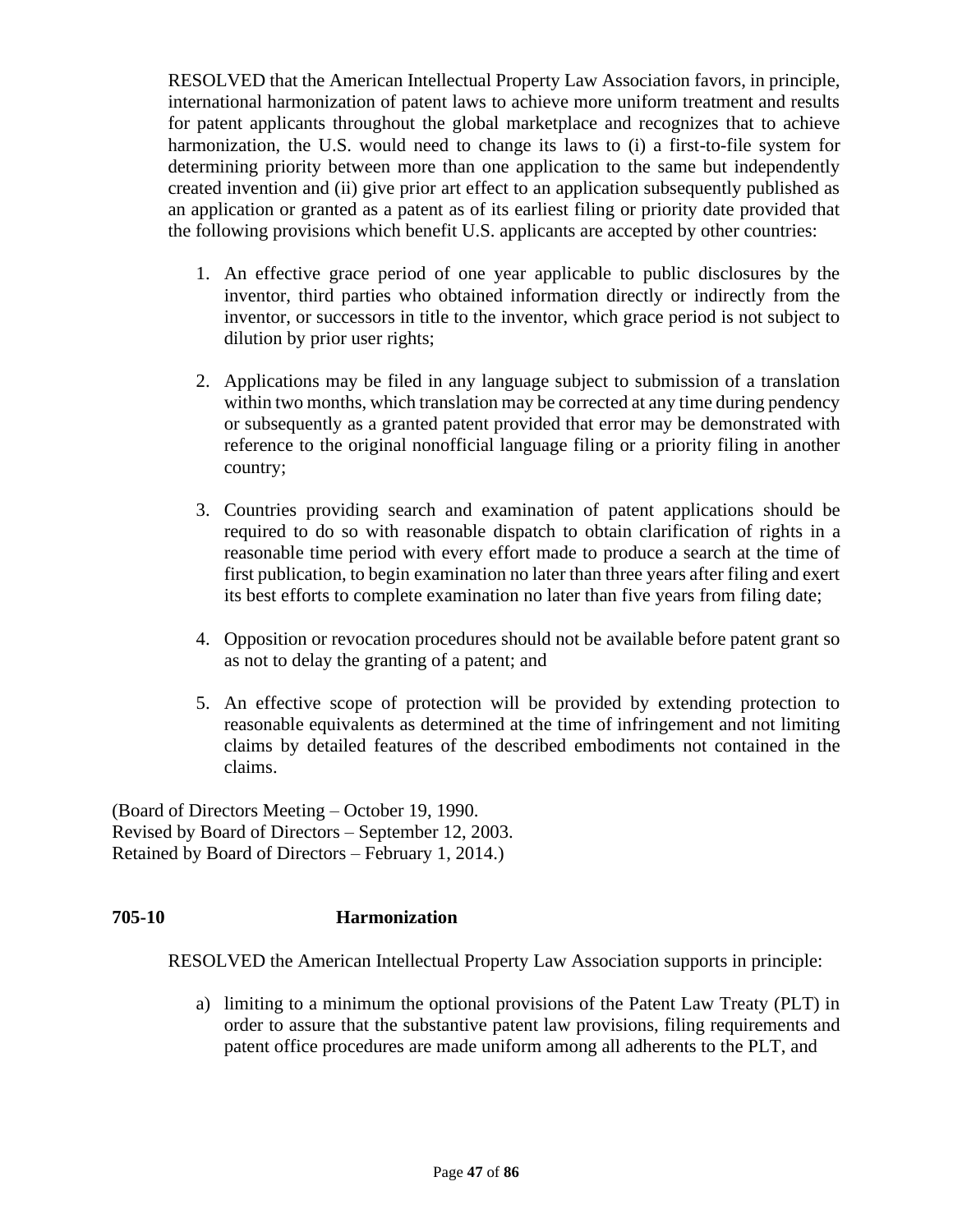b) providing for globalized publicly accessible prior art in the patent law amendments implementing the PLT.

(Board of Directors Meeting – December 10, 1992. Revised by Board of Directors – September 12, 2003. Retained by Board of Directors – February 1, 2014.)

## **705-11 Harmonization**

RESOLVED, that the American Intellectual Property Law Association favors in principle:

As a first step toward harmonization and enhanced efficiency, the adoption by patent offices of a common patent application format for a global patent application so that conforming applications (i) can be filed, preferably electronically, in any patent office without the need for any change in the submitted application to accommodate national/regional rules, and (ii) aid in facilitating machine translation of the applications.

(Board of Directors Meeting – July 14, 2004. Retained by Board of Directors – July 15, 2015.)

#### **705-12 Harmonization**

RESOLVED, that the American Intellectual Property Law Association (AIPLA) favors, in principle, patent offices developing mechanisms for electronic exchange of priority documents, and devising electronic procedures for applicants to authorize and request the exchanges of priority documents; and

SPECIFICALLY, AIPLA supports additional bilateral agreement between the USPTO and WIPO for free-of-charge electronic exchange of certified copies of priority documents between the two offices.

AIPLA supports the goal of transmitting priority documents from one patent office to another patent office using the Global Dossier infrastructure.

(Board of Directors Meeting – March 15, 2007. Revised and Retained by Board of Directors – July 19, 2017.)

## **705-13 Patent Law Treaty**

RESOLVED, that the American Intellectual Property Law Association (AIPLA) favors, in principle, that implementation of the Patent Law Treaty (Geneva 2000) ("PLT") not reduce or eliminate existing rights or relief under US Patent Law; and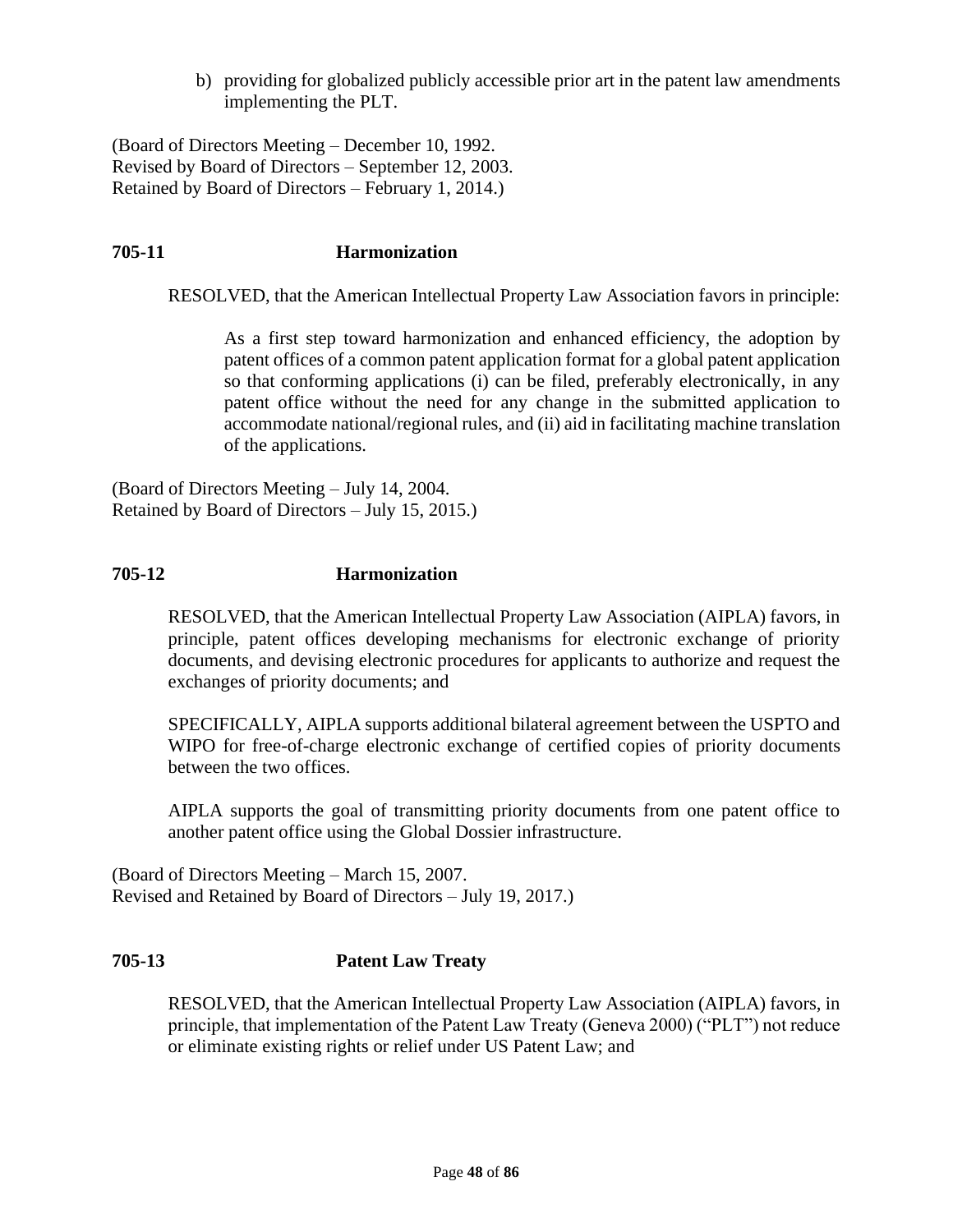SPECIFICALLY, that AIPLA favors that any legislative action to implement the PLT makes it clear that the "unintentional delay" standard for granting an extension of time for a claim of priority under 35 USC 119(a) and (e)(1), and 35 USC 365(b) be at least as broad as the current standard for the revival of unintentionally abandoned patent applications under 37 CFR 1.137(b);

SPECIFICALLY, that AIPLA favors that any legislative action to implement the PLT allow an application that is filed without claims to be accorded a filing date;

SPECIFICALLY, that AIPLA favors that any legislative action to implement the PLT allow an application that includes the specification of another application by reference, without further disclosure at initial filing, to be accorded a filing date;

SPECIFICALLY, that AIPLA favors that any legislative action to implement the PLT provide for reinstatement by petition for unintentional abandonment of an application by failure to timely pay an issue fee;

SPECIFICALLY, that AIPLA favors that any legislative action to implement the PLT that allows for the restoration of a priority claim for an application filed after 12, but before 14, months of the filing date of another application for which priority is desired to be claimed require that the delay in filing the priority claim be unintentional; and

SPECIFICALLY, that AIPLA opposes any amendment to Section  $122(b)(2)(B)(iii)$  of Title 35, United States Code, which would remove the existing right of an applicant to avoid the abandonment of an application where it could be shown, to the satisfaction of the Director, that the delay in filing a Notice of Foreign Filing after a non-publication request has been entered was unintentional.

FURTHER RESOLVED, that AIPLA favors the clarification and streamlining of formal procedures in respect of recordation of rights in intellectual property consistent with the intent of the PLT to make such procedures more cost effective, consistent and simple; and

SPECIFICALLY, that AIPLA favors that any legislative action to implement the PLT include appropriate amendments to 35 USC 261 to make explicit that the U.S. Patent and Trademark Office (USPTO) is authorized to record licenses and security interests in patents and patent applications in accordance with Article 14 of the PLT.

(Board of Directors Meeting – July 10, 2008. Retained by Board of Directors – October 26, 2019.)

## **705-14 Industry Trilateral Global Application Format**

RESOLVED, that the American Intellectual Property Law Association (AIPLA) favors, in principle, the implementation of the Industry Trilateral Global Application Format, and

SPECIFICALLY, that AIPLA favors legislative action, consistent with the Industry Trilateral proposal for a Global Application Format that would allow application crossreference and federal funding legends to be contained, at the Applicant's option, within an application data sheet or within the specification; and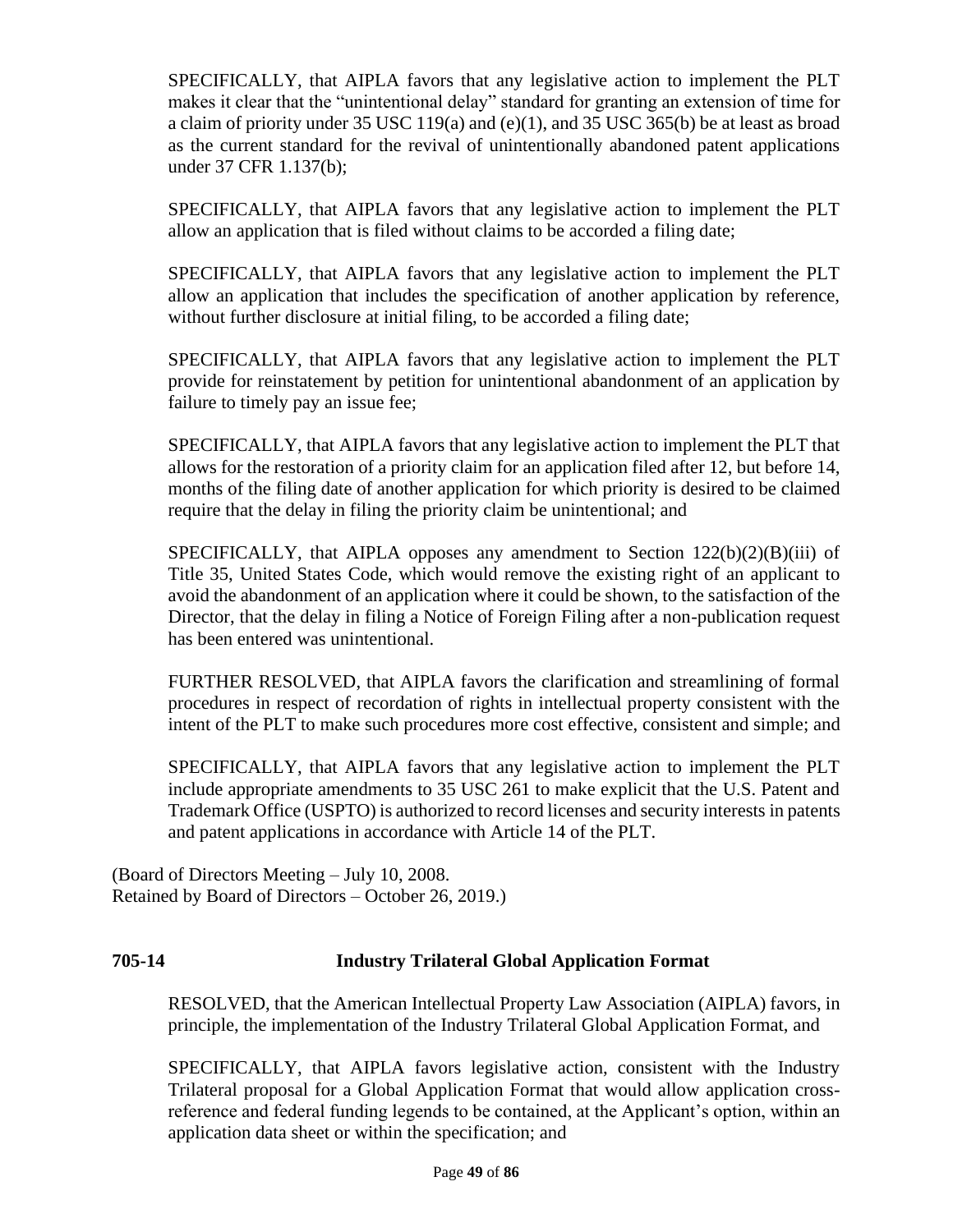SPECIFICALLY, that AIPLA favors legislative and regulatory action, consistent with the Industry Trilateral proposal for a Global Application Format that would permit the use of reference characters in the claims and abstract of an original application filing, yet preserve the estoppel effect of post filing activity in connection with the interpretation of claims that include reference characters, and therefore, should provide a legislative and regulatory prohibition against any estoppels based solely on the inclusion of reference characters in the abstract and claims of an application.

(Board of Directors Meeting – September 19, 2008. Retained by Board of Directors – October 26, 2019.)

# **705-15 Patent Law Treaty**

The Board adopted the following proposed Resolution on Patent Law Treaty (PLT) Implementation Legislation (proposed additional language underlined):

35 U.S.C. 261 Ownership; assignment:

Subject to the provisions of this title, patents shall have the attributes of personal property. The Patent and Trademark Office shall maintain a register of interests in applications for patents and patents and shall record any document related thereto upon request, and may require a fee therefor.

Applications for patent, patents, or any interest therein, shall be assignable in law by an instrument in writing. The applicant, patentee, or his assigns or legal representatives may in like manner grant and convey an exclusive right under his application for patent, or patents, to the whole or any specified part of the United States. A certificate of acknowledgment under the hand and official seal of a person authorized to administer oaths within the United States, or, in a foreign country, of a diplomatic or consular officer of the United States or an officer authorized to administer oaths whose authority is proved by a certificate of a diplomatic or consular officer of the United States, or apostille of an official designated by a foreign country which, by treaty or convention, accords like effect to apostilles of designated officials in the United States, shall be *prima facie* evidence of the execution of an assignment, grant, or conveyance of a patent or application for patent.

An interest that constitutes an assignment, grant, or conveyance shall be void as against any subsequent purchaser or mortgagee for a valuable consideration, without notice, unless it is recorded in the Patent and Trademark Office within three months from its date or prior to the date of such subsequent purchase or mortgage.

(Board of Directors Meeting – May 10, 2012.)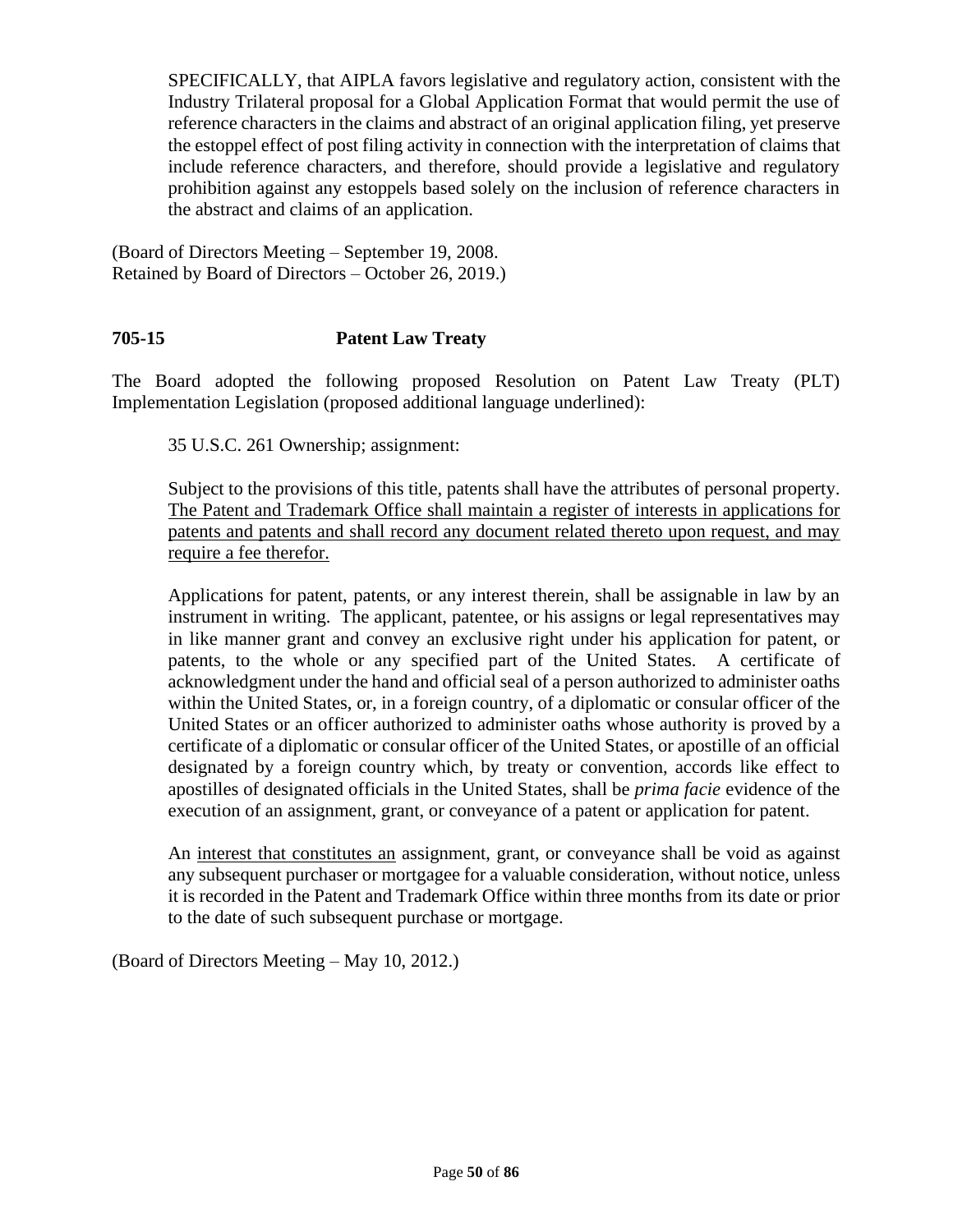#### **705-16 International Filing Procedures**

RESOLVED, that the American Intellectual Property Law Association (AIPLA) supports efforts to encourage IP offices around the world to accept and recognize e-signatures by all parties for office correspondence, declarations, powers of attorney, assignments, and any other documents that require signing, where prevailing laws permit. AIPLA encourages the IP offices to allow the use of e-signatures to help alleviate burdens associated with both hand-written signatures and in-person authentication. AIPLA supports efforts of the USPTO to work with the IP5 group to establish consistent rules and guidelines regarding the requirements of IP offices around the world for the acceptance of electronic signatures on documents utilized in intellectual property prosecution and for assignment of intellectual property rights.

(Board of Directors Meeting – November 2, 2020.)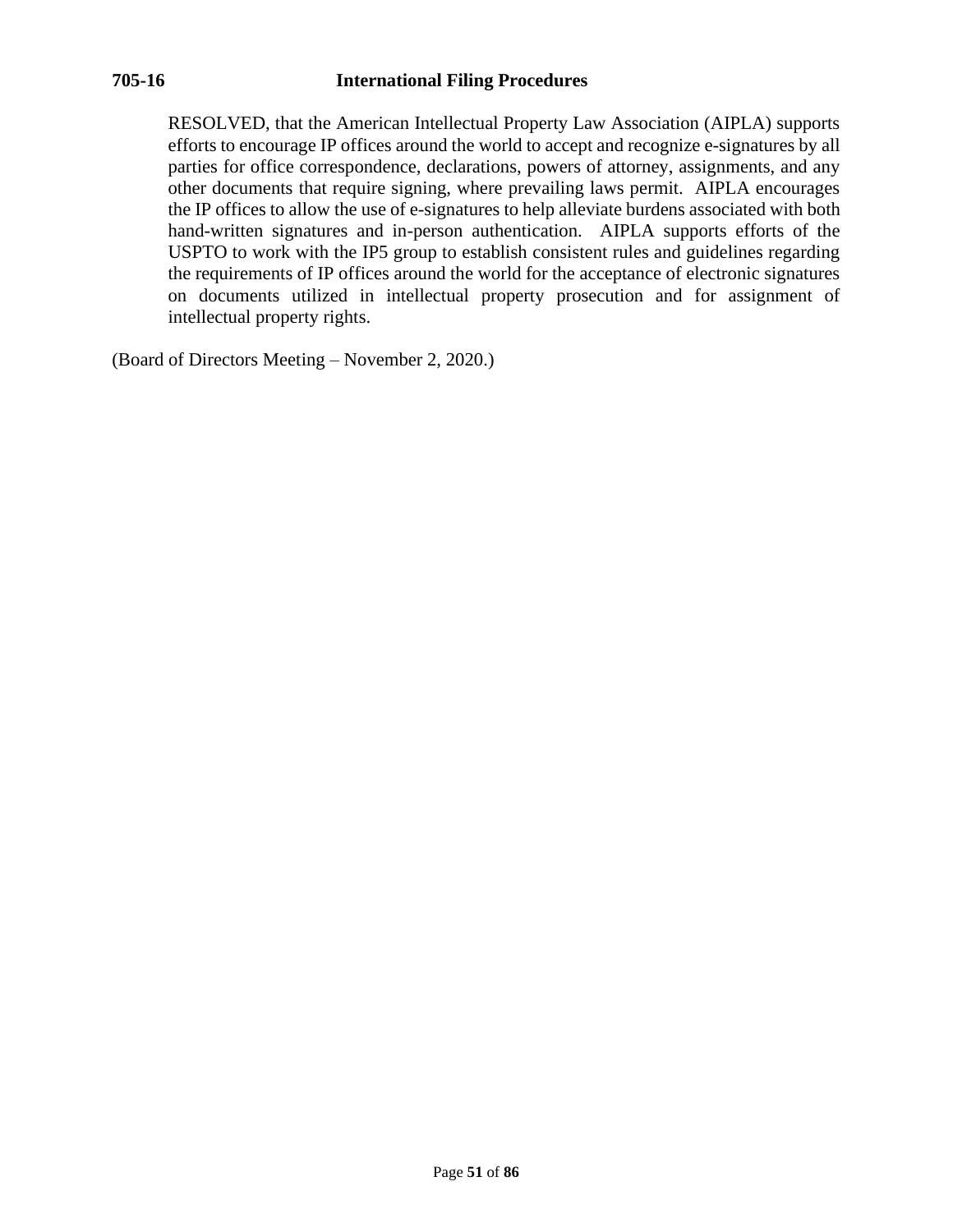## **ASSOCIATION MATTERS**

## **800-09 Honorary Membership**

RESOLVED, that, in accordance with Article II, Section 1(f) of the Bylaws of the American Intellectual Property Law Association (AIPLA), persons holding the following positions be granted Honorary Membership or be continued as Honorary Members in AIPLA for the period of time which he or she holds such position:

- Judges for the United States Court of Appeals for the Federal Circuit;
- Senior officials of the United States Patent and Trademark Office, particularly the Under Secretary of Commerce for Intellectual Property and Director of the United States Patent and Trademark Office, Deputy Under Secretary of Commerce for Intellectual Property and Deputy Director of the United States Patent and Trademark Office, the Commissioner for Patents, and, the Commissioner for Trademarks;
- Senior officials of the United States Copyright Office, particularly the Register of Copyrights, the Associate Register of Copyrights and Director of Policy and International Affairs, the Associate Register of Copyrights and Director of Registration Policy and Practice, and the General Counsel and Associate Register of Copyrights.

(Board of Directors Meeting – December 7, 2000; Retained and edited by Board of Directors – February 5, 2011; and Retained and edited by Board of Directors – September 11, 2021.)

#### **800-24 Honorary Membership**

**Whereas**, AIPLA has enjoyed the knowledge, skills, and energy of Steve Noe as a member of the Association for over 20 years;

**Whereas**, AIPLA has benefited from the services of Steve Noe on the Board of Directors from 1991–1994 and on the Corporate Practice Committee, the Electronics and Computer Law Committee, the Inventor Issues Committee, the Copyright Law Committee, the Industrial Designs Committee, and the International Education Committee, as well as serving as Chair of the PCT Issues Committee, Vice Chair of the International and Foreign Law Committee, and Co-Chair and Chair of the IP Practice in Europe Committee;

**Whereas**, AIPLA has substantially benefited from the application of Steve Noe's many talents and experience during his all-too-short tenure as a member of the AIPLA Headquarters Staff with regard to:

• Serving as the Board Liaison to the PCT Issues Committee and attending several sessions of the WIPO Working Group on PCT Reform,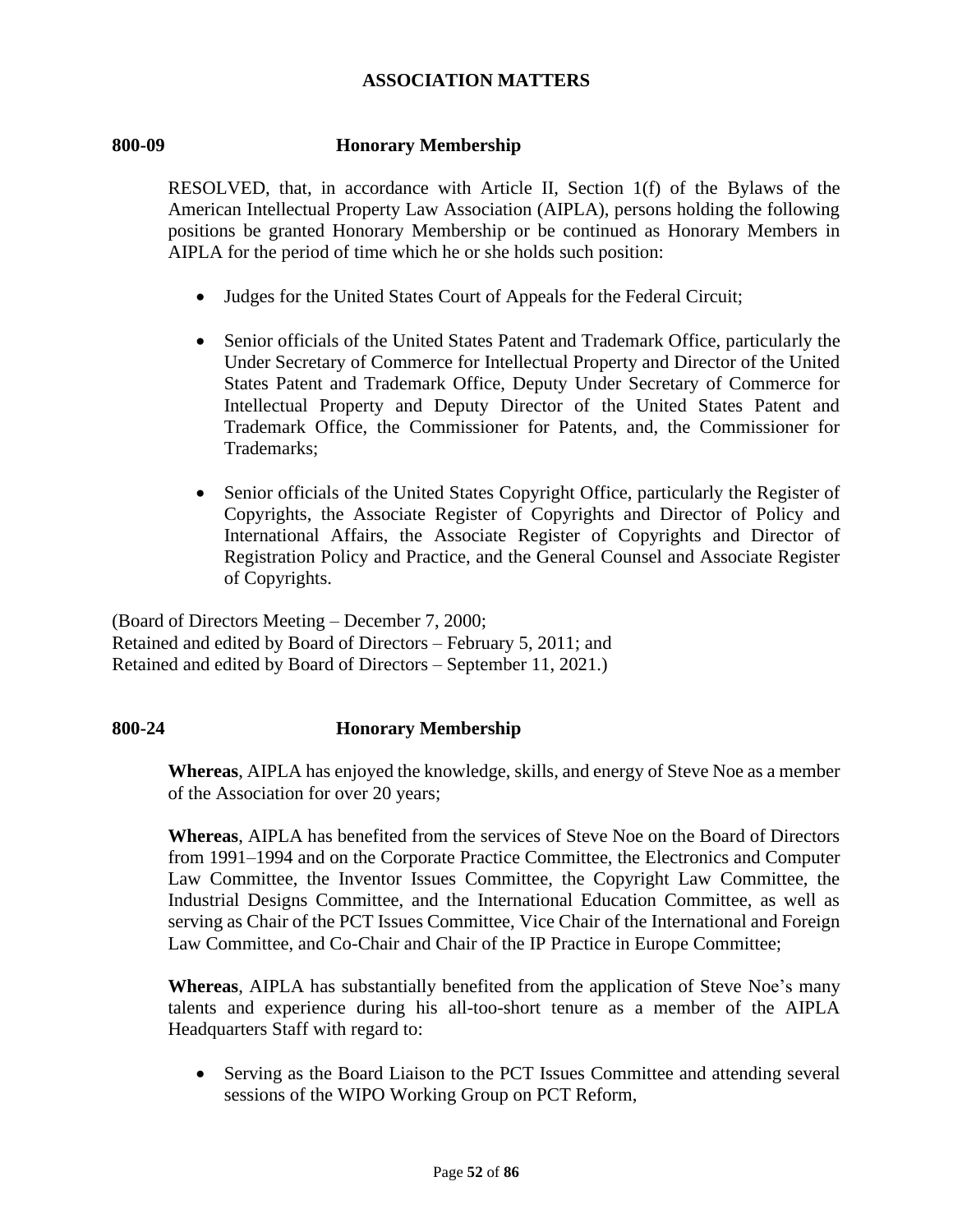- Substantially contributing to the development and success of the Industry Trilateral in Tokyo and Washington,
- Implementing an Annual Patent Quality Meeting between the European Patent Office and AIPLA and our sister IP organizations,
- Providing invaluable assistance in the planning and hosting of the Colloquium on Patent Quality in Amsterdam in June 2007, and
- Serving as an AIPLA representative to the US Bar/JPO Liaison Council;

**Whereas,** none of this would have been possible without the support and mentoring of his lifelong companion, Trudy, to whom we all give our thanks and appreciation for her support of AIPLA;

## **NOW THEREFORE,**

**BE IT RESOLVED** that the AIPLA Board of Directors, in consideration of his many contributions to the American Intellectual Property Law Association, does on this day, September 7, 2007, elect Stephen L. Noe to the position of Honorary Member.

(Board of Directors Meeting – September 7, 2007. Retained by Board of Directors – July 19, 2017.)

## **800-25 Honorary Membership**

**Whereas**, AIPLA has benefited from the knowledge, skills, and energy of Mike Kirk as Executive Director of the Association for over 13 years;

**Whereas**, AIPLA has benefited from the service of Mike Kirk to the Officers, Board of Directors, and Members of the Association during his term as Executive Director, through his tireless efforts to educate and advocate the best interests of the IP community to the Administration, the Congress and the public, through his countless trips abroad to represent and protect the interests of our membership, through his prudent stewardship of AIPLA resources and leadership of headquarters staff, and particularly through his wise counsel and advice;

**Whereas**, AIPLA and the entire IP community have substantially benefited from the application of Mike's many talents and experience during his illustrious career which has included: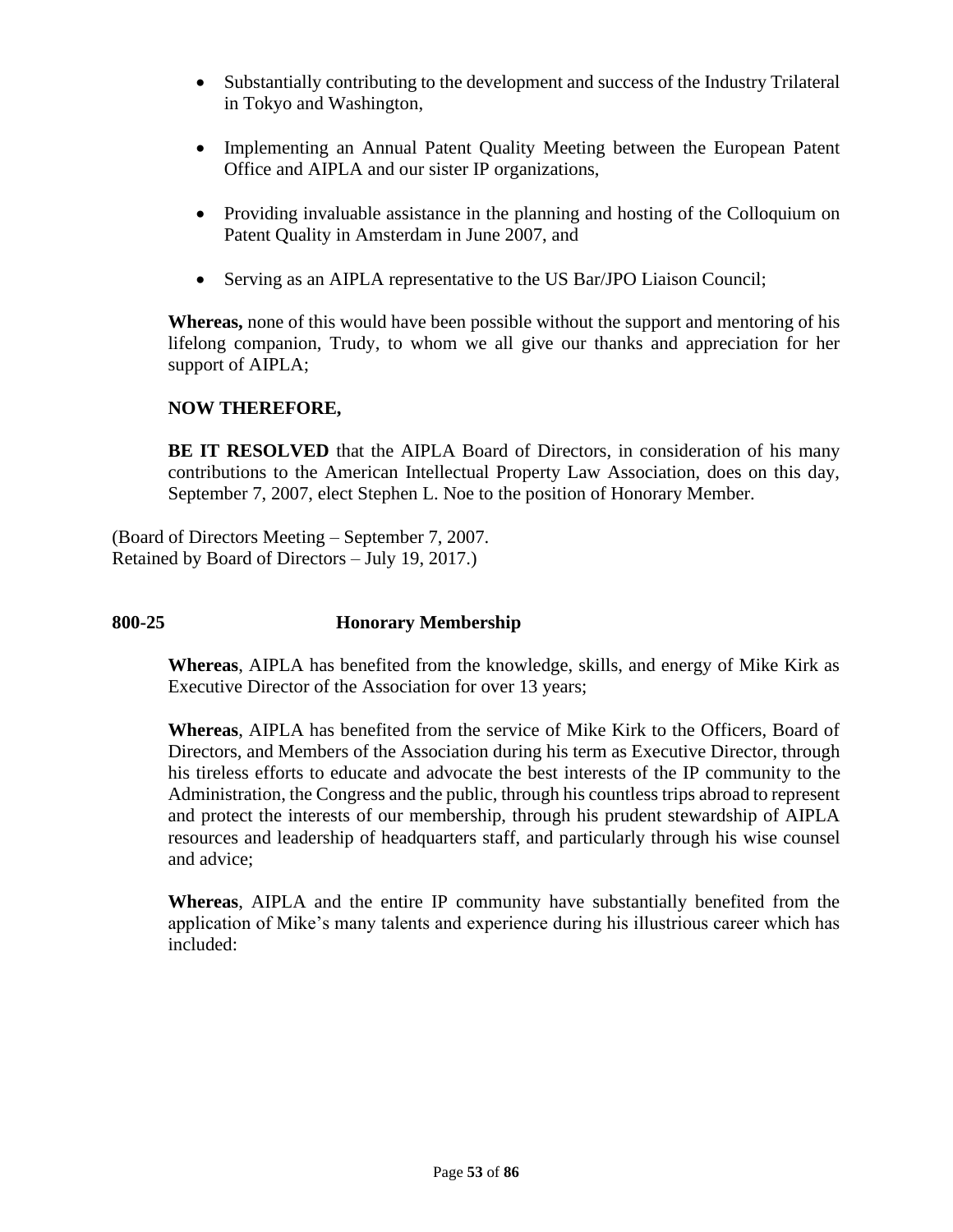- Three decades of public service including Deputy Assistant Secretary of Commerce and Deputy Commissioner of Patents and Trademarks and a period as Acting Assistant Secretary of Commerce and Acting Commissioner of Patent and Trademarks,
- Service as the Chief U.S. Negotiator on TRIPS from 1990 until the conclusion of the Uruguay Round,
- Service as President of the Intellectual Property Constituency of the Domain Names Supporting Organization of the Internet Corporation for Assigned Names and Numbers (ICANN),
- Receipt of the 1999 Pasquale J. Federico Memorial Award and the 1992 Jefferson Medal for Contributions to American IP Law, and
- Receipt of the National Inventors' Hall of Fame Lifetime Achievement Award for significant contributions to the American system of intellectual property protection;

**Whereas**, none of Mike's contributions and achievements would have been possible without the support and collaboration of his "temporary assistant" and partner of more than thirty years, Mary Catherine, to whom we all give our thanks and appreciation for her immeasurable service to AIPLA in ways both substantial and subtle;

## **NOW THEREFORE,**

**BE IT RESOLVED** that the AIPLA Board of Directors, in consideration of his many contributions to our Association, does on this day, May 14, 2008, confer on Michael K. Kirk the status of Honorary Member.

(Board of Directors Meeting – May 14, 2008. Retained by Board of Directors – July 18, 2018.)

## **800-30 Honorary Membership**

**WHEREAS**, AIPLA has enjoyed the knowledge, skills, and energy of Marybeth Peters as a member of the Association for many years and appreciates her generous and countless contributions to our educational programs.

**WHEREAS**, Marybeth Peters has served the public for more than four decades, as the United States Register of Copyrights from 1994 until the present, as policy planning adviser to the register from 1983 to 1994, as acting general counsel of the Copyright Office, and as chief of both the Examining and Information and Reference Divisions. She also was a consultant on copyright law to the World Intellectual Property Organization in Geneva, Switzerland, from 1989 to 1990.

**WHEREAS**, Marybeth Peters has received numerous awards for her work as Register of Copyrights, including: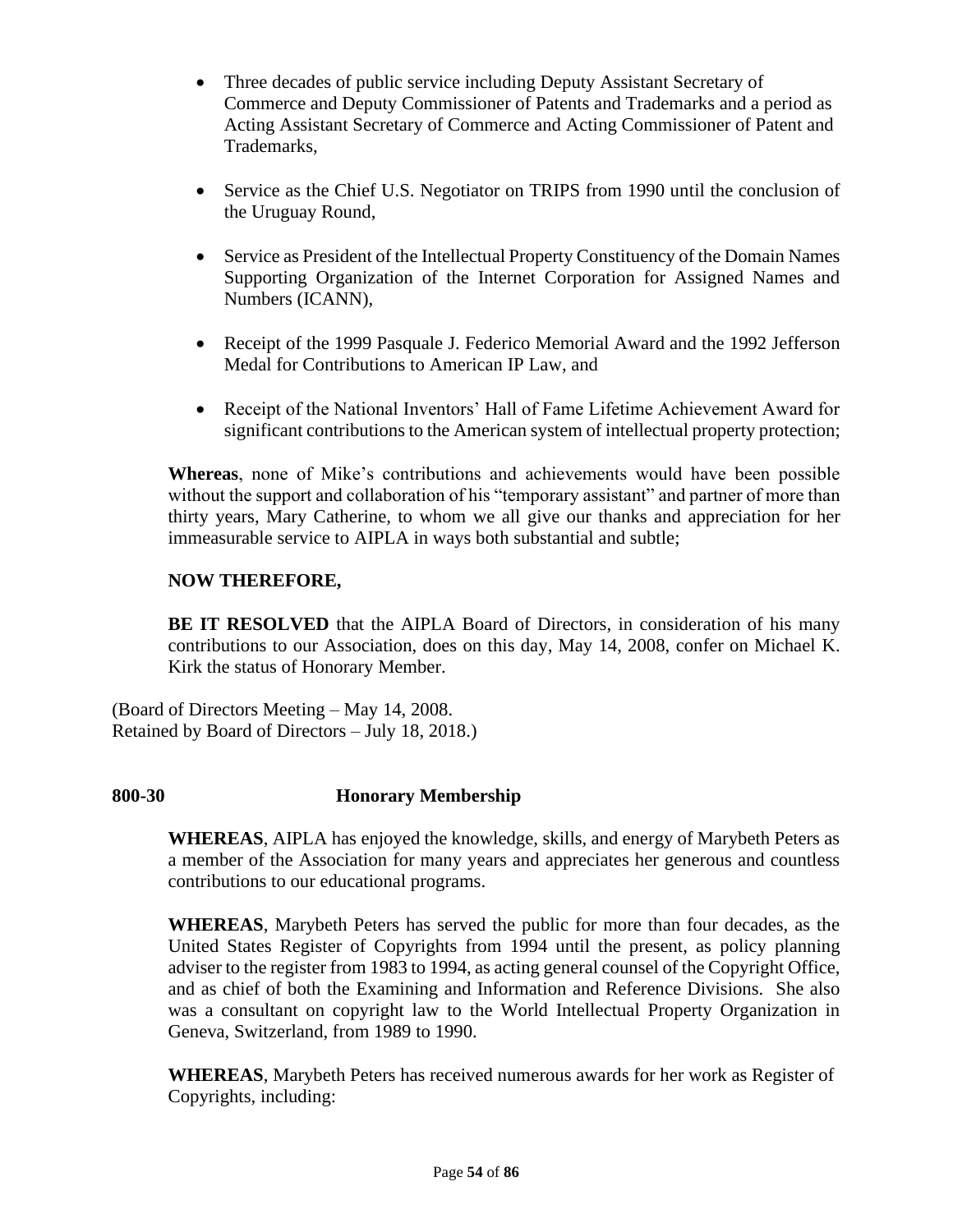- The 2005 Jefferson Medal, awarded by the New Jersey Intellectual Property Law Association, for exceptional contributions in the field of intellectual property,
- The 2004 Cyber Champion Award presented by the Business Software Alliance, for exceptional contributions in the field of computer law,
- The 2003 Computer Law Association Past President's Award for distinguished service to information technology lawyers throughout the world,
- An award from the American Society of Media Photographers for "exemplary fairness and contributions to photographers,"
- An award from the Graphic Artists Guild, the Women in Music 1999 Touchstone Award for legislative contributions that brought significant benefit to those in music,
- The Los Angeles Copyright Society's Lifetime Achievement Award, and significantly,
- The American Intellectual Property Law Association 2006 Excellence Award.

## **NOW THEREFORE,**

**BE IT RESOLVED**, that AIPLA strongly supports the nomination of Marybeth Peters for the American Bar Association's Margaret Brent Women Lawyers of Achievement Award in recognition of her invaluable contributions to copyright law and the intellectual property system; and

**BE IT FURTHER RESOLVED** that the AIPLA Board of Directors, in consideration of her many contributions to the intellectual property community and to the American Intellectual Property Law Association, does on this day, October 23, 2010, elect Marybeth Peters to the position of Honorary Member, effective January 1, 2011.

(Board of Directors Meeting – October 23, 2010; and Retained by Board of Directors – September 10, 2021)

## **800-32 Bylaws**

RESOLVED, that Article IX, Section 1 of the Bylaws of the American Intellectual Property Law Association (AIPLA) be deleted in order to omit all references to a specific list of the Association committees in the Bylaws.

FURTHER RESOLVED, that Article IX, Section 2 be amended accordingly to read as follows:

The Committees of the Association may be changed by the Board of Directors upon recommendation of the President, to add, delete, or modify the standing committees and the duties thereof at any time a new committee is deemed necessary to render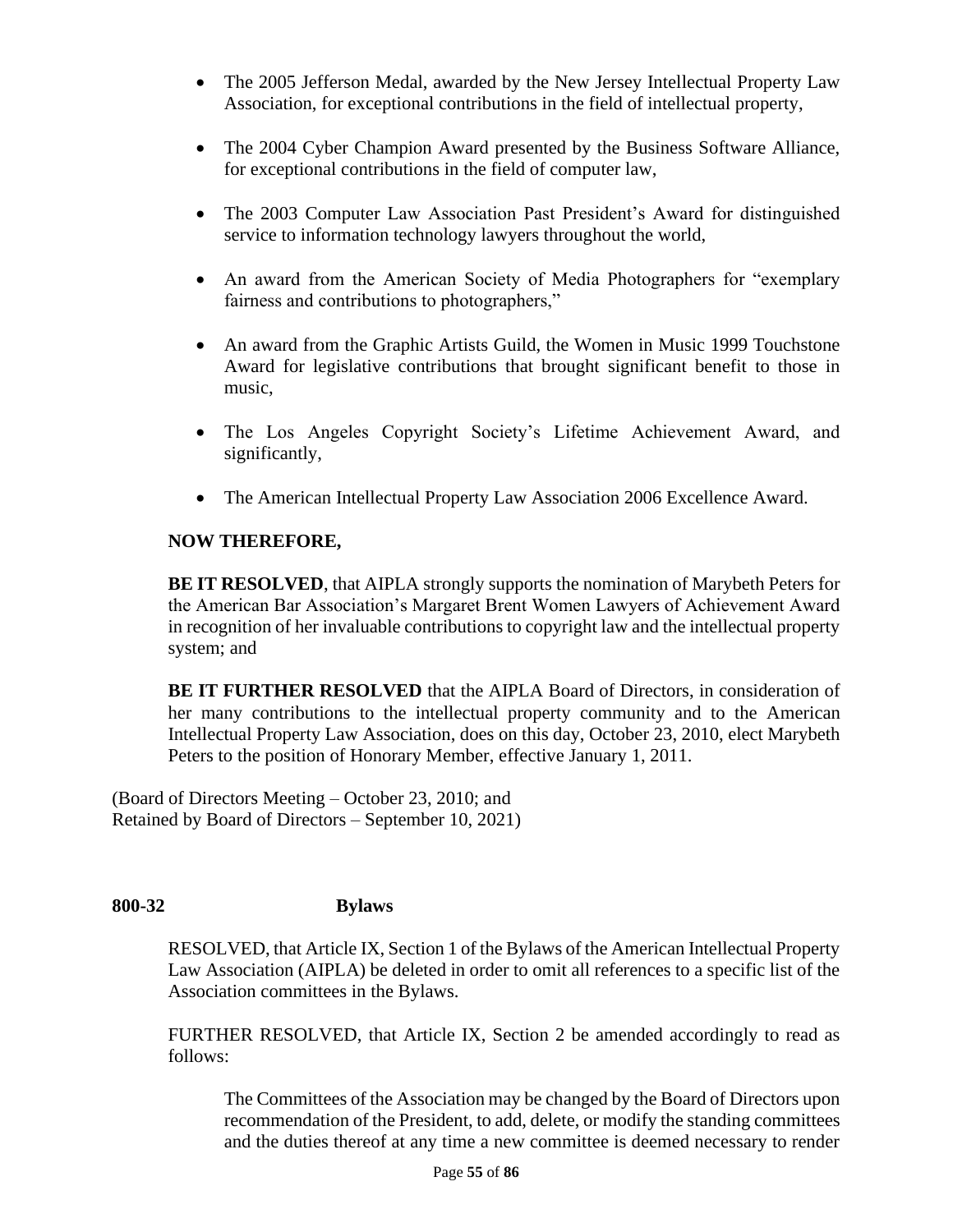specific services beneficial to the corporation or at any time the constitution or duty of a standing committee no longer serves the corporation.

FURTHER RESOLVED, that Past Action 830-31 ("Revised Committee Structure") is also hereby retired.

(Board of Directors Meeting – September 16, 2011.)

#### **800-33 Bylaws**

1. RESOLVED, that Article VIII, Section 1 (1) of the AIPLA Bylaws shall be amended to clarify the timing for committee leadership transitions as follows:

**Sec. 1.** The standing committees of the corporation shall be appointed by the President-Elect with the approval of the Board of Directors no later than the meeting of the Board immediately preceding the Annual Meeting of the corporation. The chairs of the standing committees shall be appointed by the President-Elect and shall serve (1) **typically for two years beginning at the close of the succeeding annual meeting**, or . . . .

2. RESOLVED, that the Committee Leadership Handbook shall be amended to include the following language in Section 3: "Guidelines for Being a Good Committee Member:"

Unless otherwise directed by the President or President-Elect, committee leadership positions shall take effect at the close of the Annual Meeting that immediately follows the appointment of any individual to a committee leadership position. *Outgoing committee leaders* are responsible for planning their committee meetings at the Annual Meeting.

- 3. The Ladder Paper should be amended to help clarify committee transitions in thanking outgoing leadership and appointing incoming leadership. In inviting any individual to assume a committee leadership role (including newly appointed chairs, vice chairs, and cochairs as well as vice chairs transitioning to a chair position of the same committee or returning committee chairs/vice chairs/co-chairs), or thanking an outgoing committee leader for his/her service, the President-Elect (or whomever officially appoints any such person) should state in clear and concise terms that the *outgoing* (if his/her term will expire) or *existing* (if a committee leader is continuing for the second year of his/her appointed term), is responsible for planning the committee meeting at the upcoming Annual Meeting for that year.
- 4. Committee leadership should also be reminded of the responsibility for planning any committee activities at the succeeding Annual Meeting at the time when committees are required to submit to AIPLA Headquarters their proposed committee meeting agenda for the Annual Meeting.

(Board of Directors Meeting – July 11, 2012.)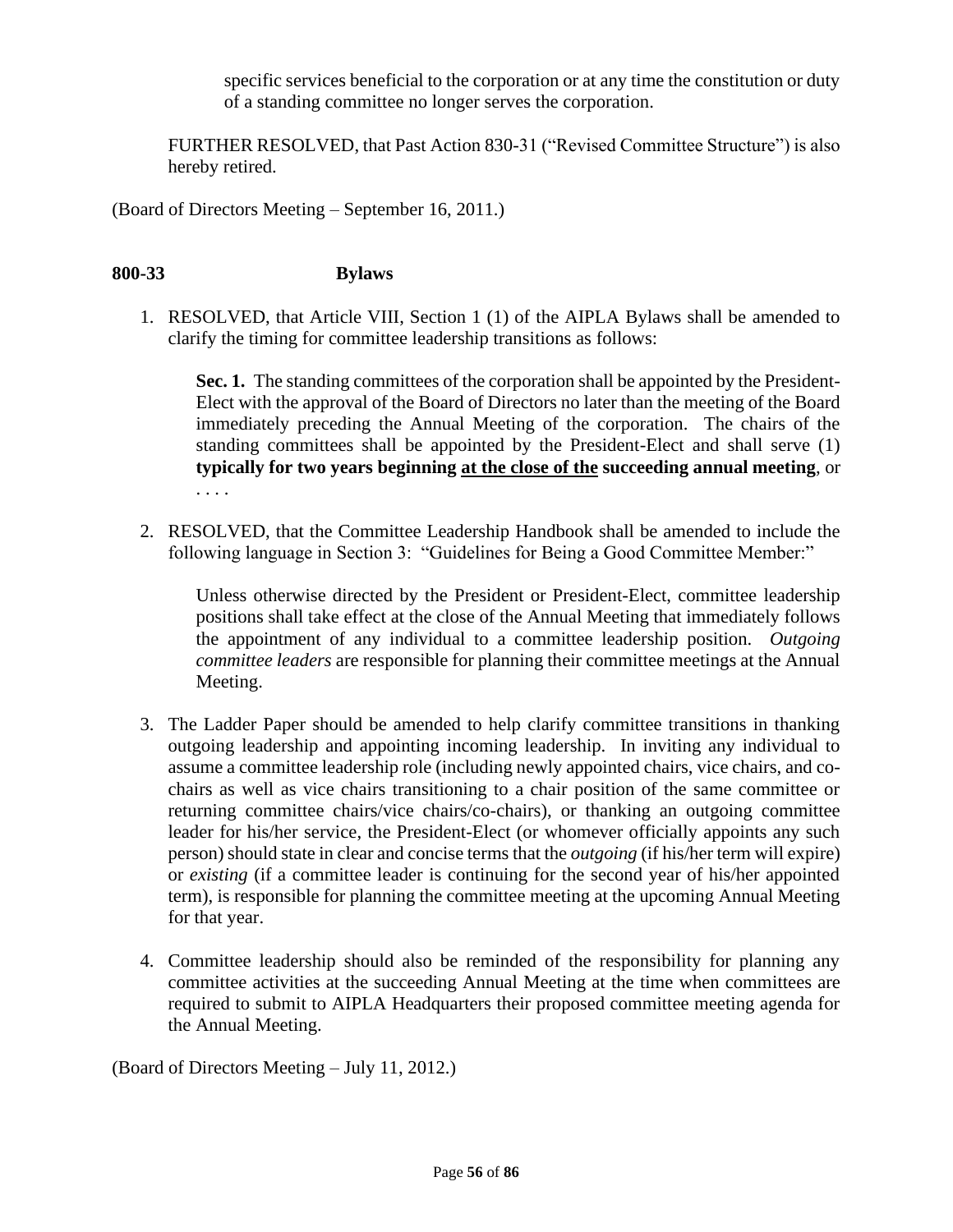## **800-34 Bylaws**

The Board approved a motion to amend the AIPLA Bylaws to change the government membership definition to permit otherwise eligible patent agent affiliate members to be also eligible at the government member rate. The Bylaws, as amended, read as follows:

## **II**

## **Categories and Election of Members and Affiliates**

Sec. 1. … Sec. 2. …

Sec. 3. There shall be a category of membership called government membership, consisting of persons qualified for regular, junior, or patent agent affiliate membership who are fulltime employees of a government. Government members are entitled to the privileges of the membership category for which they are otherwise qualified.

(Board of Directors Meeting – July 11, 2012.)

#### **800-35 Bylaws**

The Board approved a motion to amend the AIPLA Bylaws to create a new non-voting membership category for all judges having an interest in international property law. The Bylaws, as amended, read as follows:

#### **II**

#### **Categories and Election of Members and Affiliates**

Sec. 1. … Sec. 2. … Sec. 3. …

Sec. 4. There shall be a category of membership called judicial membership, consisting of persons who are employed full-time as a judge in any court, agency, or office of the United States or any State or Territory thereof or of the District of Columbia and who have an interest in intellectual property law. Judicial members shall not be entitled to vote or to hold office.

(Board of Directors Meeting – July 11, 2012.)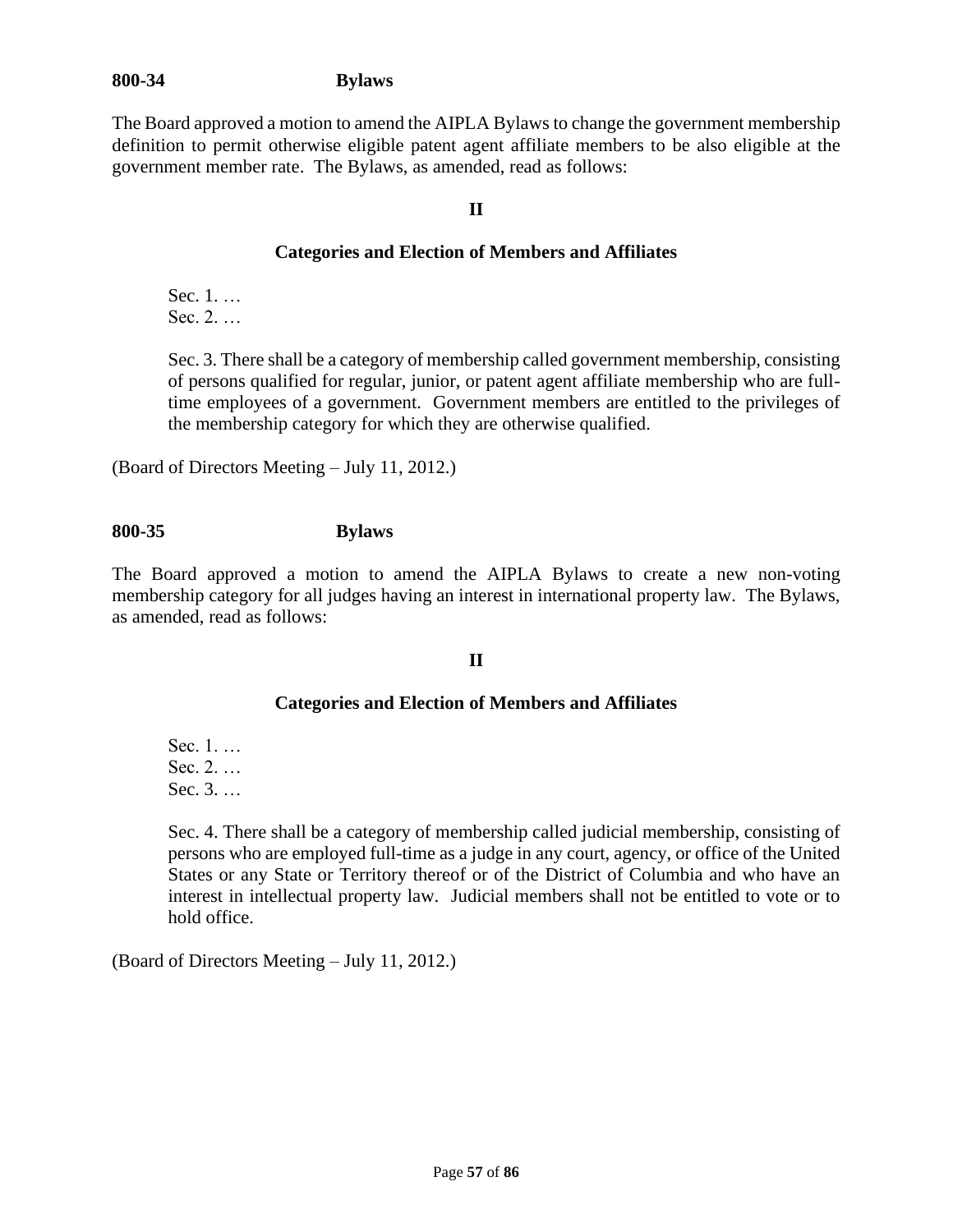# **800-36 Bylaws**

The Board adopted the following changes to the Bylaws:

#### *[New Section 1(e)]*

**(e)** There shall be a category of membership called government membership, consisting of persons qualified for regular or junior membership who are full-time employees of a government. Government members are entitled to the privileges of the membership category for which they are otherwise qualified.

#### *[New Section 2 preamble:]*

**Sec. 2.** There shall be the following categories of non-voting affiliates of the corporation: law student/graduate affiliate, patent agent affiliate, foreign affiliate, United States Patent & Trademark Office professional affiliate, IP professional affiliate, IP paralegal/technical advisor affiliate, and government affiliate. Eligibility for such affiliate categories is for persons who meet the following criteria, and who have never been disbarred or suspended from the practice of law in any jurisdiction.

#### *[New Section 2 (e)]*

(e) The IP professional affiliate membership shall consist of persons who are otherwise not qualified for regular or junior membership or patent agent, foreign, or USPTO professional affiliate membership, but who are engaged in the field of intellectual property as professionals who negotiate and manage licensing, transactions, and technology transfer of IP assets; perform IP surveying, map or analyze IP portfolios, or have responsibilities with respect to intellectual property for a business entity. IP professional affiliates shall not be entitled to vote or to hold office.

#### *[New Section 2 (f)]*

(f) The IP paralegal/technical advisor affiliate membership shall consist of persons who are otherwise not qualified for regular or junior membership or patent agent, foreign, or USPTO professional affiliate membership, but who are engaged in the field of intellectual property substantively supporting the efforts of a person or persons qualified for membership in AIPLA specifically including technical advisors who assist with drafting patent applications and IP paralegals who assist with preparation of formal filing documents and IP litigation paralegals who assist with preparation of litigation documents. IP paralegal/technical advisor affiliates shall not be entitled to vote or to hold office.

#### *[New Section 2 (g)]*

(g) The government affiliate membership shall consist of (1) persons qualified for patent agent or foreign affiliate membership who are full-time employees of a government, or (2) persons who are not otherwise qualified for membership but are full-time professional employees of a government and whose role or department within the government has responsibilities with respect to intellectual property. Government affiliate members shall not be entitled to vote or to hold office.

#### *[Section 3 removed, integrated into Section 1(e) and 2(g) above.]*

(Board of Directors Meeting – February 14, 2013.)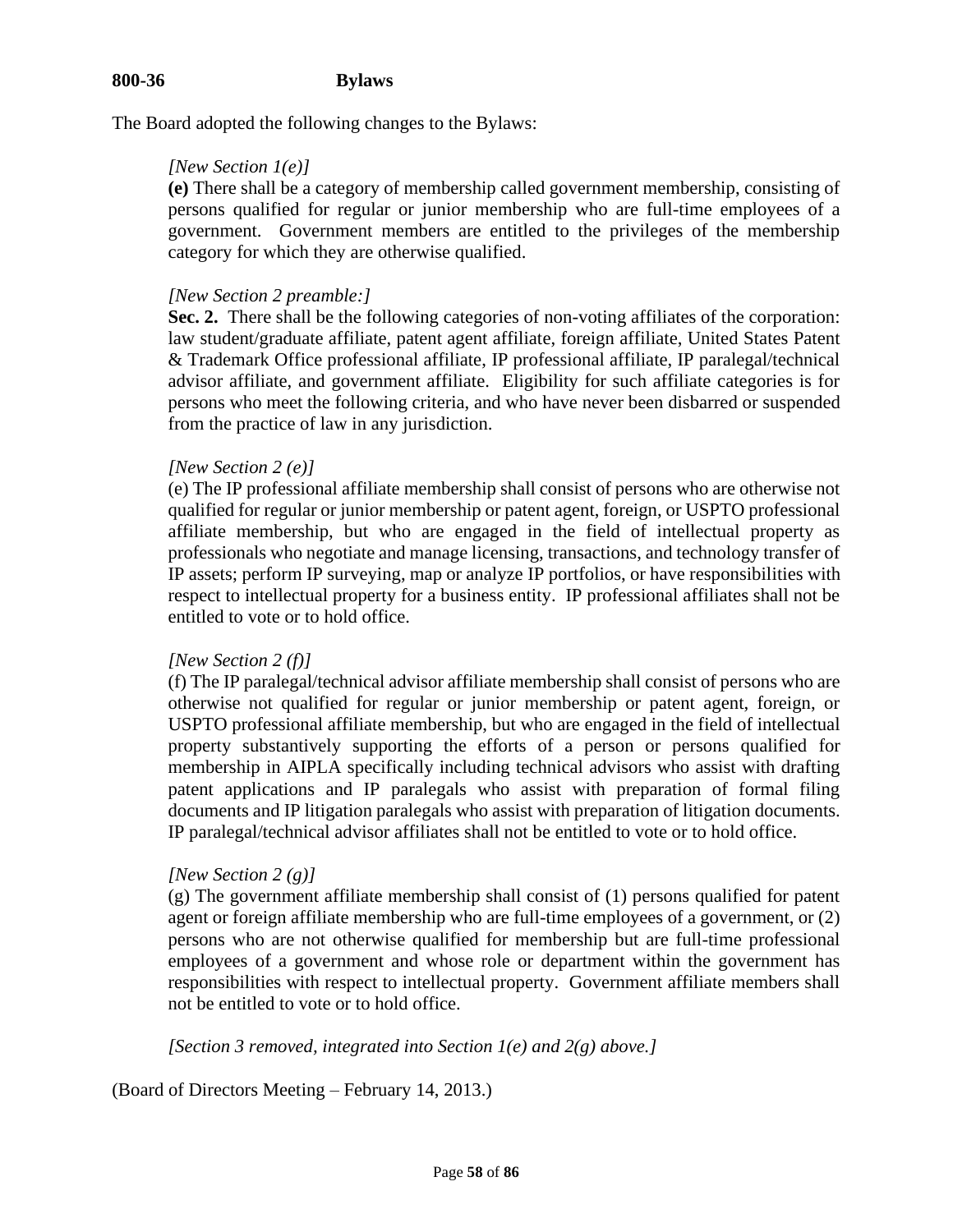# **800-37 Bylaws**

RESOLVED that the AIPLA Bylaws, Article VIII (Committees and Committee Chairs), Sec. 1, shall be amended as follows:

Sec. 1. The standing committees of the corporation shall be appointed by the President-Elect with the approval of the Board of Directors no later than the meeting of the Board immediately preceding the Annual Meeting of the corporation. The chairs of the standing committees shall be appointed by the President-Elect and shall serve (1) typically for two years beginning at the close of the succeeding annual meeting, or (2) until their successors shall have been appointed. Members and affiliates in good standing of the corporation may be members of standing committees of the corporation, in accordance with guidelines the Board of Directors may from time to time establish. Any member of the Board may be a non-voting member of any standing committee, and at least one member of the Board shall be specially designated as Board Liaison Officer to each standing committee.

To read as follows:

**Sec. 1.** The standing committees of the corporation shall be appointed by the President-Elect with the approval of the Board of Directors no later than the meeting of the Board immediately preceding the Annual Meeting of the corporation. The chairs of the standing committees shall be appointed by the President-Elect and shall serve (1) typically for two years beginning at the close of the succeeding annual meeting, or (2) until their successors shall have been appointed. Members and affiliates in good standing of the corporation may be members of standing committees of the corporation, in accordance with guidelines the Board of Directors may from time to time establish. Any member of the Board may be a non-voting member of any standing committee, and at least one member of the Board shall be specially designated as Board Liaison Officer to each standing committee.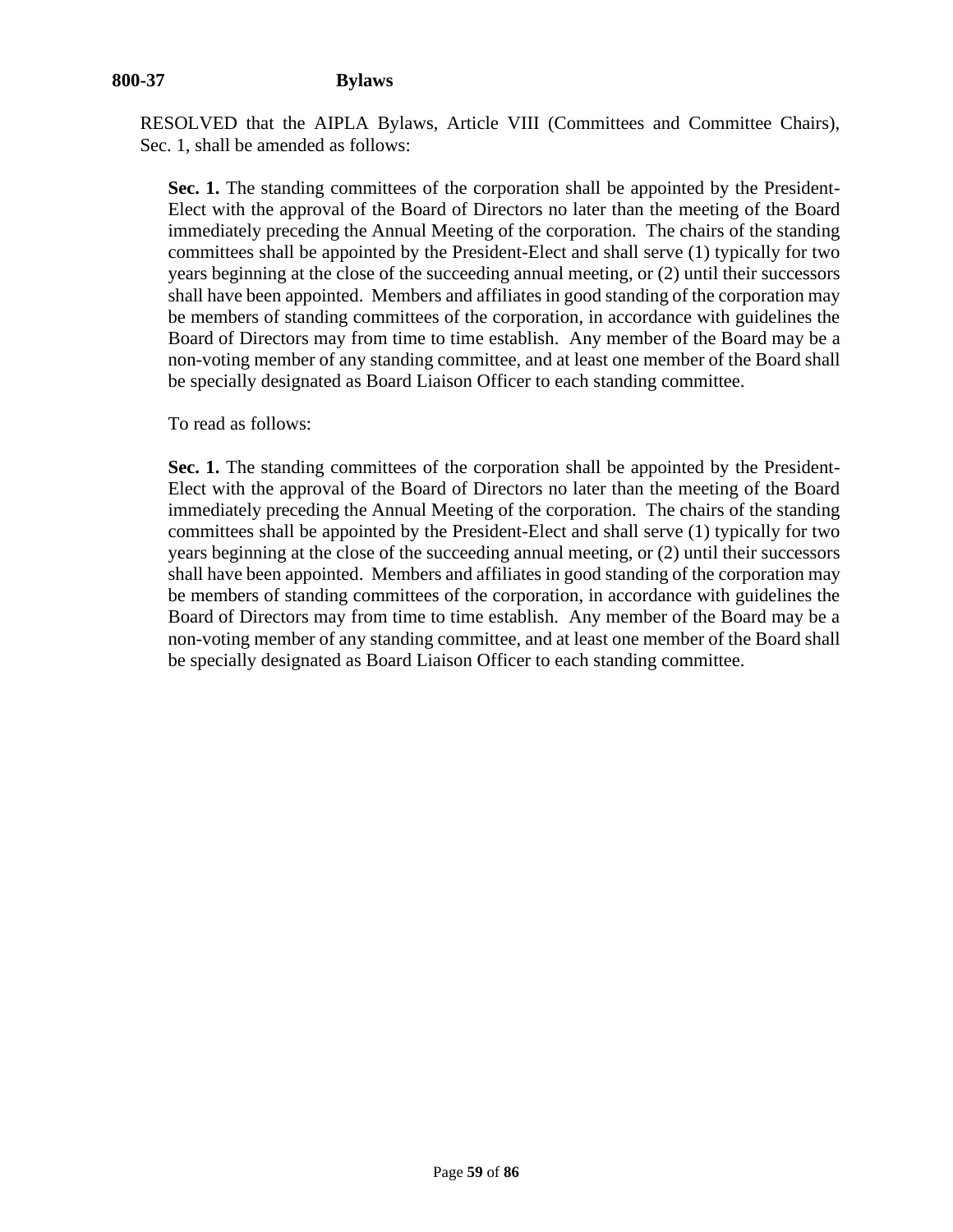## **Standing Committees – Categories and Membership**

RESOLVED, that the American Intellectual Property Law Association (AIPLA), through its Board of Directors, hereby establishes the following guidelines for membership on its standing committees.

There shall be three categories of standing committees:

- 1. Substantive Law Committees, which are committees focused on areas of substantive law;
- 2. Practice and Association Committees, which are committees focused on the practice of law, categories of membership, or general service to AIPLA; and
- 3. Appointed Standing Committees, which are committees whose membership is appointed by the President or President-Elect.

Should the Board of Directors establish additional standing committees, they should be classified as appropriate as Substantive Law, Practice and Association, and/or Appointed Standing Committees.

At the commencement of each committee year, members and affiliates in good standing of the corporation shall be entitled to be a member of an unlimited number of committees. However, unless otherwise authorized, a member or affiliate shall be limited to being a voting member of no more than three Substantive Law committees and no more than two Practice and Association committees, and committee members shall select their voting status on a year-by-year basis. Membership on an Appointed Standing committee shall not affect a member's or affiliate's limits on participation as a voting member on Substantive Law and Practice and Association committees. Only voting members of committees may vote on committee business, including resolutions and reports. However, all members of a committee should receive all committee information and otherwise obtain the full benefits of participation in a committee, other than voting status.

Committee leaders shall indicate in any request for a vote or other action by a committee's voting members that a failure to respond may result in a voting member's status being moved to non-voting status. The committee chair shall have the discretion to reclassify a member as a non-voting member for the remainder of the committee year.

(Board of Directors Meeting – March 21, 2013. Amended and Retained by Board of Directors – July 18, 2018.)

## **800-38 Bylaws**

After a brief discussion, Sharon Israel made a motion to adopt the version of the Bylaws, Article VI, as revised by the Board on September 10, 2013. Mike Martinez seconded the motion, and it was approved unanimously.

## **Article VI**

## **Committees of the Board of Directors**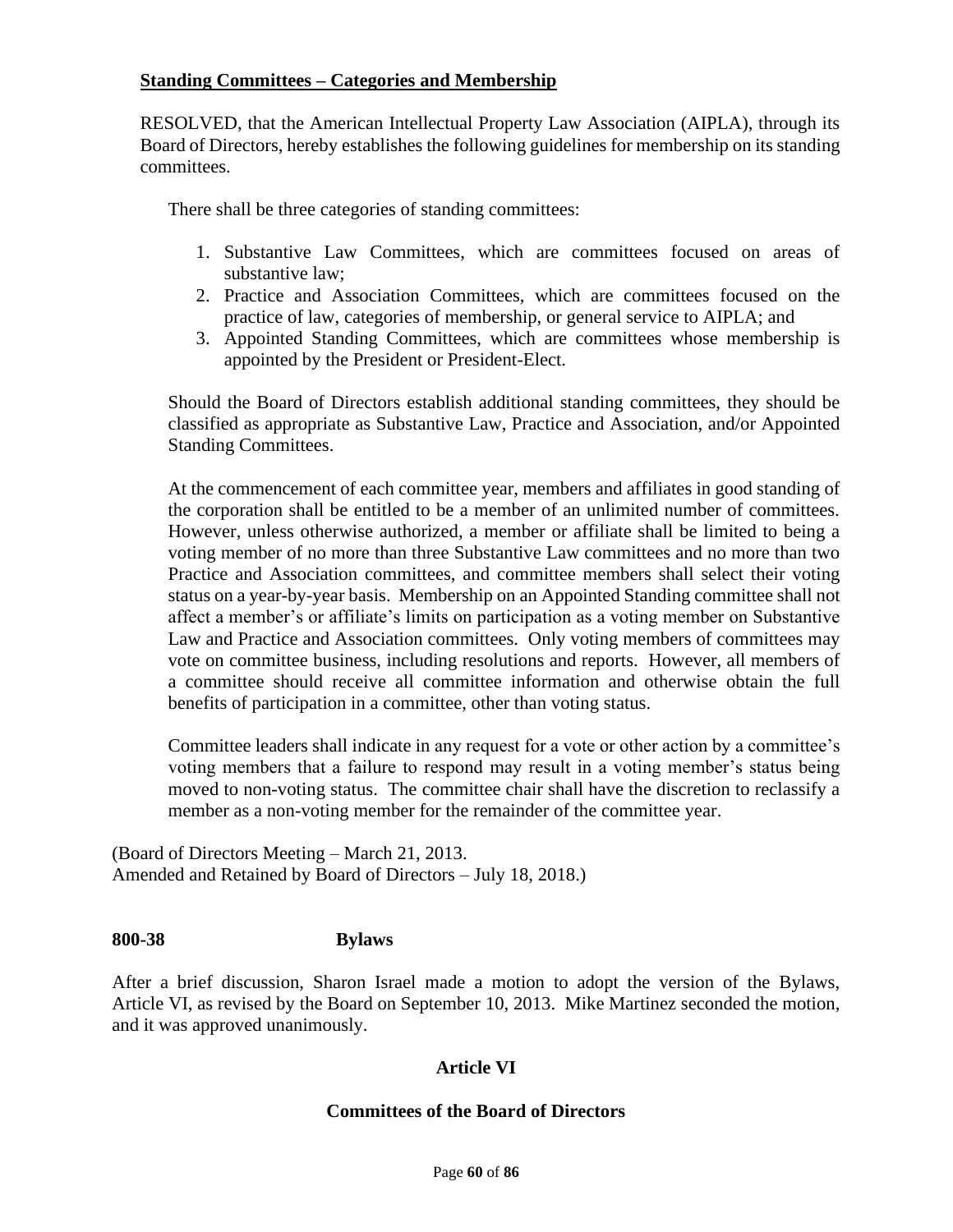## **Sec. 1. Designation of Committees.**

- (a) The following shall be Committees of the Board of Directors:
	- 1. Executive Committee
	- 2. Audit Committee
	- 3. Finance and Budget Committee
	- 4. Investment and Financial Development Committee
- (b) Each Board Committee shall consist of three or more Directors.
- (c) Members of the Committees shall be appointed for a one-year term commencing on the close of the Annual Meeting and shall be appointed by the President whose term commences on that date.
- (d) The President may also recommend to the Board of Directors for its approval one or more additional Board Committees to direct particular business of the corporation. Each such Board Committee may exercise the authority granted to it by the Board's enabling resolution.

**Sec. 2. Executive Committee.** The Executive Committee shall consist of the President, the President-Elect, the First Vice President, the Second Vice President, and the Immediate Past President.

- (a) During the intervals between meetings of the Board of Directors, the Executive Committee shall, subject to Section 2 of this Article VI, possess and may exercise all the powers and functions of the Board of Directors in the management and direction of the affairs of the corporation in all cases in which specific direction shall not have been given by the Board of Directors.
- (b) All material actions of the Executive Committee shall be reported to the Board of Directors at its next meeting succeeding such action. A record of the Executive Committee's decisions shall be kept.
- (c) The Executive Committee shall evaluate the appropriateness of compensation for the Executive Director and key employees of the association and assure that compensation decisions are tied to the executives' performance in meeting predetermined goals and objectives.

**Sec. 3. Audit Committee**. The Audit Committee shall consist of at least three members of the Board who are free from any relationship that would interfere with the exercise of their independent judgment on behalf of the Committee. They shall be appointed by the President and exclude any member of the current Executive Committee, the Executive Director, other Officers, and any person authorized to sign the corporation's checks or otherwise direct expenditures of Corporate funds. The Committee shall retain an independent auditor on an annual basis to audit the financial records of the Association and this Committee shall act as a liaison with the outside accounting firm that reviews and audits the Association's financial books and records and compliance with federal and state audit requirements. This Committee shall select any other services needed for the financial management, reviewing reports and determining adequate procedures and controls, and reviewing financial performance. It is preferred, although not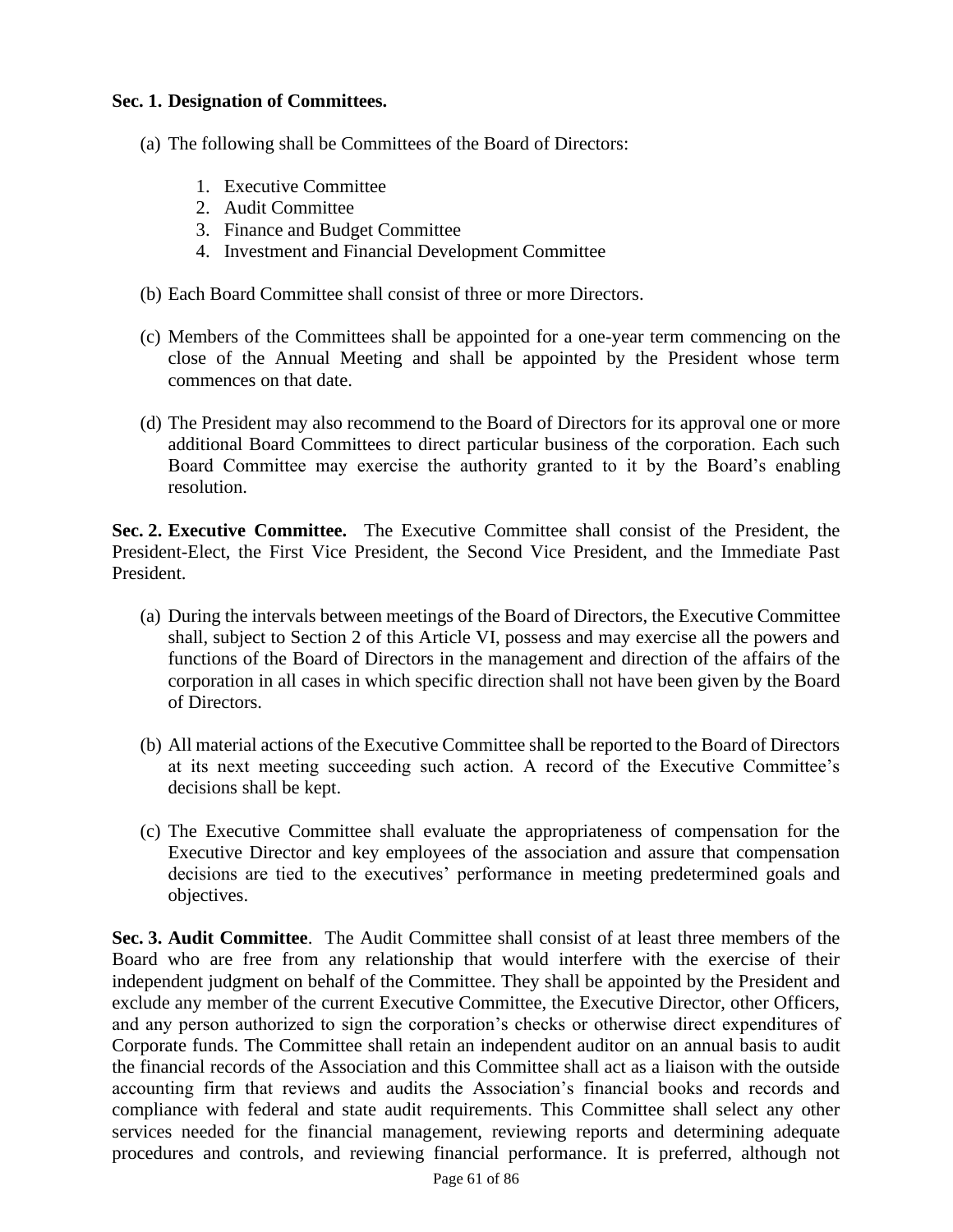mandatory, that at least one member of this Committee have some financial or accounting experience.

**Sec. 4. Finance and Budget Committee.** The Finance and Budget Committee shall be the committee principally charged to develop the proposed budget each year and will provide oversight to the Board throughout the year. The Finance and Budget Committee shall consist of the Treasurer, who shall serve as Chairperson of the Committee, the President-Elect, and at least three other members of the Board of Directors, who are appointed to the Committee by the President. The Finance and Budget Committee shall be responsible for the yearly budget of the Association, and it shall consult with the Executive Director on the financial and administrative needs of the Association. It also shall oversee the budget and make recommendations for any adjustments to the budget during the course of the year.

**Sec. 5. Investment and Financial Development Committee**. The Investment and Financial Development Committee shall consist of at least four members of the Board of Directors, who are appointed to the Committee by the President. This Committee shall review existing income to the Association and investigate additional revenue streams. The Committee shall develop a financial development program for income to support the Association and its goals and objectives. This Committee shall report at each Board Meeting on the progress of the goals of the financial development program. This Committee shall also develop and monitor a written investment policy to meet the Association's financial needs and risk tolerance that shall be reviewed and approved by this Committee and the full Board at least annually. The Committee shall consult with professional investment counsel as appropriate to comply with the investment policy objectives.

#### **Sec. 6. Limitation on Committee Powers.**

- (a) No Committee shall have the authority of the Board of Directors to amend, alter, or repeal these Bylaws; to elect, appoint, or remove any member of any such Committee or any Officer or Director of the corporation; to amend the Articles of Incorporation of the corporation; to restate the corporation's Articles of Incorporation; to adopt a plan of merger or adopt a plan of consolidation with another entity; to authorize the sale, lease, exchange or mortgage of all or substantially all of the property and assets of the corporation; to authorize the voluntary dissolution of the corporation or to revoke proceedings therefore; to adopt a plan for the distribution of the assets of the corporation; to amend, alter, or repeal any resolution of the Board of Directors; to fill Board vacancies; or as otherwise may be prohibited by law.
- (b) No Committee shall have the authority of the Board of Directors without its delegation to authorize the filing of amicus briefs on behalf of the corporation or to approve an audit of the corporation's financial records.
- (c) Any Committee taking an action delegated to it by the Board shall report that action promptly to the Board.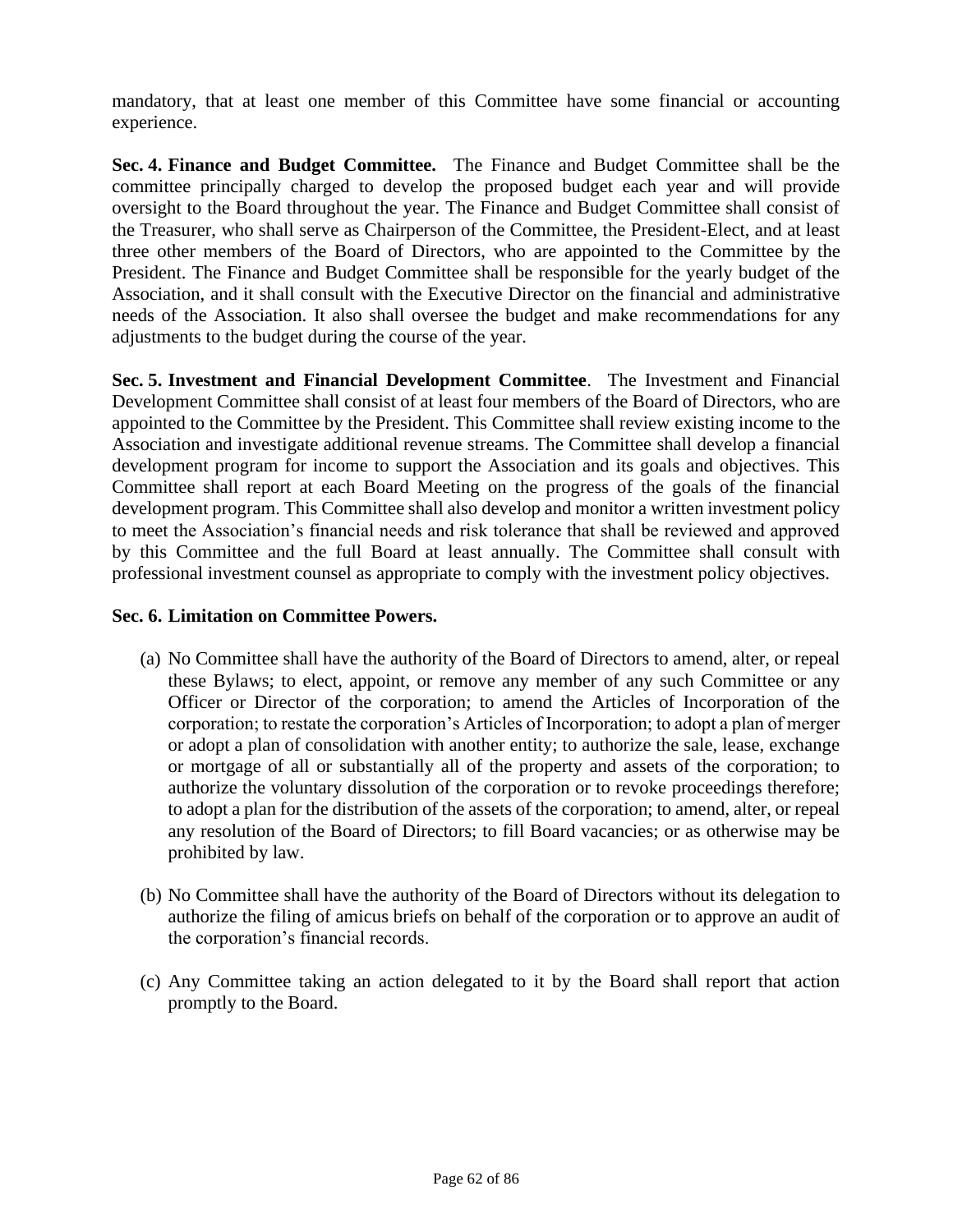**Sec. 7. Committee Meetings.** Meetings of Committees of the Board of Directors may be called by the respective Chairs thereof or by any two members of the Committee. At all meetings of any Committee, a majority of the members of the Committee shall constitute a quorum for the transaction of business, and the act of a majority of the members of the Committee present at any meetings thereof at which there is a quorum shall be the act of the Committee.

(Board of Directors Meeting – September 10, 2013.)

## **800-39 Bylaws**

The motion, with its friendly amendment, was approved unanimously as follows:

Article II, Sec. 1 (a), as amended, reads:

(a)The regular membership shall consist of persons who are interested in the branches of the law relating to patents, trademarks, copyrights, unfair competition and other intellectual property, whose practice in the opinion of the Board of Directors of the corporation conforms to the Code of Professional Responsibility of the corporation, and who shall be, and have been for a period of five years or more, members in good standing of the Bar of a court of record of the United States or any State or Territory thereof or of the District of Columbia or of the United States Patent and Trademark Office. Regular members shall have the right to vote and hold office.

Article II, Sec. 2 (b) is deleted and subsequent paragraphs relabeled (b)–(f).

(Board of Directors Meeting – March 20, 2014.)

#### **800-40 Bylaws**

Following additional discussion, the motion to approve the resolution to expand eligibility for membership in the Fellows and to instruct the staff to revise the Bylaws accordingly was approved unanimously. The resolution is as follows:

RESOLVED, that the Fellows of the American Intellectual Property Law Association recommend to the AIPLA Board of Directors that the following categories of non-voting affiliate members be made eligible for appointment as AIPLA Fellows: foreign affiliates, United States Patent and Trademark Office professional affiliates, IP professional affiliates, IP paralegal/technical advisor affiliates, and government affiliates.

(Board of Directors Meeting – July 23, 2014.)

## **800-41 Bylaws**

Following additional discussion, the motion to approve the proposed amendment to Article III, Sec. 1. of the AIPLA Bylaws, including the friendly amendment, was approved unanimously.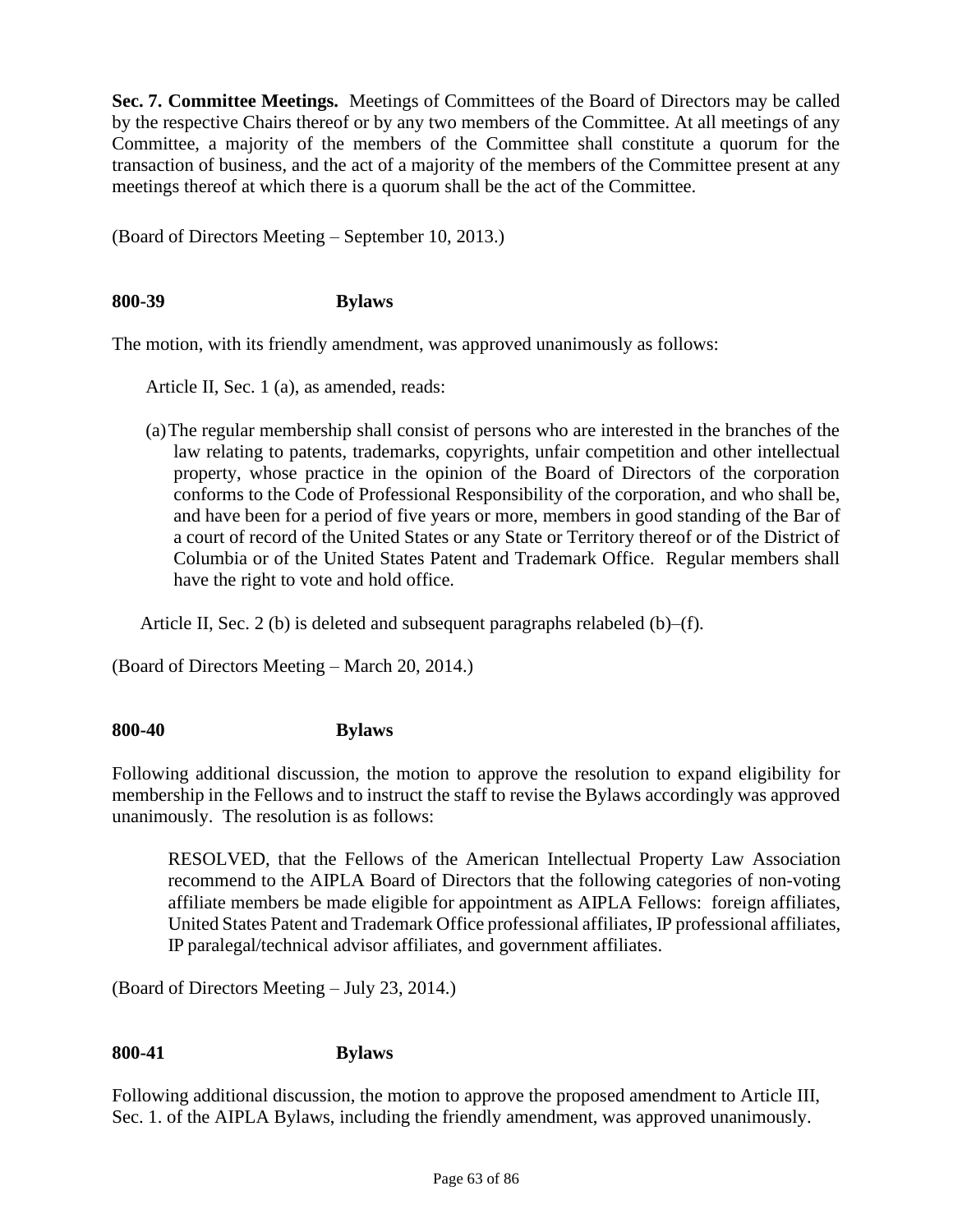ARTICLE III, Sec. 1, as amended, reads:

**Sec. 1.** The dues payable for each year by members and by affiliates shall be fixed from time to time by the Board of Directors at such amount as it deems desirable for the best interests of the corporation. In the event of any change in the dues payable by any class of membership, the members shall be notified thereof by a notice at least 45 days prior to the effective date of the change. The dues payable by law student/graduate affiliates shall be not more than one-half the dues payable by regular members, provided, however, that the Board may set a lower rate for newly elected members' dues for a limited period. The annual membership dues for United States Patent and Trademark Office affiliates shall be the same as for government members. Life members shall not pay dues; however, anyone who becomes a life member after October 1, 1998, and wishes to receive publications of AIPLA will be assessed a charge equal to the marginal costs of preparing and mailing such materials to that member. Honorary members shall not pay dues.

(Board of Directors Meeting – March 12, 2015.)

## **800-42 Honorary Membership**

**Whereas**, AIPLA has benefited from the service of Hayden W. Gregory through his efforts to educate and advocate the best interests of the IP community to the Congress, the USPTO, the Copyright Office, other government entities, and the public, through his collaboration with AIPLA, whenever appropriate, and through his willing counsel and advice;

**Whereas**, AIPLA has benefited from the knowledge, skills, and energy of Hayden W. Gregory as a member of AIPLA for almost 20 years, and in his role as Legislative Consultant to the American Bar Association, Intellectual Property Law Section, for over 20 years;

**Whereas**, AIPLA and the entire IP community have substantially benefited from the application of Hayden's talents and experience during his illustrious career which has included:

- Service for nearly two decades on Capitol Hill, including serving with the U.S. House of Representatives as Chief Counsel of the Subcommittee on Courts and Intellectual Property;
- Serving as Legislative Consultant to the American Bar Association's Intellectual Property Law Section, including working with the Section as it advised Congress on a significant number of important legislative issues, including the legislation that become the Leahy-Smith America Invents Act of 2011;
- Twenty years of attendance at in-person meetings of AIPLA's Board of Directors, and providing counsel and guidance to the Board and headquarters staff; and
- Recipient of the 2014 Mark T. Banner Award, presented by the ABA, Section of Intellectual Property Law, for his impact on IP law and practice.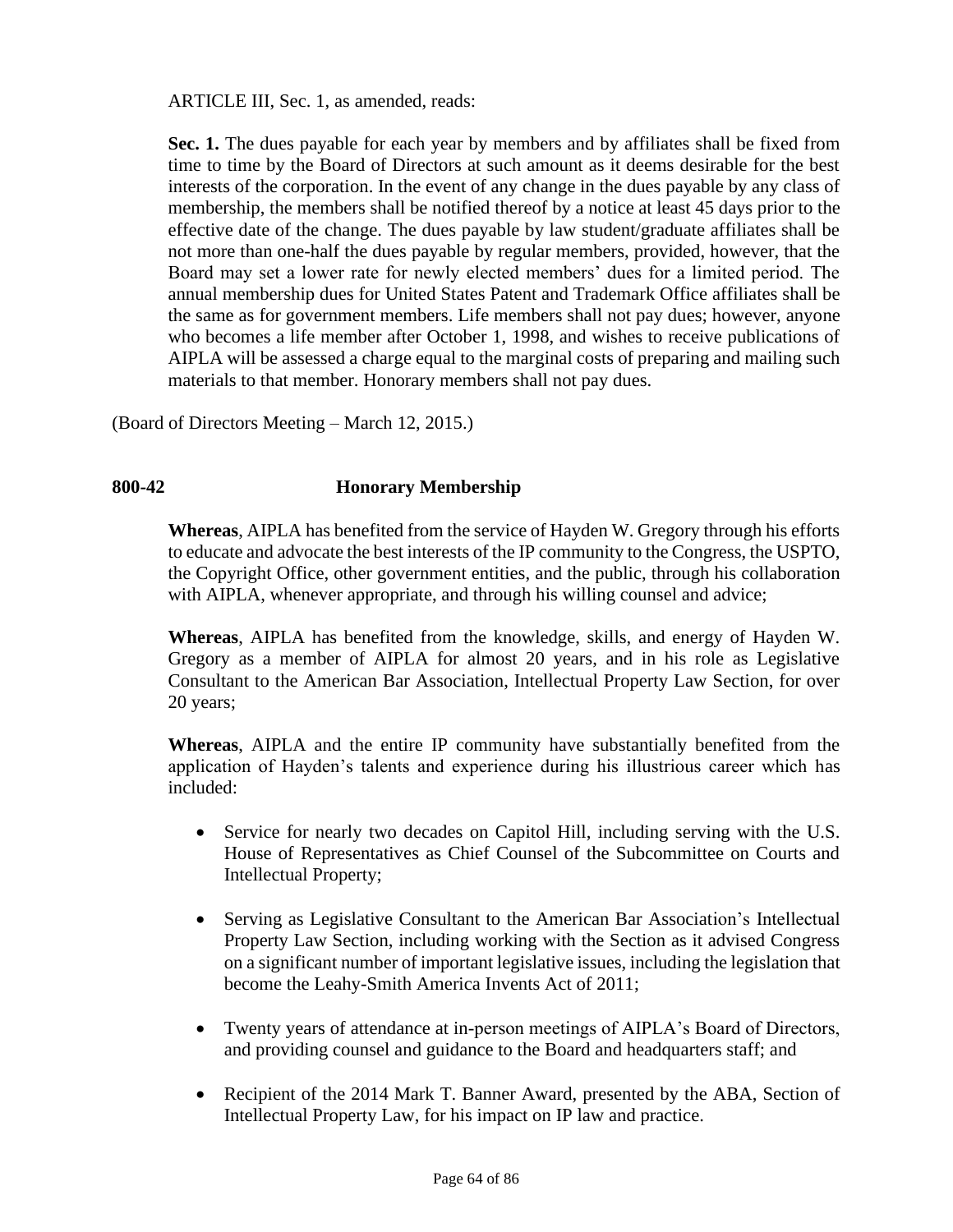**NOW THEREFORE, BE IT RESOLVED** that the AIPLA Board of Directors, in consideration of his many contributions to the intellectual property community and to the American Intellectual Property Law Association, does on this day, July 15, 2015, elect Hayden W. Gregory to the position of Honorary Member.

(Board of Directors Meeting – July 15, 2015.)

#### **800-43 Bylaws**

A motion was made, seconded, and approved unanimously to amend Article II, Section 3, Fifth and Sixth Paragraphs of the Bylaws accordingly:

Sec. 3. The Fellows of the American Intellectual Property Law Association shall be a special category for regular, life, honorary, similarly qualified academic or government members, foreign affiliate, United States Patent and Trademark Office professional affiliate, IP professional affiliate, IP paralegal/technical advisor affiliate, and government affiliate members of the Association. Qualifications for election as a Fellow include (1) outstanding service to the Association, (2) prominence within the intellectual property profession, (3) learned contributions to the profession through teaching and writing, and (4) observance of the highest standards of ethical conduct.

The number of regular, life, honorary, similarly qualified academic or government members, foreign affiliate, United States Patent and Trademark Office professional affiliate, IP professional affiliate, IP paralegal/technical advisor affiliate, and government affiliate members elected and accepting designation as Fellows shall not in any year result in more than one percent of the then regular members of the Association having the status of Fellows, other than Senior Fellows; provided, however, that the Board of Directors may initially approve up to 20 of the regular members of the Association as "Founding Fellows" who may be excluded from the calculation of the foregoing numerical limitation on the number of Fellows.

The election as a Fellow shall be for a term of ten years, following which a Fellow shall have the status of a Senior Fellow for the duration of the Fellow's tenure as a member of the Association. After the election of the "Founding Fellows," the Fellows will nominate regular, life, honorary, similarly qualified academic or government members, foreign affiliate, United States Patent and Trademark Office professional affiliate, IP professional affiliate, IP paralegal/technical advisor affiliate, and government affiliate members, who then must be individually approved by the Board for admission as Fellows of the Association.

Fellows may from time to time be requested by the Board of Directors to undertake projects, including those of a scholarly, educational, research or informational nature. Such projects shall be designed to provide the Board of Directors with a balanced and learned perspective on matters relating to public policy, jurisprudence, administrative procedure, international harmonization, comparative law or other matters of importance to the intellectual property profession and the Association.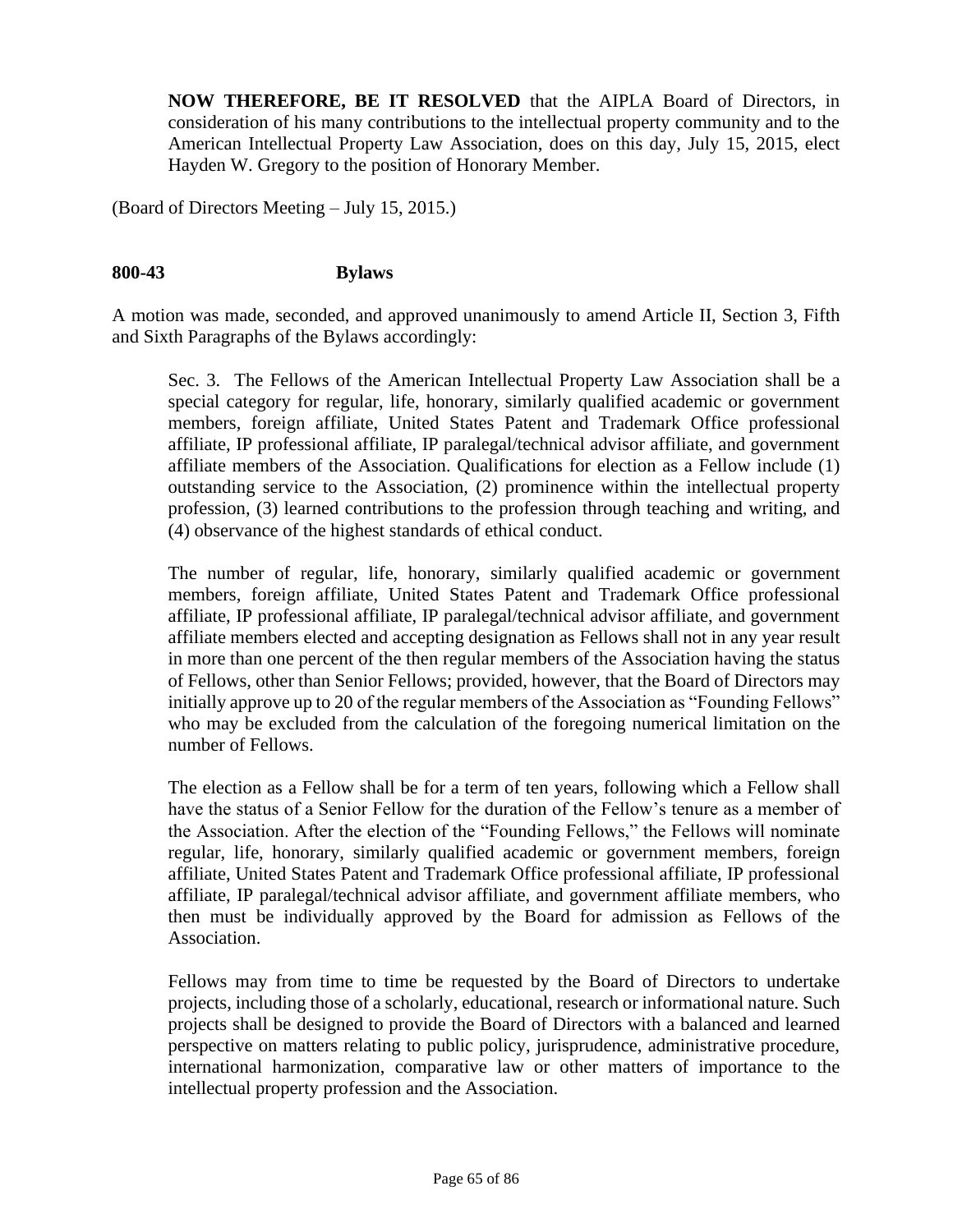Members who accept election as Fellows will be expected to make contributions to a Fellows Fund in the amount of \$1000, payable at a rate of Two Hundred Dollars each year during the five-year period following acceptance of election as Fellows, or in such greater amount or shorter time frame as they may desire. Academic or government members may request a contribution level in proportion to their membership dues level. The Fellows Fund will be used exclusively by the Association for projects selected by the Fellows and approved by the Board of Directors to provide such awards, and honoraria and services for scholarly meaningful contributions to the intellectual property law profession, the mentoring and professional development of newer members of the profession and law school students with an interest in intellectual property law, educating the public about intellectual property, and supporting community service programs in which AIPLA members participate. In addition, the Fellows Fund may be used for other projects or purposes selected by the Fellows, and approved by Board of Directors' as the Board of Directors may from time to time authorize. Acceptance of election as a Fellow shall be in writing and contain an acknowledgment of (1) the elected Fellow's willingness for continued involvement and promotion of Association and Fellows activities, and (2) the expectation that the elected Fellow will make monetary contributions to the Fellows Fund.

With the approval of the Board of Directors and under the leadership of a chair appointed by the President-Elect, Fellows may undertake to organize themselves, elect leaders, and establish committees, recommend disposition of proceeds from the Fellows Fund. The Fellows of the Association will support and respect the Association objectives, principles and committee missions and activities, submit any additional proposed initiatives to be undertaken by the Fellows to the Board for approval, and submit any resulting studies, papers and proposals to the Board for its consideration and disposition.

(Board of Directors Meeting – September 19, 2015.)

#### **800-44 Bylaws**

**RESOLVED**, that the Board of Directors amend Article VII of the Bylaws by amending the following provisions as annotated below:

#### **Board Committees and Board Operations**

#### **ARTICLE VII**

#### **Officers and Executive Director**

**Sec. 1. Designation.** The officers of the corporation shall be a President, a President-Elect, a First Vice President, a Second Vice President, an Immediate Past-President, a Secretary and a Treasurer, all of whom shall be Directors of the corporation. These officers shall each serve for a term of one year, commencing at the close of the annual meeting of the corporation at which the election of the new Board of Directors and Officers is reported, but shall hold their respective offices until their successors shall have been elected and installed. In case of a vacancy in any one of these offices, the Board may, at its discretion, fill such vacancy for the balance of the unexpired term.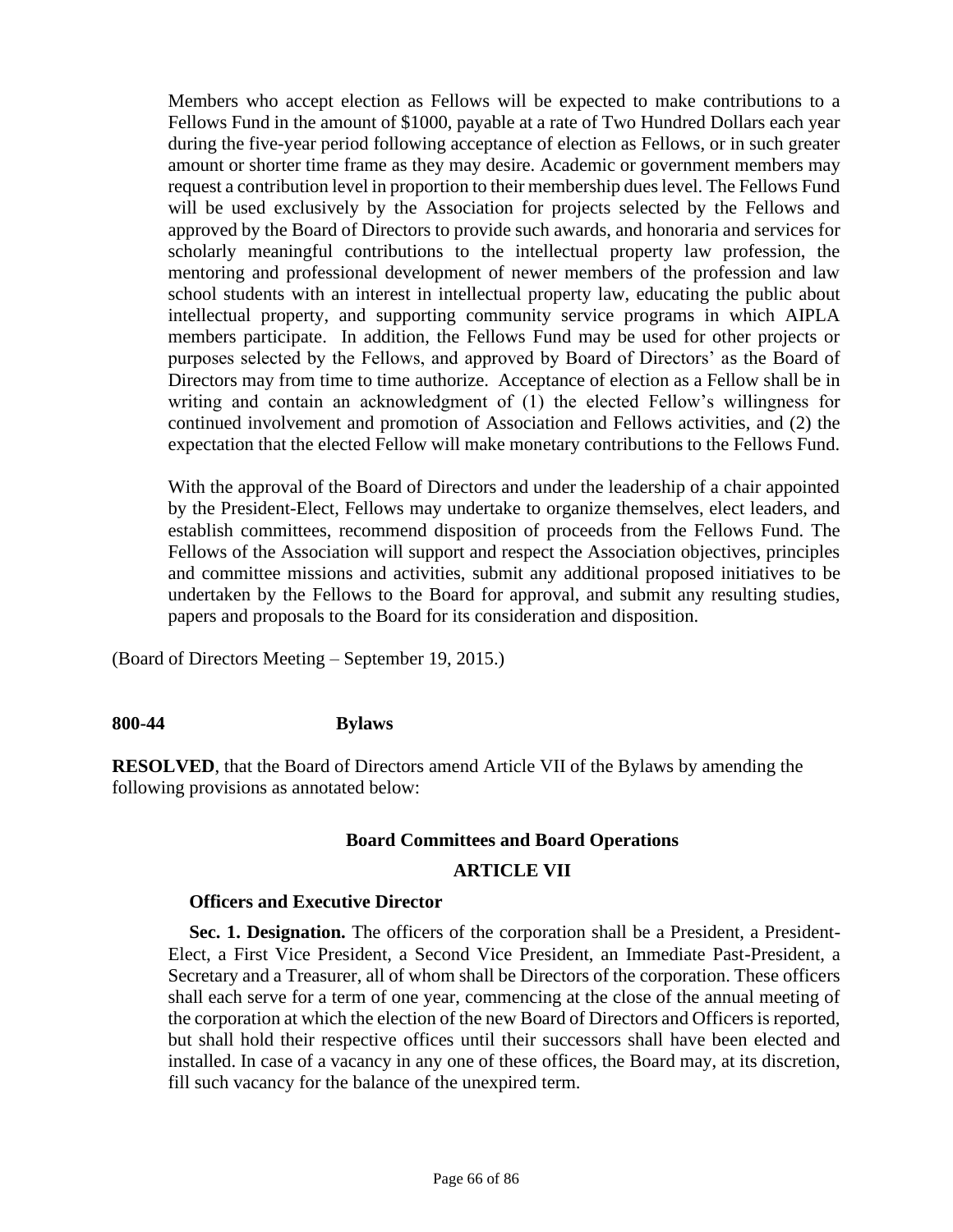**Sec. 2. The President.** The President shall be the chief executive officer of the corporation and shall serve as chair of the Board of Directors. The President shall preside at meetings of the corporation, the Board of Directors and the Executive Committee, supervise the Executive Director and other officers of the corporation, perform such other duties as may be prescribed from time to time by the Board of Directors and have all other powers and duties that pertain to the position of chief executive officer and chair of the Board of Directors. In the President's absence from any meeting, one of the officers of the corporation, in the order in which they are designated in Section 1 above shall preside.

**Sec. 3. The President-Elect.** The President-Elect shall assist the President in carrying out the programs of the corporation and shall become the President at the close of the next succeeding annual meeting after the date of installation as President-Elect.

**Sec. 4. The Vice President(s).** The Vice President(s) shall assist the President in carrying out the programs of the corporation.

**Sec. 5. The Immediate Past President.** The Immediate Past President shall serve in an advisory capacity to the President and shall perform such other functions as may be designated for him or her by the Board of Directors.

**Sec. 6. The Secretary.** The Secretary or the Secretary's designee shall keep a record of the proceedings of all meetings of the Board of Directors and of the corporation, of all referendum votes, and of such other matters as may be deemed worthy of record. The Secretary or the Secretary's designee shall provide for the notification of the members and Directors of the corporation of their respective meetings in accordance with these Bylaws, shall be custodian of the corporate records and seal, shall furnish certifications of Board actions, Bylaws, organizational documents, and shall perform such other duties as may be assigned by the Board of Directors or the President.

**Sec. 7. The Treasurer.** The Treasurer or the Treasurer's designee shall collect and, under the direction of the Board of Directors, arrange for the care and distribution of all funds of the corporation and the keeping of full and regular accounts, which shall at all times be open to the inspection of any officer or Director. The Treasurer or the Treasurer's designee shall submit for approval of the Board of Directors a proposed budget for the ensuing fiscal year, and the Treasurer from time to time shall report to the Board of Directors the state of expenditures with reference to the budget. The Treasurer shall present to the corporation at its annual meeting a financial report for the past fiscal year. The fiscal year shall be from July 1 to June 30.

**Sec. 8. The Executive Director.** The Executive Director, under the supervision of the President, shall be primarily responsible for implementing the policies and procedures established by the Board of Directors and shall be responsible for conducting the business of the corporation. The Executive Director functions as the senior policy advisor to the corporation's Board of Directors, Executive Committee and President, as well as the chief operating official of the corporation. The Executive Director is responsible for initiating, developing and implementing policy initiatives and programs to meet the ever-changing challenges in the fields of intellectual property law. The Executive Director promotes the strategic goals of the corporation by building and strengthening relationships with governmental and non-governmental organizations both in the United States and abroad. The Executive Director works with the corporation's committees to communicate the views of the corporation on important issues involving patent, trademark, copyright, trade secret law, and related areas of law and serves as the corporation's principal spokesman before Congress, governmental agencies and the media. The Executive Director, or his or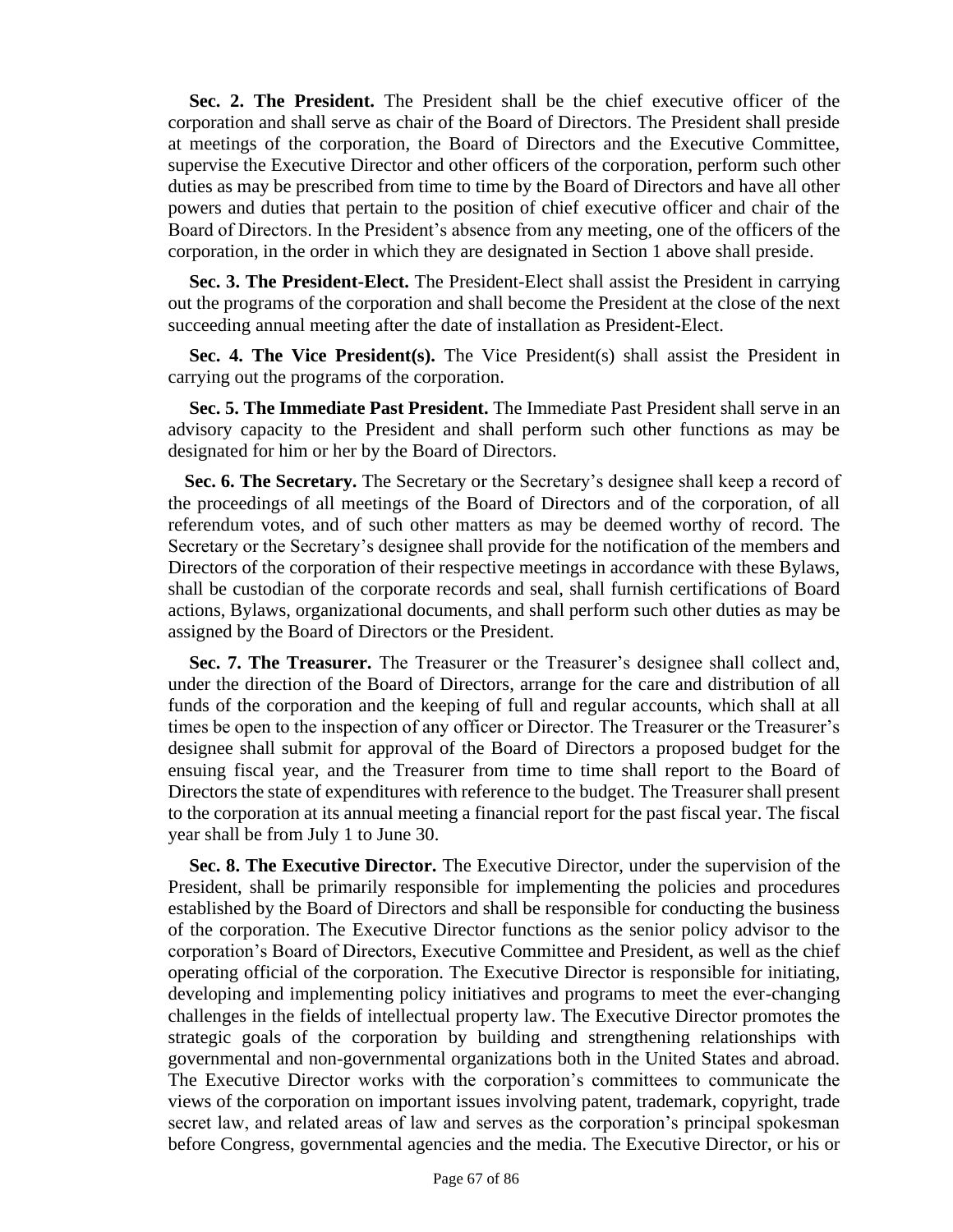her delegates, shall approve the expenditure of the monies approved by the Board and shall make periodic reports to the Board concerning the programs of the corporation. The Executive Director shall recommend to the Board of Directors for their approval the duties and compensation of the employees of the corporation, and all employees of the corporation shall report and be responsible to the Executive Director. The Executive Director, under the supervision of the President, shall have the power to employ and to discharge the other employees of the corporation.

**Sec. 9. Agents.** The Board of Directors may appoint such agents as it deems necessary or appropriate to further the corporation's business.

**Sec. 10. Removal of Officers and Agents.** Any officer, Board member or agent may be removed with or without cause whenever the Board of Directors in its sole discretion shall consider that the officer, Board member or agent's removal will serve the best interests of the corporation. Any agent appointed otherwise than by the Board of Directors may be removed with or without cause at any time by any officer having authority to appoint the agent whenever that officer in the exercise of his or her sole discretion shall consider that the agent's removal will serve the best interests of the corporation. Election or appointment of an officer, Board member or agent shall not of itself create contract rights.

(Board of Directors Meeting – January 30, 2016.)

#### **800-45 Bylaws**

Resolved, that Article II, Section 3 of the AIPLA Bylaws be amended to clarify the number of members eligible for consideration as Fellows, as follows:

*Sec. 3. The Fellows of the American Intellectual Property Law Association shall be a special category for regular, life, honorary, similarly qualified academic or government members, international affiliate, United States Patent and Trademark Office professional affiliate, IP professional affiliate, IP paralegal/technical advisor affiliate, and government affiliate members of the Association. Qualifications for election as a Fellow include (1) outstanding service to the Association, (2) prominence within the intellectual property profession, (3) learned contributions to the profession through teaching and writing, and (4) observance of the highest standards of ethical conduct.*

*The number of individuals elected and accepting designation as Fellows shall not in any year result in more than one percent of the then total number of members in all eligible membership categories of the Association, other than Senior Fellows; provided, however, that the Board of Directors may initially approve up to 20 of the regular members of the Association as "Founding Fellows" who may be excluded from the calculation of the foregoing numerical limitation on the number of Fellows.*

(Board of Directors Meeting – September 11, 2016)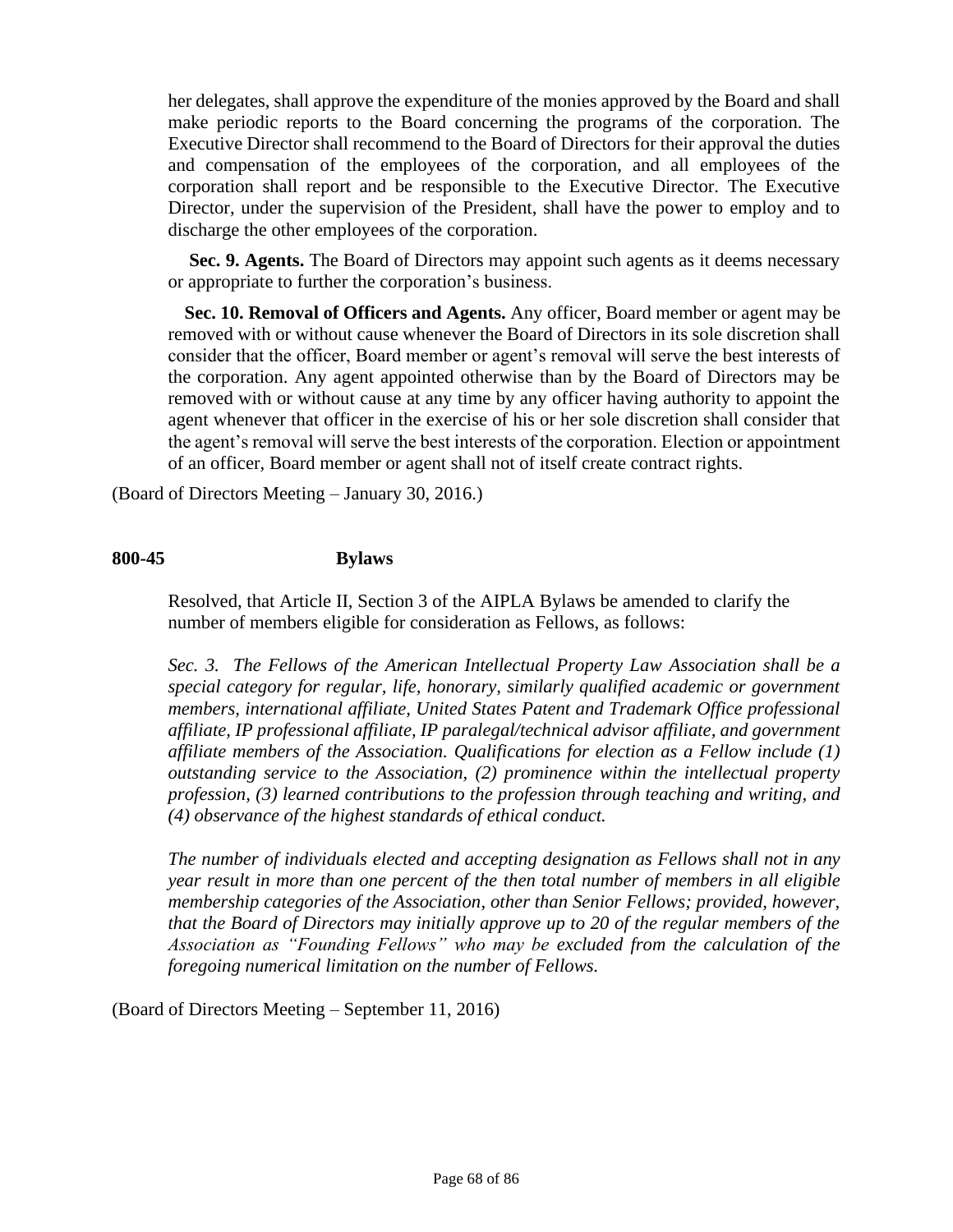#### **800-46 Bylaws**

*RESOLVED,* that Article VI of the AIPLA Bylaws be amended as follows:

#### **Article VI**

#### **Committees of the Board of Directors**

#### **Sec. 1. Designation of Committees.**

(a) The following shall be Committees of the Board of Directors:

1. Executive Committee

2. Audit Committee

3. Finance and Budget Committee

(b) Each Board Committee shall consist of three or more Directors.

(c) Members of the Committees shall be appointed for a one-year term commencing on the close of the Annual Meeting and shall be appointed by the President whose term commences on that date.

(d) The President may also recommend to the Board of Directors for its approval one or more additional Board Committees to direct particular business of the corporation. Each such Board Committee may exercise the authority granted to it by the Board's enabling resolution.

**Sec. 4. Finance and Budget Committee.** The Finance and Budget Committee shall serve in an advisory and oversight capacity concerning the financial and investment policies of the corporation and will provide oversight to the Board throughout the year. The Finance and Budget Committee shall consist of the Treasurer, who shall serve as Chairperson of the Committee, the President-Elect, and at least three other members of the Board of Directors, who are appointed to the Committee by the President. The Finance and Budget Committee shall be responsible for advice and oversight of the yearly budget of the Association, and it shall consult with the Executive Director on the financial and administrative needs of the Association. It also shall oversee the budget and oversee making recommendations for any adjustments to the budget during the course of the year. This Committee shall monitor a written investment policy to meet the Association's financial needs and risk tolerance that shall be reviewed and approved by this Committee and the full Board at least annually. The Committee shall consult with professional investment counsel as appropriate to comply with the investment policy objectives.

(Board of Directors – October 29, 2016)

#### **800-47 Bylaws**

Resolved, that Article II, Section 3 of the AIPLA Bylaws be amended to clarify the number of members eligible for consideration as Fellows, as follows: …

*Sec. 3. The Fellows of the American Intellectual Property Law Association shall be a special category for regular, life, honorary, similarly qualified academic or government members,international affiliate, United States Patent and Trademark Office professional*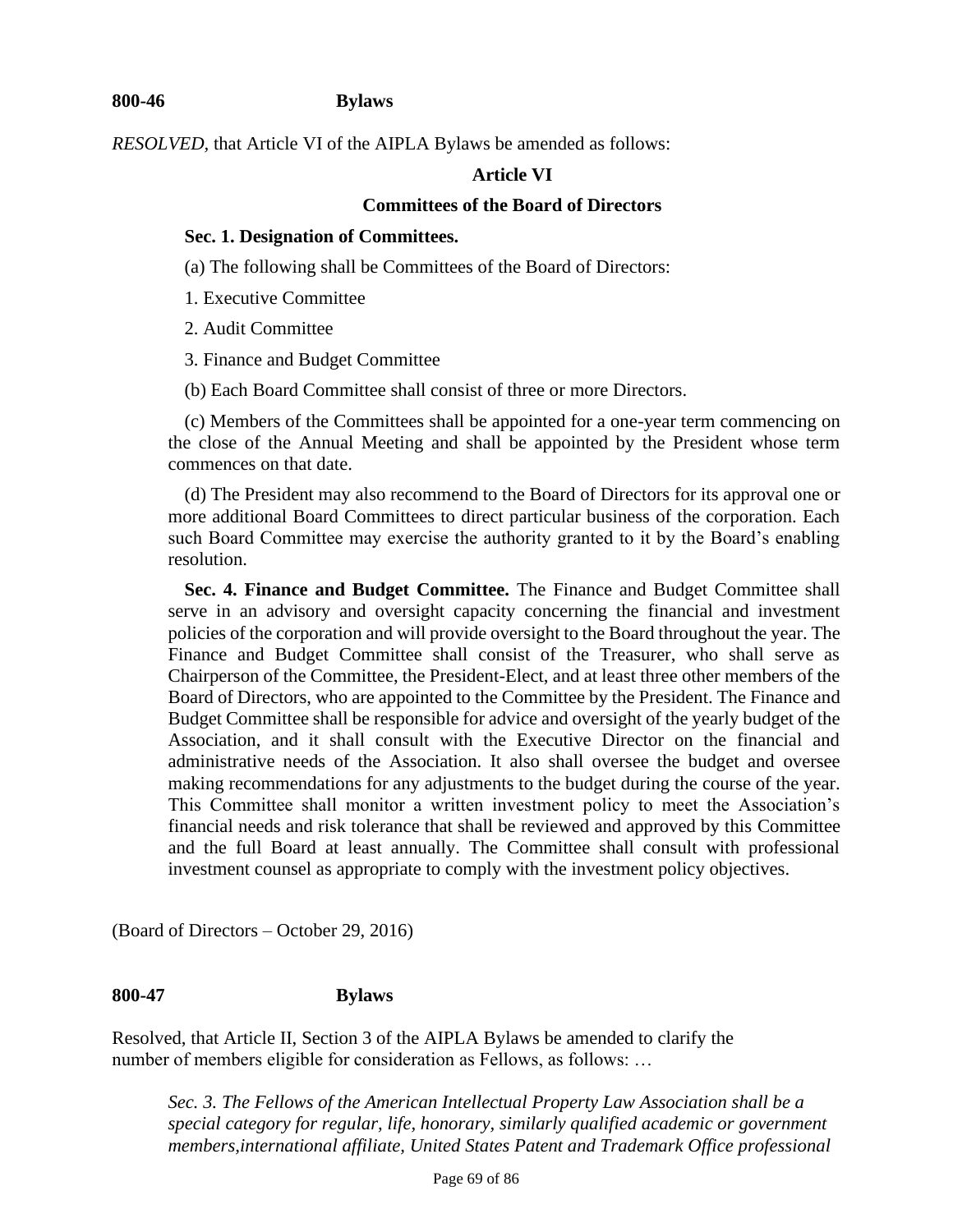*affiliate, IP professional affiliate, IP paralegal/technical advisor affiliate, and government affiliate members of the Association. Qualifications for election as a Fellow include (1) outstanding service to the Association, (2) prominence within the intellectual property profession, (3) learned contributions to the profession through teaching and writing, and (4) observance of the highest standards of ethical conduct.*

*The number of individuals elected and accepting designation as Fellows shall not in any year result in more than one percent of the then total number of members in all eligible membership categories of the Association, other than Senior Fellows; provided, however, that the Board of Directors [may] initially [approve up to 20] approved 18 of the regular members of the Association as "Founding Fellows" who [may be] were excluded from the calculation of the foregoing numerical limitation on the number of Fellows. Notwithstanding the above, when a nomination could result in the total number of Fellows, other than Senior Fellows, exceeding the one percent limitation in this section, the Fellows may nominate up to 5 individuals in any year for approval by the Board of Directors.*

(Board of Directors – July 16, 2020)

### **810-02 Quarterly Journal**

It was explained that a question had arisen regarding the editorial policy of the Quarterly Journal. To clarify that policy, it was proposed that the following principles apply:

Where AIPLA has a current, established, public position adopted by the Board of Directors, the Quarterly Journal will not publish an article expressing an opinion contrary to that position. The Quarterly Journal would only publish articles expressing views contrary to established positions of AIPLA in the context of a debate or symposium on the issue to assist the Association in determining if it wished to modify that position.

The editorial policy stated above was adopted by the Board. (Board of Directors Meeting – July 22, 1995. Retained by the Board of Directors – May 5, 2006. Retained by the Board of Directors – July 13, 2016.)

#### **810-03 810-03 Counsel**

The Board adopted a Position Description as follows for a General Counsel of the Association:

#### **AIPLA GENERAL COUNSEL (PRO BONO)**

#### *Position Description*

#### **DUTIES:**

1. Render legal advice, on an on-going basis as requested, to AIPLA Officers, the Executive Committee, the Board of Directors, and Senior Staff regarding various issues affecting AIPLA, including: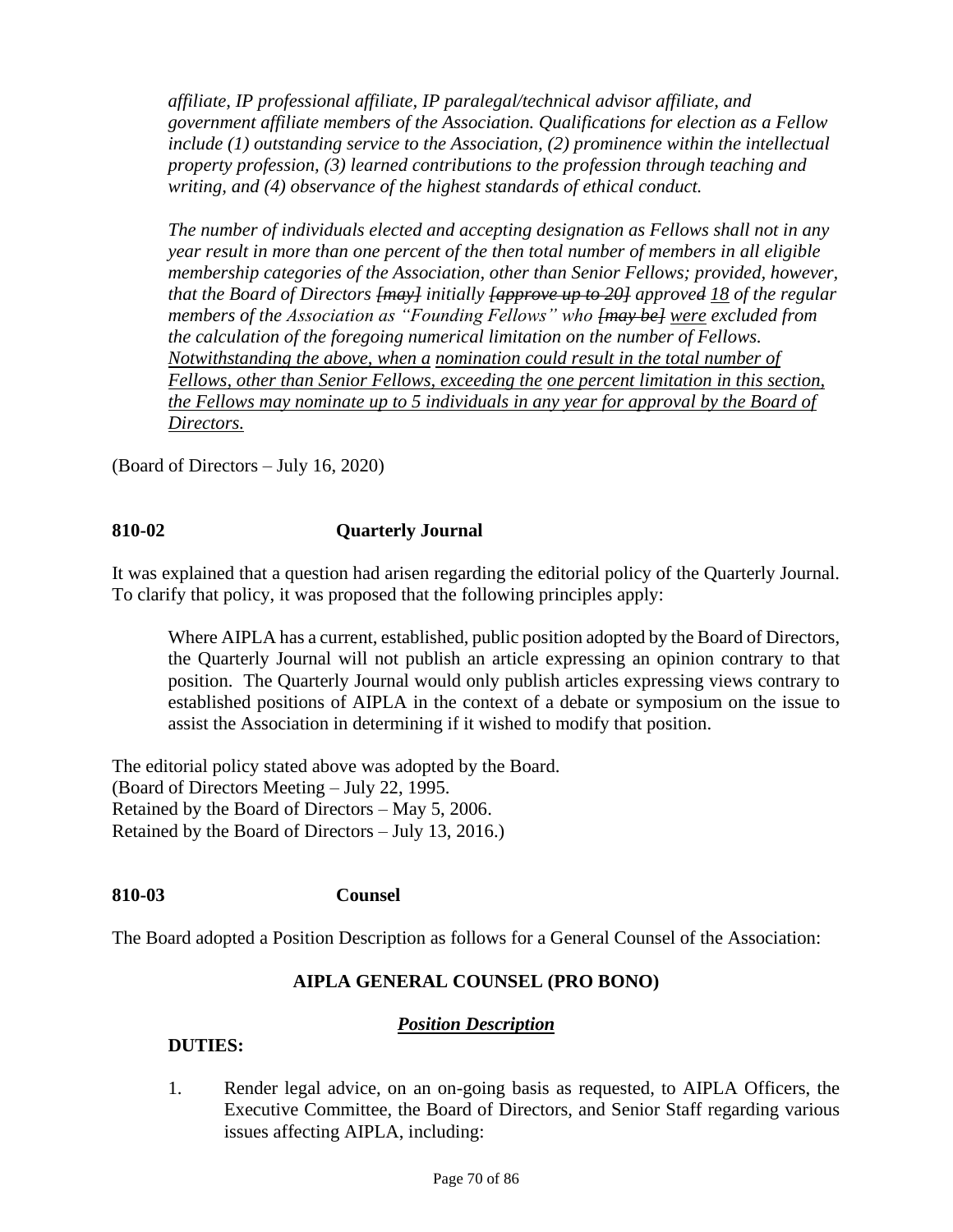- past, pending, and prospective AIPLA activities
- matters arising or alleged to arise from AIPLA activities, and specifically identified as involving possible liability to, or claims by, AIPLA or any employee or member acting or alleged to be acting on behalf of AIPLA
- manage litigation, preparation for litigation and settlement of litigation
- 2. When available, attend Board meetings and study pending and prospective AIPLA Board and Executive Committee actions for purposes of rendering advice regarding the same.

| <b>REPORTS TO:</b>             | President, AIPLA                                                                                                                                                                                                        |
|--------------------------------|-------------------------------------------------------------------------------------------------------------------------------------------------------------------------------------------------------------------------|
| <b>APPOINTED BY:</b>           | President, AIPLA                                                                                                                                                                                                        |
|                                | <b>CONFIRMED BY:</b> AIPLA Board of Directors                                                                                                                                                                           |
| TERM:                          | Not more than 3 years                                                                                                                                                                                                   |
| <b>ASSISTANCE</b><br>PROVIDED: | To the extent possible, Senior Staff will provide all necessary<br>documents and information to facilitate execution of the duties of<br>this position and to limit the time required for execution of these<br>duties. |

COMPENSATION: This position is pro bono. The person/law firm selected will receive no compensation, except under certain limited circumstances.

(Board of Directors Meeting – July 13, 1999. Retained by Board of Directors – January 30, 2010.

Amended and retained by Board of Directors – October 20, 2011.)

# **810-06 Past Action Manual**

RESOLVED FURTHER THAT: Retired actions shall be maintained in a Past Action Archive.

(Board of Directors Meeting – January 22, 2003; Retained by Board of Directors – February 1, 2014.)

#### **810-07 Budget Process**

RESOLVED that, AIPLA adopts the following procedure for approving its Annual Budget for the Association:

1. The Executive Director will solicit input from the President regarding the Association Budget for the coming Association Fiscal Year no later than the Mid-Winter Institute.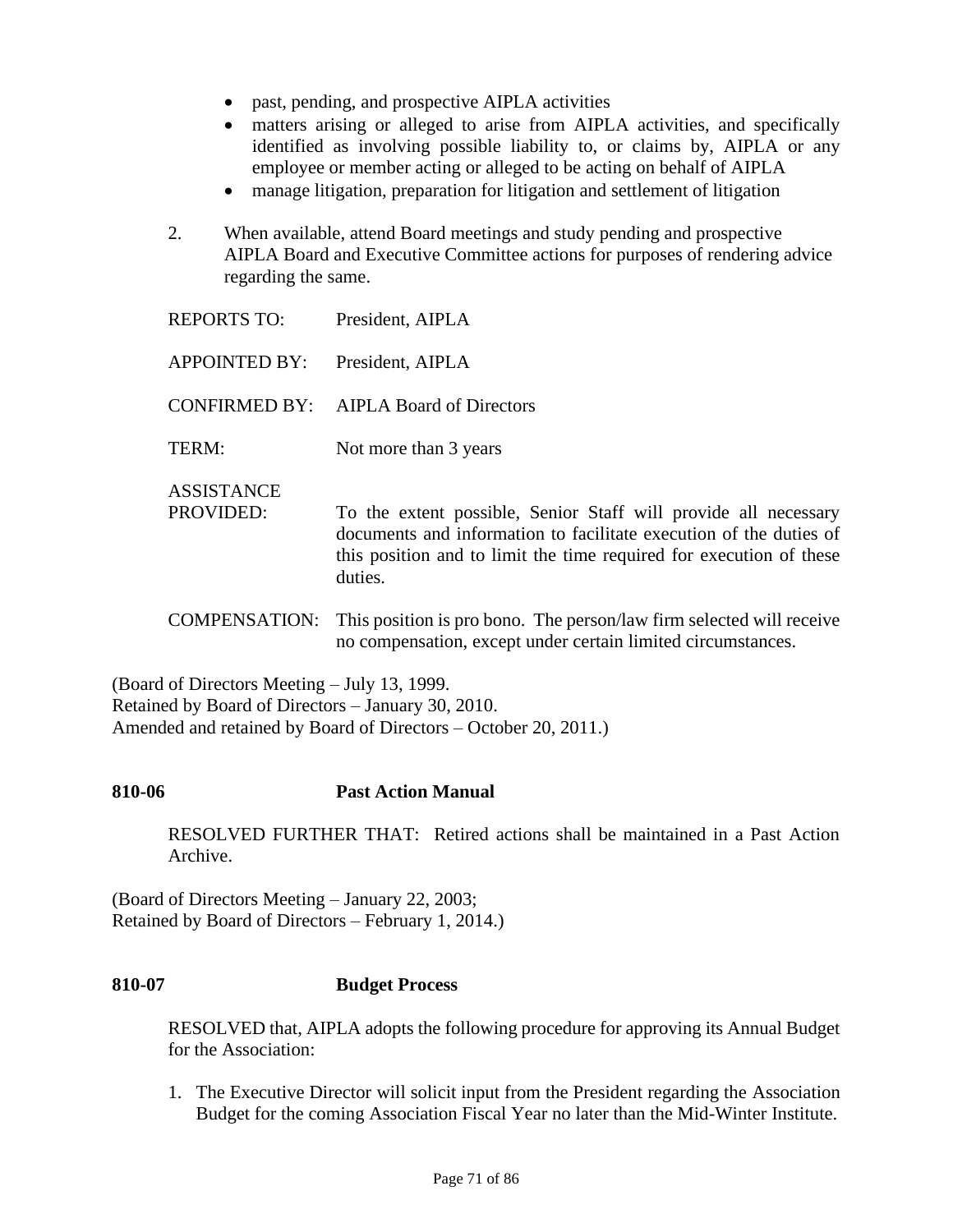- 2. In determining the input to be provided to the Executive Director, the President shall seek advice from the President-Elect.
- 3. The Executive Director, with the assistance of the Chief Operating Officer and the Director of Finance, will present a draft Annual Budget to the President, for consideration at the time of the Board Meeting (typically in March and hereafter referred to as the "March Board Meeting") next following the Board meeting(s) at the Mid-Winter Institute.
- 4. Following the March Board Meeting, the Chief Operating Officer will promptly present the draft Annual Budget, reflecting any adjustments made by the President, to the Finance and Budget Committee prior to the Spring Stated Meeting for its advisory role.
- 5. The Treasurer will present the draft Annual Budget to the Executive Committee for discussion and, thereafter with any changes accepted by the President, to the Board at the Board Meeting occurring at the Spring Stated Meeting.
- 6. The Board will approve and adopt the Annual Budget, with any necessary adjustments, preferably at the Board Meeting occurring at the Spring Stated Meeting, and in no case later than July 31<sup>st</sup> of the year in which that Annual Budget is to be effective.
- 7. Any substantial expenditure of the Association, not contemplated or authorized in the Annual Budget for the Fiscal Year in which the expenditure is to be made, must be presented to, and approved by, the Board of Directors before the expenditure can be made.
- 8. The fact that any budget or budget amendment would require the Association to run a deficit for any fiscal year, such as to reduce the reserves of the Association, must be specifically reported to the Board and, in that case, such budget or budget amendment must be approved by the Board before it can take effect.
- 9. A review of the Annual Budget for the current Fiscal Year will be conducted with the new President by the Executive Director shortly after the Annual Meeting to allow the new President to assess whether an amendment to the Annual Budget needs be made in view of any changed circumstances or priorities accompanying that President's and/or Board's Term.

(Board of Directors Meeting – January 25, 2003; Amended and retained by Board of Directors – February 1, 2014.)

# **810-08 Policy on Board of Directors Meetings**

RESOLVED, that all Past Presidents have a standing invitation to attend meetings of the Board of Directors held during the Association's Mid-Winter stated meeting. The Executive Committee or Board, in the exercise of their discretion, may also invite any Past Presidents to attend any other meeting of the Board where it is believed that such Past President possesses special expertise, knowledge, or experience that would benefit the Board in its consideration of an issue before the Board.

(Board of Directors Meeting – March 13, 2003; Retained by Board of Directors – February 1, 2014.)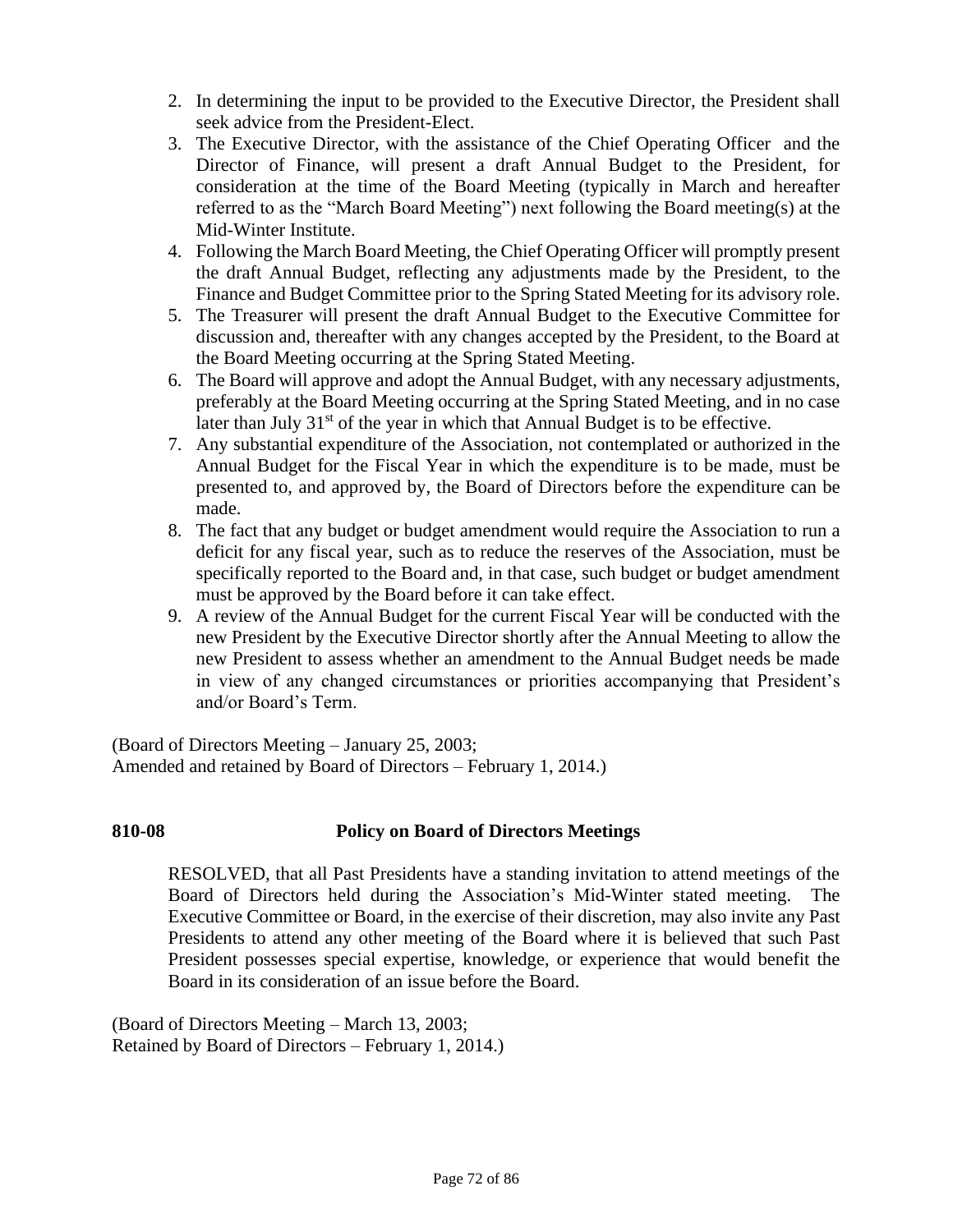# **810-09 AIPLA Political Action Committee**

RESOLVED, that the AIPLA Board of Directors establishes the following procedures for the administration of the "American Intellectual Property Law Association Political Action Committee:

- 1. The American Intellectual Property Law Association undertakes the establishment and administration of a Political Action Committee (hereinafter "PAC") pursuant to Federal Law for the purpose of supporting candidates for Federal office who, irrespective of political party or affiliation, can have a direct influence on legislation affecting intellectual property.
- 2. The PAC is organized to solicit and receive voluntary contributions from citizens of the United States who may lawfully contribute.
- 3. The PAC will accept only contributions made voluntarily and in accordance with all laws.
- 4. All moneys contributed to the PAC shall be maintained in an account of a bank designated by the Treasurer, and shall be segregated and kept apart from any funds of AIPLA or any other person, association, firm, or corporation.
- 5. No contributor to the PAC shall have any right to share personally in any of the funds or assets of the PAC upon its dissolution, or at any other time.
- 6. The Executive Director of AIPLA shall be the Treasurer of the PAC. A Deputy Executive Director of AIPLA shall be the Assistant Treasurer of the PAC.
- 7. The Assistant Treasurer shall automatically assume the duties and responsibilities and exercise the authority of the Treasurer during the absence or incapacity of the Treasurer, or during a vacancy in that office.
- 8. No distribution shall be made from the PAC unless such distribution is approved by the President of AIPLA and the Treasurer.
- 9. Any distribution made by the PAC shall be by check drawn on the bank account of the PAC. All checks shall be signed by the Treasurer or the Assistant Treasurer.
- 10. The Treasurer shall be responsible for the care and custody of all the monies of the PAC. The Treasurer shall retain the accounts and records, prepare and deliver to individual contributors written receipts evidencing contributions to the PAC, and record information with respect to contributions to, and disbursements made by, the PAC, all as may be required by applicable law. The Treasurer shall also file reports required by law and shall prepare annually a report listing the distributions made by the PAC. All administrative records of the PAC shall be maintained and located at the headquarters of the American Intellectual Property Law Association.
- 11. The PAC shall remain in existence until dissolved by action of a majority of the AIPLA Board of Directors. In the event of such dissolution, all remaining monies shall be distributed in accordance with the principles enumerated above.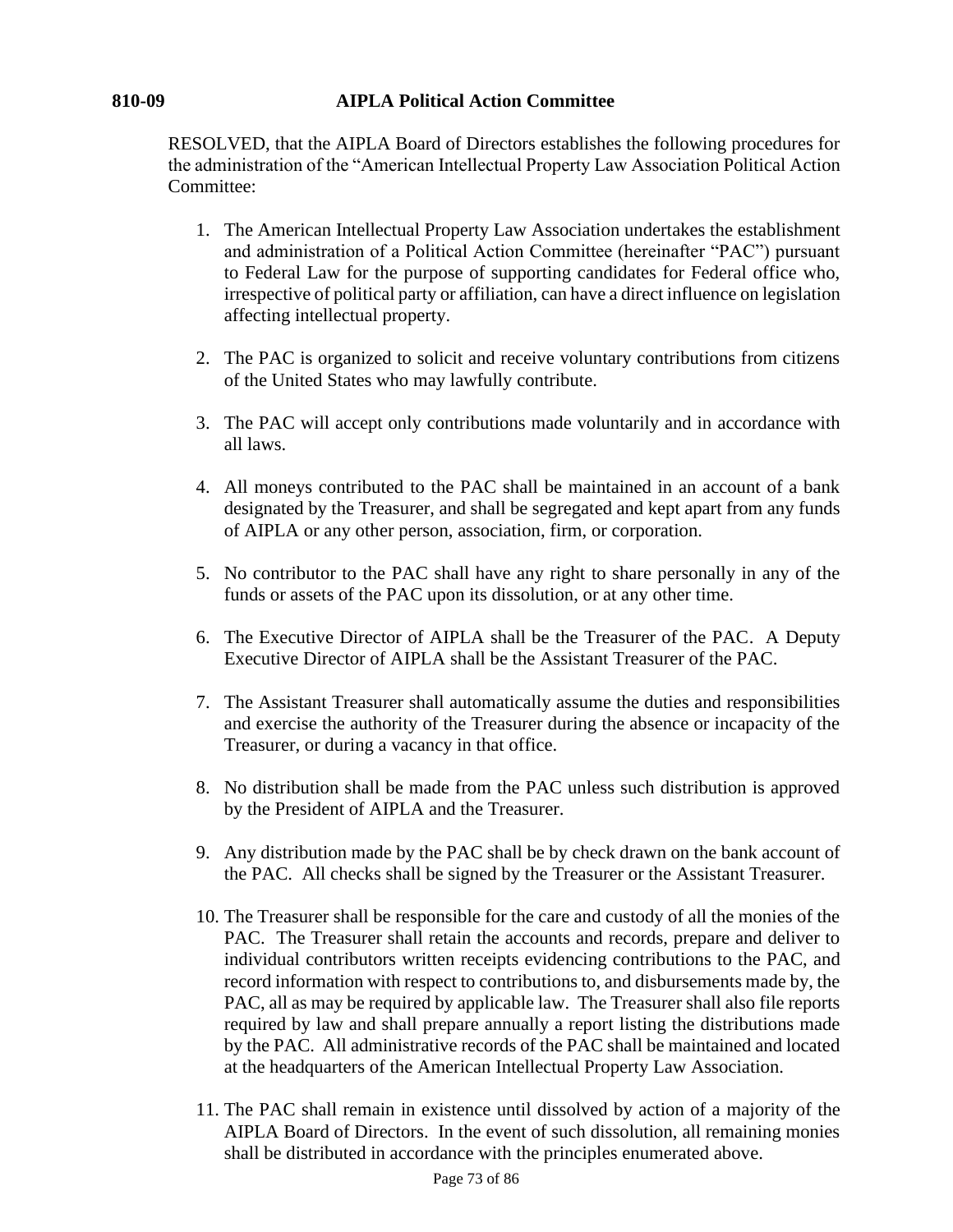12. This resolution supersedes all previous Board actions, including any and all resolutions or Bylaws adopted by the Board, concerning the administration of the AIPLA PAC.

RESOLVED FURTHER, that the AIPLA Board of Directors ratifies past distributions from the AIPLA PAC made consistent with the procedures set forth in this policy.

(Board of Directors Meeting – March 13, 2003. Revised by Board of Directors – July 10, 2008. Retained by Board of Directors – October 26, 2019.)

# **810-14 Past Action Manual**

RESOLVED THAT: Annually and before the Annual Meeting, the Association will automatically retire, as a public statement of the Association, any action taken more than ten years previously, unless the Board of Directors votes to maintain such action as a public statement of the position of the Association.

(Board of Directors Meeting – January 22, 2003; Amended and Retained by Board of Directors – February 1, 2014.)

### **810-15 Teleconferencing Board Meetings**

RESOLVED, that as a general rule, Members of the Board of Directors shall attend all meetings of the Board in person. Under exceptional circumstances, a Member of the Board of Directors may petition the Executive Committee for permission to participate in a meeting by teleconference, where the Member has an unavoidable conflict that would prevent him or her from attending in person, where the petition to the Executive Committee is made preferably at least one week in advance of the scheduled meeting, and where the petition states a specific reason for the conflict. The Executive Committee shall consult with the Executive Director for input before deciding on any such request, which must be approved by a majority of the Executive Committee.

(Board of Directors Meeting – May 13, 2009. Retained by Board of Directors – October 26, 2019.)

#### **810-17 AIPLA Nominations Policy**

RESOLVED, that the American Intellectual Property Law Association (AIPLA) adopts the policy that, during deliberations, the Committee on Nominations should refrain from nominating an individual who is a member of the same business entity as that of a Committee member.

(Board of Directors Meeting – January 5, 2012.)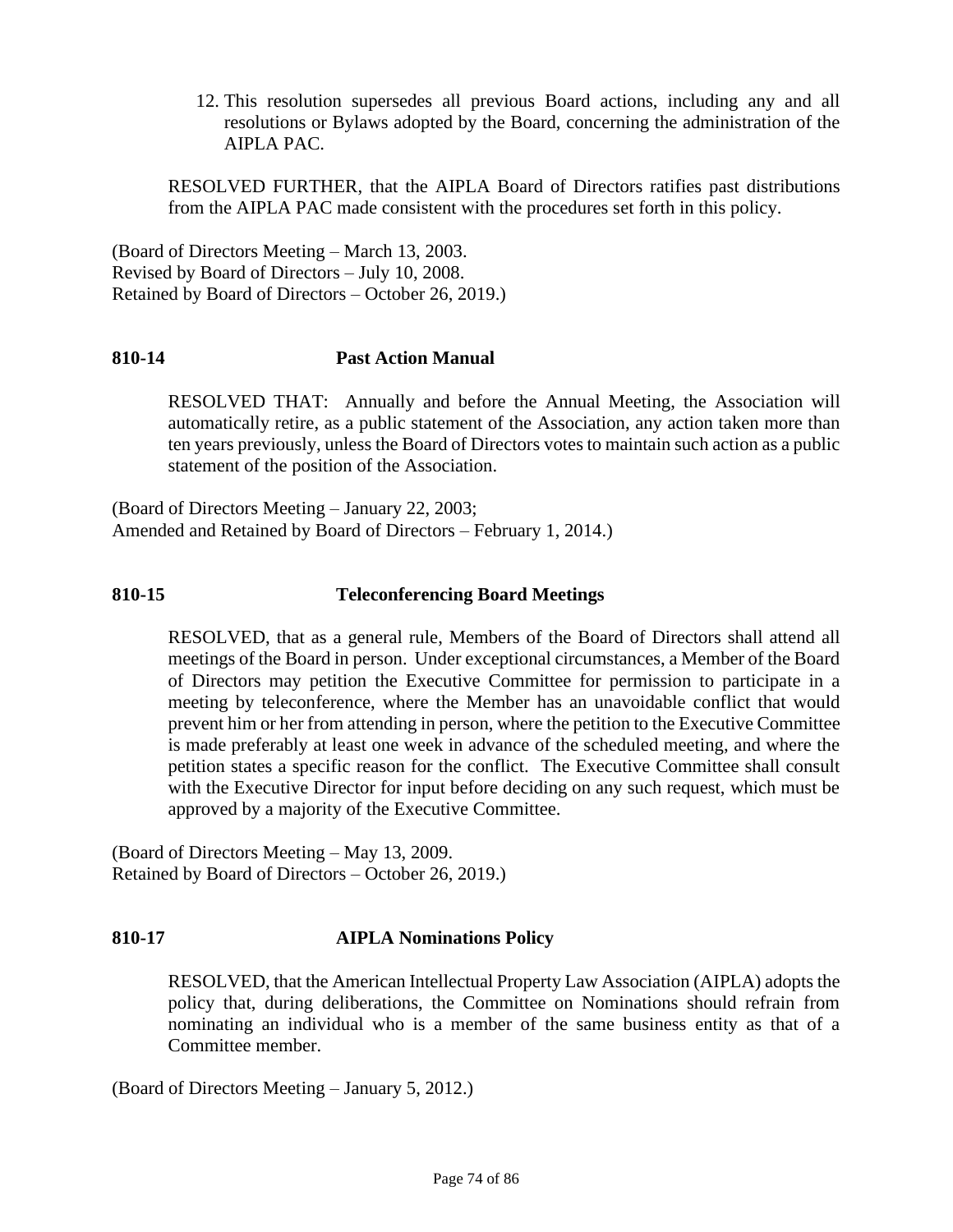#### **820-01 AIPLA ADR POLICY STATEMENT**

For many disputes there are more effective methods of resolution than traditional litigation. When appropriately used, alternative dispute resolution procedures, either in conjunction with litigation or independently, can substantially reduce the cost and burdens of litigation and result in solutions not available in court.

Accordingly, it is resolved that–

Each practicing member of this Association is encouraged to be knowledgeable about alternative dispute resolution processes, and where appropriate, is encouraged to advise the member's clients of the availability, values and characteristics of these alternatives to litigation so that clients can make an informed choice concerning the use of litigation or alternative dispute processes, or both, for resolution of disputes, whether present or prospective.

(Board of Directors Meeting – July 22, 1995. Retained by Board of Directors – May 3, 2006. Retained by the Board of Directors – July 13, 2016.)

# **820-02 Public Relations – AIPLA Name**

*Policy on the Use of AIPLA's Name/Co-sponsorship by AIPLA*

- 1. The use of AIPLA's name in connection with any event, product or service of others and AIPLA's being a co-sponsor or listed as a co-sponsor, of events with others, shall be at the sole discretion of AIPLA and shall be subject to the express authorization of the Executive Committee.
- 2. At least the following considerations shall be taken into account in determining whether the AIPLA will co-sponsor or authorize its name to be used with, any event, product or service:
	- a. the extent to which authorization will advance the goals of AIPLA, and
	- b. the degree and extent of risk of financial liability if the event, product or service should incur a financial loss.
- 3. When AIPLA, consistent with the above, agrees to co-sponsor or be listed as a co-sponsor of any event, product or service, AIPLA may allow use of its mailing list in connection therewith. The Executive Director shall determine if a fee is to be charged and, if so, the amount of the fee.

(Edited and retained by Board of Directors – May 13, 2004. Retained by Board of Directors – July 15, 2015.)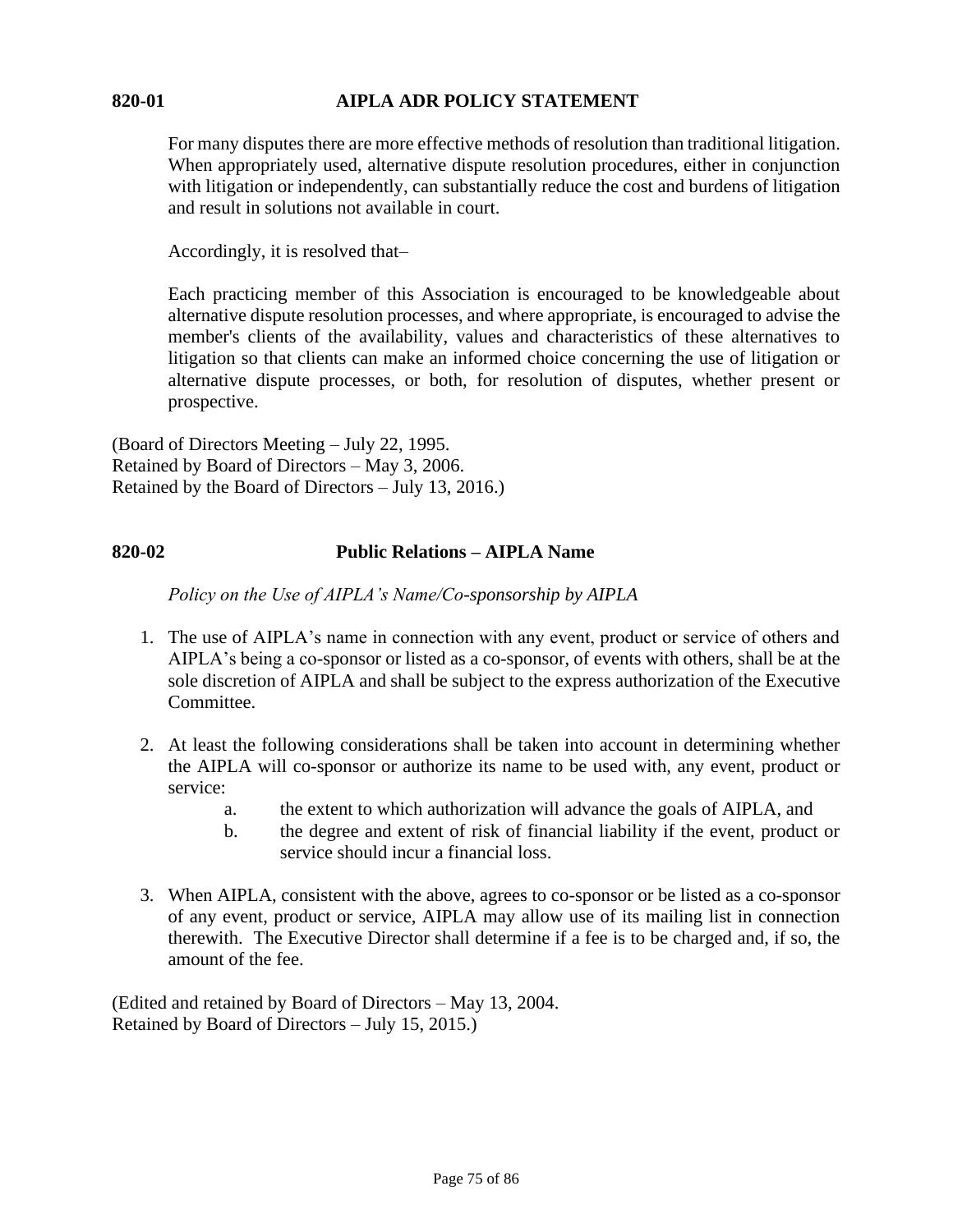#### **820-05 Member Communications**

RESOLVED, that in view of the importance of consistency in communications, to speak on behalf of the Association on matters of policy and position requires authorization of the Board of Directors, which shall provide guidelines for those who are so authorized.

(Board of Directors – November 1, 2003; Retained by Board of Directors – February 1, 2014. Retained by Board of Directors – July 15, 2015.)

### **820-06 Member Communications**

RESOLVED, that in view of the importance of proper surveys of AIPLA members for their views and other data:

Any survey of the general membership requires authorization of the Board of Directors; however, such authorization shall not be required for a committee poll of its members, and

The Association staff shall provide teaching materials and templates for committee chairs and other leaders as guides for effective polling of their committee members.

(Board of Directors – November 1, 2003. Retained by Board of Directors – February 1, 2014. Retained by Board of Directors – July 15, 2015.)

#### **820-08 AIPLA DIVERSITY STATEMENT**

Our mission at AIPLA is to lead and serve a diverse IP community by enhancing knowledge and shaping the future of IP law.

AIPLA believes that diversity among its membership is essential to our ability to accomplish this mission. Diversity embodies all those differences that make us unique individuals and includes people of different race, ethnicity, nationality, culture, sexual orientation, gender, gender identity, religion, age, practice area, and physical ability, as well as people of diverse opinions, perspectives, ideas, and thinking. Because diversity and individual uniqueness brings creativity and vitality to an organization, we recognize the importance of diversity to AIPLA. We are, therefore, committed to providing an environment of fairness and equitable treatment. Our goal is to effectively serve AIPLA members from all backgrounds, to encourage the professional growth of all members, and to embrace and celebrate the diversity of our membership.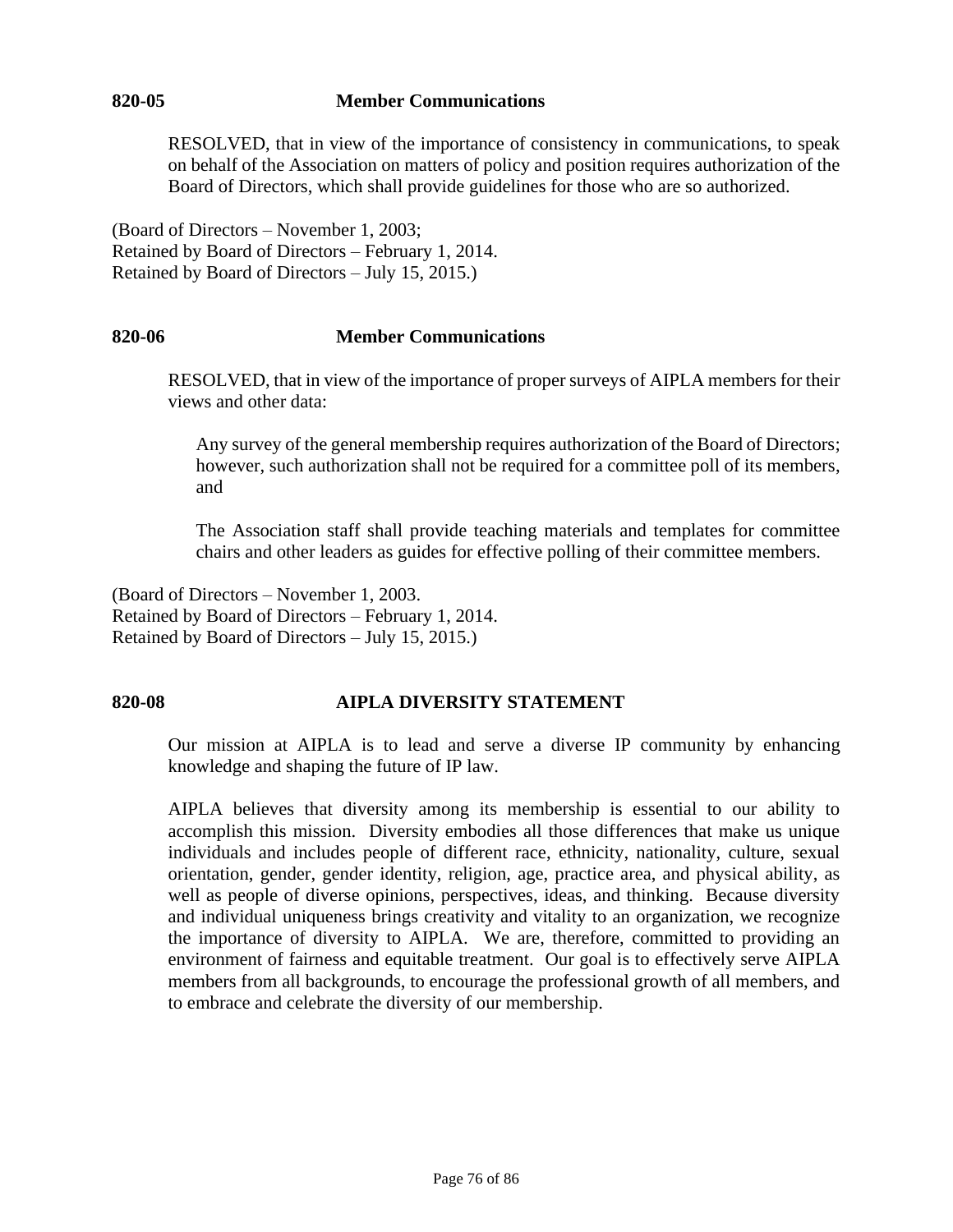To that end, AIPLA will continue to identify, and look for ways to reduce or eliminate, barriers to under-represented groups and will continue to look for ways to expand access to leadership opportunities within the organization in an effort to further strengthen our diversity. AIPLA, by and through its Officers, Directors, and Committee leaders, will encourage participation by qualified members of under-represented groups at all levels of the Association.

(Board of Directors Meeting – May 13, 2009. Retained as amended by Board of Directors – October 26, 2019.)

# **830-14 Amicus Brief Policy**

The Board of Directors decided that all briefs will list first the Association and the name of the President. Following that, the principal author will be listed as "counsel of record." At the discretion of the principal author, others who made significant contributions to the brief will be listed as "of counsel."

(Board of Directors Meeting – October 18, 1997. Amended and retained by Board of Directors – January 23, 2008 and July 18, 2018.)

### **830-30 Amicus Participation Conflict Guidelines and Amicus Brief Footnote**

- 1. The principal focus should be on maintaining the credibility of the AIPLA to the courts.
- 2. Promptly upon learning that the AIPLA Amicus Committee ("Committee") or the Board, as the case may be, intends to consider whether to participate as an amicus in a matter, each member of the Committee and the Board shall undertake reasonable inquiry to determine whether the member may need to recuse himself from consideration of a brief. A member shall recuse himself if he or his firm represents a party to the matter to be considered in that matter. A member shall consider recusing himself if: (a) he or anyone associated with the member in a firm legally represents in any matter any party to the matter to be considered; or (b) his employer or any affiliated company or organization is related to any party to the matter to be considered as a parent, affiliate, or subsidiary company or in a joint venture. The member may voluntarily recuse himself, and shall recuse himself if the Board or Committee determines that to be appropriate under paragraphs 3 or 4. Recusal means that such member shall not be present, either in person or otherwise, during either the discussion or voting on such matter, and, further, means that such member shall not actively seek to influence any other member's vote on that matter.
- 3. A member in doubt about recusing himself may present to the Board or Committee a statement of all facts known to the member that would be pertinent to a determination by the Board or Committee with regard to whether the member should be recused and shall recuse himself if the Board or Committee after full deliberation determines that to be appropriate.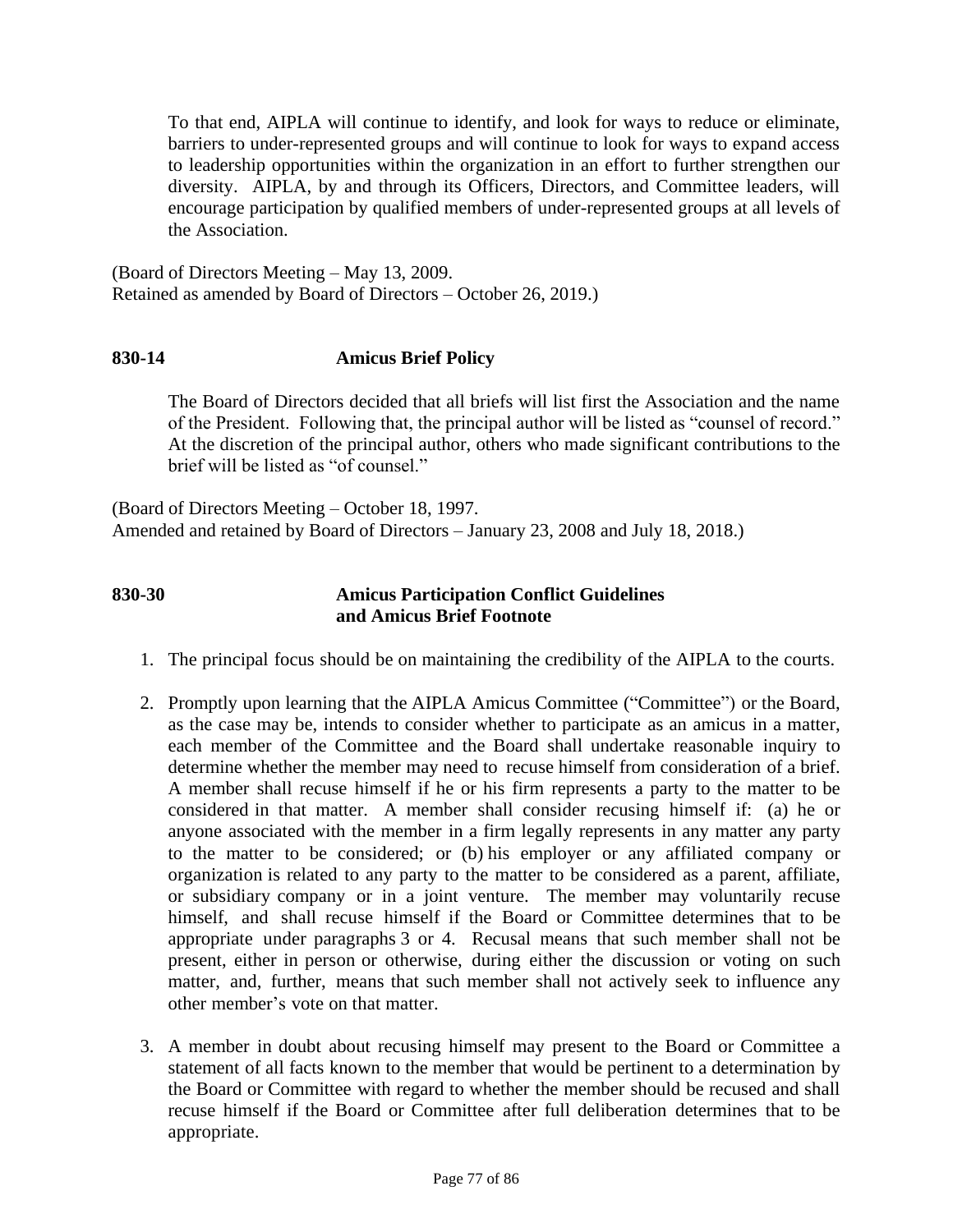4. (a) If any facts are known to a Board or Committee member that might, in the judgment of that member, create a conflict of interest, an appearance of a conflict of interest, or in any other way adversely affect the credibility of AIPLA, that member shall disclose those facts to the Board or Committee, as the case may be, to the extent permitted consistent with the member's professional responsibility. If any Board or Committee member on behalf of another entity (including but not limited to an individual, commercial or not-for-profit enterprise, bar association, trade association, or NGO) has (i) substantive involvement in the development of any position for that entity in an actual or potential amicus submission, or (ii) a role in the preparation or approval of any such submission for the entity, then that member shall disclose those facts to the Board or Committee, as the case may be, to the extent permitted consistent with the member's professional responsibility.

(b) Upon receipt of a disclosure under subsection (a), the Board or the Committee, as the case may be, then shall decide by majority vote whether or not the member shall be recused or, if the vote had already occurred, whether any re-vote is necessary. Except for communications made to the entire Board or Committee, the member shall recuse himself from consideration of whether recusal or re-vote is necessary. If the member concludes that no disclosure is permissible consistent with the member's professional responsibilities to the client, then the member shall recuse himself.

- 5. If a member believes that another member may have failed to disclose a representation or other facts required to be disclosed by these rules, that member shall so inform the President or Chair. If a member believes that the President or Chair has failed to disclose such matters, the member shall advise the Committee or Board as a whole.
- 6. If a member learns at a time before the brief is filed that he should have recused himself, he shall promptly so advise the Chair or President who shall decide whether or not a revote is necessary after advising the Committee or Board of the relationship.

The Board recommends that all briefs state in a footnote:

Pursuant to Supreme Court Rule 37.6, the Association states that this brief was not authored in whole or in part by counsel to a party, and that no monetary contribution to the preparation or submission of this brief was made by any person or entity other than the Association and its counsel. Specifically, after reasonable investigation, AIPLA believes that (i) no member of its Board or Amicus Committee who voted to file this brief, or any attorney in the law firm or corporation of such a member, represents a party to this litigation in this matter, (ii) no representative of any party to this litigation in this matter participated in the authorship of this brief, and (iii) no one other than AIPLA, or its members who authored this brief and their law firms or employers, made a monetary contribution to the preparation or submission of this brief.

(Board of Directors Meeting – March 14, 2002. Revised by Board of Directors – February 2 and 4, 2006; December 12, 2012; and May 17, 2014.)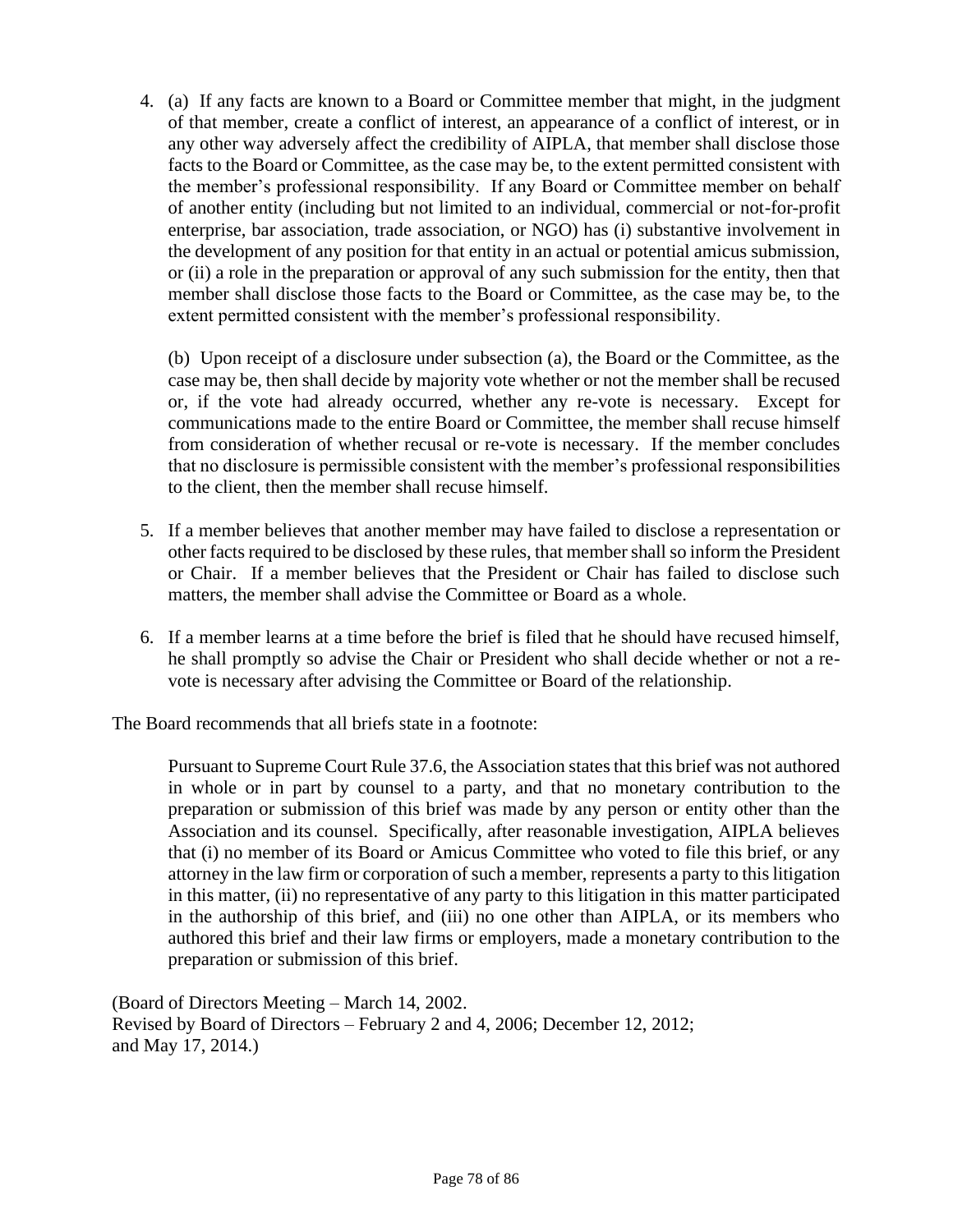#### **830-36 Amicus Committee Policy and Procedures**

RESOLVED, that the Board of Directors adopts the following procedures for the Amicus Committee and for determining when the Association will file an amicus brief:

- 1. Foreign Affiliate Members are not eligible for membership on the Amicus Committee.
- 2. The Amicus Committee is charged with initial consideration of requests to review cases for possible amicus brief participation. As a result, all requests for the filing of amicus briefs are to be directed to the Chair of the Amicus Committee. The Chair of the Committee, after consultation with the Vice Chair, or the Board Liaison if one of them has a conflict, may elect not to distribute the materials to the Committee members if he or she believes the case is so inappropriate for consideration as not to require the investment of the time of the members of the Amicus Committee and Board. Any counsel taking exception to a ruling by the Chair of the Amicus Committee may contact the AIPLA President for reconsideration.
- 3. In responding to requests for the filing of amicus briefs, the Chair of the Amicus Committee is to provide written information to counsel for the parties to advise them of its operating procedures and policies, as well as those of the Association. Counsel for the parties should be particularly informed that:
	- a. The fact that AIPLA is considering whether to file a brief is not to be taken as suggesting that AIPLA believes that the Court has made an error, or that AIPLA will eventually decide to file a brief.
	- b. If the Amicus Committee does not recommend the filing of a brief, or if the AIPLA Board decides not to file a brief, such a decision is not to be taken as a position by AIPLA on the issues in the case in question, and AIPLA would consider it inappropriate for a party to attach any particular significance to such action by AIPLA in any brief or argument to a court.
	- c. Once a case is considered by AIPLA, AIPLA retains total control over its position in the case, even if that position might be inconsistent or adverse to the position of the party who brought the case to AIPLA's attention. Consequently, any party who brings a case to the attention of AIPLA may not "withdraw" the case from consideration if such party does not agree with any position taken by AIPLA.
- 4. The operating procedures and policies of the Amicus Committee must comply with the Bylaws of the Association and any Past Actions of the Board of Directors which are still in effect. However, subject to approval of the Board, the Amicus Committee may establish such other procedures, policies and materials that are reasonably necessary for it to carry out its work.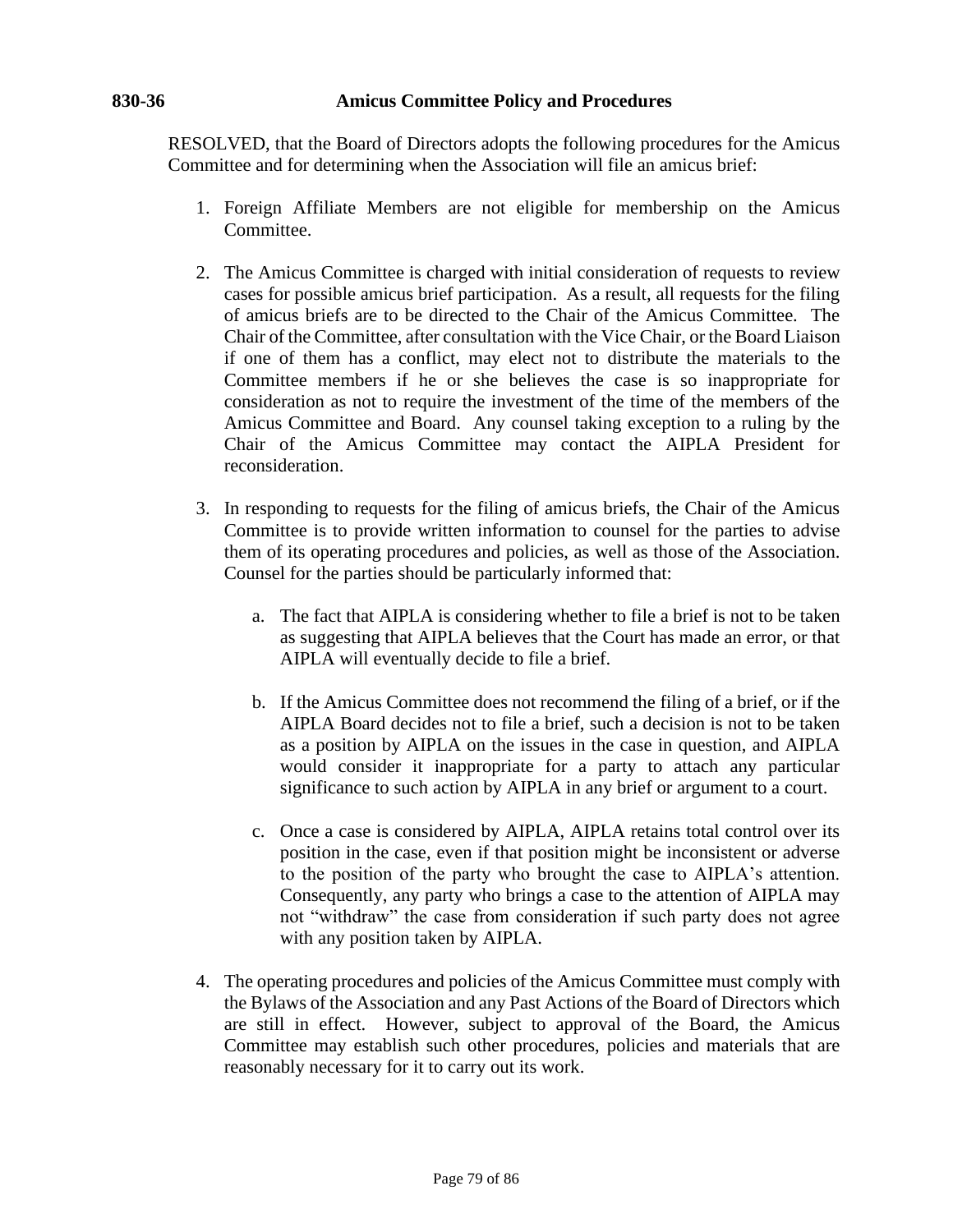- 5. After the materials are distributed to the Committee members, they may meet and discuss the case during the next regularly scheduled meeting of AIPLA. If time does not permit a face-to-face meeting, a vote will be taken by mail or email on whether each Committee member believes AIPLA should file a brief.
- 6. In cases in which the AIPLA Amicus Committee reaches a consensus that a brief should be filed, the Committee will make an appropriate recommendation to the Board of Directors. The Board then will consider this recommendation at its next meeting, or if time does not permit, by mail or e-mail, or in an emergency situation, through its Executive Committee or by telephone conference call.
- 7. A two-thirds vote of the Board of Directors voting is necessary to approve filing of any amicus brief on behalf of the Association.

(Board of Directors Meeting – November 1, 2003; Retained by Board of Directors – February 1, 2014.)

### **830-40 Amicus Policy and Procedures**

Whereas AIPLA's participation in litigation through its amicus curiae filings represents an important aspect of the Association's advocacy for improvements in intellectual property law; and

Whereas AIPLA's reputation as a source for highly substantive contributions in its judicial advocacy depends on careful attention to the quality of the Association's amicus briefs;

RESOLVED, that a 2/3 affirmative vote of a working quorum of the Board of Directors shall be required to approve each of:

- (1) A motion to participate in a case as amicus curiae;
- (2) A motion that states the substantive position to be articulated in an amicus brief;

(3) A motion to appoint the author of the amicus brief, and

(4) A motion to authorize the filing of a completed brief in the case at hand or to approve the brief substantially and delegate its completion and filing.

(Board of Directors Meeting – January 27, 2010. Retained as amended by Board of Directors – September 11, 2020)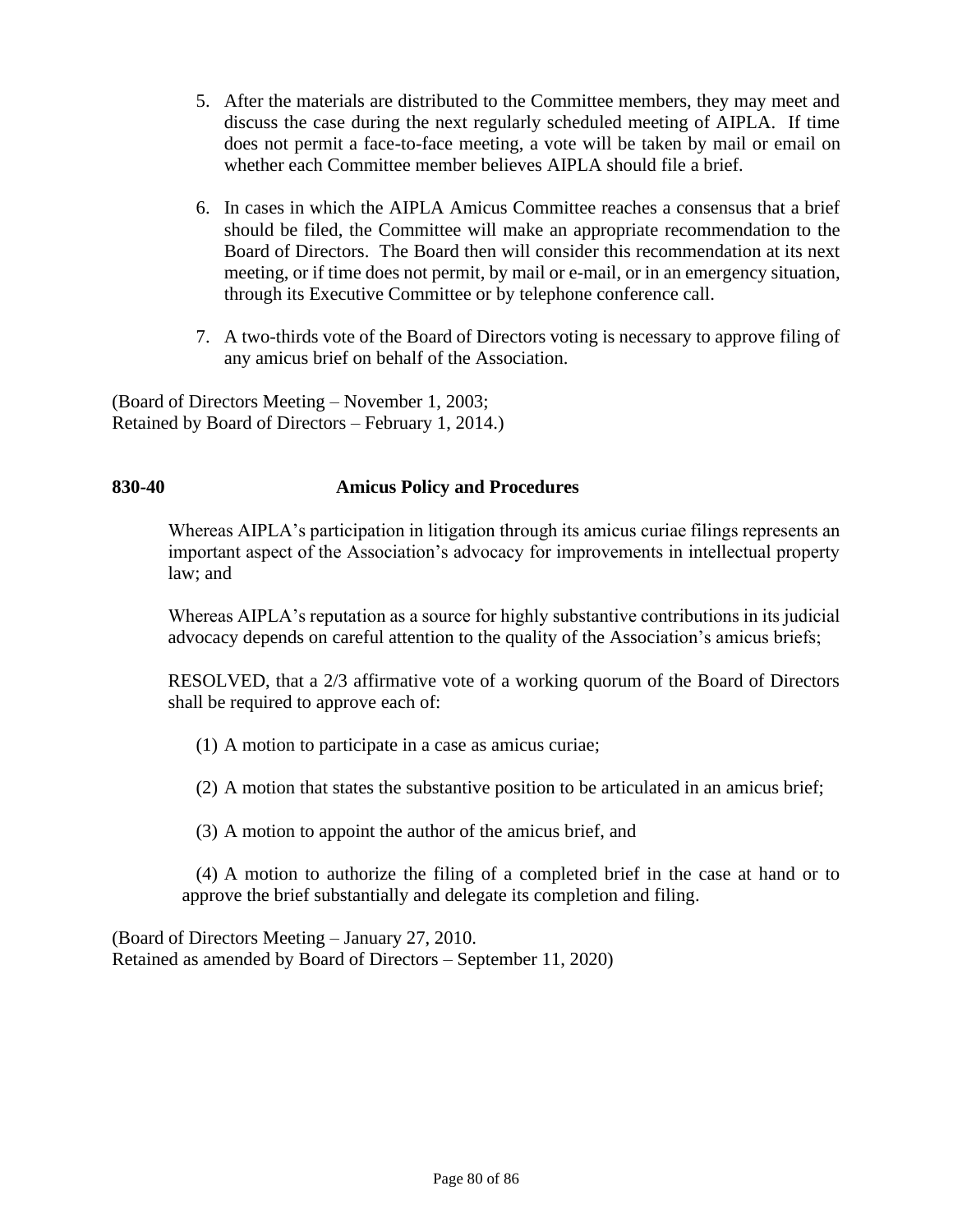### **830-41 Public Appointments Committee**

That the Charter of the Public Appointments Committee be amended so that "office in the courts of the United States" reads "federal office," thereby changing the jurisdiction of the Public Appointments Committee to candidates for office both in the executive branch, such as the USPTO, and the legislative branch, such as the Copyright Office, as well as in the judicial branch, such as the Federal Circuit.

(Board of Directors Meeting – February 14, 2013.)

### **830-42 Amicus Policy and Procedures (PTAB)**

*RESOLVED*, with regard to an amicus brief for a Precedential Opinion Panel ("POP") of the Patent Trial and Appeals Board (PTAB) at the USPTO, the President may decide the appropriate procedure to follow for the development and submission of such a brief, but any procedure must include review and approval of the brief by the Board of Directors.

(Board of Directors Meeting – July 17, 2019.)

# **840-02 Quarterly Journal Editorial Board**

The Quarterly Journal Editorial Board members should serve three year, non-renewable terms. The Editorial Board members were divided up into three groups, based on expertise, with the initial terms beginning in October, 1997. The first group's term would thus end in October of 1998, but those members' terms could be renewed for three years. The second and third groups' terms would end in October of 1999 and 2000 respectively and would not be renewable; however, a member shall not be prohibited from reapplying to the Editorial Board at any point following the end of the member's term.

(Board of Directors Meeting – July 10, 1997. Retained by Board of Directors – January 23, 2008 Amended and retained by Board of Directors – July 18, 2018.)

#### **840-04 Publications**

RESOLVED, it shall be the policy of AIPLA that the following disclaimer be used for any article, developed by a Committee or Subcommittee of the Association, published in the Quarterly Journal or other publication, and which expresses a view that has not been adopted by the Board of Directors as an official policy of the Association:

Unless expressly stated, material contained herein shall not be construed as actions or positions of the American Intellectual Property Law Association to be such.

RESOLVED FURTHER, the following illustrative disclaimer be used in connection with educational materials posted on the web site: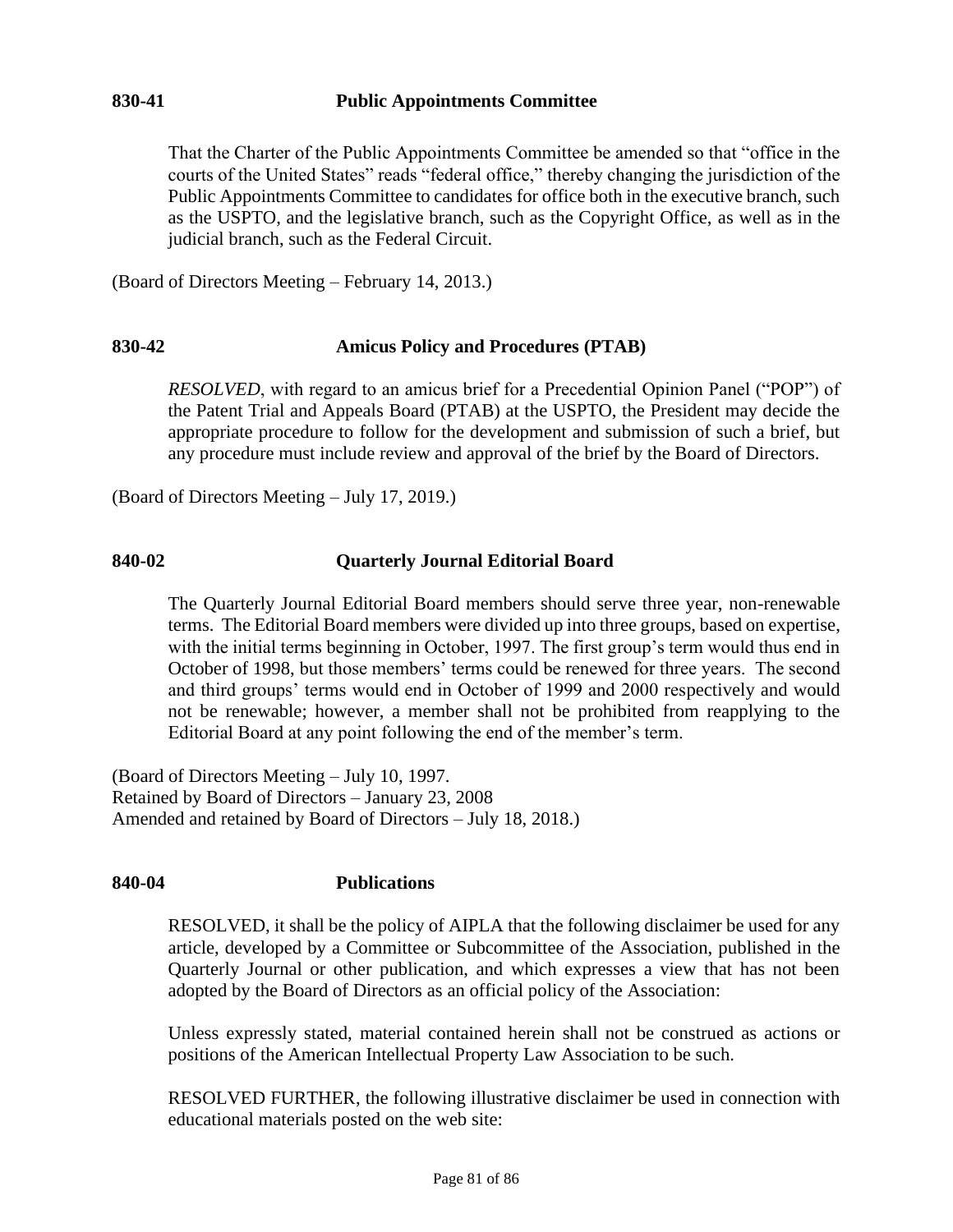These materials have been posted by AIPLA for informational purposes only and are not legal advice. Do not act in reliance upon this information without seeking professional counsel. Unless expressly stated, materials posted on this web site should not be construed as actions or positions of the American Intellectual Property Law Association to be such.

(Board of Directors Meeting – December 3, 2003; Retained by Board of Directors – February 1, 2014.)

#### **840-06 Publications**

RESOLVED, that the American Intellectual Property Law Association adopts the following disclaimer to use with the trademark sample pleadings publication:

#### **Disclaimer**

AIPLA provides these sample pleadings "as is" for informational purposes only. These sample pleadings do not include or contain legal advice, do not create an attorney-client relationship between the AIPLA and you, and are not endorsed, sponsored, approved or otherwise sanctioned by AIPLA. These sample pleadings may not be up to date and may contain legal authority that is not controlling in your jurisdiction or be based on information that is not relevant to your case. You should not use these sample pleadings without seeking professional counsel.

AIPLA MAKES NO REPRESENTATIONS OR WARRANTIES OF ANY KIND, EXPRESS OR IMPLIED, AS TO THESE SAMPLE PLEADINGS. AIPLA EXPRESSLY DISCLAIMS ALL OTHER GUARANTEES, WARRANTIES, CONDITIONS AND REPRESENTATIONS OF ANY KIND, EITHER EXPRESS OR IMPLIED, WHETHER ARISING UNDER ANY STATUTE, LAW, COMMERCIAL USE OR OTHERWISE, INCLUDING IMPLIED WARRANTIES OF MERCHANTABILITY, FITNESS FOR A PARTICULAR PURPOSE, TITLE AND NON-INFRINGEMENT. IN NO EVENT SHALL AIPLA OR ANY OF ITS DIRECTORS, OFFICERS, EMPLOYEES, AGENTS OR AFFILIATES BE LIABLE, DIRECTLY OR INDIRECTLY, UNDER ANY THEORY OF LAW (CONTRACT, TORT, NEGLIGENCE OR OTHERWISE), TO YOU OR ANYONE ELSE, FOR ANY CLAIMS, LOSSES OR DAMAGES, DIRECT, INDIRECT, SPECIAL, INCIDENTAL, PUNITIVE OR CONSEQUENTIAL, RESULTING FROM OR OCCASIONED BY THE CREATION, USE OF OR RELIANCE ON THIS SITE (INCLUDING INFORMATION AND OTHER CONTENT) OR THE INFORMATION, RESOURCES OR MATERIAL ACCESSED THROUGH THIS WEBSITE.

This website may be considered advertising in your jurisdiction.

(Board of Directors Meeting – January 29, 2005. Retained by Board of Directors – July 13, 2016.)

#### **850-05 Meetings** – **Attendance**

The Board voted to invite the American Bar Association's Intellectual Property Section's Legislative Consultant to attend AIPLA Board meetings in addition to the Chairman.

(Board of Directors Meeting – January 24, 1996. Retained by Board of Directors – January 24, 2007. Retained by Board of Directors – July 19, 2017.)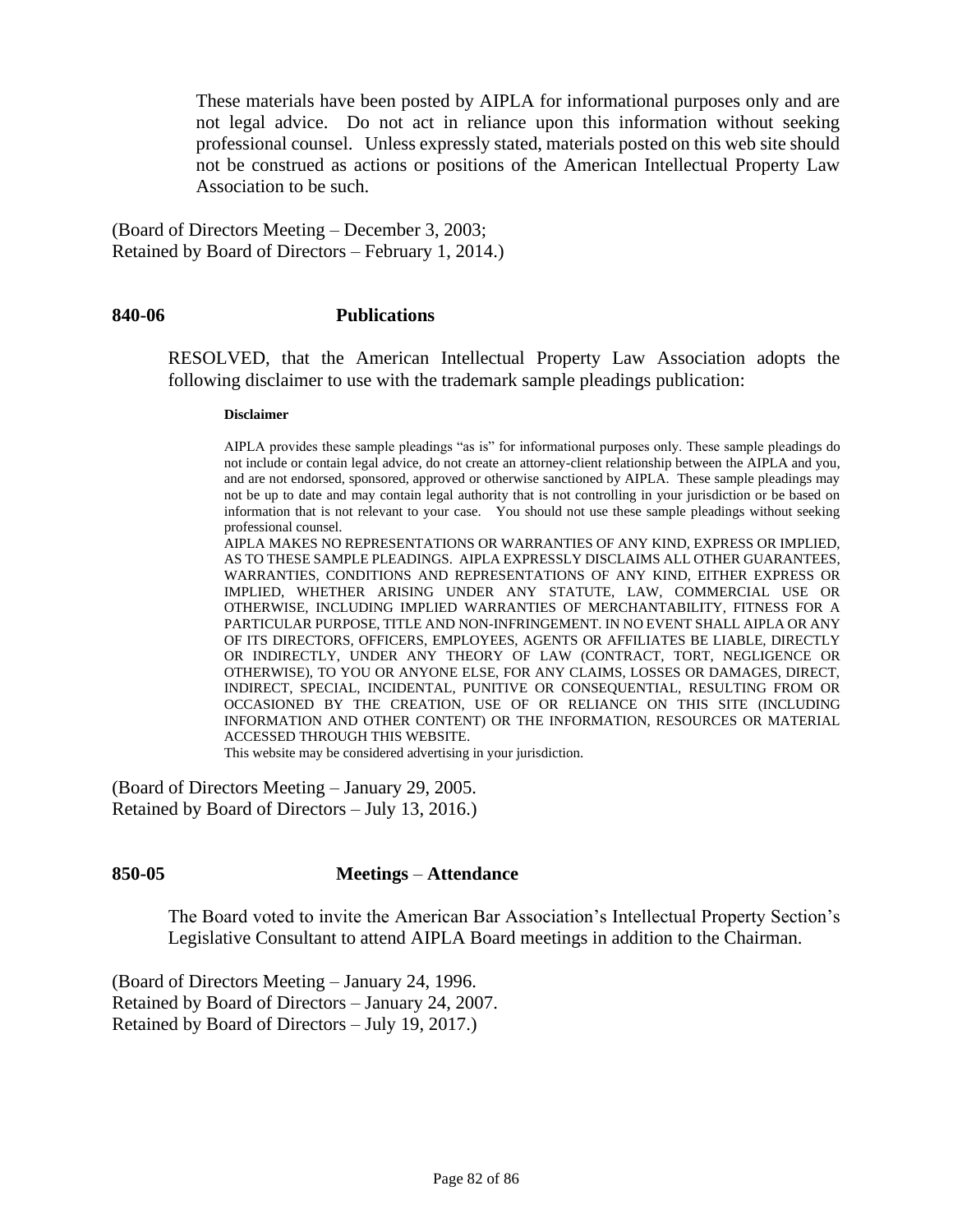# **850-14 Meeting Materials**

RESOLVED, content from previous stated meetings and stand-alone CLE programs will be placed on the website in a searchable form, where appropriate and feasible, and an online index will be developed for content from previous stated meetings and stand-alone programs, whether the content is online or not.

(Board of Directors Meeting – March 13, 2003; Retained by Board of Directors – February 1, 2014.)

# **870-01 Code of Professional Responsibility**

RESOLVED that the American Intellectual Property Law Association, in accordance with Article I of its Bylaws, hereby adopts as its Code of Professional Responsibility the Model Rules of Professional Conduct of the American Bar Association, including all amendments made thereto in the past or the future, except that (a) if a member objects to any future amendment within six months of its adoption by the ABA, that amendment will be considered by the Committee on Professionalism and Ethics, which shall made a recommendation to the Board if the Committee believes the amendment should not be part of the AIPLA's Code of Professional Responsibility, and (b) the AIPLA will not object to actions taken by its members if they are in accord with standards of conduct adopted by a State in which the member is admitted to practice or by the United States Patent and Trademark Office.

(Board of Directors Meeting – April 22, 1999. Retained by Board of Directors – January 30, 2010; and Retained by Board of Directors – September 11, 2020.)

#### **900-03 Awards**

RESOLVED that, the administration of the Jan Jancin Award should be as follows:

- 1. The AIPLEF Foundation be and is hereby authorized to assume administration of the Jan Jancin Award in terms of: sending out letters to law schools to solicit nominees, reviewing all nominee materials received and making the selection as to the award recipient; it being understood that the Award criteria would remain unchanged.
- 2. The amount of the award be increased to \$5,000, with both AIPLA and the ABA-IPL Section contributing to the AIPLEF \$1,500 to fund the award, with the additional \$2,000 coming from the interest earned on the NCIPLA–Jan Jancin Endowment.
- 3. The award would continue to be given in alternate years by the ABA/IPL Section, and then by AIPLA, with the two organizations continuing to pay for travel for the award recipient and any related expenses for attending the meeting and social functions.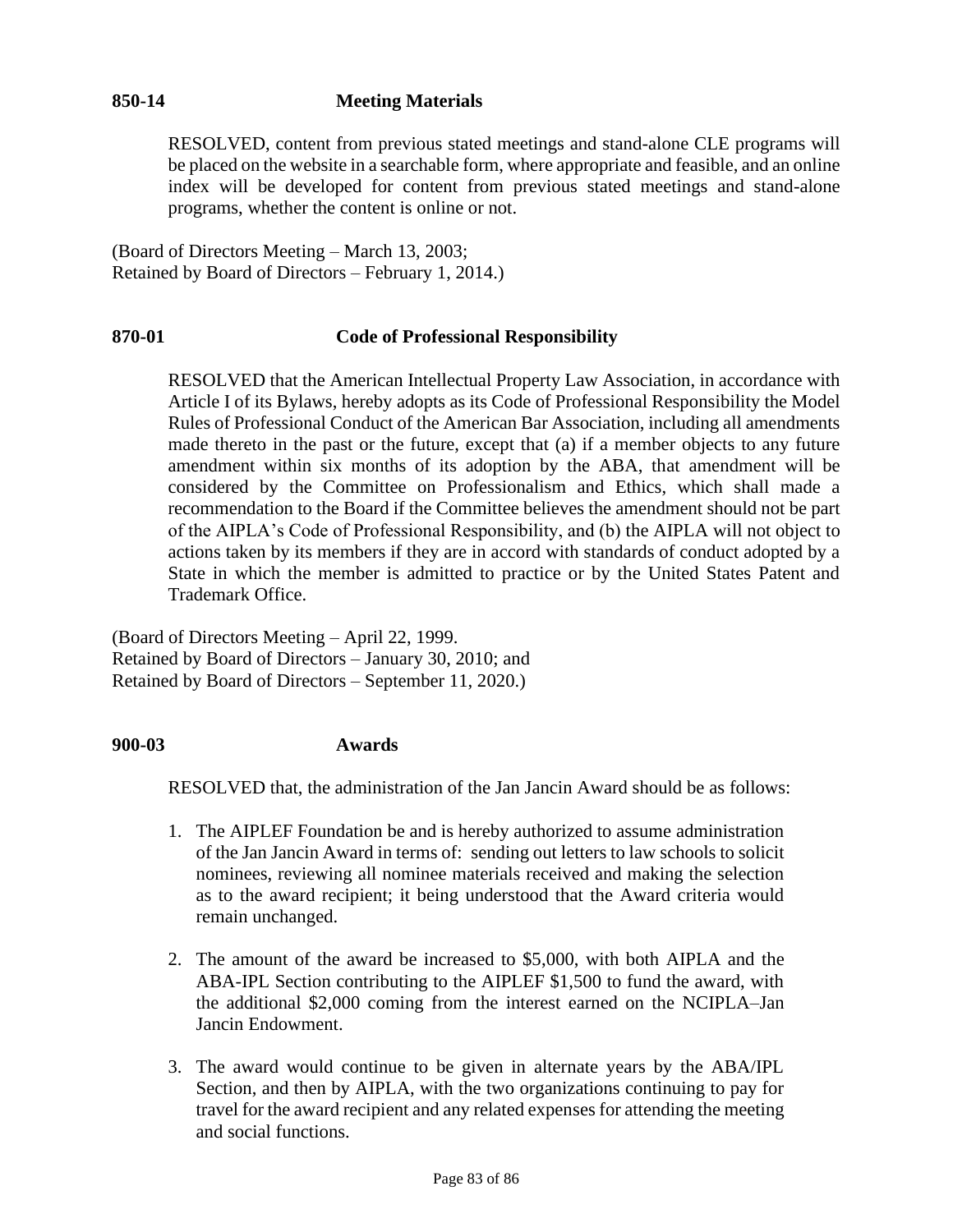4. The Jan Jancin Award will continue to be recognized as sponsored by the ABA/IPL Section, AIPLA and the NCIPLA endowment.

(Board of Directors Meeting – January 25, 2003; Retained by Board of Directors – February 1, 2014.)

#### **900-04 Awards**

RESOLVED, that the Board establish AIPLA Awards in four categories:

- 1. Project Awards
- 2. President's Awards for Outstanding Service in Fostering AIPLA's Mission and Goals, and
- 3. Board Awards for Excellence in Fostering Intellectual Property Law
- 4. Committee of the Year Award

FURTHER RESOLVED, that the Board establish an Awards Committee composed of the Immediate Past President, outgoing Board Members, and Executive Director to receive and review Award nominations and to make recommendations to the President and to the Board respectively for specific Award recipients.

(Board of Directors Meeting – May 13, 2003. Revised by Board of Directors – May 3, 2013, and March 20, 2014.)

#### **900-05 Awards**

RESOLVED, that the American Intellectual Property Law Association adopts the following guidelines for the granting of AIPLA Awards:

- 1. The Awards Committee should solicit input from the President on nominations for individuals to be considered for the President's Outstanding Service Award. After completing its deliberation, the Awards Committee should privately propose at least three individuals to the President for his or her consideration. Board approval of the individual selected for the President's Outstanding Service Award is not required, although it is understood that a President may choose to consult with the Board on the selection.
- 2. Current members of the Board of Directors and Executive Committee are not eligible to be considered for any award. Past Presidents of AIPLA are eligible for the President's Outstanding Service Award, but only for service and contributions made after their term of office.
- 3. Not more than one President's Outstanding Service Award and one Board's Excellence Award should be presented each year in the absence of special circumstances.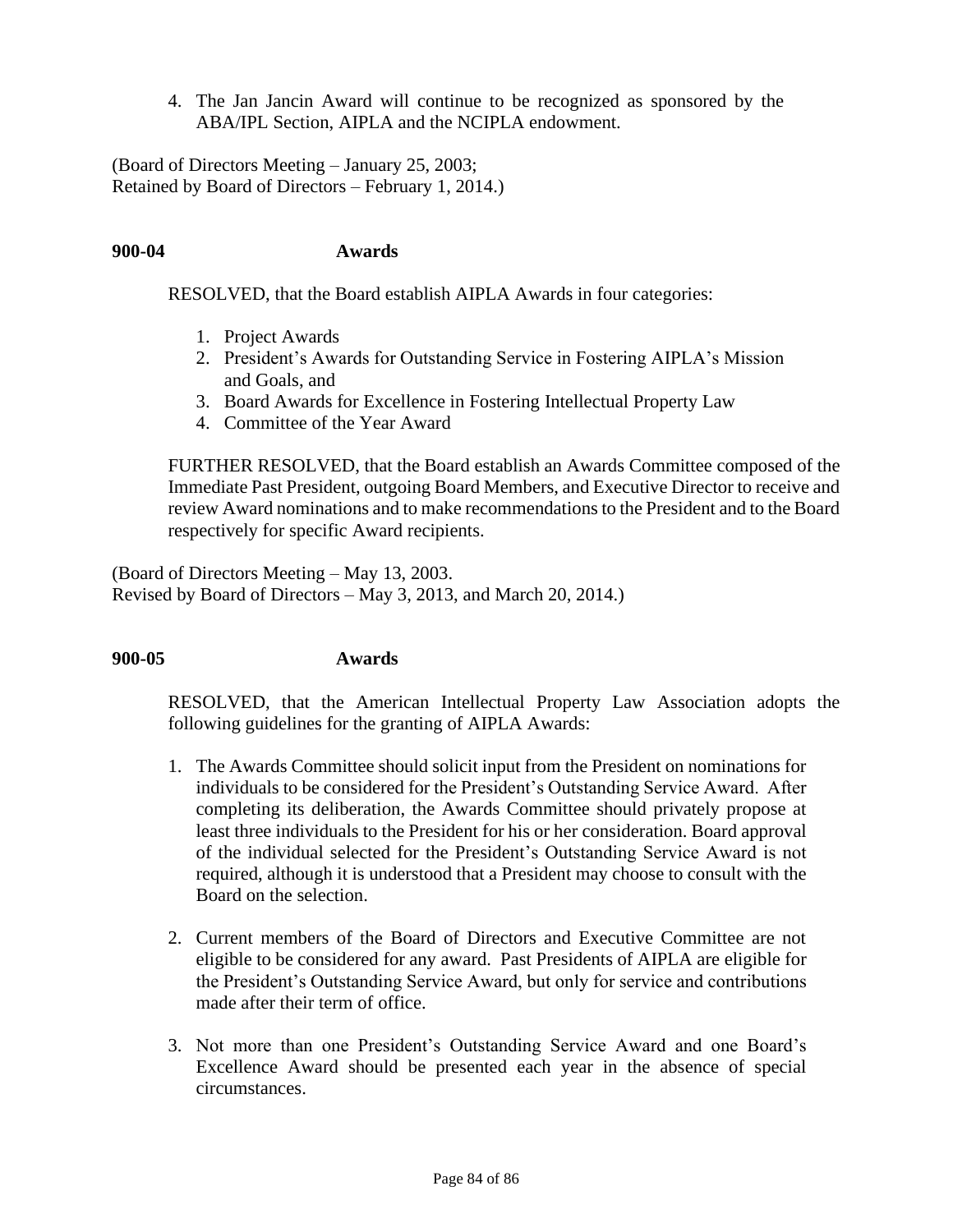- 4. The Awards Committee should present its recommendations to the Board for the Board's Excellence Award at the Spring Meeting (or at the latest, the July Board Meeting).
- 5. Conflicts
	- An Awards Committee member may not nominate nor participate in the consideration of a grant of an award to a member or employee of his or her firm or company.
	- A member of the Awards Committee may nominate and vote for an individual with which that member has a business relationship, but should disclose that relationship.
- 6. The Awards Committee should make efforts to tailor the physical award given, when possible, to reflect the specific contribution of the awardees. It is the consensus of the Committee that, in the long term, it would be beneficial for the form of the President's Outstanding Service Award and the Board's Excellence Award to be standardized, in order to add to the prestige and recognition of the award within the IP community. On a longer term basis, the Committee will begin work to standardize the physical awards for each category to reflect significance and importance of the awards.
- 7. The Awards Committee should emphasize the President's Outstanding Service Award is presented for service to or within AIPLA, while the Board's Excellence Award focuses on the impact to the larger intellectual property community.
- 8. The Awards Committee should solicit nominations of individuals for the AIPLA Project Award from Committee Chairs as well as from the Board and Executive Committee.
- 9. The Awards Committee shall solicit nominations for the Committee of the Year Award from the Board and Executive Committee.
- 10. The Committee of the Year Award shall be presented to the AIPLA committee, including any appointed or special committee, which has demonstrated extraordinary service to the organization, its members, and/or to the IP community. It shall be awarded in recognition of a committee's efforts and excellence in activities and communications, judged with reference to the Strategic Plan and the mission of the committee. The Committee of the Year Award typically shall be given to only one committee each year, but the Awards Committee can choose more, if appropriate. The Committee of the Year Award typically shall be presented to the committee's leadership who led the committee during the year for which the Award is being given.

(Board of Directors Meeting – December 2, 2004. Revised by Board of Directors – May 3, 2006; May 3, 2013; and March 20, 2014.)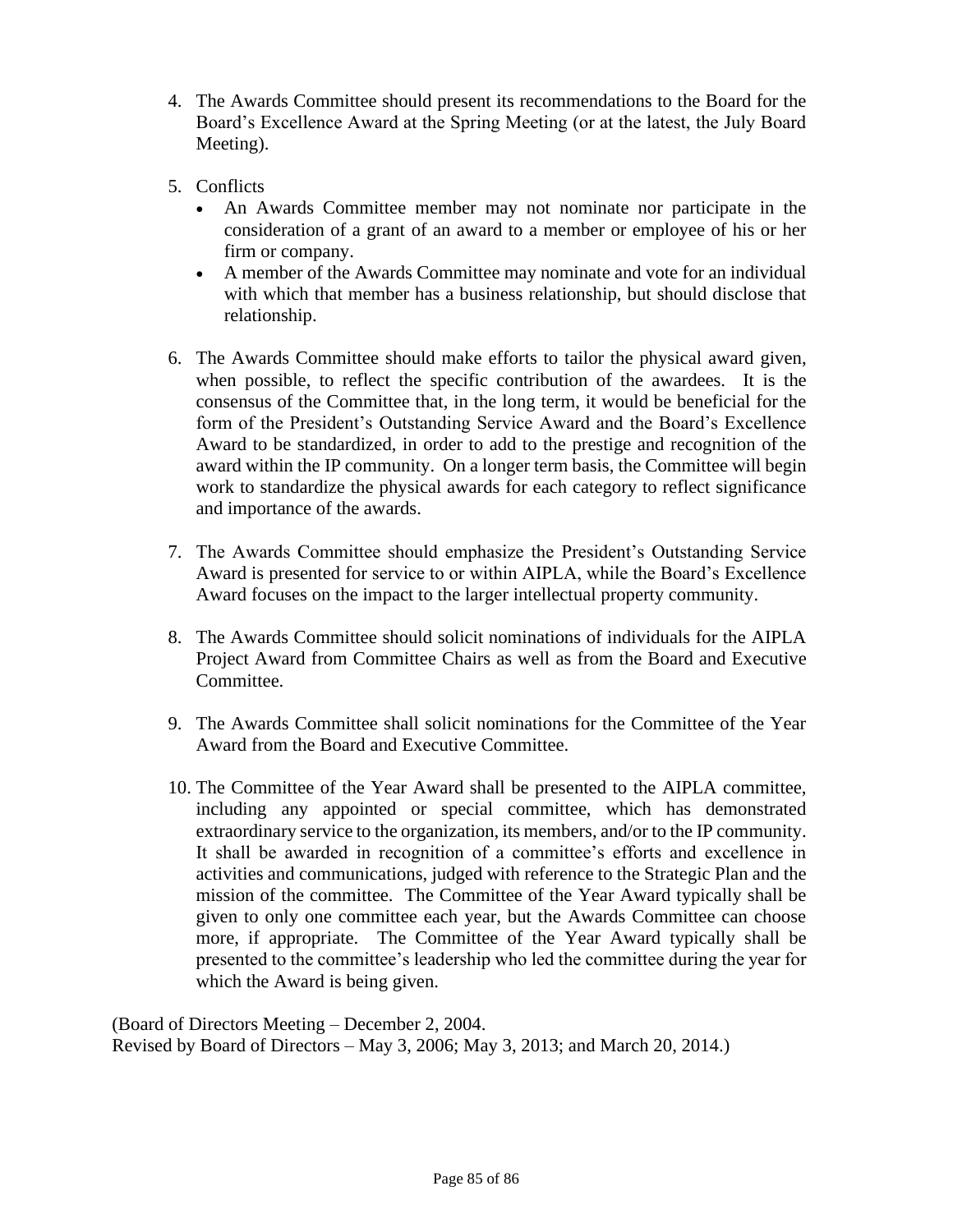#### **900-06 Fellows**

RESOLVED, that the American Intellectual Property Law Association (AIPLA) supports the creation of an Annual AIPLA Fellows Writing Competition as follows:

- (1) The Competition will managed by the Fellows Committee under the oversight of the AIPLA Board of Directors;
- (2) The competition will be limited to members of AIPLA within certain defined classes of membership;
- (3) The topic for each Competition will be selected by the Fellows with the goal of fostering scholarship; and,
- (4) The prize will be provided by funds from the Fellows Fund as approved by the Board, and may be augmented by individual donations from the Fellows.

(Board of Directors Meeting – March 9, 2006. Retained by Board of Directors – July 13, 2016.)

### **900-06 Foundation for Advancement of Diversity in IP Law**

RESOLVED, the American Intellectual Property Law Association, as an element of its commitment to diversity and inclusion, and in recognition of its longstanding support for the Foundation for Advancement of Diversity in IP Law, in order to support Sidney B. Williams, Jr. Scholars, is willing to offer certain Scholars identified by the Foundation: (1) student membership in the Association for as long as they qualify for that category and (2) registration at one or more Stated Meetings of the Association that are held during the time the Scholar is enrolled in law school, up to a total annual cost to the Association not to exceed \$10,000.

(Board of Directors Meeting – February 8, 2021.)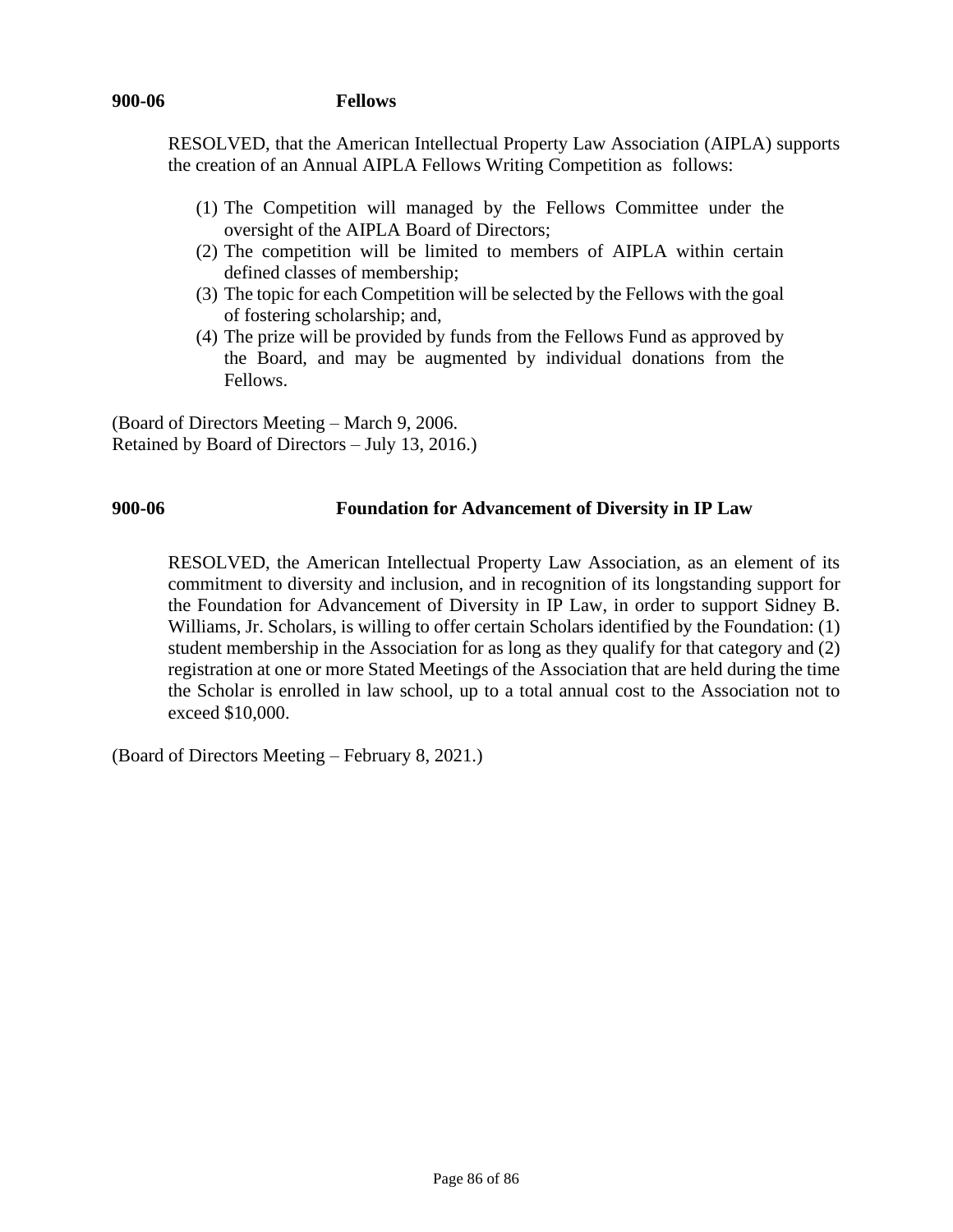# **INDEX**

# **Patents**

Advisory Committees (PTO) 1 Antitrust Presumption 15 Assignee Filing 6, 45 Best Mode Requirement 6, 41 Biologics 37 Business Method Inventions 3, 11, 40, 41, 42 Classification 18 Court of Appeals for the Federal Circuit 13, 21, 52 Counterfeiting/Counterfeit Goods 18, 21, 22, 25, 30, 37 Damages 16 Designs 9, 16-18, 20, 29, 30 Derivation Bar 46 Electronic Filing 35, 39, 45, 51 Experimental Use 7-8, 424 46 Federal Trade Commission Report (Go to www.aipla.org) Fee Diversion 1 First to File 5, 6, 38, 45 – 46, 47 Government Corporation 1 Grace Period 5, 37, 42 - 43, 45, 46, 47 Harmonization 38, 40-48, 65 Interference 2, 3 International Trade Commission 8-9 Judicial Salaries 14 Judicial Security 14 Legislative Agenda 5-10,14, 15, 16 Licenses 8, 17-18, 21, 39, 49 Limited Exclusion Orders 8 Markush Practice 2 Medical Procedure Patents 11, 42 National Academy of Sciences Report (Go to www.aipla.org) Novelty Bar 6, 30, 42, 43, 46 Obviousness 6, 42-46 On Sale Bar 6, 43, 46 Opposition 47 Patentability 5, 11-12, 42, 44, 46 Patent Cooperation Treaty 38-42 Patent Term Restoration 12, 15 Patent Trial and Appeals Board 4, 10, 81 Prior Art 6, 42-48 Priority Date 5, 6, 13, 36, 39, 40, 42, 45, 47, 48, 49

Prior User Rights 46, 47 Privilege 14 Protective Orders 3, 14, 33 PTO Rules 2 Publication of Patent 7, 36, 45, 47, 49 Public Use Bar 6, 43, 45 Reexamination 2, 25 Registration System 4 Reissued Patents 2, 9 Revocation Procedures 47 Standards Devlopment Organizations 16 Translation 22, 47, 48 Venue 13

# **Trademarks**

Counterfeit Goods 18, 21, 22, 25, 30, 37 Damages 23 Designs 16-18, 20, 29, 30 Domain Names 21, 26, 37, 54 Dilution 22 ICANN 26, 54 Licensee Estoppel 21 Madrid Protocol 26 Plain Packaging 27 Prosecution 19 PTO Public Advisory Committees 1 Remedies 23, 37 Trade Dress 17, 20 Well-Known Marks 22

# **Copyrights**

Copyright Office 28, 29, 31, 33, 52, 54, 64, 81 Counterfeiting 18, 21, 22, 25, 30, 37 Damages 30, 32-33 Design Protection 16-18, 20, 29, 30 Fair Use 28, 29, 32 Marrakesh Treaty 31 Novelty 30 Orphan Works 29 Small Claims 31– 33

# **Trade Secrets**

Trade Secrets 22, 34, 37